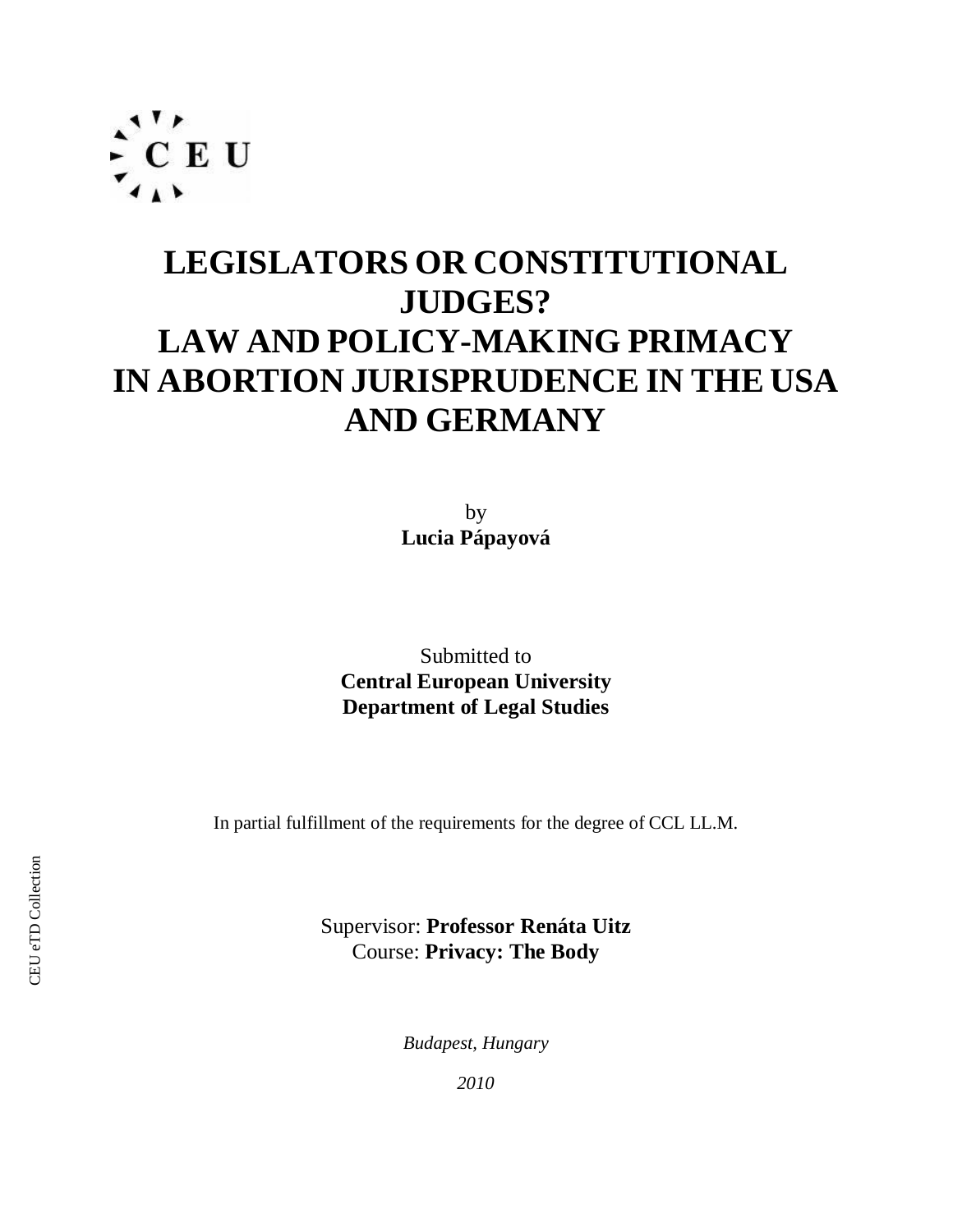## **ABSTRACT**

This paper examines the growth of law and policy-making powers of constitutional judges as an aspect of current profound changes within the legal and political environment sometimes alsodescribed as "judicialization of politics."<sup>1</sup> It argues that separation of powers between legislators and constitutional judges is not a matter of description, but has its normative significance.

This paper therefore claims that legislature should be primarily responsible for addressing broader issues of law and public policy and that such is only enabled if law and policy-making of legislature is not replaced or substantially supplemented by that of constitutional judges. In order to establish the validity of this claim, this paper examines the growth of constitutional law and policy-making and its subsequent impact on the position of legislature as well as its ramifications in policy-making area. Comparative analysis of 'judicialization' of abortion policy in USA and in Germany serves as an analytical evidence of the various arguments underlying this claim.

In order to reconcile law and policy-making powers possessed and exercised by both legislature as well as constitutional judiciary, normative arguments inherent to the institutional and functional limits of both of these governmental bodies are presented. In conclusion, this paper responses to the challenges brought about by 'judicialization' of law and policy-making by claiming a need for restoration of law and policy-making primacy of legislature.

<span id="page-1-0"></span><sup>&</sup>lt;sup>1</sup> T. Vallinder, "When the Courts Go Marching In" in C.N. Tate and T. Vallinder (eds.), *The Global Expansion of Judicial Power* (New York: New York University Press, 1995), 13 cited in Carlo Guarnieri and Patrizia Pederzoli. *The Power of Judges: A Comparative Study of Courts and Democracy* (Oxford: Oxford University Press, 2002), 1.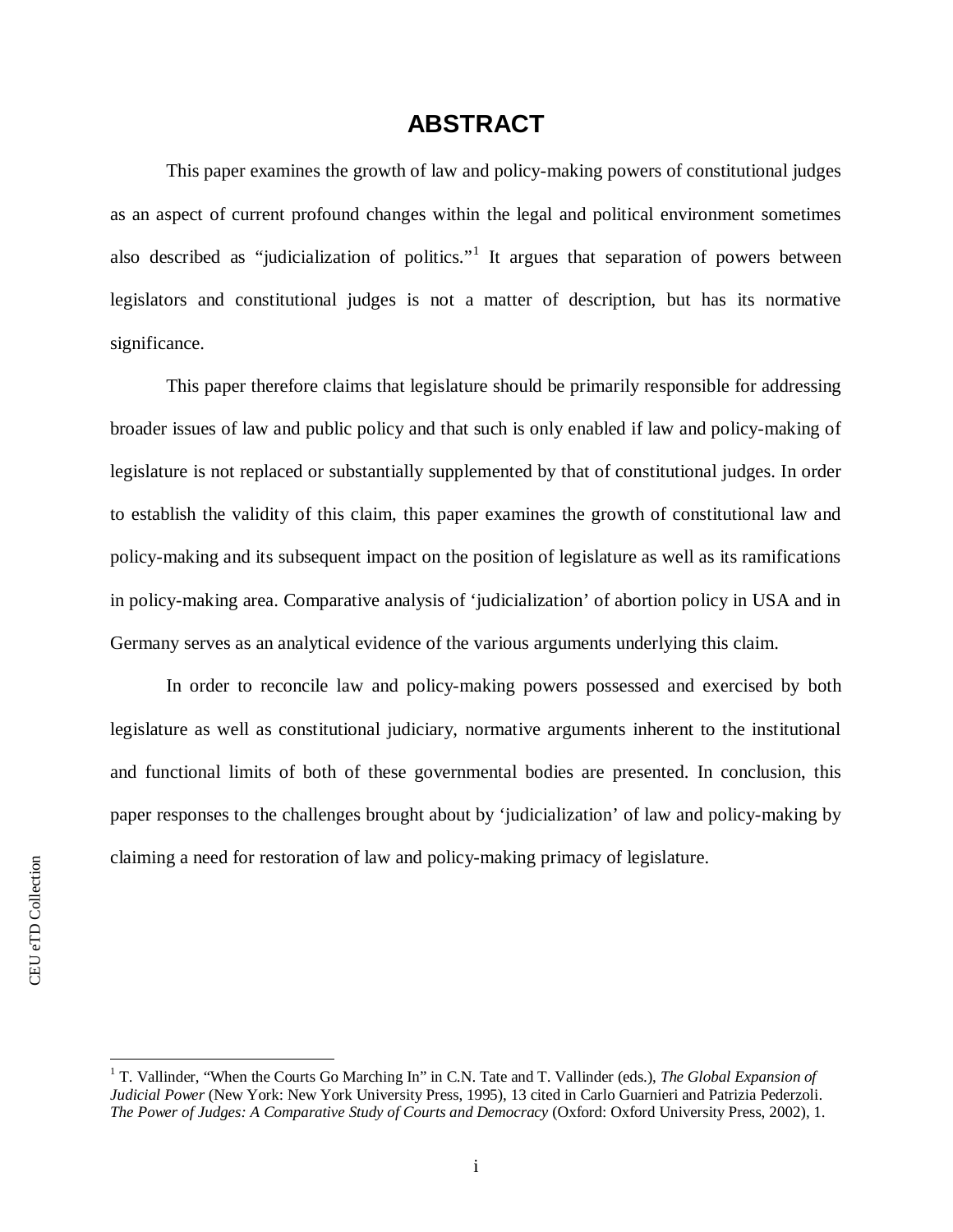# **TABLE OF CONTENTS**

|     | $\bf INTRODUCTION \, \, \ldots \, \, \ldots \, \, \ldots \, \, \ldots \, \, \ldots \, \, \ldots \, \, \ldots \, \, \ldots \, \, \ldots \, \, \ldots \, \, \ldots \, \, \ldots \, \, \ldots \, \, \ldots \, \, \ldots \, \, \ldots \, \, \ldots \, \, \ldots \, \, \ldots \, \, \ldots \, \, \ldots \, \, \ldots \, \, \ldots \, \, \ldots \, \, \ldots \, \, \ldots \, \, \ldots \, \, \ldots \, \, \ldots \, \, \ldots \, \, \ld$ |  |
|-----|------------------------------------------------------------------------------------------------------------------------------------------------------------------------------------------------------------------------------------------------------------------------------------------------------------------------------------------------------------------------------------------------------------------------------------|--|
|     |                                                                                                                                                                                                                                                                                                                                                                                                                                    |  |
| 1.1 |                                                                                                                                                                                                                                                                                                                                                                                                                                    |  |
| 1.2 | Constitutional law-making under the American and European model of constitutional                                                                                                                                                                                                                                                                                                                                                  |  |
|     |                                                                                                                                                                                                                                                                                                                                                                                                                                    |  |
| 2.1 |                                                                                                                                                                                                                                                                                                                                                                                                                                    |  |
| 2.2 |                                                                                                                                                                                                                                                                                                                                                                                                                                    |  |
|     |                                                                                                                                                                                                                                                                                                                                                                                                                                    |  |
| 3.1 |                                                                                                                                                                                                                                                                                                                                                                                                                                    |  |
| 3.2 |                                                                                                                                                                                                                                                                                                                                                                                                                                    |  |
| 3.3 |                                                                                                                                                                                                                                                                                                                                                                                                                                    |  |
|     |                                                                                                                                                                                                                                                                                                                                                                                                                                    |  |
|     |                                                                                                                                                                                                                                                                                                                                                                                                                                    |  |

.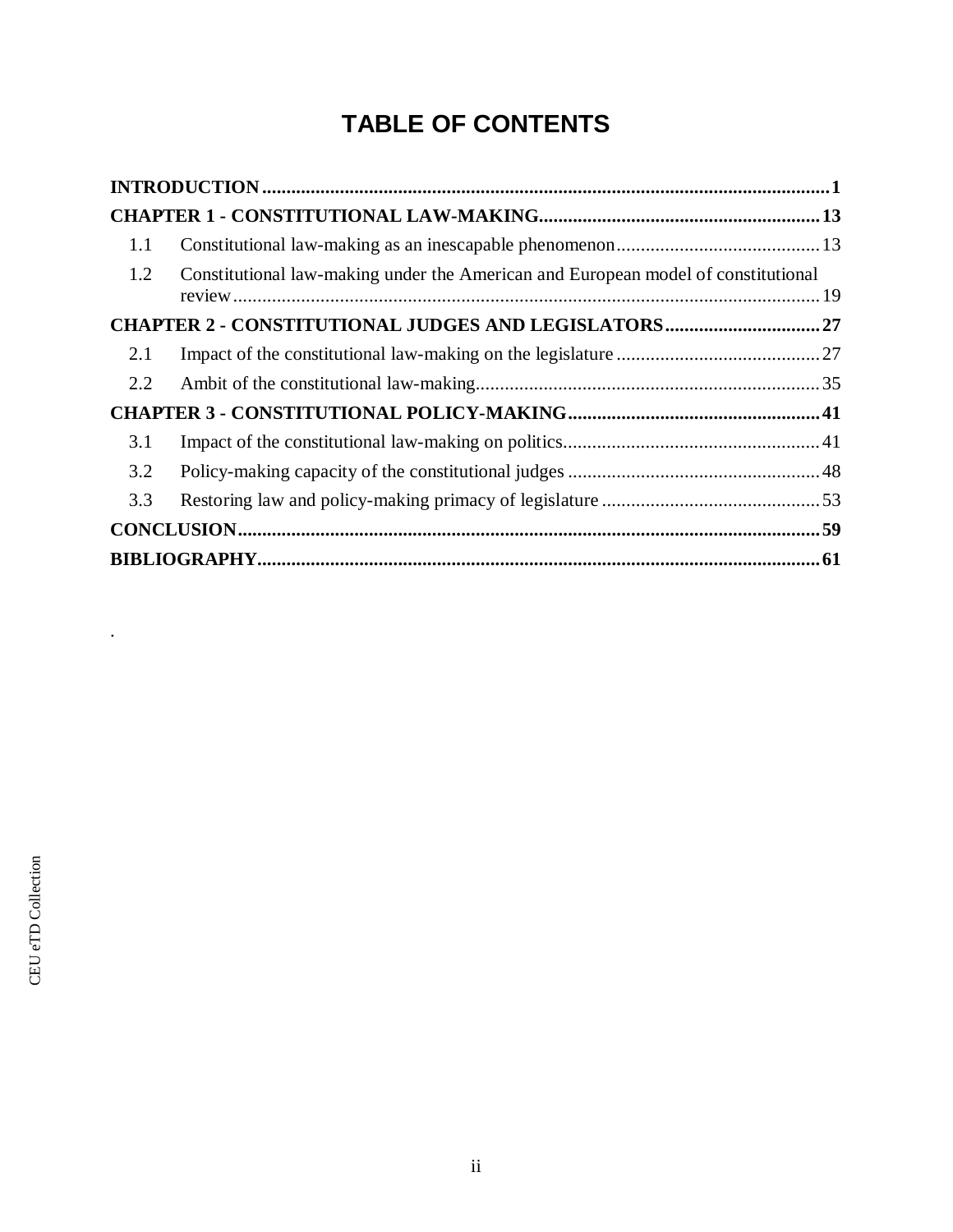# <span id="page-3-0"></span>**INTRODUCTION**

Today, in the modern societies we live in, often also described as those committed to the constitutionalism understood as a governance by the supreme law of the state to which all subject of the polity, [i](#page-3-1)ncluding all branches of the government have to exercise subservience, $2$  it is almost impossible to think about constitutionalism without thinking about constitutional review of legislation at the same time. No matter how much we got used to see constitutionalism and constitutional review of legislation in such an inseparable fashion, it ought not to be forgotten that such understanding of constitutionalism is both in common law and civil law legal systems matter of a rather recent history.<sup>[3](#page-3-2)</sup>

Sweet Stone defines constitutional review as an:

authority of an institution to invalidate the acts of government – such as legislation, administrative decisions, and judicial rulings – on the grounds that these acts have violated constitutional rules, including rights.<sup>[4](#page-3-3)</sup>

Constitutional review of legislation thus places the exercise of legislative power under the scrutiny of its compliance with the constitutional instrument. In polities where such

<span id="page-3-2"></span>3 On evolution of what Alec Stone Sweet calls 'new constitutionalism' in Europe see Alec Stone Sweet, *Governing with Judges: Constitutional Politics in Europe* (Oxford: Oxford University Press, 2000), 31, 37 – 40 or Alec Stone Sweet, "Constitutional Courts and Parliamentary Democracy (Special Issue on Delegation)," *West European Politics* 25 (2002): 77-100, 79-82. For rise of constitutional review in the USA see Geoffrey Stone and others, eds. *Constitutional law*: *5th ed*., (Boston: Aspen Publishers, 5th ed., 2005), 29-51. See also Thomas J. Higgins. *Judicial Review Unmasked* (West Hanover, Mass: Christopher Publishing House, 1981), 30-42 and also Christopher Wolfe, *The Rise of Modern Judicial Review: From Constitutional Interpretation to Judge-made Law* (Lanham, Md.: Rowman & Littlefield, 7 Rev. ed., 1994).

<span id="page-3-1"></span><sup>&</sup>lt;sup>2</sup> Alec Stone Sweet, *Governing with Judges: Constitutional Politics in Europe* (Oxford: Oxford University Press, 2000), 20.

<span id="page-3-3"></span><sup>&</sup>lt;sup>4</sup> Alec Stone Sweet, *Governing with Judges: Constitutional Politics in Europe* (Oxford: Oxford University Press, 2000), 21.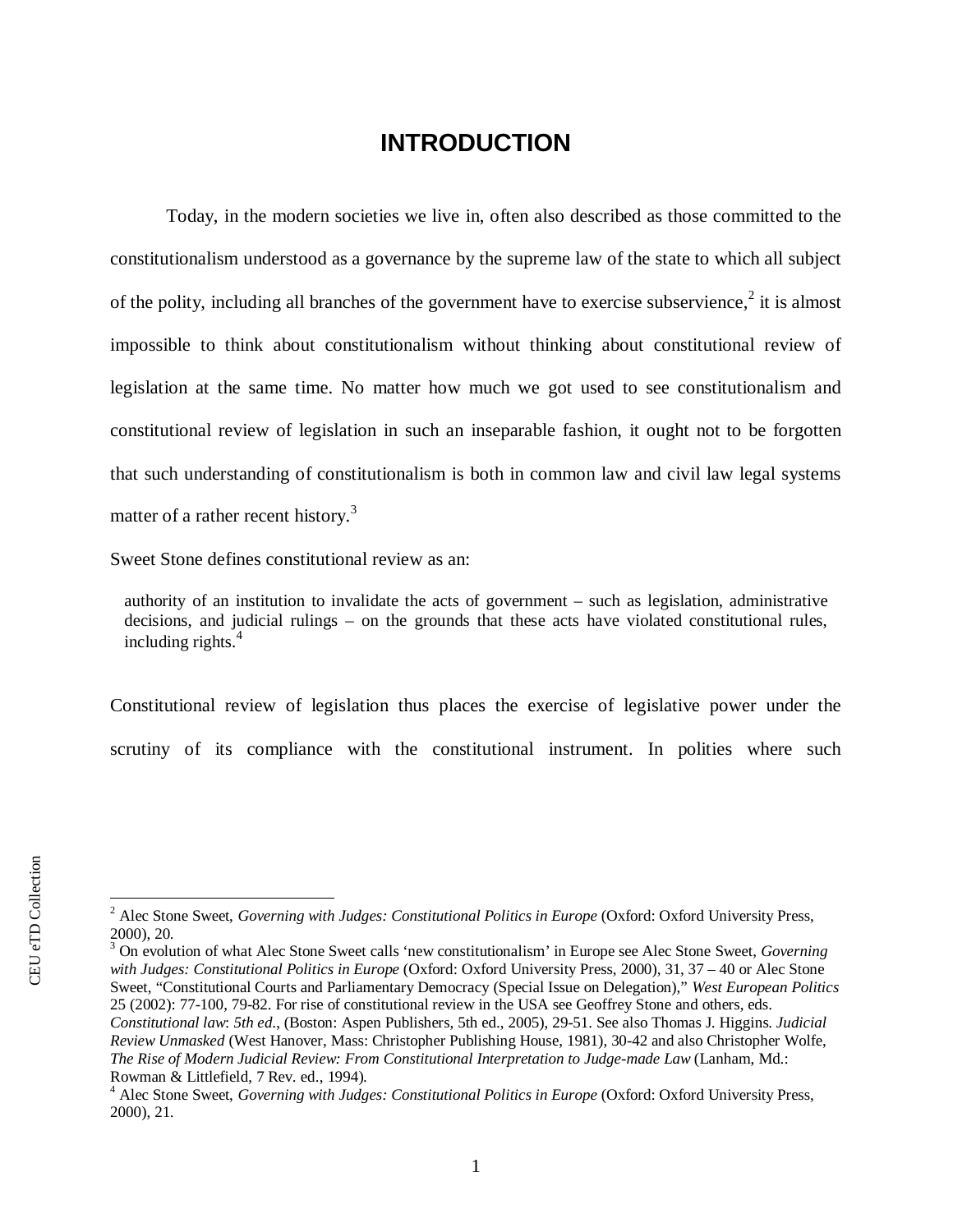understanding of [c](#page-4-0)onstitutionalism is applied,<sup>5</sup> constitutional review is not only an expression of supremacy of the authority exercising constitutional review, $6$  [b](#page-4-1)ut has much broader implications.

Supremacy<sup>7</sup> [a](#page-4-2)nd primacy<sup>8</sup> [o](#page-4-3)f legislature in law and also in policy-making "has lost its vitality."<sup>9</sup> [D](#page-4-4)ue to the very nature of the judicial office, constitutional judges in both USA, where American model, but also in Germany, where European model of constitutional review is present,<sup>10</sup>inevitably engage in law-making.<sup>11</sup> These sweeping law and therefore also policymaking pow[e](#page-4-7)rs have profound impact on legislative processes and outcomes, in both qualitative<sup>12</sup> aswell as quantitative<sup>13</sup> terms. Expansion of the province of the constitutional judges both in content and also in scope<sup>14</sup> has incurred a profound change to the law and policy-making

<span id="page-4-0"></span> $<sup>5</sup>$  Stone Sweet distinguishes between two types of understanding of constitutionalism in modern democracies, i.e.,</sup> either (i) "the legislative supremacy model;" or (ii) "higher law constitutionalism model." Alec Stone Sweet, *Governing with Judges: Constitutional Politics in Europe* (Oxford: Oxford University Press, 2000), 20-21.

<span id="page-4-1"></span><sup>6</sup> Alec Stone Sweet, "Constitutional Courts and Parliamentary Democracy (Special Issue on Delegation)," *West European Politics* 25 (2002): 77-100, 88-90.

<span id="page-4-2"></span><sup>7</sup> Alec Stone Sweet, *Governing with Judges: Constitutional Politics in Europe* (Oxford: Oxford University Press, 2000), 1. See also Carlo Guarnieri and Patrizia Pederzoli. *The Power of Judges: A Comparative Study of Courts and Democracy* (Oxford: Oxford University Press, 2002), 1-13.

<span id="page-4-3"></span><sup>8</sup> Donald L.Horowitz. *The Courts and Social Policy* (Washington: Brookings Institution, 1977), 4-9. See also Carlo Guarnieri and Patrizia Pederzoli. *The Power of Judges: A Comparative Study of Courts and Democracy* (Oxford: Oxford University Press, 2002), 1-13.

<span id="page-4-4"></span><sup>&</sup>lt;sup>9</sup> Alec Stone Sweet, *Governing with Judges: Constitutional Politics in Europe* (Oxford: Oxford University Press, 2000), 1.

<span id="page-4-5"></span><sup>10</sup> Alec Stone Sweet, "Constitutionalism, Rights, and Judicial Power," *Comparative Politics*. Ed. D. Caramani. Oxford: Oxford University Press (2008): 217-239, 222-225. See also Alec Stone Sweet, *Governing with Judges: Constitutional Politics in Europe* (Oxford: Oxford University Press, 2000), 32-37 and also Alec Stone Sweet. *The Birth of Judicial Politics in France: the Constitutional Council in Comparative Perspective* (New York: Oxford University Press, 1992), 225-231.

<span id="page-4-6"></span><sup>11</sup> Alec Stone Sweet, "Judicialization and the Construction of Governance," *Comparative Political Studies* 31 (1999): 147-184, 156 – 157. See also Aharon Barak. *Judicial Discretion* (New Haven: Yale University Press, 1989), 90 – 91 and also Mauro Cappelletti. *The Judicial Process in Comparative Perspective* (Oxford: Clarendon Press, 1991), 5 and also Martin Shapiro. *Courts: A Comparative and Political Analysis* (Chicago: University of Chicago Press, 1981), 29, 126-127.

<span id="page-4-7"></span><sup>&</sup>lt;sup>12</sup> Alec Stone Sweet, *Governing with Judges: Constitutional Politics in Europe* (Oxford: Oxford University Press, 2000), 61-90.

<span id="page-4-8"></span><sup>13</sup> Martin Shapiro and Alec Stone Sweet. *On Law, Politics, and Judicialization* (Oxford: Oxford University Press, 2002), 182. See also Alec Stone Sweet. *"Constitutional Courts and Parliamentary Democracy (Special Issue on Delegation)"* West European Politics *25* (2002): 77-100, p. 90.

<sup>&</sup>lt;sup>14</sup> Alec Stone Sweet, *Governing with Judges: Constitutional Politics in Europe* (Oxford: Oxford University Press, 2000), 1.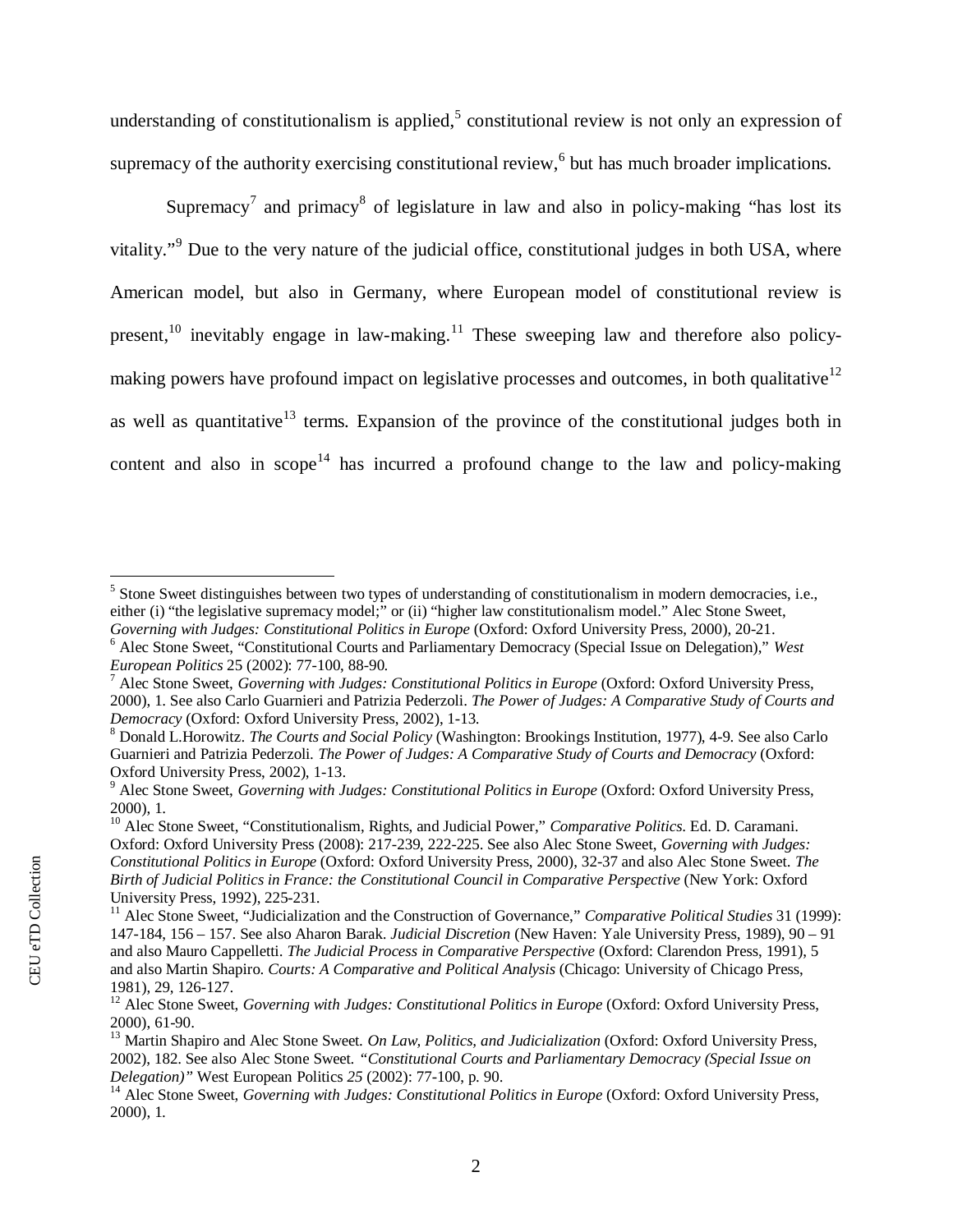processesand outcomes.<sup>15</sup> As a result, today, many areas of social life are governed not only by the rules produced by the legislators, but also by the constitutional judges.<sup>[16](#page-5-1)</sup>

This profound change in legal and political environment is sometimes also described as "judicialization of politics."<sup>17</sup>'Judicialization' of law and policy-making does not only refer to a quantitative expansion of judicial law and policy-making, but also refers to a change better describedin categories different from those of scope or amount.<sup>18</sup> 'Judicialization' of law and policy-making bears special ramifications in the area of constitutional law, where "continuous dominance"<sup>19</sup>has been gained and subsequently secured by the constitutional judiciary.<sup>20</sup> It therefore also entails qualitative characteristics of the growth of the power of the constitutional judges.<sup>21</sup>As a result, many law and policy areas "have been gradually but meaningfully placed under the tutelage and supervision of constitutional judges."<sup>22</sup> Constitutional courts<sup>23</sup> are

<span id="page-5-0"></span><sup>15</sup> Donald L.Horowitz. *The Courts and Social Policy* (Washington: Brookings Institution, 1977), 1-21.

<span id="page-5-1"></span><sup>16</sup> Alec Stone Sweet, "The Politics of Constitutional Review in France and Europe," *International Journal of Constitutional Law* 5 (2007): 69-92, 74-76.

<span id="page-5-2"></span><sup>&</sup>lt;sup>17</sup> Literature provides various notions of this term. Vallinder, for example, understands 'judicialization of politics' as "the expansion of the province of courts or the judges at the expense of the politicians and or the administrators" as well as "the spread of judicial decision-making methods outside the judicial province proper." T. Vallinder, "When the Courts Go Marching In" in C.N. Tate and T. Vallinder (eds.), *The Global Expansion of Judicial Power* (New York: New York University Press, 1995), 13 cited in Carlo Guarnieri and Patrizia Pederzoli. *The Power of Judges: A Comparative Study of Courts and Democracy* (Oxford: Oxford University Press, 2002), 1. Sweet Stone, on the other hand, understands 'judicialization of politics' in light of his understanding of the constitutional politics, which he sees as "lawmaking processes-legislative, administrative, judicial- that are mediated by constitutional norms and jurisprudence." Alec Stone Sweet, "The Politics of Constitutional Review in France and Europe," *International Journal of Constitutional Law* 5 (2007): 69-92, 72. Thus, for Sweet Stone, 'judicialization of politics' does not only refer to judicial intervention into areas originally not accessible to the courts, but it also refers to the mutual influence of involved governmental players.

<span id="page-5-3"></span><sup>18</sup> Carlo Guarnieri and Patrizia Pederzoli. *The Power of Judges: A Comparative Study of Courts and Democracy* (Oxford: Oxford University Press, 2002), 7.

<span id="page-5-4"></span><sup>19</sup> Alec Stone Sweet, "Constitutional Courts and Parliamentary Democracy (Special Issue on Delegation)," *West European Politics* 25 (2002): 77-100, 89.

<span id="page-5-5"></span><sup>20</sup> Alec Stone Sweet, "Constitutional Courts and Parliamentary Democracy (Special Issue on Delegation)," *West European Politics* 25 (2002): 77-100, 89.

<span id="page-5-6"></span><sup>21</sup> Carlo Guarnieri and Patrizia Pederzoli. *The Power of Judges: A Comparative Study of Courts and Democracy* (Oxford: Oxford University Press, 2002), 7.

<sup>&</sup>lt;sup>22</sup> Alec Stone Sweet, *Governing with Judges: Constitutional Politics in Europe* (Oxford: Oxford University Press, 2000), 1.

 $^{23}$  For the purposes of this paper term 'constitutional court' or 'constitutional courts' is used also to refer to legal environment of the USA, where strictly speaking usage of such term is not possible. Although author of this paper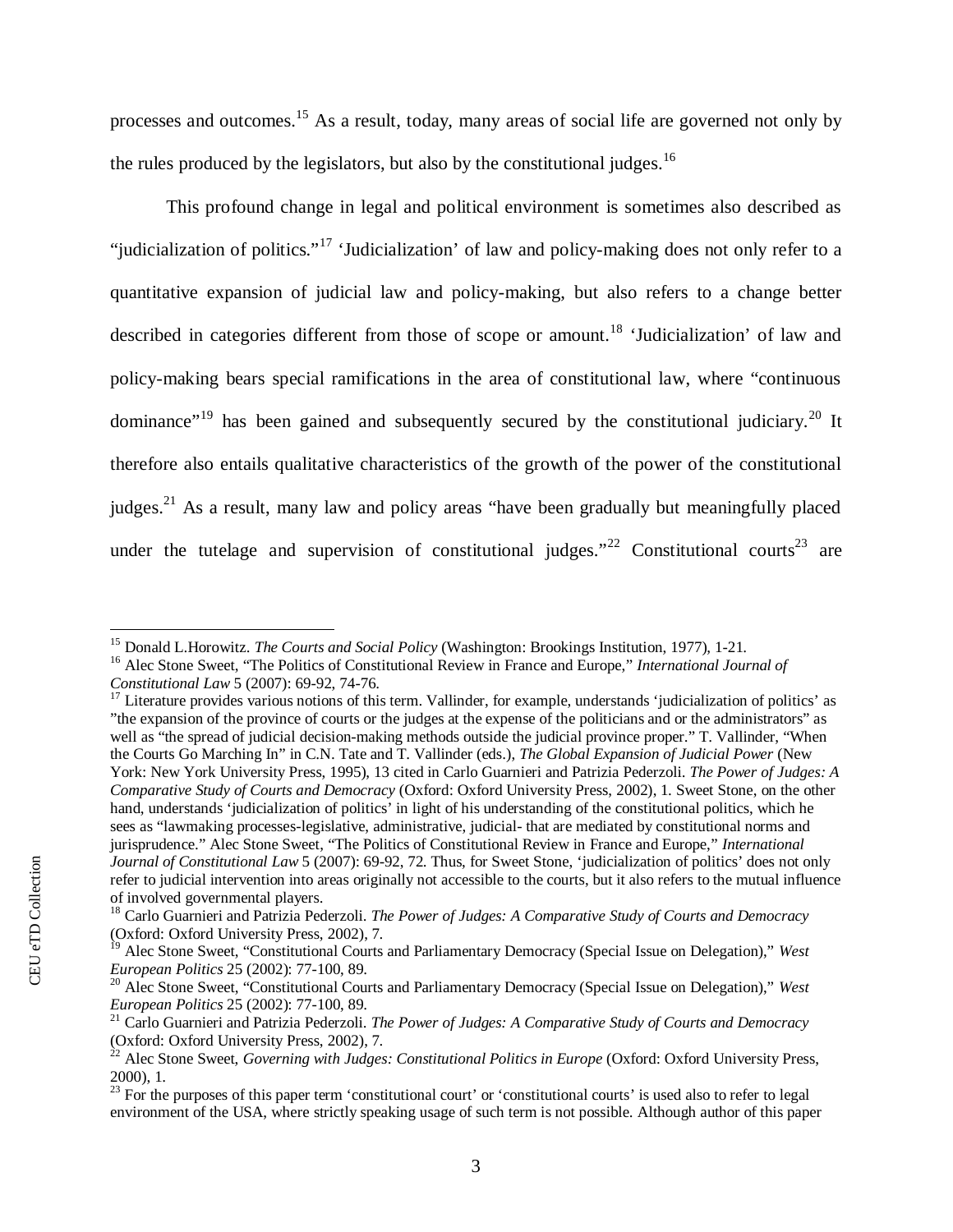nowadaysprincipal law and policy-making sites.<sup>24</sup> It is therefore very relevant to ask whether such a change "can  $\ldots$  take place without altering the equilibrium of the political system."<sup>[25](#page-6-1)</sup>

Scope of this paper is an analysis of the causes and consequences of 'judicialization' of law and policy-making caused by the qualitative and quantitative growth of the constitutional jurisprudence. This paper therefore primarily focuses on the relation between legislature and constitutional courts. It provides a close analysis of the separation of powers between these institutions; and consequences of its erosion. This analytical discussion is concluded by proposing a theoretically sound and practically feasible solution to the challenges brought about by 'judicialization' of law and policy-making.

This paper is not intended to proclaim delineation of province between constitutional courtsand legislators obsolete<sup>26</sup> and on that basis to "deny the utility of traditional separation of powersschemes.["](#page-6-4)<sup>27</sup> To the contrary, it analyses outlined issues by revisiting "purposive"<sup>28</sup> understandingof the separation of powers doctrine.<sup>29</sup> Contribution of this work therefore lies in applying,for some outmoded,<sup>30</sup> but long-established doctrine of the separation of powers to the contemporary challenges caused by 'judicialization' of law and policy-making. Instead of

tried to avoid usage of this term with respect to the legal environment of the USA as much as possible, it is used in some instances to enable an undisturbed flow of the text.

<span id="page-6-0"></span><sup>24</sup> Alec Stone Sweet, "The Politics of Constitutional Review in France and Europe," *International Journal of Constitutional Law* 5 (2007): 69-92.

<span id="page-6-1"></span><sup>25</sup> Carlo Guarnieri and Patrizia Pederzoli. *The Power of Judges: A Comparative Study of Courts and Democracy* (Oxford: Oxford University Press, 2002), 13.

<span id="page-6-2"></span><sup>&</sup>lt;sup>26</sup> Alec Stone Sweet, *Governing with Judges: Constitutional Politics in Europe* (Oxford: Oxford University Press, 2000), 129-133.

<span id="page-6-3"></span><sup>&</sup>lt;sup>27</sup> Alec Stone Sweet, *Governing with Judges: Constitutional Politics in Europe* (Oxford: Oxford University Press, 2000), 150.

<span id="page-6-4"></span><sup>28</sup> Peter A. Gerangelos. *Separation of Powers and Legislative Interference In Judicial Process: Constitutional Principles and Limitations* (Oxford: Hart, 2009), 29. See also M. J. C. Vile. *Constitutionalism and the Separation of Powers* (Oxford: Clarendon Press, 1969), 316.

<span id="page-6-5"></span><sup>29</sup> Peter A. Gerangelos. *Separation of Powers and Legislative Interference In Judicial Process: Constitutional Principles and Limitations* (Oxford: Hart, 2009), 29. See also M. J. C. Vile. *Constitutionalism and the Separation of Powers* (Oxford: Clarendon Press, 1969), 316.

<span id="page-6-6"></span><sup>&</sup>lt;sup>30</sup> Alec Stone Sweet, *Governing with Judges: Constitutional Politics in Europe* (Oxford: Oxford University Press, 2000), 129-133.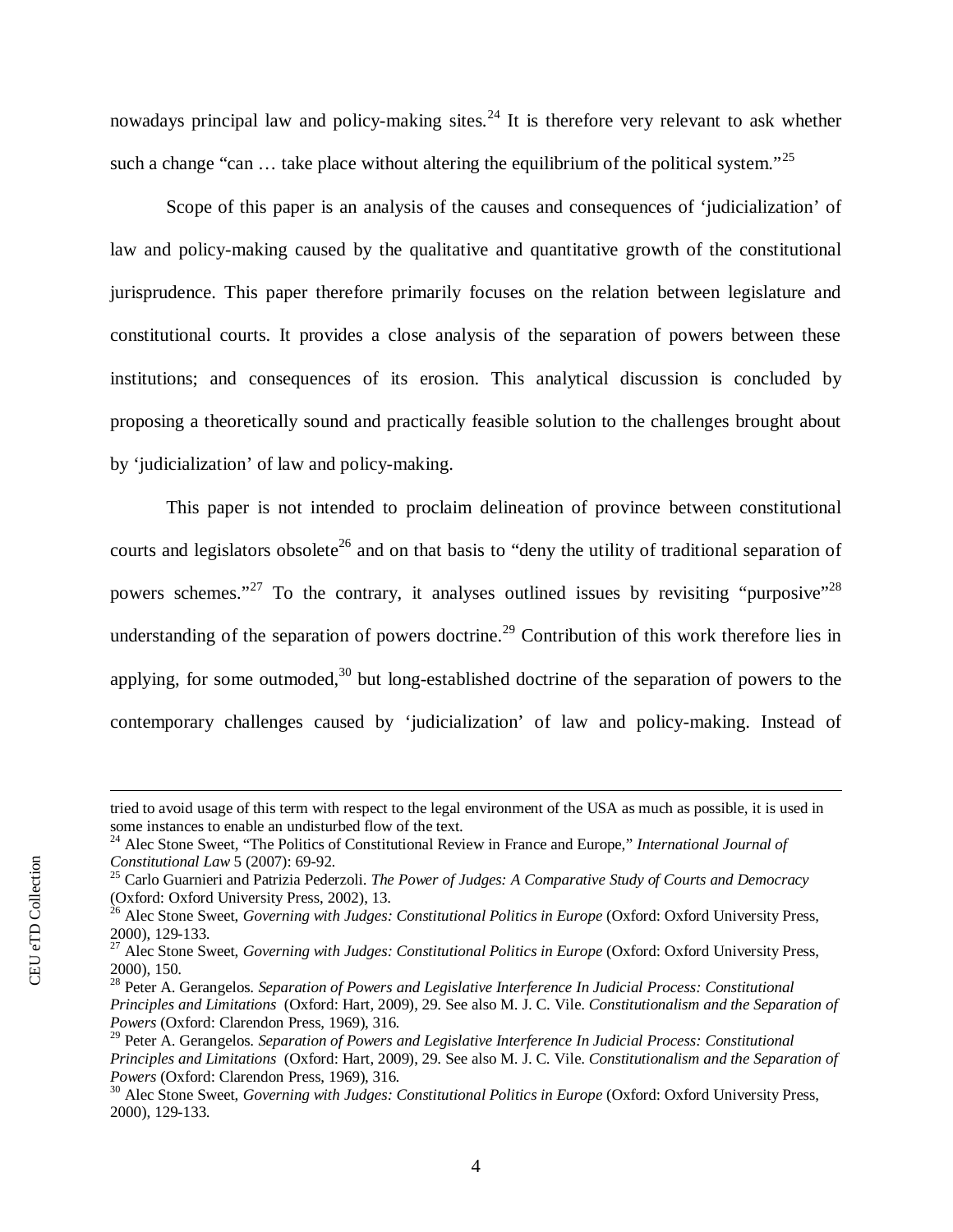observingrapid fusion of the two separate provinces,  $31$  i.e., that of law and policy-making and that of constitutional review of legislation, this paper proposes to maintain their distinctness. Conclusionsof this paper can easily serve as guidance to those countries, like my own.<sup>32</sup> which aim to follow the legacy of such constitutional democracies like the USA and Germany.

This paper claims that separation of powers in areas of policy-making is not a mere obsoletedescription, but has a normative content too.<sup>33</sup> Legislature should be given primacy in lawand policy-making, not only because it is better off to perform this tasks properly;  $34$  but also because it maintains other important functions embodied in the doctrine of the separation of powerssuch as (i) exercise of mutual control;<sup>35</sup> (ii) preservation of the structural balance within thegovernment;<sup>36</sup> and (ii) promotion of certain societal values embodied in the law and policymakingprocesses.<sup>37</sup> This paper therefore aims to reconcile law-making and policy-making powers of legislature and constitutional courts by finding a rationale behind their institutional and functional limits. It then concludes that restoration of law and policy-making primacy of legislature is only possible if exercise of these powers is not frustrated by law and policy-making activity of the constitutional courts.

Validity of the above-mentioned claims is portrayed on the backdrop of abortion jurisprudence in the USA and in Germany. Comparative analysis of both jurisdictions is enabled by their similarities: both of these countries belong to what Stone Sweet calls "higher law

CEU eTD Collection CEU eTD Collection

<span id="page-7-0"></span><sup>&</sup>lt;sup>31</sup> Alec Stone Sweet, *Governing with Judges: Constitutional Politics in Europe* (Oxford: Oxford University Press, 2000).

<span id="page-7-1"></span><sup>32</sup> I.e. Slovakia.

<span id="page-7-2"></span><sup>33</sup> M. J. C. Vile. *Constitutionalism and the Separation of Powers* (Oxford: Clarendon Press, 1969), 316-317.

<span id="page-7-3"></span><sup>34</sup> Donald L.Horowitz. *The Courts and Social Policy* (Washington: Brookings Institution, 1977), 33-56. See also

Mauro Cappelletti. *The Judicial Process in Comparative Perspective* (Oxford: Clarendon Press, 1991), 35-40.

<span id="page-7-4"></span><sup>35</sup> M. J. C. Vile. *Constitutionalism and the Separation of Powers* (Oxford: Clarendon Press, 1969), 316-350.

<span id="page-7-5"></span><sup>36</sup> M. J. C. Vile. *Constitutionalism and the separation of powers*. (Oxford: Clarendon Press, 1969), 329.

<span id="page-7-6"></span><sup>37</sup> M. J. C. Vile. *Constitutionalism and the separation of powers*. (Oxford: Clarendon Press, 1969), 317-318.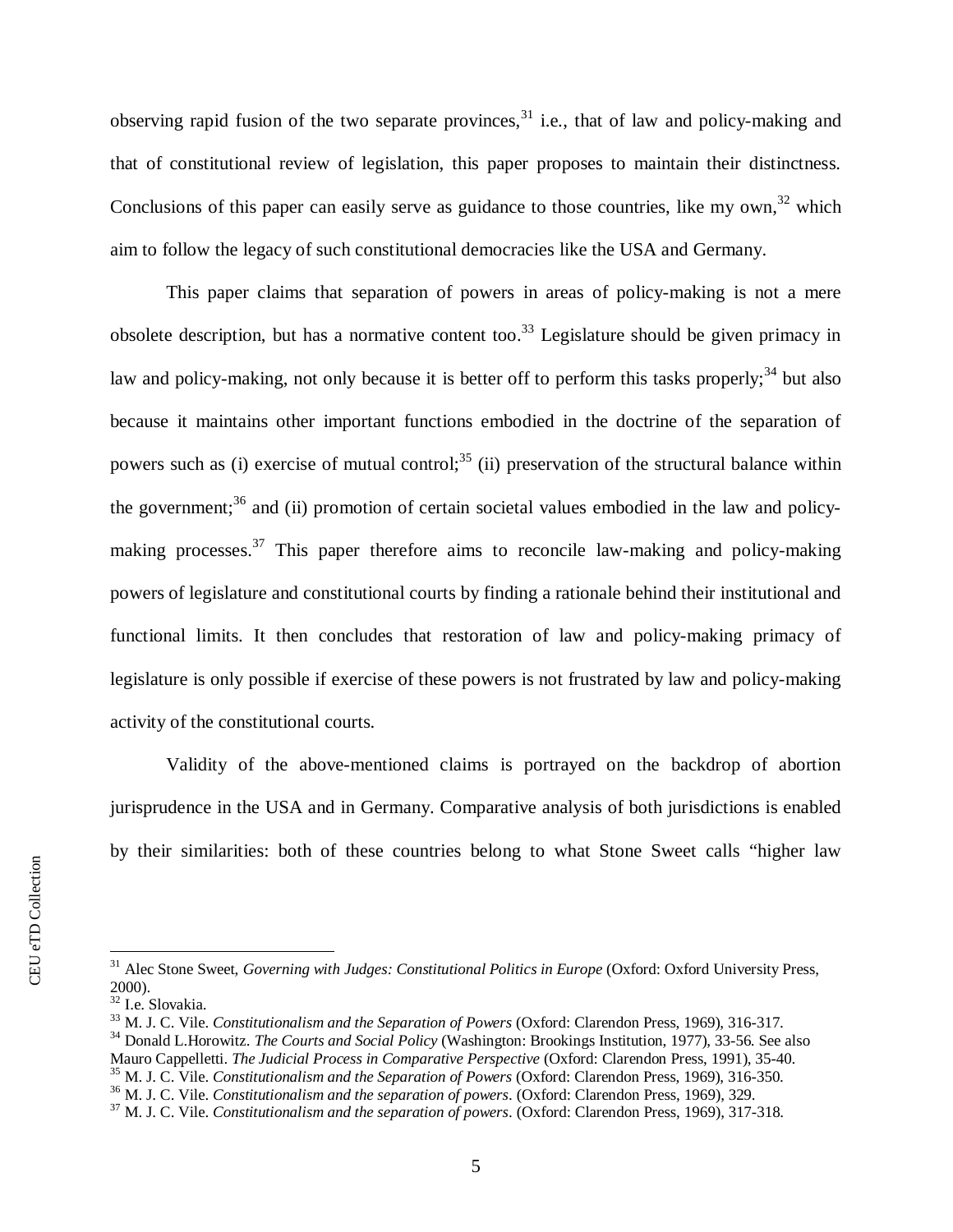constitutionalmodel,"<sup>38</sup> where individual rights as "enforceable claims against the state."<sup>39</sup> Also, discussion on various distinctions such as that (i) USA belong to common-law and Germany to civil-lawlegal system;<sup>40</sup> (i) in the USA American model and in Germany European model of constitutionalreview is applied, $4<sup>1</sup>$  presented throughout the paper, challenges established notions ofinsuperable gaps between them.<sup>42</sup> Selection of these jurisdictions was also due to the reputation that both United States Supreme Court ("USSC") and German Federal Constitutional Court ("GFCC") enjoy.<sup>[43](#page-8-5)</sup>

This paper is divided into three separate chapters. First chapter analyses constitutional law-making and by its division into two consecutive sub-chapters provides, on the one hand, general discussion on constitutional law-making and also focuses on differences between American and European model of constitutional review as they pertain to constitutional lawmaking. Second chapter takes this discussion further by elaborating upon the impact of constitutional law-making on the legislative processes and outcomes, both in qualitative as well quantitative terms. Former is discussed in the sub-chapter focusing on direct as well as indirect impact of constitutional jurisprudence on legislative processes and outcomes, latter is discussed in the sub-chapter on ambit of constitutional law-making. Last chapter elaborates upon the

<span id="page-8-0"></span><sup>&</sup>lt;sup>38</sup> Alec Stone Sweet, *Governing with Judges: Constitutional Politics in Europe* (Oxford: Oxford University Press, 2000), 21. See also Alec Stone Sweet, "Constitutionalism, Rights, and Judicial Power," *Comparative Politics*. Ed. D. Caramani. Oxford: Oxford University Press (2008): 217-239, 221-222.

<span id="page-8-1"></span><sup>&</sup>lt;sup>39</sup> Alec Stone Sweet, *Governing with Judges: Constitutional Politics in Europe* (Oxford: Oxford University Press, 2000), 21.

<span id="page-8-2"></span><sup>40</sup> Martin Shapiro. *Courts: A Comparative and Political Analysis* (Chicago: University of Chicago Press, 1981), 28- 29.

<span id="page-8-3"></span><sup>41</sup> Alec Stone Sweet, "Constitutionalism, Rights, and Judicial Power," *Comparative Politics*. Ed. D. Caramani. Oxford: Oxford University Press (2008): 217-239, 222-225. See also Alec Stone Sweet, *Governing with Judges: Constitutional Politics in Europe* (Oxford: Oxford University Press, 2000), 32-37 and also Alec Stone Sweet. *The Birth of Judicial Politics in France: the Constitutional Council in Comparative Perspective* (New York: Oxford University Press, 1992), 225-231.

<span id="page-8-4"></span><sup>42</sup> Martin Shapiro. *Courts: A Comparative and Political Analysis* (Chicago: University of Chicago Press, 1981), 135. See also Martin Shapiro and Alec Stone Sweet. *On Law, Politics, and Judicialization* (Oxford: Oxford University Press, 2002), 346.

<span id="page-8-5"></span><sup>43</sup> Martin Shapiro and Alec Stone Sweet. *On Law, Politics, and Judicialization* (Oxford: Oxford University Press, 2002), 136. Donald P. Kommers, "The Federal Constitutional Court: Guardian of German Democracy," *The ANNALS of the American Academy of Political and Social Science* 603 (2006): 111-128.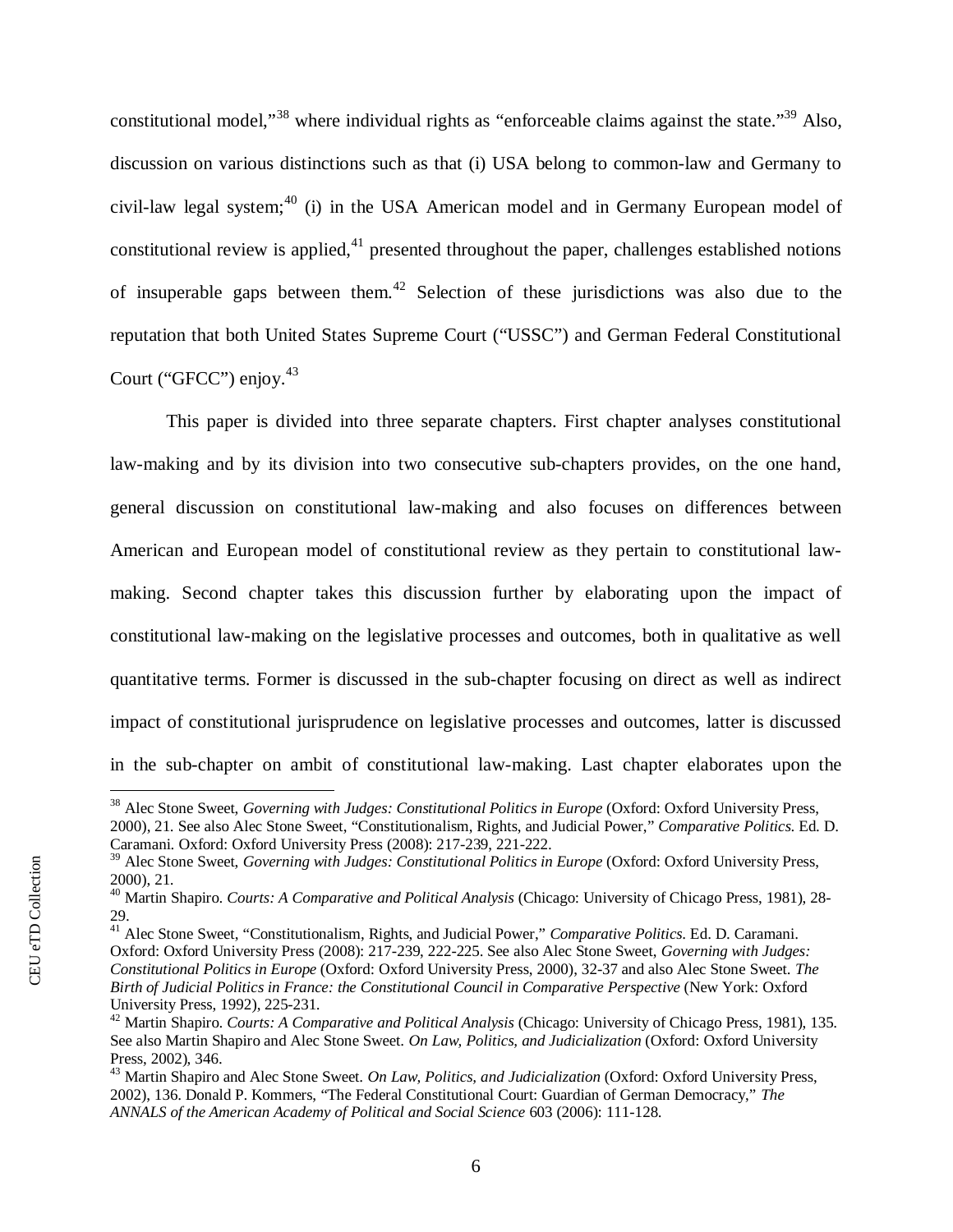implications of modern constitutional jurisprudence to politics by discussing, in separate subchapters, impact of constitutional law-making on politics, policy-making capacity of constitutional judiciary and finally by reconciling policy-making powers of constitutional judges and legislators by the claiming primacy of the legislature. Each sub-chapter is followed by an analysis of the abortion jurisprudence in the USA and Germany in light of the preceding theoretical debate.

Basic introduction into abortion jurisprudence of both USA and Germany is therefore also necessary at this point. Due to the gravity and breadth of this topic, on this place and also throughout the paper only respetive relevant features of American and German abortion jurisprudence will be discussed. This paper therefore does not serve as an in-depth analysis of the selected abortion jurisprudence, rather discusses it from a perspective of 'judicialization' of law and policy-making.

Abortion policy in the USA is not a result of "give-and-take of the legislative process,"<sup>[44](#page-9-0)</sup> but was established in a series of cases that declared the abortion legislation on national or federal level"wholly or partly unconstitutional"<sup>45</sup> or constitutional.<sup>46</sup> "The first and most radical step of abortionliberalization was made by the U.S. Supreme Court<sup> $147$ </sup> ("USSC") in 1973, when *Roe v. Wade*<sup>48</sup>("*Roe*") was decided.

In *Roe*, USSC found that "concept of personal liberty ... is broad enough to encompass woman's decision whether or not to terminate her pregnancy."<sup>49</sup> In spite of the fact that "the

<span id="page-9-0"></span><sup>44</sup> Marry Ann Glendon. *Abortion and Divorce in Western Law* (Cambridge, Mass.: Harvard University Press, 1987), 25.

<span id="page-9-1"></span><sup>45</sup> Marry Ann Glendon. *Abortion and Divorce in Western Law* (Cambridge, Mass.: Harvard University Press, 1987), 25.

<span id="page-9-2"></span><sup>46</sup> Like in *Gonzales*. 550 U.S. 124, 127 S.Ct. 1610.

<span id="page-9-3"></span><sup>47</sup> Machteld Nijsten. *Abortion and Constitutional Law*: *A Comparative European-American Study* (Florence: European University Institute, 1990), 91.

<span id="page-9-4"></span><sup>48</sup> 410 U.S. 113, 93 S.Ct. 705.

 $^{49}$  410 U.S. 113, 93 S.Ct. 705, majority opinion.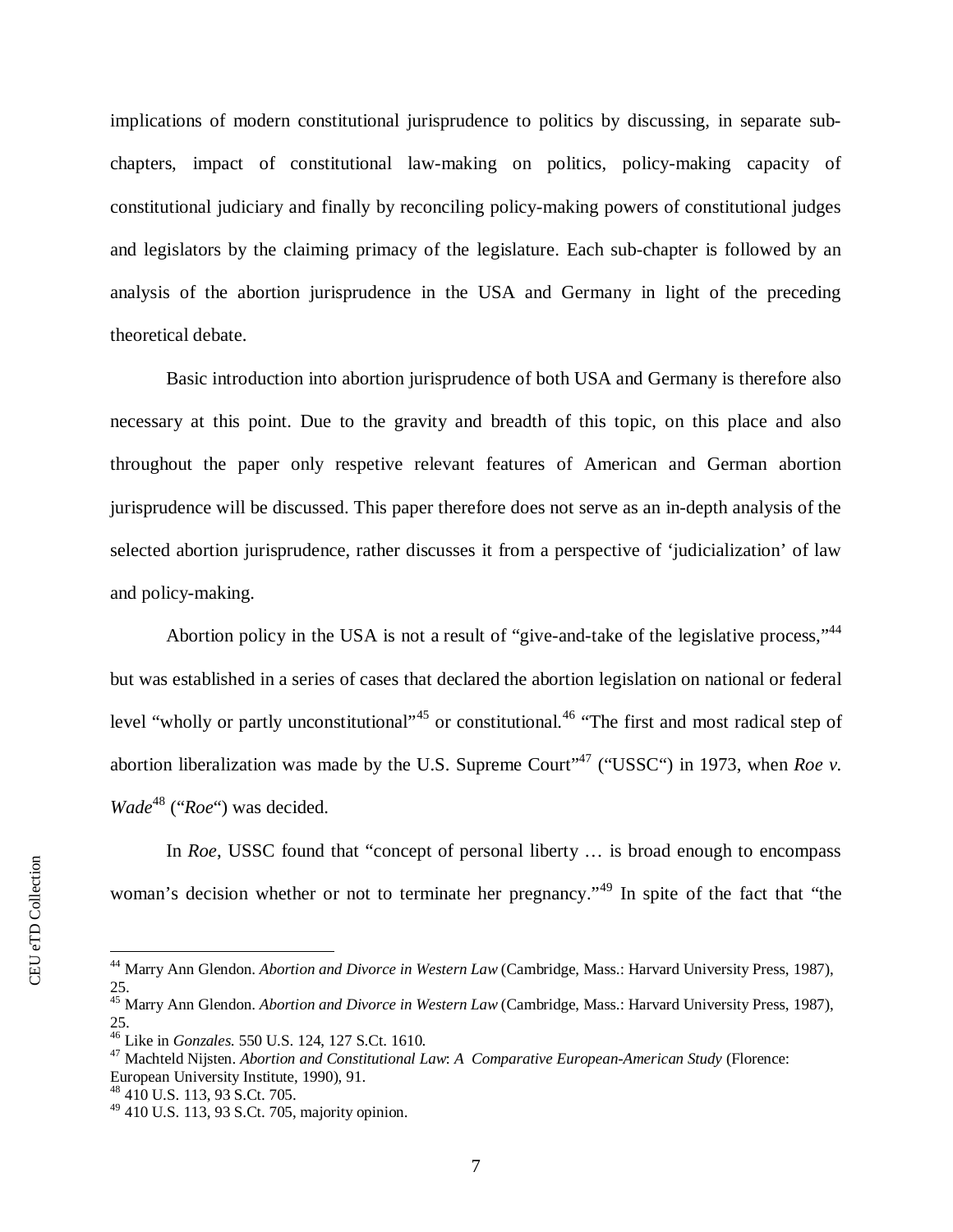constitution does not explicitly mention any right to privacy,"<sup>50</sup>USSC reaffirmed constitutional recognition of ["](#page-10-1)a right of personal privacy, or a guarantee of certain areas or zones of privacy"<sup>51</sup> andplaced woman's liberty to terminate her pregnancy within that area.<sup>52</sup> In *Roe*, two important regulatoryconcepts, on the basis of which mother's and State's<sup>53</sup> interests with respect to the unborncould be reconciled, were introduced: (i) the so-called "trimester framework;"<sup>54</sup> and (ii) "viability"<sup>55</sup>defined by USSC as an ability of the fetus "to live outside the mother's womb, albeit with artificial aid."<sup>[56](#page-10-6)</sup>

*Planned Parenthood of Southeastern Pennsylvania v. Casey*<sup>57</sup>("*Casey*") reaffirmed "essentialholding of Roe v. Wade,"<sup>58</sup> but also "the State's interest in potential life"<sup>59</sup> when it declared that it has been previously "undervalue[d]."<sup>60</sup>'Trimester framework' established in *Roe* hasbeen abandoned,<sup>61</sup> but viability has been kept as a decisive "point at which the State's interest in fetal life is constitutionally adequate<sup> $562$ </sup> to justify restrictions to woman's right to seek and

<span id="page-10-0"></span><sup>50</sup> 410 U.S. 113, 93 S.Ct. 705, majority opinion.

<span id="page-10-1"></span><sup>51</sup> 410 U.S. 113, 93 S.Ct. 705, majority opinion.

<span id="page-10-2"></span><sup>52</sup> 410 U.S. 113, 93 S.Ct. 705, majority opinion.

<span id="page-10-3"></span><sup>&</sup>lt;sup>53</sup> American abortion jurisprudence, unlike German, does not talk about the interests of the uborn, but rather of State's interest in protection of "potentaility of human life." (410 U.S. 113, 93 S.Ct. 705, majority opinion) American jurisprudence award the unborn a constitutional protection on the basis that "fetus is [not] a 'person' within the language and meaning of the Fourteenth Amendment," (410 U.S. 113, 93 S.Ct. 705, majority opinion), German abortion jurisprudence, on the other hand, "[includes] … the unborn life in the protection granted by Art. 2(2)(1) BL." Sabine Michalowski and Lorna Woods. *German Constitutional Law: The Protection of Civil Liberties* (Aldershot, Hants, England: Ashgate, 1999), 137.

<span id="page-10-4"></span> $54$  'Trimester framework' specifically provides that: "(a) For the stage prior to approximately the end of the first trimester, the abortion decision and its effectuation must be left to the medical judgment of the pregnant woman's attending physician. (b) For the stage subsequent to approximately the end of the first trimester, the State, in promoting its interest in the health of the mother, may, if it chooses, regulate the abortion procedure in ways that are reasonably related to maternal health. (c) For the stage subsequent to viability, the State in promoting its interest in the potentiality of human life may, if it chooses, regulate, and even proscribe, abortion except where it is necessary, in appropriate medical judgment, for the preservation of the life or health of the mother." 410 U.S. 113, 93 S.Ct. 705, majority opinion.

<span id="page-10-5"></span><sup>55</sup> 410 U.S. 113, 93 S.Ct. 705, majority opinion.

<span id="page-10-6"></span><sup>56</sup> 410 U.S. 113, 93 S.Ct. 705, majority opinion.

<span id="page-10-7"></span><sup>57</sup> 505 U.S. 833, 112 S.Ct. 2791.

<span id="page-10-8"></span><sup>58</sup> 505 U.S. 833, 112 S.Ct. 2791, plurality opinion.

<span id="page-10-9"></span><sup>59</sup> 505 U.S. 833, 112 S.Ct. 2791, plurality opinion.

<span id="page-10-10"></span> $60$  505 U.S. 833, 112 S.Ct. 2791, plurality opinion.

<span id="page-10-11"></span><sup>61</sup> 505 U.S. 833, 112 S.Ct. 2791, plurality opinion.

 $62$  505 U.S. 833, 112 S.Ct. 2791, plurality opinion.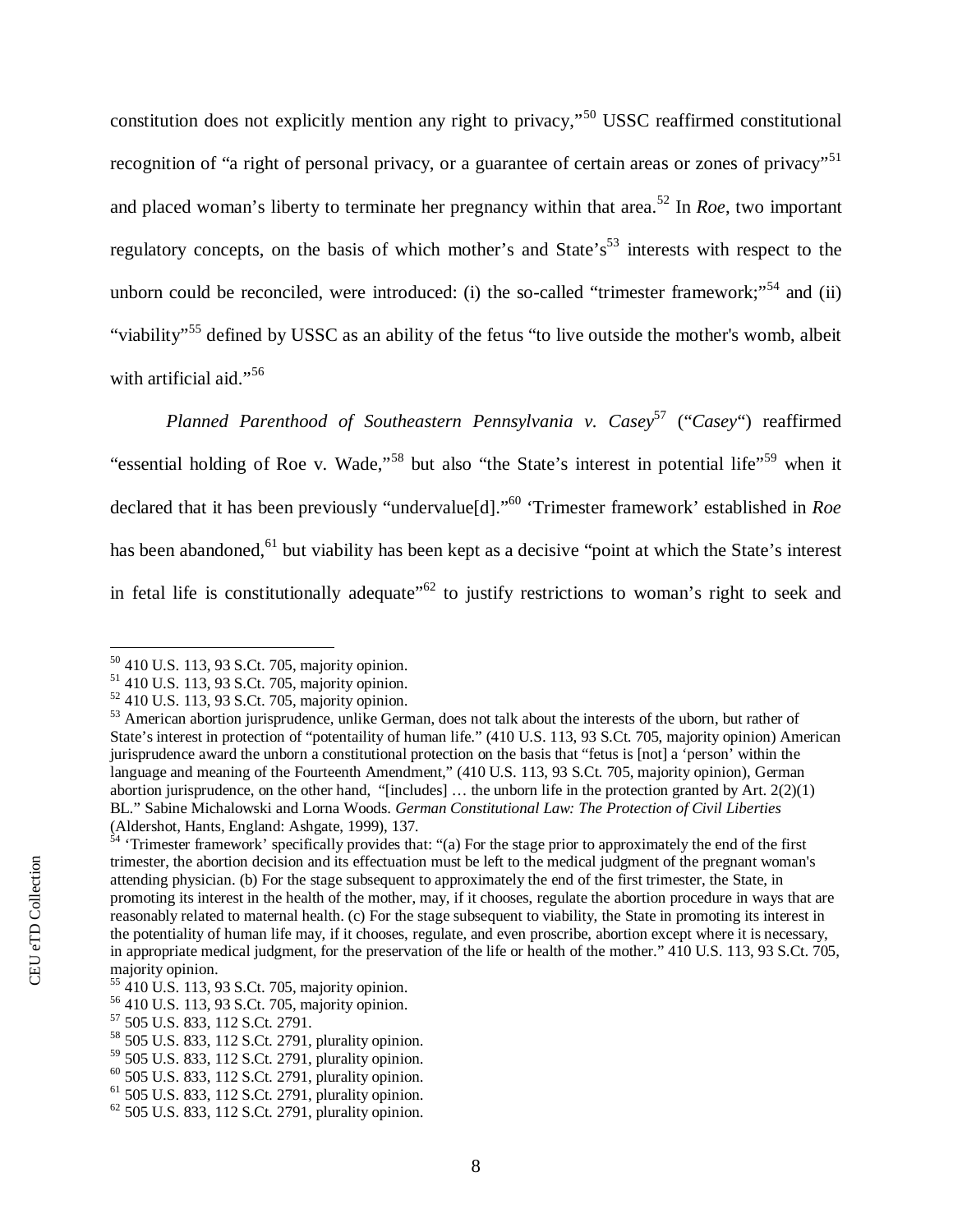obtainan abortion.<sup>63</sup> Reconciliation of conflicting interests of the mother with regard to the termination of her pregnancy and of the State with respect to the protection of the potential humanlife was achieved by (i) specification of an "undue burden standard,"<sup>64</sup> which was not to be placed on the woman if she chooses to terminate her pregnancy before fetus attains viability[;](#page-11-2)<sup>65</sup> and (ii) by reaffirmation of a constitutional guarantee of protection of her health and life after fetus attains viability.<sup>[66](#page-11-3)</sup>

In*Stenberg v. Carhart<sup>67</sup>* ("*Stenberg*"), USSC applied *Casey*'s undue burden test and reiterated *Casey*'s constitutional principle "that a woman's health is the determinative factor in whethera statute restricting abortion is legal."<sup>68</sup> However, in *Gonzales v. Carhart*<sup>69</sup> ("*Gonzales*") USSC departed from previously established abortion case-law in number of ways: (i) USSC upheld a federal ban on partial-birth abortion lacking "requisite protection for the preservation of awoman's health;"<sup>70</sup> (ii) application of 'undue burden' test has been relaxed;<sup>71</sup> and most seriously (iii) 'viability' as a crucial concept in justifying State's intervention in abortion regulation established in the pre-existing abortion jurisprudence has been seriously obscured[.](#page-11-9)<sup>72</sup> *Gonzales* thus placed previously established principles and concepts in American abortion jurisprudence on a rather shaky footing. *Gonzales* does not put the very existence of "women's

<span id="page-11-0"></span> $63$  This means that before viability (i) State "may not prohibit any woman from making the ultimate decision to terminate her pregnancy," but also that (ii) 'undue burden' can not be imposed upon woman's right to terminate her pregnancy. 505 U.S. 833, 112 S.Ct. 2791, plurality opinion.

<span id="page-11-1"></span> $64$  "An undue burden exists [...] if its purpose or effect is to place a substantial obstacle in the path of a woman seeking an abortion before the fetus attains viability." 505 U.S. 833, 112 S.Ct. 2791, plurality opinion.  $65$  505 U.S. 833, 112 S.Ct. 2791, plurality opinion.

<span id="page-11-3"></span><span id="page-11-2"></span><sup>66</sup> 505 U.S. 833, 112 S.Ct. 2791, plurality opinion.

<sup>67</sup> 530 U.S. 914, 120 S.Ct. 2597.

<span id="page-11-4"></span>

<span id="page-11-5"></span><sup>68</sup> 530 U.S. 914, 120 S.Ct. 2597, majority opinion.

<span id="page-11-6"></span><sup>69</sup> 550 U.S. 124, 127 S.Ct. 1610.

<span id="page-11-7"></span> $70\,550$  U.S. 124, 127 S.Ct. 1610, dissenting opinion of Justice Ginsburg, Justice Stevens, and Justice Breyer.

<span id="page-11-8"></span><sup>71</sup> Whereas in *Stenberg* existence of an alternative abortion procedures as argued by Nebraska itself did not suffice to demonstrate the non-imposition of undue burden,<sup>71</sup> in *Gonzales* it surprisingly does. 530 U.S. 914, 120 S.Ct. 2597, majority opinion and 550 U.S. 124, 127 S.Ct. 1610, majority opinion.

<span id="page-11-9"></span><sup>72</sup> 550 U.S. 124, 127 S.Ct. 1610, dissenting opinion of Justice Ginsburg, Justice Stevens, and Justice Breyer.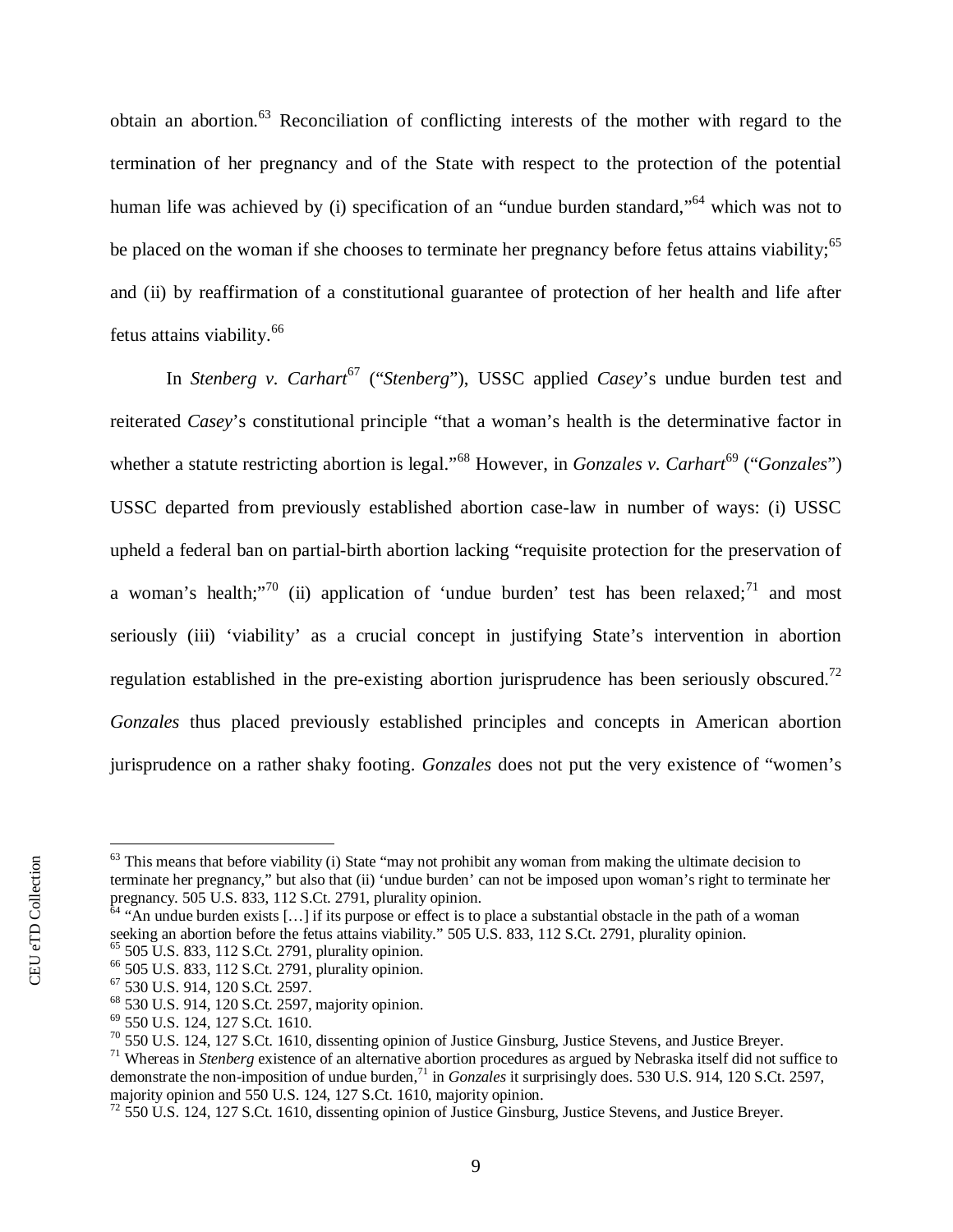decisionto terminate her pregnancy<sup> $3$ </sup> guaranteed by the Constitution as the central holding of  $Roe^{74}$ to question, but still seriously confuses its underpinnings.<sup>[75](#page-12-2)</sup>

Liberalization of abortion in Germany was also subject to substantial intervention of GFCC.<sup>76</sup>Hence, ["](#page-12-5)German abortion policy is now, as in the United States<sup>77</sup> fully judicialized."<sup>78</sup> Dating back to 1871, even a century later abortion was criminalized and exempted from criminal punishmentonly in case of preservation of the health of the mother.<sup>79</sup> It was not before late 60's thatliberalization of abortion was politically possible.<sup>80</sup> Subsequent to lengthy negotiations and intense political battle in the Parliament, in early 70's abortion was finally liberalized pursuant to

a 'stage of pregnancy' formula.<sup>[81](#page-12-8)</sup>

GFCCreceived the petition as an abstract judicial review.<sup>82</sup> In this *Abortion I Case*[,](#page-12-10)<sup>83</sup>

GFCCannulled the challenged law on 'right to life' and human dignity basis. $84$  After

acknowledging personhood of the unborn independent from that of the mother, GFCC inevitably

<span id="page-12-0"></span><sup>73</sup> 410 U.S. 113, 93 S.Ct. 705, majority opinion.

<span id="page-12-1"></span><sup>74</sup> 505 U.S. 833, 112 S.Ct. 2791, plurality opinion.

<span id="page-12-2"></span><sup>75</sup> 550 U.S. 124, 127 S.Ct. 1610, dissenting opinion of Justice Ginsburg, Justice Stevens, Justice Souter and Justice Breyer.

<span id="page-12-3"></span><sup>76</sup> Donald P. Kommers. *The Constitutional Jurisprudence of the Federal Republic of Germany* (Durham, N.C.: Duke University Press, 2nd ed., rev. and expanded, 1997), 336-356.

<span id="page-12-4"></span><sup>77</sup> Barbara Hinkson Craig and David O'Brien. *Abortion and American Politics.* (Chatham, NJ: Chatham House, 1993) cited in Alec Stone Sweet, *Governing with Judges: Constitutional Politics in Europe* (Oxford: Oxford University Press, 2000), 109.

<span id="page-12-5"></span><sup>78</sup> Gerald L. Neuman, "*Casey* in the Mirror: Abortion, Abuse and the Right to Protection in the United States and Germany," *American Journal of Comparative Law* 43 (1995): 273-314 and Monika Prützel Thomas, "The Abortion Issue and the Federal Constitutional Court," *German Politics* 2 (1993): 467-84 cited in Alec Stone Sweet, *Governing with Judges: Constitutional Politics in Europe* (Oxford: Oxford University Press, 2000), 109.

<span id="page-12-6"></span><sup>79</sup> Alec Stone Sweet, *Governing with Judges: Constitutional Politics in Europe* (Oxford: Oxford University Press, 2000), 109.

<span id="page-12-7"></span><sup>80</sup> Alec Stone Sweet, *Governing with Judges: Constitutional Politics in Europe* (Oxford: Oxford University Press, 2000), 109.

<span id="page-12-8"></span> $81$  Pursuant to 'stage of pregnancy' formula, abortion was legalized within first twelve weeks of pregnancy provided that the pregnant woman underwent mandatory counseling. In the later stages of pregnancy, abortion was only justified on health or eugenic grounds and later than that only if the mother's life was in danger. Alec Stone Sweet, *Governing with Judges: Constitutional Politics in Europe* (Oxford: Oxford University Press, 2000), 110.

<span id="page-12-9"></span><sup>82</sup> Donald P. Kommers. *The Constitutional Jurisprudence of the Federal Republic of Germany* (Durham, N.C.: Duke University Press, 2nd ed., rev. and expanded, 1997), 336.

<span id="page-12-10"></span><sup>83</sup> 39 BverfGE I.

<span id="page-12-11"></span><sup>84</sup> Donald P. Kommers. *The Constitutional Jurisprudence of the Federal Republic of Germany* (Durham, N.C.: Duke University Press, 2nd ed., rev. and expanded, 1997), 336-342. See also Sabine Michalowski and Lorna Woods. *German Constitutional Law: The Protection of Civil Liberties* (Aldershot, Hants, England: Ashgate, 1999), 135-138.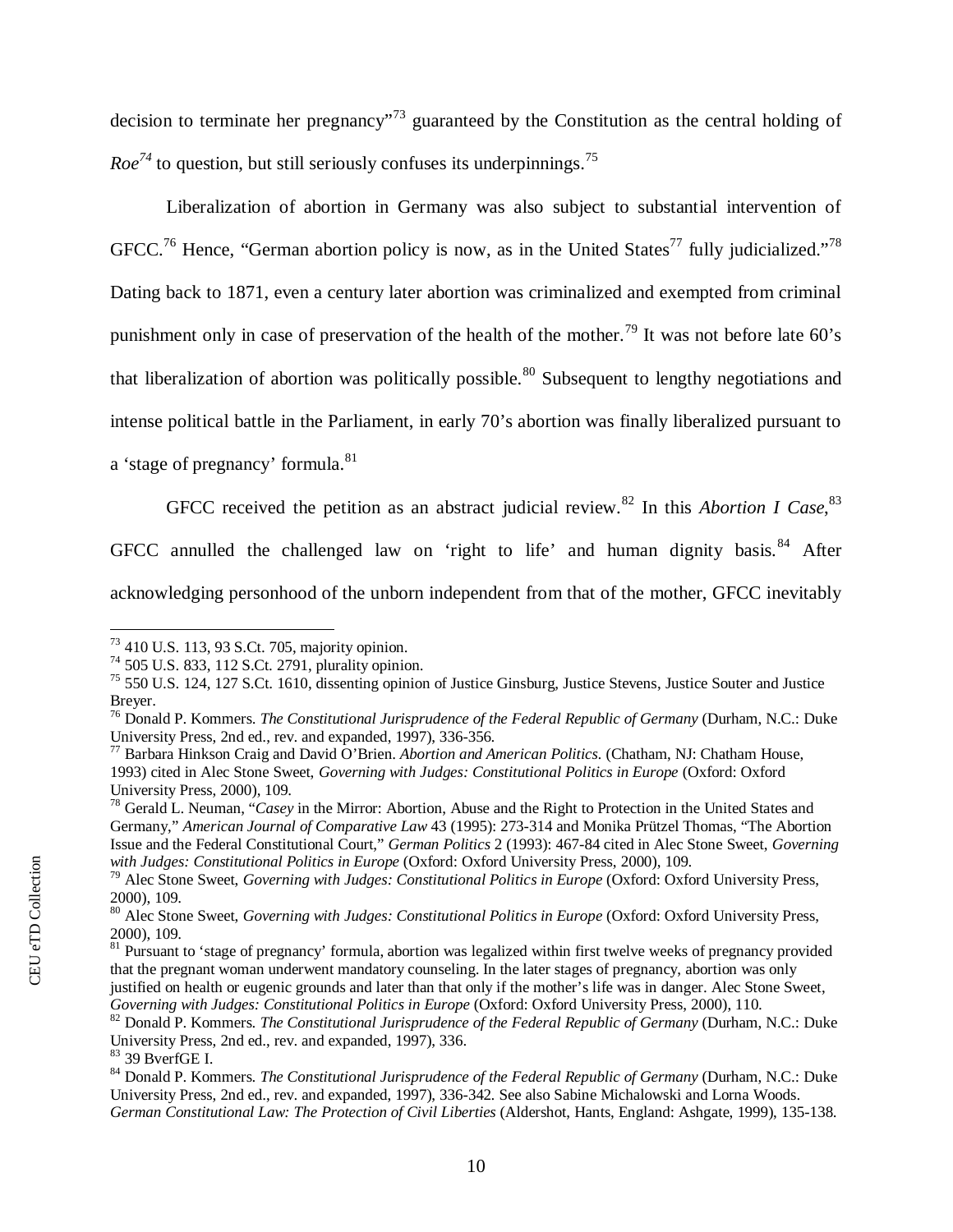arrivedto balancing possible competing interests of the fetus and of the mother.<sup>85</sup> After GFCC's conclusionthat "the protection of the foetus' life must be given priority,"<sup>86</sup> and it's recommendationthat criminal law can be used to that end, $87$  GFCC paradoxically acknowledged variousgrounds<sup>88</sup> when abortion was justified.<sup>89</sup> GFCC then went on and proposed its own legislativesolution<sup>90</sup> insisting that legalization of abortion was in principle impossible.<sup>[91](#page-13-6)</sup>

In spite of some political opposition, government accepted GFCC's legislative solution andamended the bill accordingly.<sup>92</sup> New regulation, however, did not put an end to the existing controversydiscontentment.<sup>93</sup> Reunification of Germany made the issue even more relevant and in1992, after delicate parliamentary bargaining, new regulation was adopted.<sup>94</sup> New bill made abortion in the early stages of pregnancy legal, later provided for strict grounds for its

<span id="page-13-0"></span><sup>85</sup> Sabine Michalowski and Lorna Woods. *German Constitutional Law: The Protection of Civil Liberties* (Aldershot, Hants, England: Ashgate, 1999), 139.

<span id="page-13-1"></span><sup>86</sup> Sabine Michalowski and Lorna Woods. *German Constitutional Law: The Protection of Civil Liberties* (Aldershot, Hants, England: Ashgate, 1999), 140.

<span id="page-13-2"></span><sup>87</sup> Sabine Michalowski and Lorna Woods. *German Constitutional Law: The Protection of Civil Liberties* (Aldershot, Hants, England: Ashgate, 1999), 140.

<span id="page-13-3"></span><sup>&</sup>lt;sup>88</sup> Such as preservation of woman's life and health, but also "eugenic, ethical (criminological), and social [considerations]" and also "[reasons] based on urgent necessity." Donald P. Kommers. *The Constitutional Jurisprudence of the Federal Republic of Germany* (Durham, N.C.: Duke University Press, 2nd ed., rev. and expanded, 1997), 341.

<span id="page-13-4"></span><sup>89</sup> Donald P. Kommers. *The Constitutional Jurisprudence of the Federal Republic of Germany* (Durham, N.C.: Duke University Press, 2nd ed., rev. and expanded, 1997), 341.

<span id="page-13-5"></span> $90$  Abortion in principle was not to be legalized, but could remain unpunished (i) in the early stage of pregnancy after mandatory counseling; and (ii) later due strictly specified grounds such as eugenic, medical, criminal or social reasons. Sabine Michalowski and Lorna Woods. *German Constitutional Law: The Protection of Civil Liberties* (Aldershot, Hants, England: Ashgate, 1999), 138-144.

<span id="page-13-6"></span><sup>&</sup>lt;sup>91</sup> Donald P. Kommers. *The Constitutional Jurisprudence of the Federal Republic of Germany* (Durham, N.C.: Duke University Press, 2nd ed., rev. and expanded, 1997), 336-337.

<span id="page-13-7"></span><sup>&</sup>lt;sup>92</sup> Alec Stone Sweet, *Governing with Judges: Constitutional Politics in Europe* (Oxford: Oxford University Press, 2000), 110.

<span id="page-13-8"></span><sup>&</sup>lt;sup>93</sup> Alec Stone Sweet, *Governing with Judges: Constitutional Politics in Europe* (Oxford: Oxford University Press, 2000), 110-111.

<span id="page-13-9"></span><sup>94</sup> Donald P. Kommers. *The Constitutional Jurisprudence of the Federal Republic of Germany* (Durham, N.C.: Duke University Press, 2nd ed., rev. and expanded, 1997), 347-348.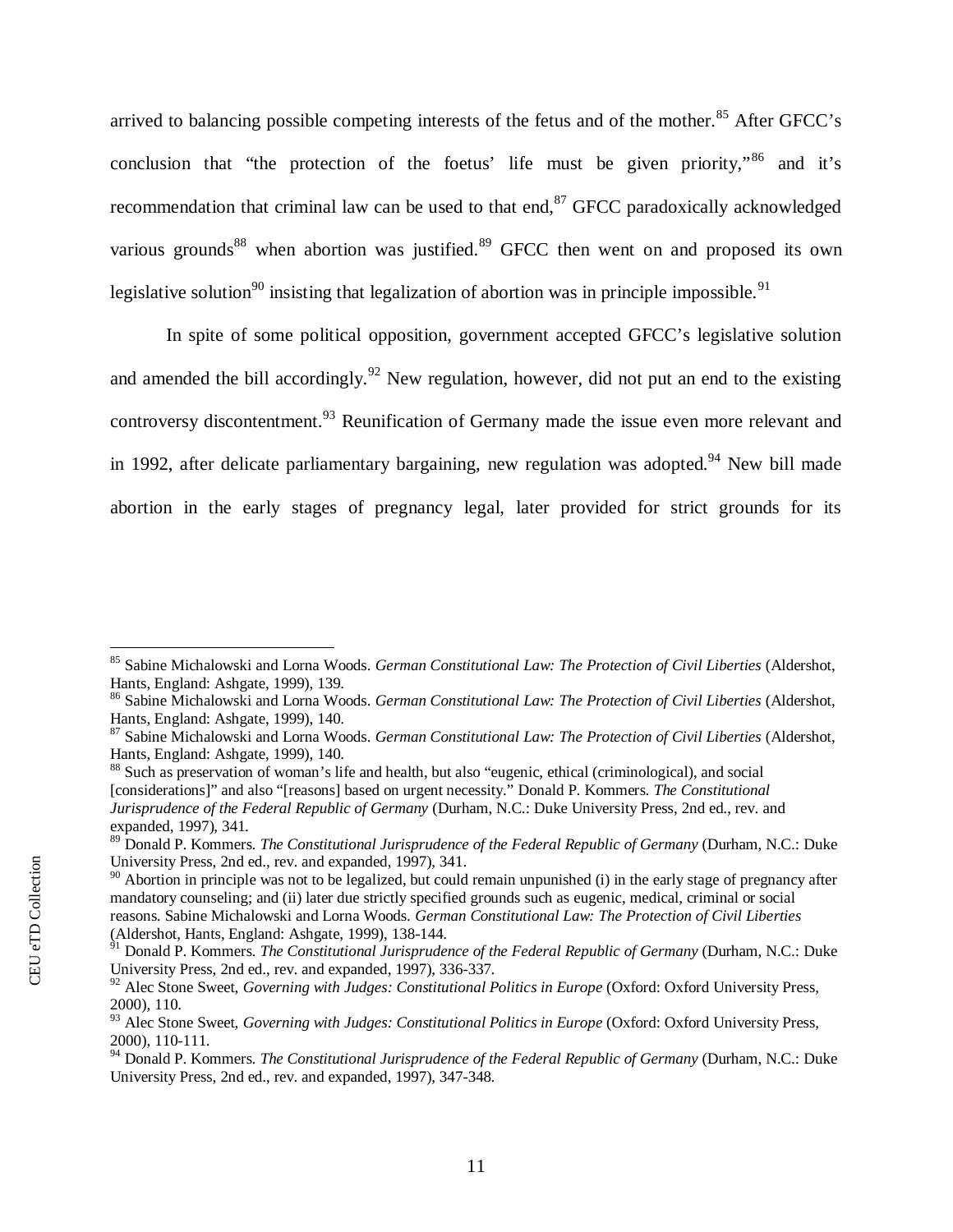procurement,and introduced comprehensive social help as a means to avoid abortions.<sup>95</sup> Bill was referred to GFCC for abstract review again.<sup>[96](#page-14-1)</sup>

In *Abortion II Case*, <sup>97</sup>GFCC affirmed central ruling in *Abortion I Case* and thus annulled thereformed law.<sup>98</sup> GFCC rejected liberalization of abortion,<sup>99</sup> but allowed its non-punishment if the obligatory counseling condition was fulfilled.<sup>[100](#page-14-5)</sup> GFCC provided again for detailed policy instructions mainly with regard to counseling.<sup>[101](#page-14-6)</sup> It took another lengthy political bargaining until "compromise bill"<sup>[102](#page-14-7)</sup> which only partially followed GFCC's directives.<sup>[103](#page-14-8)</sup> In spite of these shortages, there was no political will to initiate another constitutional review.<sup>104</sup>

<span id="page-14-0"></span><sup>&</sup>lt;sup>95</sup> Alec Stone Sweet, *Governing with Judges: Constitutional Politics in Europe* (Oxford: Oxford University Press, 2000), 111-112.

<span id="page-14-1"></span><sup>&</sup>lt;sup>96</sup> Alec Stone Sweet, *Governing with Judges: Constitutional Politics in Europe* (Oxford: Oxford University Press, 2000), 112.

<span id="page-14-2"></span><sup>&</sup>lt;sup>97</sup> 88 BverfGE 203.

<span id="page-14-3"></span><sup>98</sup> Donald P. Kommers. *The Constitutional Jurisprudence of the Federal Republic of Germany* (Durham, N.C.: Duke University Press, 2nd ed., rev. and expanded, 1997), 349-355.

<span id="page-14-4"></span><sup>99</sup> 88 BverfGE 203, at 213.

<span id="page-14-5"></span> $100$  88 BverfGE 203, at 184 and following.

<span id="page-14-6"></span> $101$  88 BverfGE 203, at 215 and following.

<span id="page-14-7"></span><sup>102</sup> Donald P. Kommers. *The Constitutional Jurisprudence of the Federal Republic of Germany* (Durham, N.C.: Duke University Press, 2nd ed., rev. and expanded, 1997), 355.

<span id="page-14-8"></span><sup>&</sup>lt;sup>103</sup> Parliament for example relaxed Court's recommendation with respect to counseling or protection of woman against possible dangers in her social environment. Donald P. Kommers. *The Constitutional Jurisprudence of the Federal Republic of Germany* (Durham, N.C.: Duke University Press, 2nd ed., rev. and expanded, 1997), 355-356. <sup>104</sup> Donald P. Kommers. *The Constitutional Jurisprudence of the Federal Republic of Germany* (Durham, N.C.:

Duke University Press, 2nd ed., rev. and expanded, 1997), 356.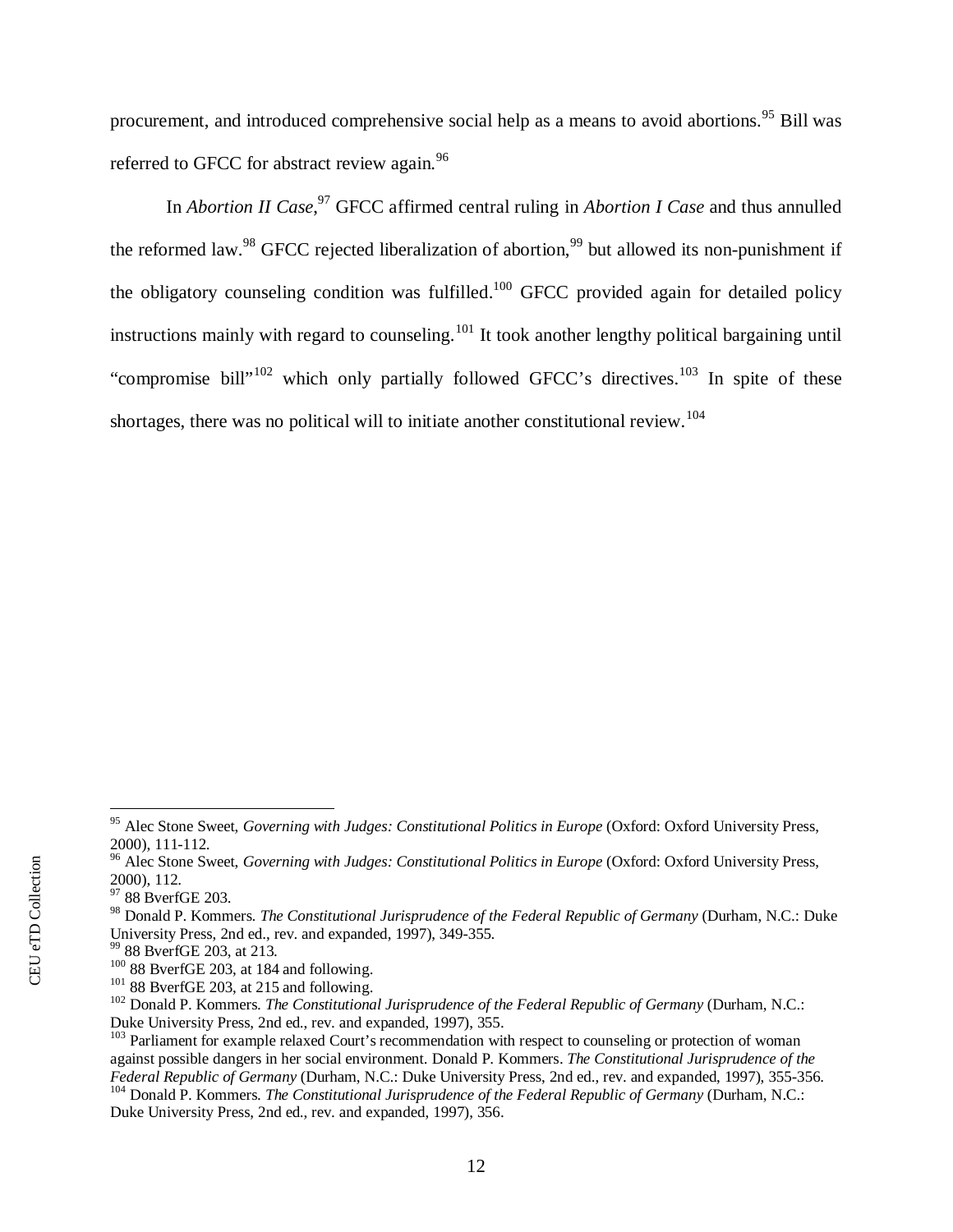# <span id="page-15-0"></span>**CHAPTER 1 CONSTITUTIONAL LAW-MAKING**

### <span id="page-15-1"></span>*1.1 Constitutional law-making as an inescapable phenomenon*

For lawyers coming from civil-law countries in Europe the idea of judicial law-making is, to say the least, somewhat peculiar.<sup>[105](#page-15-2)</sup> No matter how unusual judicial law-making looks at first glance, this sub-chapter will demonstrate that judicial law-making takes place not only in the common law,<sup>[106](#page-15-3)</sup> but also in the civil law countries.<sup>[107](#page-15-4)</sup> Judicial law-making is so embodied in the very nature of the judicial office<sup>[108](#page-15-5)</sup> that it can not be avoided even in those legal systems that seek to establish a very strict division of the legislative, executive and judicial office.<sup>[109](#page-15-6)</sup> Short discussion on American and German abortion jurisprudence will demonstrate presence of the law-making in both jurisdictions.

Judicial law-making is inherent to judicial office for a number or reasons. First of all, judicial law-making occurs because law-making is inseparable from dispute resolution.<sup>[110](#page-15-7)</sup> Since dispute resolution necessitates interpretation of the law, it is unavoidably legislatively creative.<sup>[111](#page-15-8)</sup> Secondly, judicial law-making is a simple necessity because of the imperfections of the legal

<span id="page-15-3"></span><sup>106</sup> Martin Shapiro. *Courts: A Comparative and Political Analysis* (Chicago: University of Chicago Press, 1981) 28.

<span id="page-15-2"></span><sup>&</sup>lt;sup>105</sup> Alec Stone Sweet, *Governing with Judges: Constitutional Politics in Europe* (Oxford: Oxford University Press, 2000), 28.

<span id="page-15-4"></span><sup>107</sup> Martin Shapiro. *Courts: A Comparative and Political Analysis* (Chicago: University of Chicago Press, 1981), 28- 29.

<span id="page-15-5"></span><sup>108</sup> Carlo Guarnieri and Patrizia Pederzoli. *The Power of Judges: A Comparative Study of Courts and Democracy* (Oxford: Oxford University Press, 2002), 10. See also Mauro Cappelletti. *The Judicial Process in Comparative Perspective* (Oxford: Clarendon Press, 1991), 4-9.

<span id="page-15-7"></span><span id="page-15-6"></span><sup>109</sup> Martin Shapiro. *Courts: a Comparative and Political Analysis* (Chicago: University of Chicago Press, 1981), 29. <sup>110</sup> Alec Stone Sweet, "Judicialization and the Construction of Governance," *Comparative Political Studies* 31 (1999): 147-184, 156-157. See also Aharon Barak. *Judicial Discretion* (New Haven: Yale University Press, 1989), 90-91.

<span id="page-15-8"></span><sup>111</sup> Mauro Cappelletti. *The Judicial Process in Comparative Perspective* (Oxford: Clarendon Press, 1991), 5.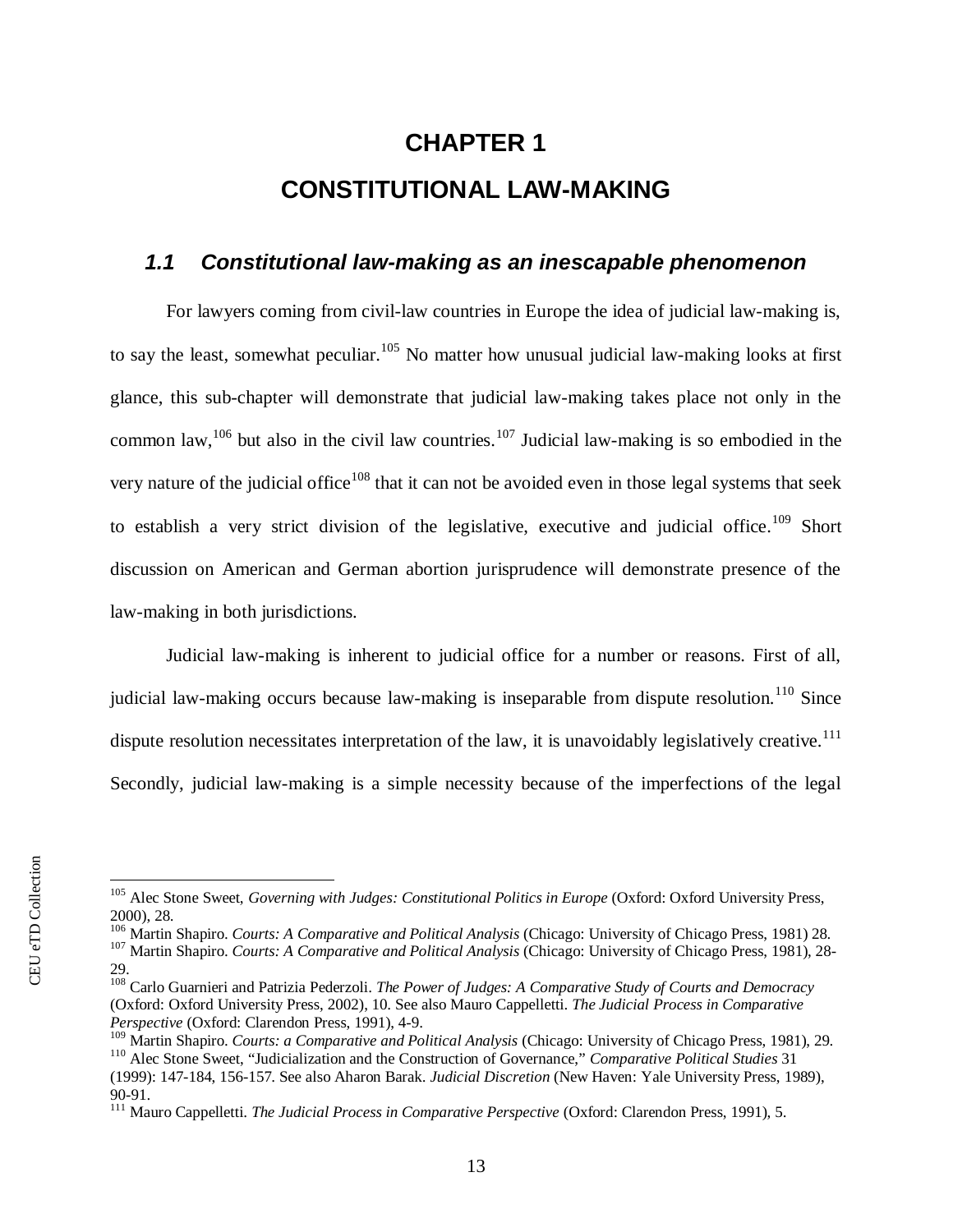norms judges are to apply in resolving legal conflicts.<sup>[112](#page-16-0)</sup> Moreover, judicial law-making is the very result of the exercise of the discretionary powers judges enjoy.<sup>[113](#page-16-1)</sup>

Shapiro questions the myth of non-existence of judicial law-making in Europe by pointing out multiple similarities between common and civil law systems in exercising judicial powers.<sup>[114](#page-16-2)</sup> All of these similarities such as (i) the necessity to find and construct the law;  $^{115}$  $^{115}$  $^{115}$  (ii) the presentation and articulation of the judicial decisions;  $116$  (iii) the authoritative power of the previous judicial decisions;  $117$  and, in addition to it, the role of the legal scholars in civil law  $countries<sup>118</sup>$  $countries<sup>118</sup>$  $countries<sup>118</sup>$ 

[undercut] the clear and simple picture of civil law judges deciding their cases according to a set of preexisting legal rules neatly and unambiguously set forth in the national codes.<sup>[119](#page-16-7)</sup>

The above-mentioned discussion on the similarities between the common and civil law systems

underscores the notion that judicial law-making is of a universal nature since it is an inescapable

<span id="page-16-1"></span><sup>113</sup> Aharon Barak. *Judicial Discretion* (New Haven: Yale University Press, 1989), 91. Sweet Stone quantifies 'zone of discretion' enjoyed by judges by suggesting the following formula: "(a) the sum of powers delegated to the court and possessed by the court as a result of its own accreted rulemaking minus (b) the sum of control instruments available for use by nonjudicial authority to shape (constrain) or annul (reverse) outcomes that emerge as the result of the court's performance of its delegated tasks." Sweet Stone thus makes clear that the extent of discretionary powers courts enjoy in a given polity depends on two inter-related variables: (i) how much space courts carved out for itself by its previous jurisprudence; and (ii) how easily can be such dominated space reconquered by other political players in the subsequent interactions. In modern constitutional polities is the 'zone of discretion' enjoyed by the courts remarkably large, in some areas and domains are discretionary powers of court even close to unrestricted. Alec Stone Sweet, "The Politics of Constitutional Review in France and Europe," *International Journal of Constitutional Law* 5 (2007): 69-92, 79.

<span id="page-16-0"></span><sup>112</sup> Martin Shapiro. *Courts: A Comparative and Political Analysis* (Chicago: University of Chicago Press, 1981), 29, 126-127.

<span id="page-16-2"></span><sup>114</sup> Martin Shapiro. *Courts: A Comparative and Political Analysis* (Chicago: University of Chicago Press, 1981), 28, 29, 127, 135, 136.

<span id="page-16-3"></span><sup>115</sup> Martin Shapiro. *Courts: A Comparative and Political Analysis* (Chicago: University of Chicago Press, 1981), 28, 29, 135.

<span id="page-16-4"></span><sup>116</sup> Martin Shapiro. *Courts: A Comparative and Political Analysis* (Chicago: University of Chicago Press, 1981), 135, 136.

<span id="page-16-5"></span><sup>117</sup> Martin Shapiro. *Courts: A Comparative and Political Analysis* (Chicago: University of Chicago Press, 1981), 135-136. Sweet Stone notes with respect to constitutional law-making that it is treated as "possessing precedential authority." Alec Stone Sweet, "The Politics of Constitutional Review in France and Europe," *International Journal of Constitutional Law* 5 (2007): 69-92, 72.

<span id="page-16-6"></span><sup>118</sup> Martin Shapiro. *Courts: A Comparative and Political Analysis* (Chicago: University of Chicago Press, 1981), 147.

<span id="page-16-7"></span><sup>119</sup> Martin Shapiro. *Courts: A Comparative and Political Analysis* (Chicago: University of Chicago Press, 1981), 147.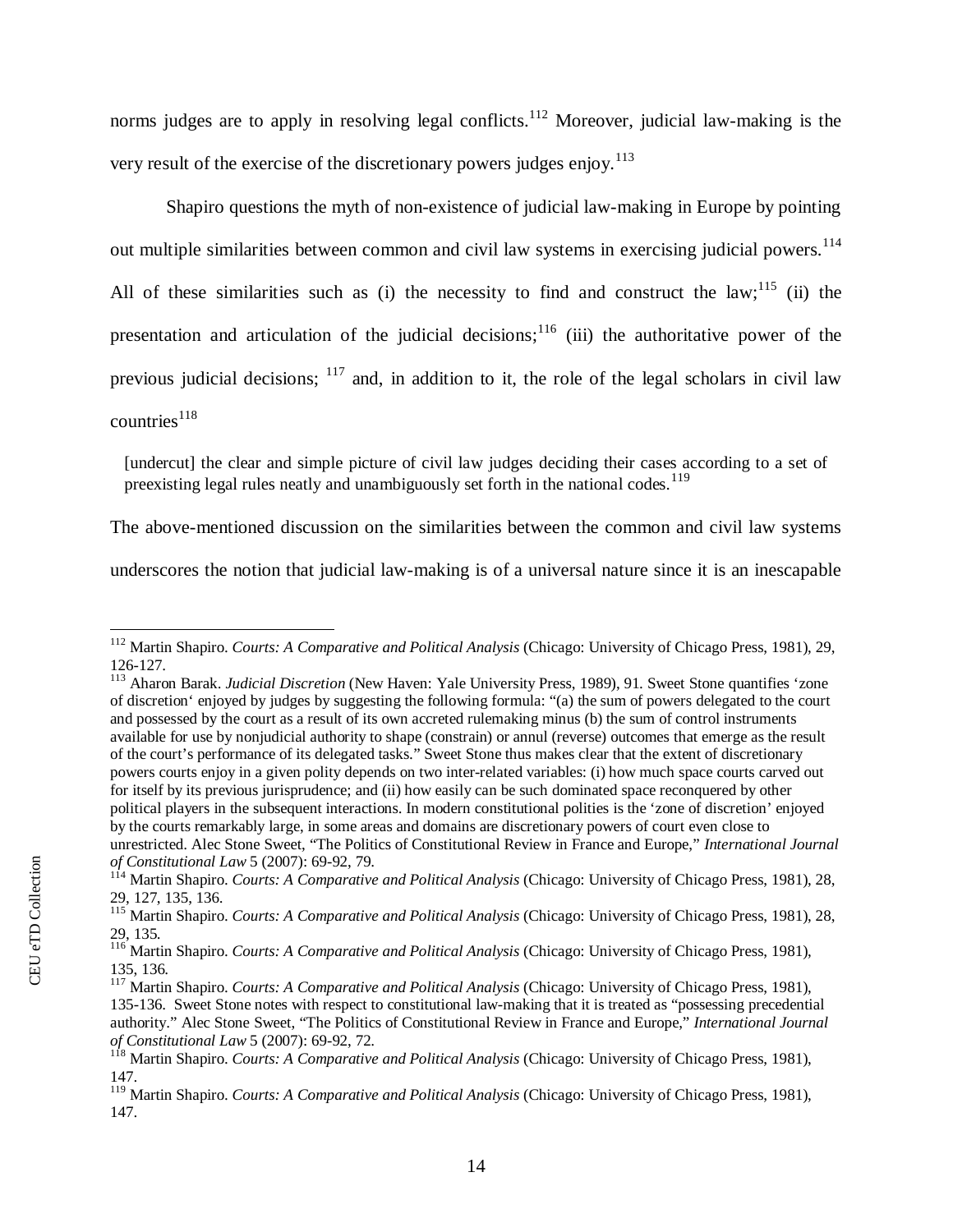and unavoidable phenomenon. If judges are to continue interpreting and applying the law when resolving the disputes, they will inevitably engage in law-making too.<sup>[120](#page-17-0)</sup>

Of course, courts exercising constitutional review of legislation are by no means an exception and legislate too.<sup>[121](#page-17-1)</sup> As a consequence, a substantial bulk of constitutional law in both common and civil law countries is a result of judicial law-making creativity.<sup>[122](#page-17-2)</sup> Moreover, precedential meaning of this judge-made constitutional law found its footing also in Europe[,](#page-17-3) $^{123}$ where the binding authority of the constitutional case-law was legitimized not only by the judiciary,<sup>[124](#page-17-4)</sup> but also by legal scholars.<sup>[125](#page-17-5)</sup> As a result, *stare decesis*, at least in a very informal meaning of the word, ceased to be a common law exception.<sup>[126](#page-17-6)</sup>

Seeing constitutional law-making as an inescapable phenomenon has, however, also broader implications with respect to the validity of the separation of powers<sup>[127](#page-17-7)</sup> between legislators and constitutional judges; and consequently sometimes alleged usurpation of powers belonging to legislators by the constitutional judges.<sup>128</sup> If constitutional law-making comes hand

<span id="page-17-0"></span><sup>120</sup> Alec Stone Sweet, "The Politics of Constitutional Review in France and Europe," *International Journal of Constitutional Law* 5 (2007): 69-92, p. 74-76. For more theoretical discourse see Alec Stone Sweet, "Rules, Dispute Resolution, and Judicial Behavior," *Journal of Theoretical Politics* 10 (1998): 327-338.

<span id="page-17-1"></span><sup>&</sup>lt;sup>121</sup> Alec Stone Sweet, *Governing with Judges: Constitutional Politics in Europe* (Oxford: Oxford University Press, 2000), 3, 61-125.

<span id="page-17-3"></span><span id="page-17-2"></span><sup>122</sup> Martin Shapiro. *Courts: A Comparative and Political Analysis* (Chicago: University of Chicago Press, 1981), 29. <sup>123</sup> Alec Stone Sweet, *Governing with Judges: Constitutional Politics in Europe* (Oxford: Oxford University Press,

<sup>2000),</sup> p. 146.

<span id="page-17-4"></span><sup>&</sup>lt;sup>124</sup> Alec Stone Sweet, *Governing with Judges: Constitutional Politics in Europe* (Oxford: Oxford University Press, 2000), 146. See also Martin Shapiro. *Courts: A Comparative and Political Analysis* (Chicago: University of Chicago Press, 1981), 136.

<span id="page-17-5"></span><sup>&</sup>lt;sup>125</sup> Alec Stone Sweet, *Governing with Judges: Constitutional Politics in Europe* (Oxford: Oxford University Press, 2000), 146-147. See also Martin Shapiro. *Courts: A Comparative and Political Analysis* (Chicago: University of Chicago Press, 1981), 147.

<span id="page-17-6"></span><sup>126</sup> Martin Shapiro. *Courts: A Comparative and Political Analysis* (Chicago: University of Chicago Press, 1981), 136. See also Alec Stone Sweet, "The Politics of Constitutional Review in France and Europe," *International Journal of Constitutional Law* 5 (2007): 69-92, 75.

<span id="page-17-7"></span><sup>&</sup>lt;sup>127</sup> Alec Stone Sweet, *Governing with Judges: Constitutional Politics in Europe* (Oxford: Oxford University Press, 2000), 125-133.

<sup>128</sup> Thomas J. Higgins. *Judicial Review Unmasked* (West Hanover, Mass: Christopher Publishing House, 1981), 43- 51.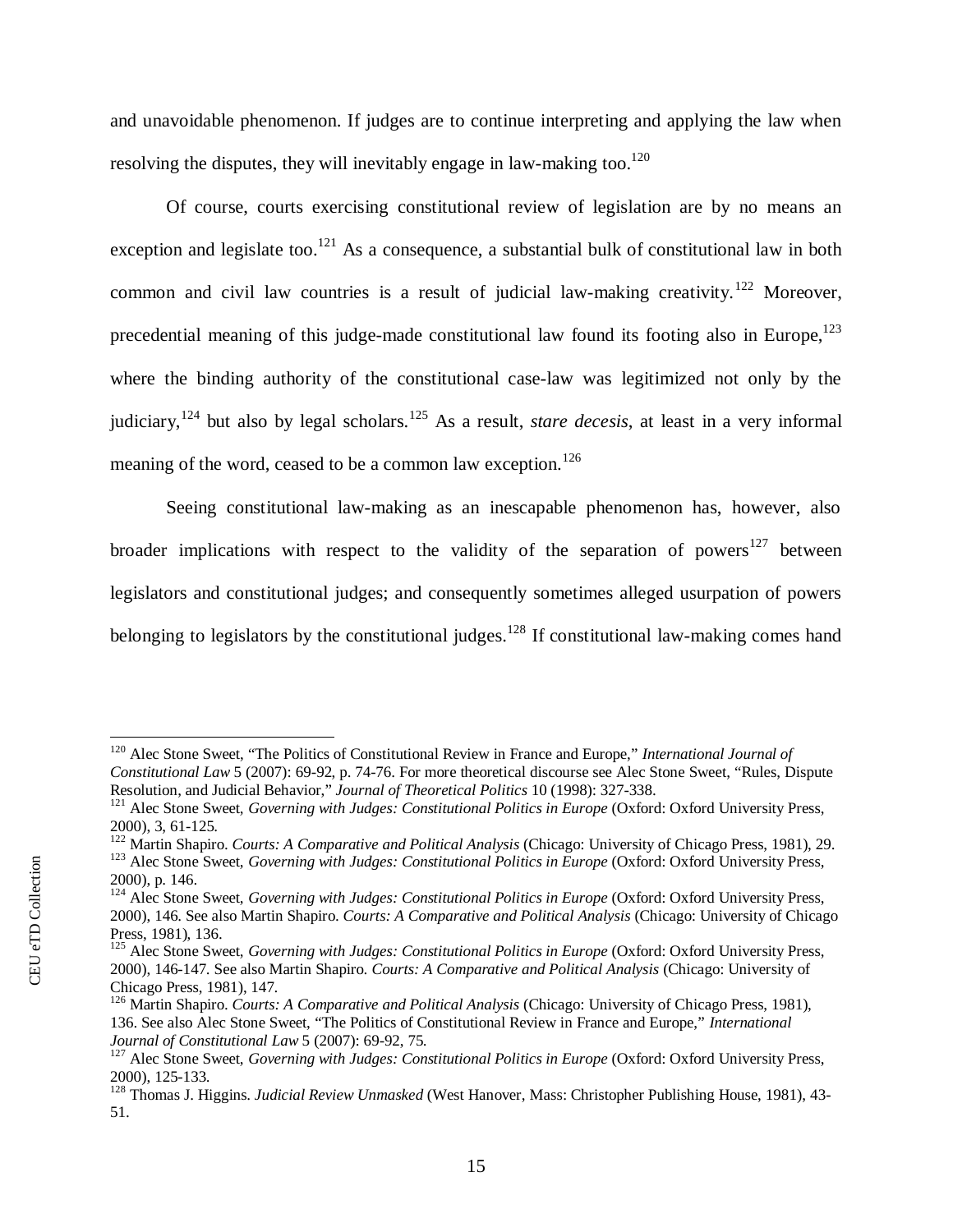in hand with resolving constitutional disputes, $129$  including constitutional review of legislation, then not only is the strict separation of powers between legislators and constitutional judges clearly impossible, $130$  but also the principled contention that constitutional judges ought not to transgress into law-making sphere, $131$  untenable. Therefore, "the real question is, as always, not 'yes' or 'no' but 'how much?'."<sup>[132](#page-18-3)</sup>

As already mentioned abortion policy both in the USA as well as in Germany is a result of law-making not only of the legislators, either on state<sup>[133](#page-18-4)</sup> or federal<sup>[134](#page-18-5)</sup> level, but to a large extent of the constitutional judges.[135](#page-18-6) Both USSC as well as GFCC had a significant say in shaping abortion policy in their jurisdictions. <sup>[136](#page-18-7)</sup> Law-making creativity of both judicial institutions was set in motion by mere necessity to provide for an interpretation of the relevant constitutional provisions<sup>137</sup> in the pending litigations. In these litigations, it was not only USSC, which heavily

<span id="page-18-0"></span><sup>129</sup> Alec Stone Sweet, "The Politics of Constitutional Review in France and Europe," *International Journal of Constitutional Law* 5 (2007): 69-92, 74-76. See also Alec Stone Sweet, "Judicialization and the Construction of Governance," *Comparative Political Studies* 31 (1999): 147-184, 156-157.

<span id="page-18-1"></span><sup>&</sup>lt;sup>130</sup> Alec Stone Sweet, *Governing with Judges: Constitutional Politics in Europe* (Oxford: Oxford University Press, 2000), 127-152.

<span id="page-18-2"></span><sup>131</sup> Martin Shapiro and Alec Stone Sweet. *On Law, Politics, and Judicialization* (Oxford: Oxford University Press, 2002), 345.

<span id="page-18-3"></span><sup>&</sup>lt;sup>132</sup> Martin Shapiro and Alec Stone Sweet. On Law, Politics, and Judicialization (Oxford: Oxford University Press, 2002), 182.

<span id="page-18-4"></span><sup>133</sup> As in *Roe*, *Casey* or *Stenberg* in the USA.

<span id="page-18-5"></span><sup>134</sup> As in *Gonzales* in the USA and in *Abortion I Case* and *Abortion II Case* in Germany.

<span id="page-18-6"></span><sup>&</sup>lt;sup>135</sup> Alec Stone Sweet, *Governing with Judges: Constitutional Politics in Europe* (Oxford: Oxford University Press, 2000), 109.

<span id="page-18-7"></span><sup>&</sup>lt;sup>136</sup> Alec Stone Sweet, *Governing with Judges: Constitutional Politics in Europe* (Oxford: Oxford University Press, 2000), 109. See also Marry Ann Glendon. *Abortion and Divorce in Western Law* (Cambridge, Mass.: Harvard University Press, 1987), 25.

 $137$  In the USA, it was the  $14<sup>th</sup>$  or the 9<sup>th</sup> Amendment of the U.S. Constitution, whereas American case is somewhat peculiar because as USSC said in *Roe* 'right to privacy,' where "woman's decision whether or not to terminate her pregnancy" was located by the Court is not explicitly mentioned in the Constitution. 410 U.S. 113, 93 S.Ct. 705, majority opinion. In the subsequent cases, women's right to seek and obtain abortion was located in the 'substantive' Due Process Clause of the 14<sup>th</sup> Amendment of the U.S. Constitution. 505 U.S. 833, 112 S.Ct. 2791, plurality opinion. In *Stenberg* and *Gonzales* Court applied the constitutional principles derived from the above-mentioned constitutional provisions as acknowledged in *Roe* and subsequently reshaped in *Casey*. 530 U.S. 914, 120 S.Ct. 2597, majority opinion and 550 U.S. 124, 127 S.Ct. 1610, majority opinion. In Germany, it was mainly the Article 2(2)(1) in conjunction with Article 1(1) of the German Basic Law. Donald P. Kommers. *The Constitutional Jurisprudence of the Federal Republic of Germany* (Durham, N.C.: Duke University Press, 2nd ed., rev. and expanded, 1997), 336, 350 – 351. See also 88 BverfGE 203, at I. 1-7.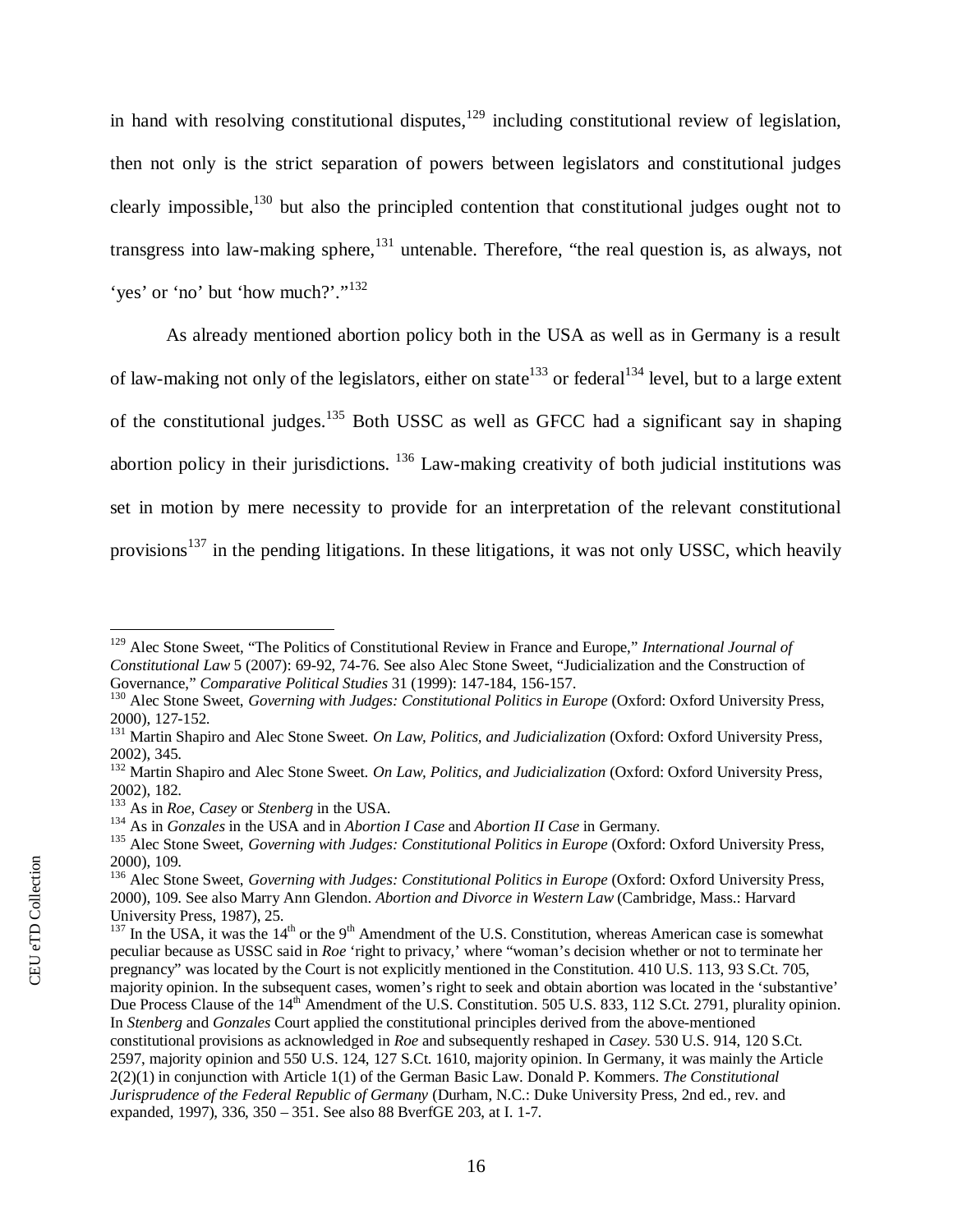relied on its preexisting relevant jurisprudence.<sup>[138](#page-19-0)</sup> GFCC also did not hesitate to invoke the authority of its previously established case-law.<sup>[139](#page-19-1)</sup>

Nonetheless, question of 'how much' constitutional law-making is really unavoidable bears its relevance especially when the extent of law-making creativity of USSC and GFCC in abortion jurisprudence is assessed. Since this question will be discussed in more detail in the following sub-chapters, suffice is to say now that within both jurisdictions, both judicial institutions moved substantially beyond providing an interpretation of what constitutional instruments had to say on the given matter. $140$  Both courts engage in delicate formulation and elaboration of the relevant constitutional principles,<sup>141</sup> whereas it appears to be a rule that where

<span id="page-19-0"></span><sup>138</sup> In *Roe* USSC relied *inter alia* on *Griswold v. Connecticut*, 381 U.S. 479 (1965), but also on *Stanley v. Georgia*, 394 U.S. 557 (1969); *Meyer v. Nebraska*, 262 U.S. 390 (1923); *Loving v. Virginia*, 388 U.S. 1 (1967); *Skinner v. Oklahoma*, 316 U.S. 535 (1942); *Eisenstadt v. Baird*, 405 U.S. 438 (1972); *Prince v. Massachusetts*, 321 U.S. 158 (1944); *Pierce v. Society of Sisters of the Holy Names of Jesus and Mary*, 268 U.S. 510 (1925); and other decisions. In *Casey* USSC relied mainly on *Roe*, but also on *inter alia Thornburgh v. American College of Obstetricians and Gynecologists*, 476 U.S. 747 (1986); *City of Akron v. Akron Center for Reproductive Health*, 462 U.S. 416 (1983); *Webster v. Reproductive Health Services*, 492 U.S. 490 (1989); *Ohio v. Akron Center for Reproductive Health*, 497 U.S. 502 (1990) and other decisions. In *Stenberg* USSC relied mainly on *Roe* and *Casey*, but also on *inter alia Thornburgh v. American College of Obstetricians and Gynecologists*, 476 U.S. 747 (1986); *Colautti v. Franklin*, 439 U.S. 379 (1979); *Doe v. Bolton*, 410 U.S. 179 (1973) and other decisions. In *Gonzeles* USSC mainly relied on *Roe*, *Casey*, *Stenberg*, but also on *inter alia Colautti v. Franklin*, 439 U.S. 379 (1979); *Grayned v. City of Rockford*, 408 US 104 (1972); *Hoffman Estates v. The Flipside, Hoffman Estates*, 455 US 489 (1982) and other decisions.

<span id="page-19-1"></span><sup>&</sup>lt;sup>139</sup> In *Abortion I Case* GFCC relied on "established precedent" according to which "constitutional norms contain not only an individual's subjective defensive rights against the state, they also represent an objective order of values." Donald P. Kommers. *The Constitutional Jurisprudence of the Federal Republic of Germany* (Durham, N.C.: Duke University Press, 2nd ed., rev. and expanded, 1997), 338. See also Sabine Michalowski and Lorna Woods. *German Constitutional Law: The Protection of Civil Liberties* (Aldershot, Hants, England: Ashgate, 1999), 137 - 138. In *Abortion II Case* GFCC relied on "essential core" of its decision in *Abortion I Case*. See Donald P. Kommers. *The Constitutional Jurisprudence of the Federal Republic of Germany* (Durham, N.C.: Duke University Press, 2nd ed., rev. and expanded, 1997), 349. See also Sabine Michalowski and Lorna Woods. *German Constitutional Law: The Protection of Civil Liberties* (Aldershot, Hants, England: Ashgate, 1999), 144.

<span id="page-19-2"></span><sup>&</sup>lt;sup>140</sup> Please refer especially to sub-chapter 2.2 of this paper.

<sup>&</sup>lt;sup>141</sup> In the USA, in *Roe*, so-called 'trimester framework' is established, which underlying rationale is that as the human embryo and later on fetus grows in woman's womb, so does State's interest in protecting the prenatal life. Also 'viability' as a decisive point with respect to State's interference in abortion regulation, is introduced. 410 U.S. 113, 93 S.Ct. 705, majority opinion. In *Casey* USSC role resembles that of a legislator revisiting and amending its previously drafted law after "time has overtaken some of [its] factual assumptions." 505 U.S. 833, 112 S.Ct. 2791, plurality opinion. In *Stenberg* constitutional principles established in the previous case-law, especially 'undue burden' and 'health exception' are refined. 530 U.S. 914, 120 S.Ct. 2597, majority opinion. In *Gonzales*, USSC revisited the content of its established constitutional principles. 550 U.S. 124, 127 S.Ct. 1610, majority opinion. Thus, in all of these instances, USSC provides for such a detailed and delicate description of newly invented or reshaped constitutional principles that it unambiguously employs a position of a legislator cautiously shaping policy rules. In Germany, GFCC's legislative position was very obvious in its deliberation on what measures ought to be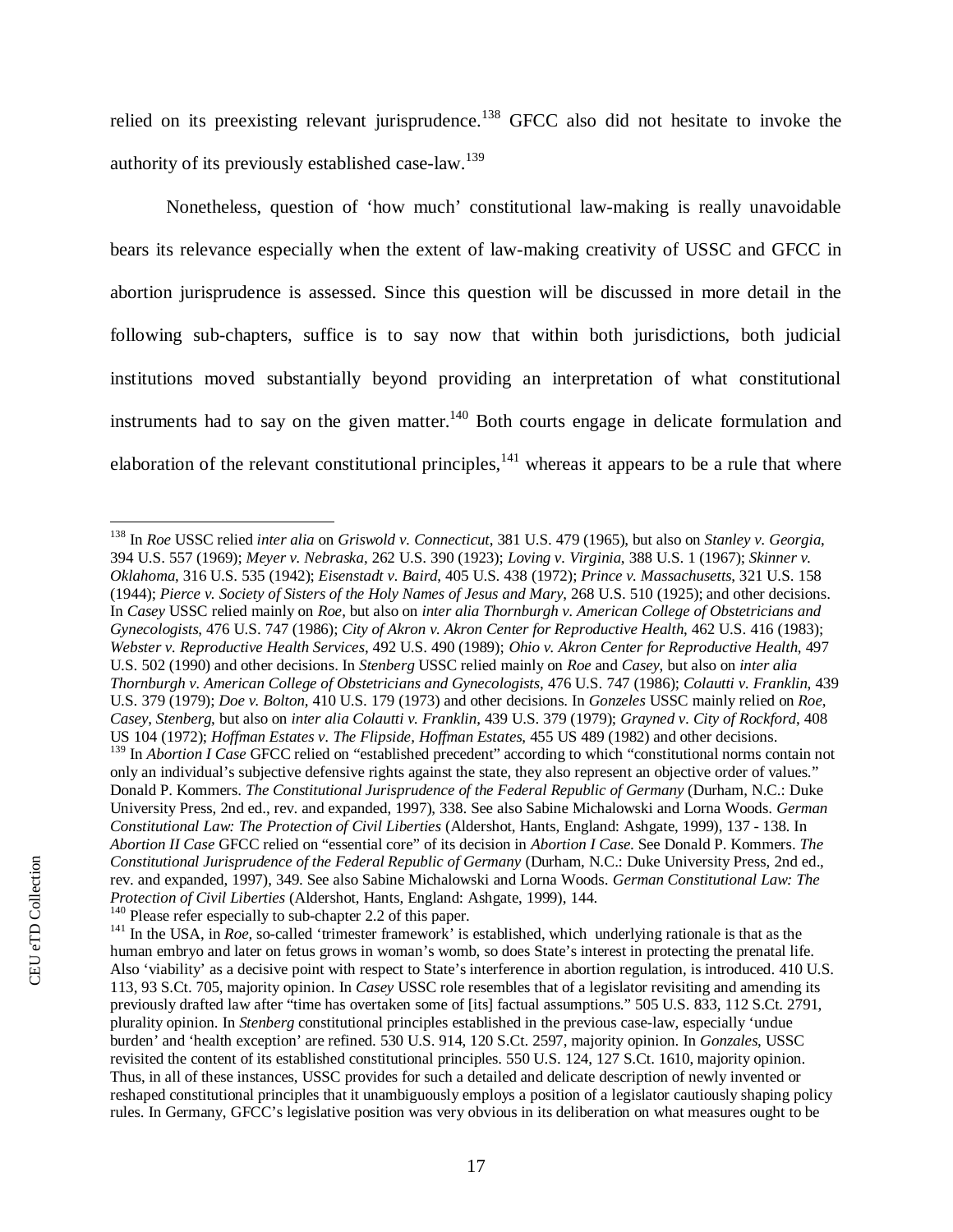the less is being said on the issue in the relevant constitutional instrument, there the further constitutional court moves in its legislative creativity.<sup>[142](#page-20-0)</sup>

Undisputable law-making creativity of constitutional judges in USA and in Germany in this field is in my opinion best explained not by mere necessity to provide for an interpretation of relevant constitutional provision in order to resolve a dispute or to tackle with the imperfections of the law produced by the legislators, but rather with the inability of the constitutional judges to resist a temptation to have an influential say in shaping abortion policies in their jurisdictions.<sup>[143](#page-20-1)</sup>

This sub-chapter has demonstrated that constitutional judges, if they are to resolve the disputes under their jurisdiction, will unavoidably engage in legislating too. Question of separation and convergence of powers between legislators and constitutional judges will be addressed throughout the paper. American and German abortion jurisprudence confirms that constitutional law-making is unavoidable, but also poses a highly relevant question of its

<span id="page-20-1"></span><span id="page-20-0"></span>used for effective protection of the 'unborn life' in *Abortion I Case*. This was subsequently subject to criticism, also by Justices Rupp-von Brünneck and Simon who raised their objections in their dissenting opinion. Donald P. Kommers. *The Constitutional Jurisprudence of the Federal Republic of Germany* (Durham, N.C.: Duke University Press, 2nd ed., rev. and expanded, 1997), 340, 343. In *Abortion I Case* GFCC also introduced 'unreasonable burden' standard as to ascertain what can be expected from a woman having a duty to carry a child to term. This position is unambiguously legislative too because it requires GFCC to engage in a delicate ascertainment and consideration of relevant factors. Donald P. Kommers. *The Constitutional Jurisprudence of the Federal Republic of Germany* (Durham, N.C.: Duke University Press, 2nd ed., rev. and expanded, 1997), 340. GFCC employed very deliberative position closely resembling a position of a legislator in *Abortion II Case* with regard to balancing of 'the right to life' of the 'unborn'and woman's constitutional right to self-determination, and also with respect to the proper measures of State's protection of the 'unborn life,' or 'unreasonable burden' standard. This judicial deliberations subsequently resulted into law-making and in determination and formulation of policy standards. Donald P. Kommers. *The Constitutional Jurisprudence of the Federal Republic of Germany* (Durham, N.C.: Duke University Press, 2nd ed., rev. and expanded, 1997), 339, 353; 88 BverfGE 203, at 147, 157, 184, 156–161, and 159–161. <sup>142</sup> Compare wording of the US Constitution, i.e., word 'liberty' in the Fourteenth Amendment (US Const., amend. XIV, 505 U.S. 833, 112 S.Ct. 2791, plurality opinion) and German Basic Law on the matter, i.e., Article 2(2)(1) in conjunction with Article 1(1), but also Article 2(1), Article 6(1) and 6(4) of the German Basic Law and the bulk of constitutional principles produced by respective courts. Donald P. Kommers. *The Constitutional Jurisprudence of the Federal Republic of Germany* (Durham, N.C.: Duke University Press, 2nd ed., rev. and expanded, 1997), 338, 346). <sup>143</sup> For USA see for example in *Casey*, where USSC's plurality aspires to put an end to the abortion controversy by calling people to "[accept] a common mandate rooted in the Constitution" and Justice Scalia's comment on it. This clearly shows that USSC's perceives itself not only as a participant in the debate, but indeed a very influential one, who aspires to reconcile the opponents. 505 U.S. 833, 112 S.Ct. 2791, plurality opinion and 505 U.S. 833, 112 S.Ct. 2791, Justice Scalia, the Chief Justice, Justice White, and Justice Thomas concurring and dissenting in part. For Germany see for example Donald P. Kommers. *The Constitutional Jurisprudence of the Federal Republic of Germany* (Durham, N.C.: Duke University Press, 2nd ed., rev. and expanded, 1997), 343.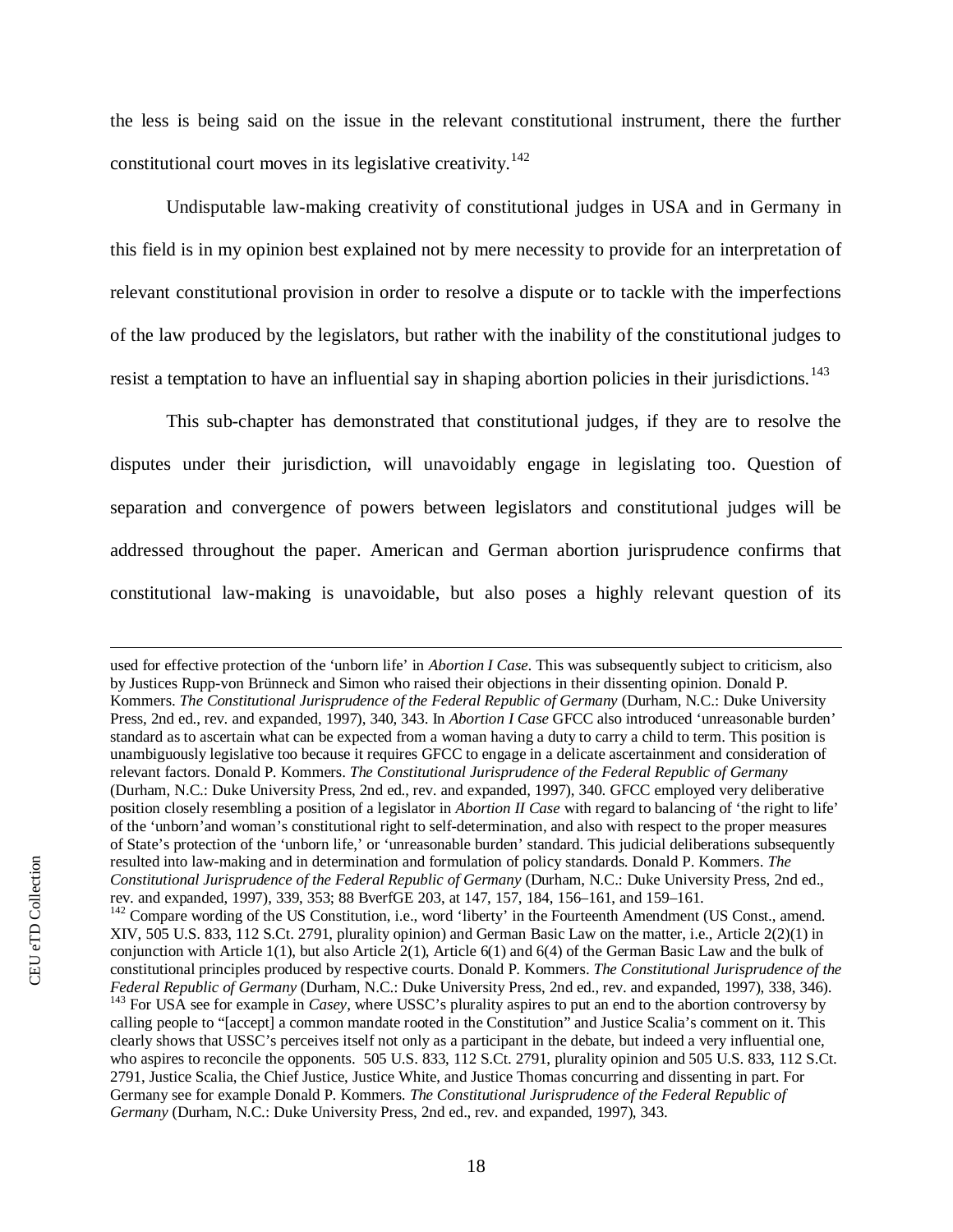quantity. It is, however, important to keep in mind that constitutional law-making proceeds differently in the US and in Germany due to a different model of constitutional review applicable in both jurisdictions. This will be discussed in detail in the next sub-chapter.

## <span id="page-21-0"></span>*1.2 Constitutional law-making under the American and European model of constitutional review*

It has been demonstrated that constitutional judges in both common and civil law countries engage in law-making. Although in both legal environments constitutional judges create laws, the circumstances of the constitutional law-making are different due to the different models of constitutional review under which constitutional judges in common and civil law countries operate. This sub-chapter will demonstrate that in spite of such differences, constitutional judges in both USA and Germany can easily engage in law-making materially extending boundaries of a specific controversy. Differences in impact of discussed models of constitutional review on legislative politics will be also noted. At the end of the sub-chapter abortion jurisprudence in both U.S. and Germany in light of the preceding theoretical discussion will be analyzed.

There exist two models of constititonal review in the Western legal systems: (i) the American; and (ii) the European.<sup>[144](#page-21-1)</sup> Therefore, constitutional review conducted in USA, where first model applies, proceeds differently than in Germany, where the latter model is present. Various differences both in institutional as well as in procedural terms such as the (i) "decentralized"<sup>145</sup> character of the American model; and (ii) its limitation to a concrete

<span id="page-21-1"></span><sup>144</sup> Alec Stone Sweet, "Why Europe Rejected American Judicial Review and Why it May Not Matter," *Michigan Law Review* 101 (2003): 2744-2780, 2769.

<sup>145</sup> Norman Dorsen and others, eds. *Comparative Constitutionalism: Cases and Materials* (St. Paul, Minn.: West Group, 2003), 113-114. See also Alec Stone Sweet, "Constitutionalism, Rights, and Judicial Power," *Comparative Politics*. Ed. D. Caramani. Oxford: Oxford University Press (2008): 217-239, 222-223.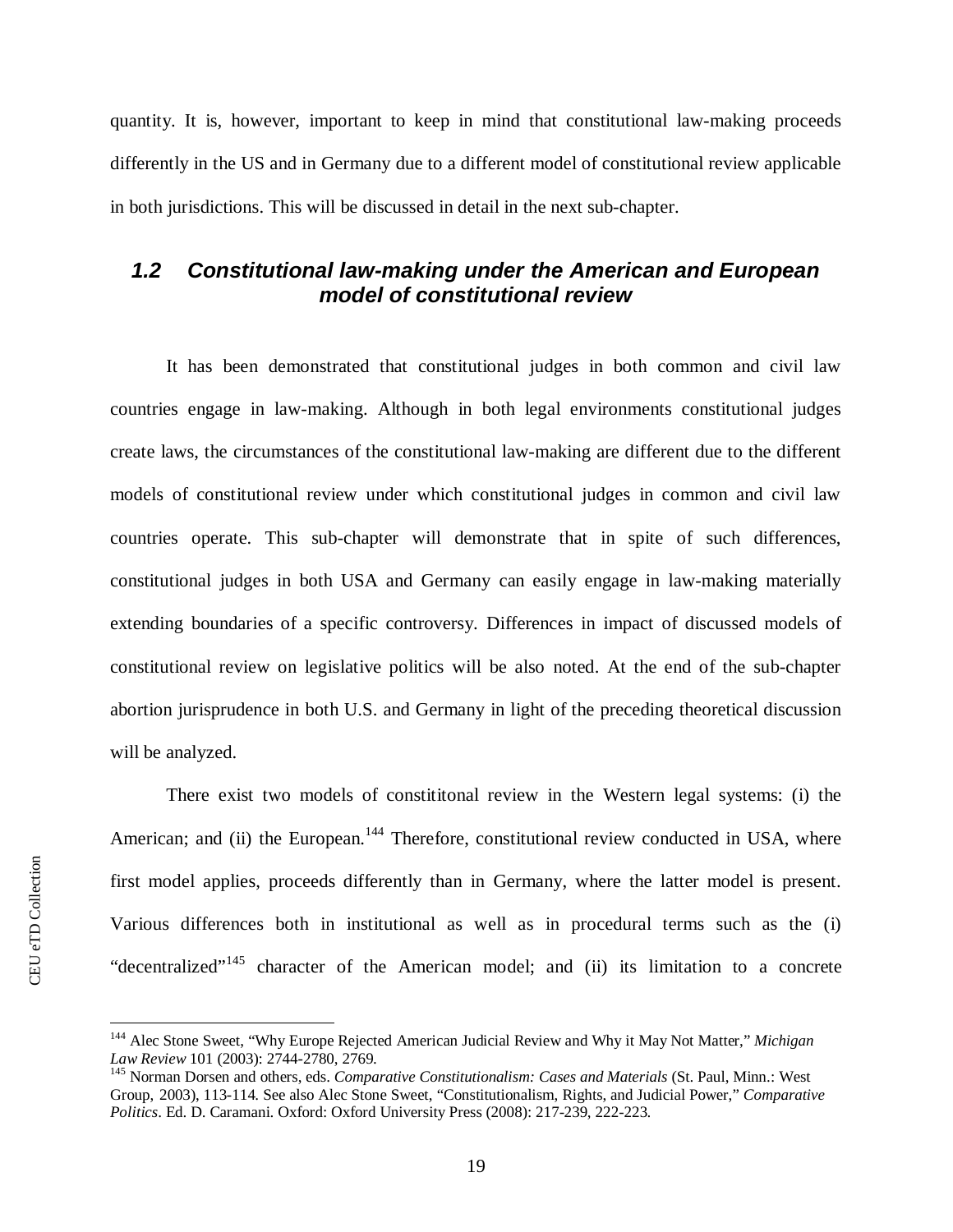constitutional review;<sup>[146](#page-22-0)</sup> as opposed to (i) the "centralized" character of the European model of the constitutional review<sup>[147](#page-22-1)</sup> and (ii) a presence of abstract constitutional review in the European model<sup>[148](#page-22-2)</sup> ought not to be underestimated.<sup>[149](#page-22-3)</sup> However, the evolution of both models has reduced these differences so substantially<sup>[150](#page-22-4)</sup> that it is indeed more accurate to talk about both systems as being fundamentally similar.<sup>[151](#page-22-5)</sup>

In the USA, where the American model of constitutional review applies, one might expect

constitutional judiciary to engage only in concrete constitutional review, which is "dependent on,

<span id="page-22-0"></span><sup>146</sup> Alec Stone Sweet, "Constitutionalism, Rights, and Judicial Power," *Comparative Politics*. Ed. D. Caramani. Oxford: Oxford University Press (2008): 217-239, 222-223.

<span id="page-22-1"></span><sup>147</sup> Norman Dorsen and others, eds. *Comparative Constitutionalism: Cases and Materials* (St. Paul, Minn.: West Group, 2003), 114.

<span id="page-22-2"></span><sup>148</sup> Alec Stone Sweet, "Why Europe Rejected American Judicial Review and Why it May Not Matter," *Michigan Law Review* 101 (2003): 2744-2780, 2770. See also Alec Stone Sweet, "Constitutionalism, Rights, and Judicial Power," *Comparative Politics*. Ed. D. Caramani. Oxford: Oxford University Press (2008): 217-239, 225.

<span id="page-22-3"></span><sup>&</sup>lt;sup>149</sup> American and European model of the constitutional review differ substantially. A definition provided by Shapiro and Stone Sweet, which defines American model of the constitutional review as follows : "any judge of any court, in any case, at any time, at the behest of any litigant party, has the power to declare a law unconstitutional" underscores its two main characteristics: (i) its 'decentralized' character; and (ii) its limitation to a *concrete* constitutional review. Martin Shapiro and Alec Stone Sweet, "The New Constitutional Politics of Europe," *Comparative Political Studies* 26 (1994): 390-420, 400 Alec Stone Sweet, *Governing with Judges: Constitutional Politics in Europe* (Oxford: Oxford University Press, 2000), 32. See also Norman Dorsen and others, eds. *Comparative Constitutionalism: Cases and Materials* (St. Paul, Minn.: West Group, 2003), 113-114 and also Alec Stone Sweet, "Constitutionalism, Rights, and Judicial Power," *Comparative Politics*. Ed. D. Caramani. Oxford: Oxford University Press (2008): 217-239, 222-223. European model of constitutional review on the other hand can be defined by four "constituent components," which are the following: (i) "constitutional courts enjoy exclusive and final jurisdiction;" and "constitutional judges possess a monopoly on the exercise of constitutional review;" (ii) "terms of jurisdiction restrict constitutional courts to the settling of constitutional disputes;" and "constitutional courts do not preside over judicial dispute or litigation," which remains in province of the other courts; (iii) "constitutional courts … are formally detached from the judiciary and legislature" and have their own specific province, which is neither 'judicial', nor 'political;' and lastly (iv) European constitutional courts can usually review legislature in the absence of an underlying litigation, i.e., conduct *abstract* review. Thus, in contrast to the American model, constitutional review in Europe is conducted by centralized and specialized judicial organs, which are called constitutional courts and furthermore enables *abstract* review of legislation under which is the constitutionality of a normative act assessed in the absence of a concrete litigation before it could have had any negative effect on anyone. Alec Stone Sweet, *Governing with Judges: Constitutional Politics in Europe* (Oxford: Oxford University Press, 2000), 32-34. See also Alec Stone Sweet, "Why Europe Rejected American Judicial Review and Why it May Not Matter," *Michigan Law Review* 101 (2003): 2744 -2780, 2769 – 2770 and also Alec Stone Sweet, "Constitutionalism, Rights, and Judicial Power," *Comparative Politics*. Ed. D. Caramani. Oxford: Oxford University Press (2008): 217-239, 223-224 and also Norman Dorsen and others, eds. *Comparative Constitutionalism: Cases and Materials* (St. Paul, Minn.: West Group, 2003), 114-115.

<span id="page-22-4"></span><sup>150</sup> Alec Stone Sweet, "Why Europe Rejected American Judicial Review and Why it May Not Matter," *Michigan Law Review* 101 (2003): 2744-2780.

<span id="page-22-5"></span><sup>151</sup> Martin Shapiro and Alec Stone Sweet. *On Law, Politics, and Judicialization* (Oxford : Oxford University Press, 2002), 366.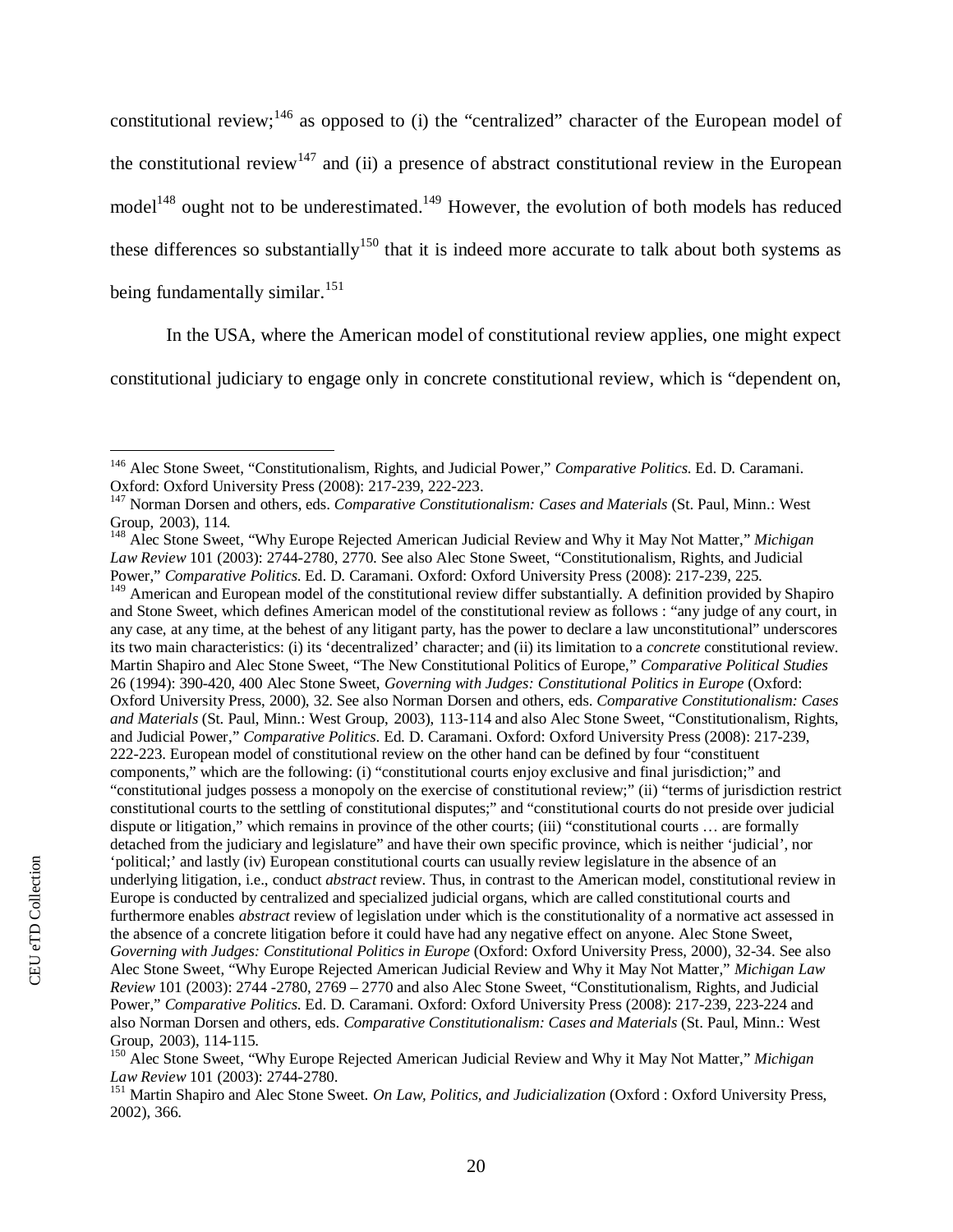or incidental to, concrete litigation or controversy involving a statute"<sup>[152](#page-23-0)</sup> pursuant to the very wording of the U.S. Constitution that courts resolve only "cases"<sup>[153](#page-23-1)</sup> and ["](#page-23-2)controversies."<sup>154</sup> However, American judges are indeed far from being unfamiliar with the abstract review of legislation conducted under the European model of the constitutional review<sup>[155](#page-23-3)</sup> when the constitutionality of a normative act is assessed in abstract - meaning the absence of a concrete dispute.<sup>[156](#page-23-4)</sup> American jurisprudence overtly allows for abstract review of legislation in the event of (i) a preliminary injunction and declaratory judgment;<sup>[157](#page-23-5)</sup> and (ii) facial challenge with regard to overbreadth and vagueness of a statute.<sup>[158](#page-23-6)</sup> Especially in these instances American judges scrutinize normative acts in strikingly similar abstract fashion as their European colleagues,  $159$ i.e., making what Sweet Stone calls "authoritative guesses about the future."[160](#page-23-8) Furthermore, in general, constitutional review conducted in the U.S. "has become increasingly abstract."<sup>161</sup>

<span id="page-23-0"></span><sup>152</sup> Alec Stone Sweet. *The Birth of Judicial Politics in France: the Constitutional Council in Comparative Perspective* (New York: Oxford University Press, 1992), 226.

<span id="page-23-1"></span> $153 \text{ US. Const.}$ , Art. III. sec. (2).

<span id="page-23-2"></span><sup>&</sup>lt;sup>154</sup> US. Const., Art. III. sec. (2)..

<span id="page-23-3"></span><sup>155</sup> Martin Shapiro and Alec Stone Sweet. *On Law, Politics, and Judicialization* (Oxford : Oxford University Press, 2002), 363-366.

<span id="page-23-4"></span><sup>156</sup> Alec Stone Sweet. *The Birth of Judicial Politics in France: the Constitutional Council in Comparative Perspective* (New York: Oxford University Press, 1992), 226.

<span id="page-23-5"></span><sup>157</sup> Stone Sweet clarifies: "Preliminary injunctions are court orders taken to preserve the *status quo ante litem* pending a judicial resolution of the dispute on the merits. Declaratory judgments are used by judges to clarify the rights of one of the parties to a dispute, prior to that dispute's resolution." Martin Shapiro and Alec Stone Sweet. *On Law, Politics, and Judicialization* (Oxford : Oxford University Press, 2002), 348.

<span id="page-23-6"></span> $158$  Facial challenge refers to situations such as that a statute is "overbroad, and therefore unconstitutional on its face, regardless of whether, or how, the statute has been applied in concrete situations" or that a statute is vague, which can mean "a high risk of discriminatory enforcement," which itself "substantially [deters] or '[chills]' the exercise of rights." Martin Shapiro and Alec Stone Sweet. *On Law, Politics, and Judicialization* (Oxford: Oxford University Press, 2002), 349, 351.

<span id="page-23-7"></span><sup>159</sup> Martin Shapiro and Alec Stone Sweet. *On Law, Politics, and Judicialization* (Oxford: Oxford University Press, 2002), 364.

<span id="page-23-8"></span><sup>160</sup> Martin Shapiro and Alec Stone Sweet. *On Law, Politics, and Judicialization* (Oxford : Oxford University Press, 2002), 364.

<sup>161</sup> Alec Stone Sweet, "Why Europe Rejected American Judicial Review and Why it May Not Matter," *Michigan Law Review* 101 (2003): 2744-2780, 2772.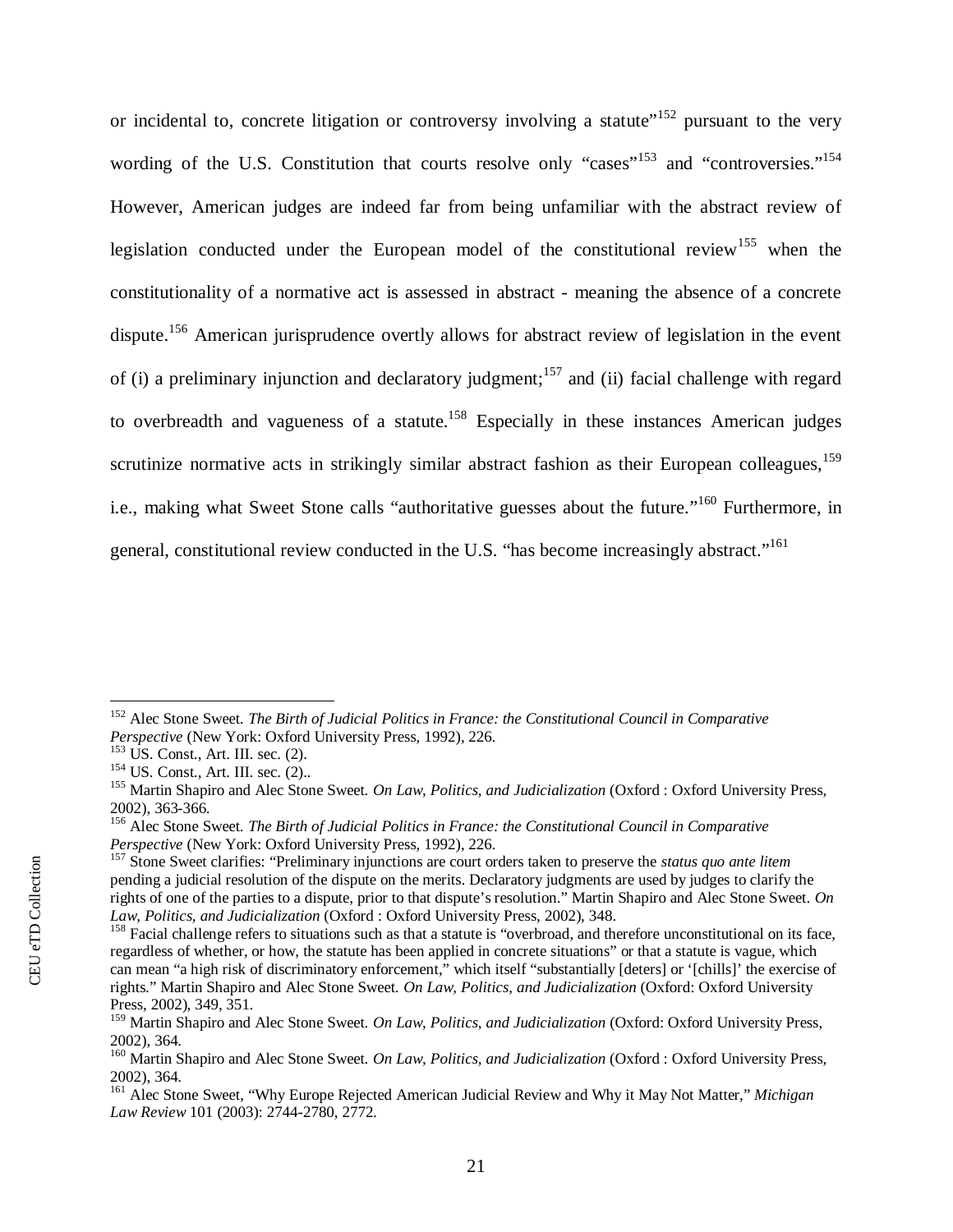The European model, which enables abstract review of legislation pursuant to which constitutionality of a normative act is assessed "prior to its application or enforcement"<sup>[162](#page-24-0)</sup> has, on the other hand, evolved into a more concrete form<sup>[163](#page-24-1)</sup> when decision-making of the public authorities is reviewed "in light of fact contexts and general policy considerations."<sup>[164](#page-24-2)</sup> Differences between the American and European model of the constitutional review are therefore minimized by the fact that constitutional review in the USA is not too concrete and constitutional review in Europe is not too abstract.

Thus, since concrete review in the USA as well as in Europe "remains meaningfully abstract in an overt and formal way"<sup>[165](#page-24-3)</sup> and abstract review in Europe becomes more concerned with specific policy deliberations, $166$  constitutional judges in both models of the constitutional review can easily move beyond the boundaries delineated by the litigation at hand<sup>[167](#page-24-5)</sup> and address "broad issues of public policy and public interest far removed from the immediate circumstances of the constitutional [dispute]."[168](#page-24-6) Furthermore, the real effect of deciding a particular case does not rest solely in its immediate result, but rather in its potential precedential meaning in the future.<sup>[169](#page-24-7)</sup> Thus, concrete constitutional reviews conducted in the U.S. and also in Europe produce abstract standards of constitutionality, which serve as a reference point in the subsequent

<span id="page-24-0"></span><sup>162</sup> Alec Stone Sweet, "Why Europe Rejected American Judicial Review and Why it May Not Matter," *Michigan Law Review* 101 (2003): 2744-2780, 2772. See also Alec Stone Sweet, *Governing with Judges: Constitutional Politics in Europe* (Oxford: Oxford University Press, 2000), 34.

<span id="page-24-1"></span><sup>&</sup>lt;sup>163</sup> Alec Stone Sweet, *Governing with Judges: Constitutional Politics in Europe* (Oxford: Oxford University Press, 2000), 92-150.

<span id="page-24-2"></span><sup>164</sup> Alec Stone Sweet, "Why Europe Rejected American Judicial Review and Why it May Not Matter," *Michigan Law Review* 101 (2003): 2744-2780, 2772.

<span id="page-24-3"></span><sup>165</sup> Martin Shapiro and Alec Stone Sweet. *On Law, Politics, and Judicialization* (Oxford : Oxford University Press, 2002), 365.

<span id="page-24-4"></span><sup>166</sup> Alec Stone Sweet, "Why Europe Rejected American Judicial Review and Why it May Not Matter," *Michigan Law Review* 101 (2003): 2744-2780, 2772.

<span id="page-24-5"></span><sup>167</sup> Martin Shapiro and Alec Stone Sweet. *On Law, Politics, and Judicialization* (Oxford : Oxford University Press, 2002), 371.

<span id="page-24-6"></span><sup>168</sup> Martin Shapiro and Alec Stone Sweet. *On Law, Politics, and Judicialization* (Oxford : Oxford University Press, 2002), 371.

<span id="page-24-7"></span><sup>169</sup> Martin Shapiro and Alec Stone Sweet. *On Law, Politics, and Judicialization* (Oxford : Oxford University Press, 2002), 169.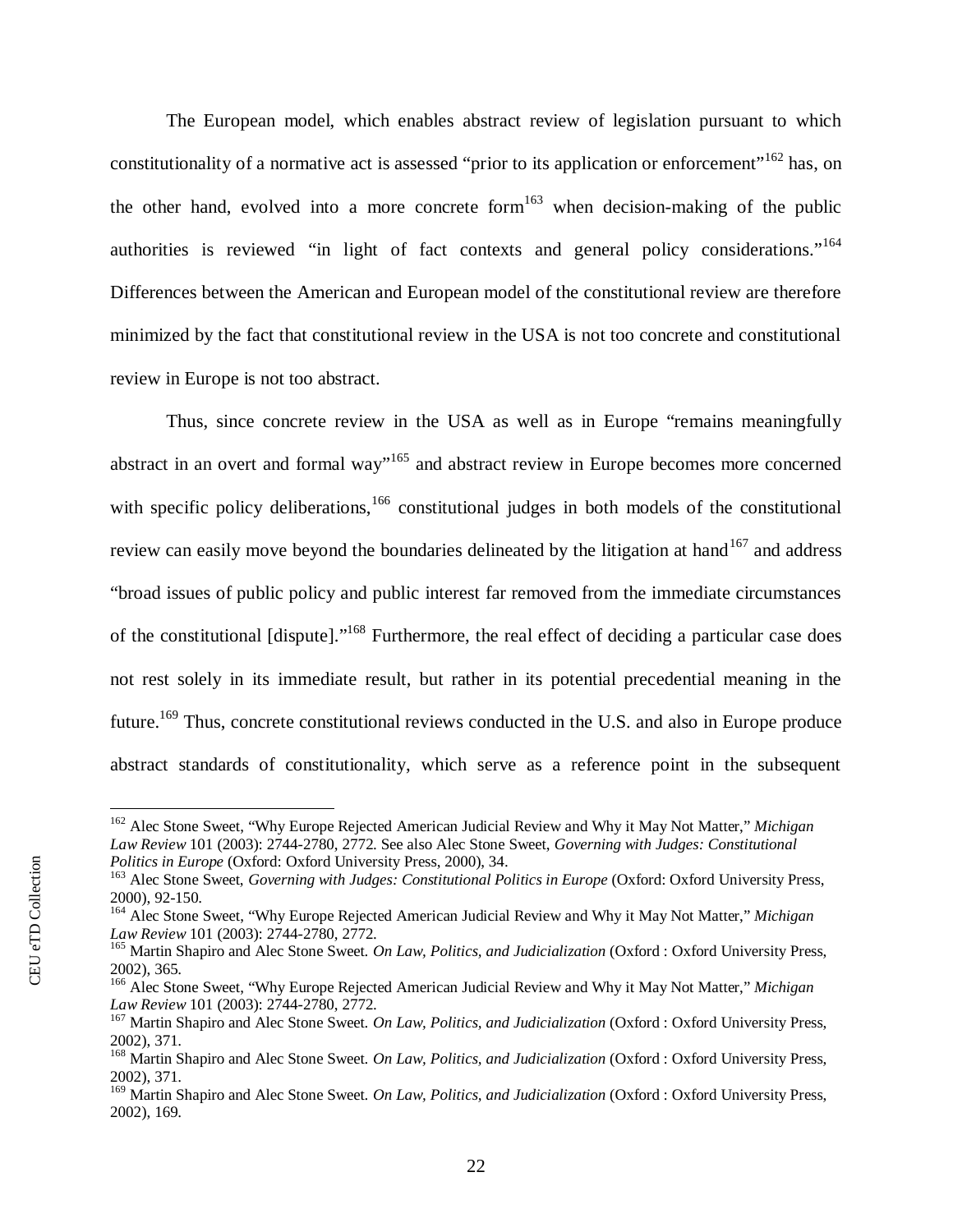litigations.<sup>[170](#page-25-0)</sup> As a consequence, both models of constitutional review by maintaining their level of abstractness and specificity with regard to particularities of a given policy area can easily serve as a means of introducing rather rapid or a radical change in the legal landscape.<sup>[171](#page-25-1)</sup> All in all, both abstract and concrete review place constitutional judges in both models of constitutional review in functions unambiguously legislative in their nature, i.e., functions where policy considerations are addressed and rules of conduct for the future are subsequently created.<sup>[172](#page-25-2)</sup>

Institutional and procedural differences in the American and European model of constitutional review have, however, different implications for legislative politics. Abstract constitutional review in Europe might easily trigger high 'politization' of the matter since it extends the political battle once lost in the parliament<sup>[173](#page-25-3)</sup> by adding an additional, "constitutional reading"<sup>[174](#page-25-4)</sup> of the challenged legislation.<sup>[175](#page-25-5)</sup> Concrete constitutional review available in both USA and Germany, on the other hand, is usually "less politically provocative"<sup>[176](#page-25-6)</sup> since in this kind of constitutional review legislators and constitutional judges meet only indirectly, and especially in Europe it simply takes longer until the case reaches the constitutional court.<sup>177</sup> However, both

<span id="page-25-0"></span><sup>170</sup> Martin Shapiro and Alec Stone Sweet. *On Law, Politics, and Judicialization* (Oxford : Oxford University Press, 2002), 168-170.

<span id="page-25-1"></span><sup>171</sup> Martin Shapiro and Alec Stone Sweet. *On Law, Politics, and Judicialization* (Oxford : Oxford University Press, 2002), 90-112, 369.

<span id="page-25-2"></span><sup>&</sup>lt;sup>172</sup> Alec Stone Sweet, *Governing with Judges: Constitutional Politics in Europe* (Oxford: Oxford University Press, 2000), 91. Sweet Stone notes that especially in abstarct review processes courts "employ techniques that are inherently prospective, not retrospective." However, he also admits that other modes of constitutional review do not differ in being "less legislative or prospective."

<span id="page-25-3"></span><sup>&</sup>lt;sup>173</sup> Alec Stone Sweet, *Governing with Judges: Constitutional Politics in Europe* (Oxford: Oxford University Press, 2000), 55. See also Alec Stone Sweet, "Constitutional Courts and Parliamentary Democracy (Special Issue on Delegation)," *West European Politics* 25 (2002): 77-100, 95.

<span id="page-25-4"></span><sup>&</sup>lt;sup>174</sup> Alec Stone Sweet, *Governing with Judges: Constitutional Politics in Europe* (Oxford: Oxford University Press, 2000), 50.

<span id="page-25-5"></span><sup>&</sup>lt;sup>175</sup> Alec Stone Sweet, *Governing with Judges: Constitutional Politics in Europe* (Oxford: Oxford University Press, 2000), 50.

<span id="page-25-6"></span><sup>&</sup>lt;sup>176</sup> Alec Stone Sweet, *Governing with Judges: Constitutional Politics in Europe* (Oxford: Oxford University Press, 2000), 51.

<sup>&</sup>lt;sup>177</sup> Alec Stone Sweet, *Governing with Judges: Constitutional Politics in Europe* (Oxford: Oxford University Press, 2000), 51.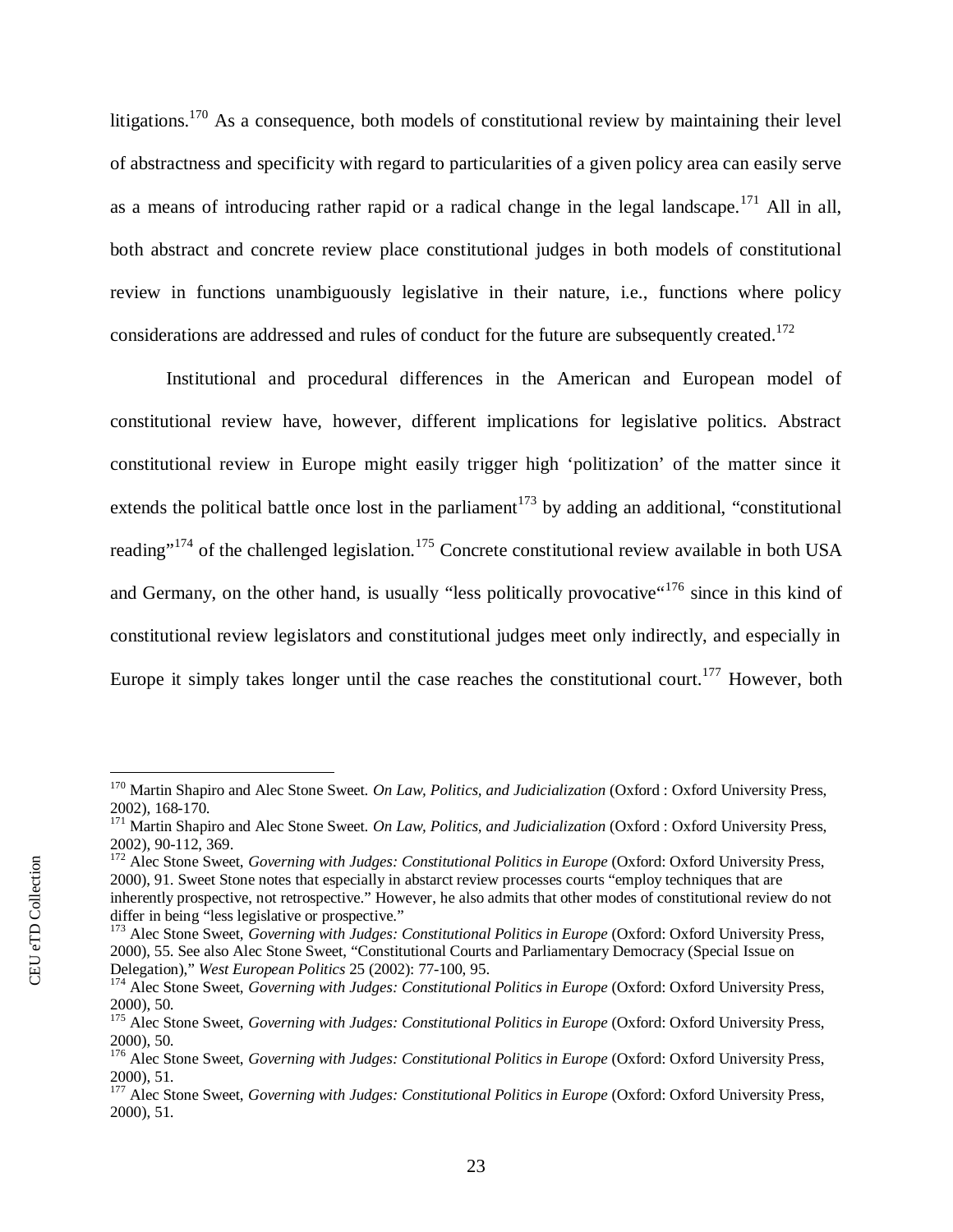American and European system is prone to 'politization' differing in who can initiate it.<sup>[178](#page-26-0)</sup> And both abstract and concrete constitutional review in the USA and in Europe enable 'judicialization of politics' because what was once a legislative matter becomes judicial.

In the USA, "abstract review of statutes … has become a 'normal' technique of [constitutional] law-making in the [area] ... of abortion rights."<sup>[179](#page-26-1)</sup> It is so not only because the landmark abortion jurisprudence in the US arose on the basis of petitions for preliminary injunctions and declaratory judgments or facial challenges with regard to overbreadth and vagueness of the challenged statutes, $180$  but mostly because of the nature of scrutiny USSC employed in these cases. On the basis of underlying controversies, USSC resolved issues of law and policy far beyond the boundaries of respective litigation such as *inter alia* (i) whether US Constitution protects woman's decision to end her pregnancy and how far-reaching are State interests in regulating it;<sup>[181](#page-26-3)</sup> (ii) whether and what of previously established constitutional framework should be kept;  $182$  how woman's liberty to terminate her pregnancy and State's "important and legitimate interest in potential life"<sup>183</sup> ought to be reconciled;<sup>184</sup> or what

<span id="page-26-0"></span><sup>&</sup>lt;sup>178</sup> German experience with regard to shaping abortion policy shows that abstract constitutional review can be easily used as a means of a political battle. It, however, also shows that if GFCC requires from the legislature too much, not only with respect to constitutionality of the legislative acts, but also to their reasonableness and effectiveness, it might in the future be easily excluded from the debate all together. Alec Stone Sweet, *Governing with Judges: Constitutional Politics in Europe* (Oxford: Oxford University Press, 2000), 109-112. See Donald P. Kommers. *The Constitutional Jurisprudence of the Federal Republic of Germany* (Durham, N.C.: Duke University Press, 2nd ed., rev. and expanded, 1997), 336, 346-349, 355- 356. American system, on the one hand, to some extent eliminates 'political provocativeness' of the constitutional review with respect to bigger political players, but introduces it, on the other hand, with respect to 'ordinary' subjects of the polity by means of a strategic litigation. With regard to shaping abortion policy in the USA this can be easily seen in *Roe*, *Casey*, *Stenberg* and also *Gonzales*. It can be therefore indeed said that both systems are prone to being easily politicized, differing only in who can initiate it. <sup>179</sup> Martin Shapiro and Alec Stone Sweet. *On Law, Politics, and Judicialization* (Oxford : Oxford University Press, 2002), 352.

<span id="page-26-2"></span><span id="page-26-1"></span><sup>180</sup> *Roe, Casey* and *Stenberg* arose on the basis of a petition for preliminary injunction and declaratory judgment *Gonzales* arose on the basis of facial challenge with regard to vagueness and overbreadth of a statute. 410 U.S. 113, 93 S.Ct. 705; 505 U.S. 833, 112 S.Ct. 2791; 530 U.S. 914, 120 S.Ct. 2597 and 550 U.S. 124, 127 S.Ct. 1610. <sup>181</sup> 410 U.S. 113, 93 S.Ct. 705.

<span id="page-26-4"></span><span id="page-26-3"></span><sup>&</sup>lt;sup>182</sup> 505 U.S. 833, 112 S.Ct. 2791.

<sup>&</sup>lt;sup>183</sup> 505 U.S. 833, 112 S.Ct. 2791, plurality opinion.

<sup>&</sup>lt;sup>184</sup> 505 U.S. 833, 112 S.Ct. 2791.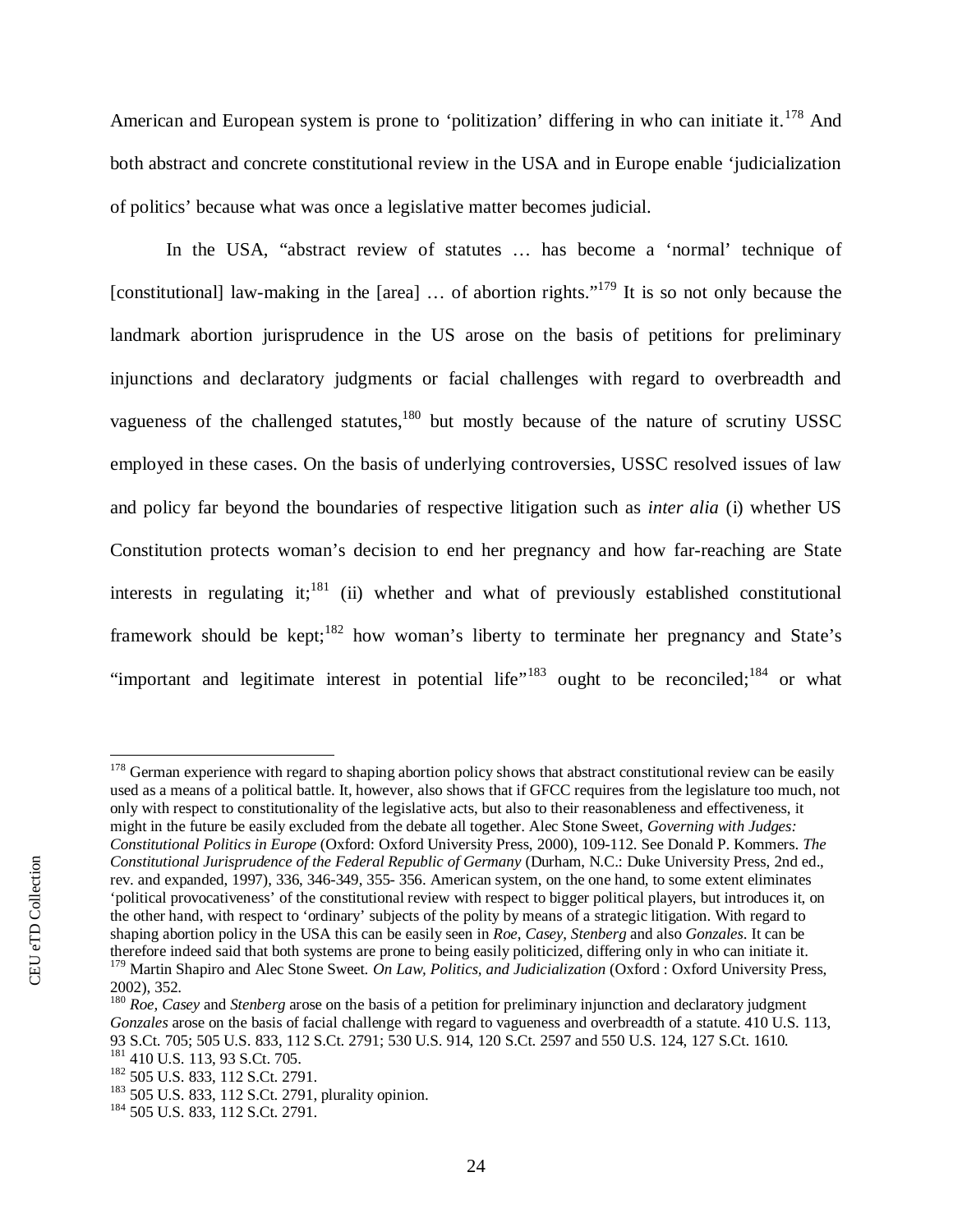constitutes 'undue burden'<sup>[185](#page-27-0)</sup> when woman seeks abortion of a "nonviable fetus;"<sup>[186](#page-27-1)</sup> and how should woman's health be preserved in regulating abortion,  $187$  or when promoting "respect for the dignity of human life"<sup>[188](#page-27-3)</sup> or "integrity and ethics of the medical profession."<sup>[189](#page-27-4)</sup> In all of these cases, USSC by addressing broader questions of law and policy inevitably moved beyond the questions raised by the litigation at hand.

In Germany, on the other hand, GFCC reviewed challenged legislation liberalizing abortion in abstract review so closely that underlying specific policy concerns such as (i) how should state provide for protection of "unborn life"<sup>[190](#page-27-5)</sup> in an effective way;<sup>[191](#page-27-6)</sup> (ii) when is it prudent to expect a woman to carry fetus to term;<sup>[192](#page-27-7)</sup> (iii) how should the counseling for pregnant women be better attuned in order to achieve its purpose, i.e., to restore respect towards 'unborn'<sup>[193](#page-27-8)</sup> and encourage woman to carry the "unborn" to term;<sup>[194](#page-27-9)</sup> or (iv) what is the role of social assistance and health insurance in avoiding abortion<sup>[195](#page-27-10)</sup> did not escape its attention.

Nonetheless, under both jurisdictions, judicial review of legislation turned constitutional judiciary into an institution closely resembling a "separate, but specialized, legislative

<span id="page-27-0"></span><sup>&</sup>lt;sup>185</sup> 505 U.S. 833, 112 S.Ct. 2791.

<span id="page-27-1"></span><sup>186</sup> 505 U.S. 833, 112 S.Ct. 279, plurality opinion.

<span id="page-27-2"></span><sup>&</sup>lt;sup>187</sup> 530 U.S. 914, 120 S.Ct. 2597.

<span id="page-27-3"></span><sup>&</sup>lt;sup>188</sup> 550 U.S. 124, 127 S.Ct. 1610, majority opinion.

<span id="page-27-4"></span><sup>189</sup> 550 U.S. 124, 127 S.Ct. 1610, majority opinion.

<span id="page-27-5"></span><sup>190</sup> Donald P. Kommers. *The Constitutional Jurisprudence of the Federal Republic of Germany* (Durham, N.C.: Duke University Press, 2nd ed., rev. and expanded, 1997), 338.

<span id="page-27-6"></span><sup>191</sup> Donald P. Kommers. *The Constitutional Jurisprudence of the Federal Republic of Germany* (Durham, N.C.: Duke University Press, 2nd ed., rev. and expanded, 1997), 339-340 and *Abortion II Case* in 88 BverfGE 203, at 184 and following.

<span id="page-27-7"></span><sup>192</sup> Donald P. Kommers. *The Constitutional Jurisprudence of the Federal Republic of Germany* (Durham, N.C.: Duke University Press, 2nd ed., rev. and expanded, 1997), 340-341.

<span id="page-27-8"></span><sup>193</sup> Donald P. Kommers. *The Constitutional Jurisprudence of the Federal Republic of Germany* (Durham, N.C.: Duke University Press, 2nd ed., rev. and expanded, 1997), 342.

<span id="page-27-9"></span><sup>194</sup> Donald P. Kommers. *The Constitutional Jurisprudence of the Federal Republic of Germany* (Durham, N.C.: Duke University Press, 2nd ed., rev. and expanded, 1997), 341-342 and *Abortion II Case* in 88 BverfGE 203, at 215 and following.

<span id="page-27-10"></span><sup>195</sup> *Abortion II Case* in 88 BverfGE 203, at 167 – 168, 303 and following.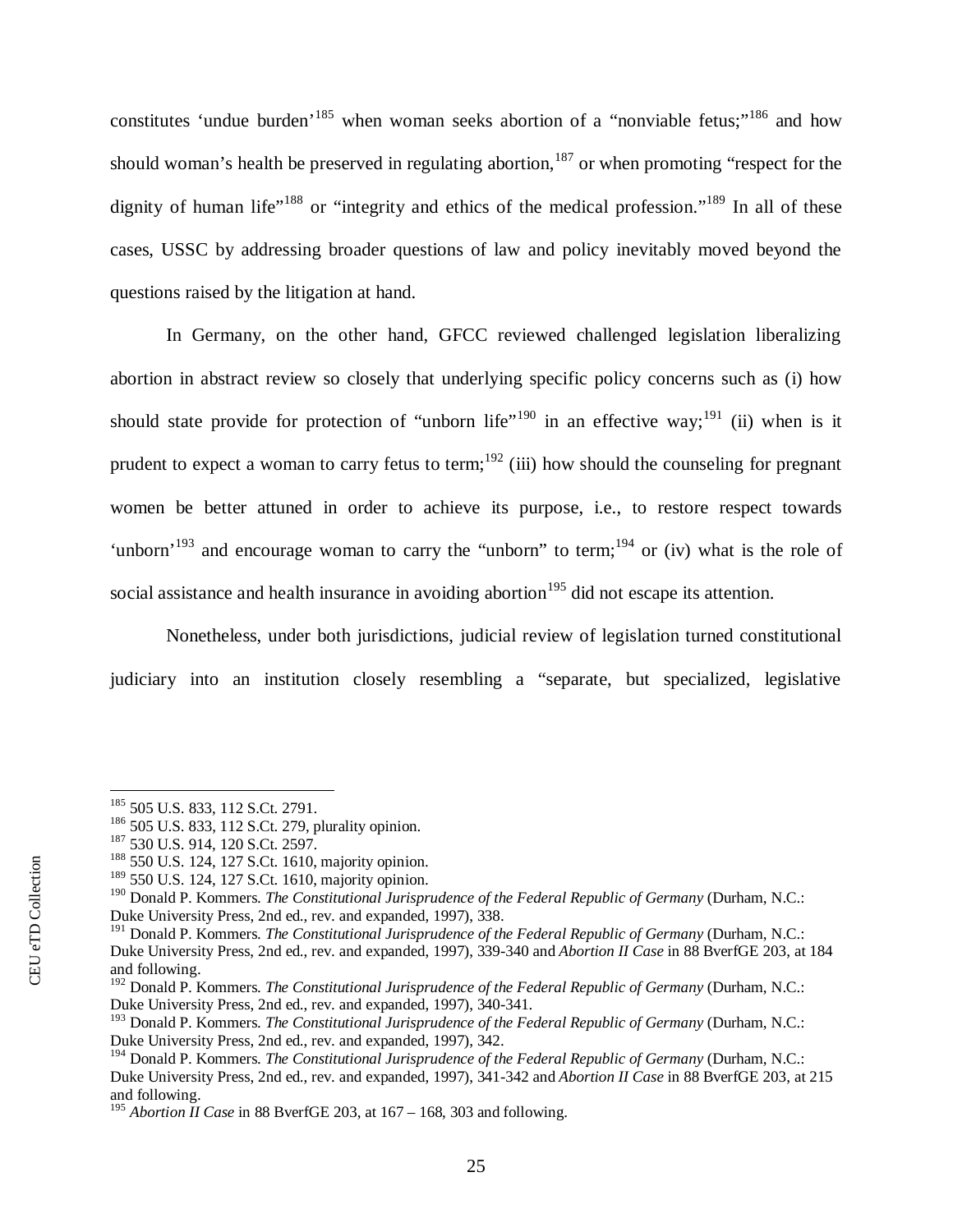chamber"[196](#page-28-0) scrutinizing respective legislative act with material power to change its content according to the "dictates of constitutional 'jurisprudence."<sup> $197$ </sup> In both systems, constitutional judiciary found a way how to overcome limits of its position and get involved in detailed formulation of abortion policy. As demonstrated, USSC was far from being focused solely on the particularities of the underlying litigation; and GFCC, on the other hand, did not remain too abstract as not to determine detailed policy standards in abortion regulation.

Work of such a 'specialized legislative chamber' can, no doubt, produce various results. It can, for example, introduce legal and political change of its own making,  $198$  accelerate legislative change produced by the legislature by its authoritative approval,  $199$  but also significantly hamper it.[200](#page-28-4) As seen, abortion policy in the USA and also in Germany was not let intact by constitutional jurisprudence in spite of the fact that USSC and GFCC operate under different models of constitutional review.

This sub-chapter has shown that constitutional judges when deciding constitutional disputes, especially those involving constitutional rights, put themselves into a position strikingly similar to those of legislators.<sup>[201](#page-28-5)</sup>. Both abstract and concrete review can easily be a means of introducing the same rapid or radical change in the legal landscape.<sup>[202](#page-28-6)</sup> Abortion jurisprudence of USSC and GFCC confirm this conclusion.

CEU eTD Collection

CEU eTD Collection

<span id="page-28-0"></span><sup>&</sup>lt;sup>196</sup> Alec Stone Sweet, *Governing with Judges: Constitutional Politics in Europe* (Oxford: Oxford University Press, 2000), 61-62.

<span id="page-28-1"></span><sup>&</sup>lt;sup>197</sup> Alec Stone Sweet, *Governing with Judges: Constitutional Politics in Europe* (Oxford: Oxford University Press, 2000), 1.

<span id="page-28-2"></span><sup>198</sup> For example in the USA especially by *Roe*.

<span id="page-28-3"></span><sup>199</sup> For example in the USA especially by *Gonzales*.

<span id="page-28-4"></span><sup>200</sup> In the Germany especially in *Abortion I Case*.

<span id="page-28-5"></span><sup>&</sup>lt;sup>201</sup> Alec Stone Sweet, *Governing with Judges: Constitutional Politics in Europe* (Oxford: Oxford University Press, 2000), 97-99.

<span id="page-28-6"></span><sup>202</sup> Martin Shapiro and Alec Stone Sweet. *On Law, Politics, and Judicialization* (Oxford: Oxford University Press, 2002), 90-112, 369.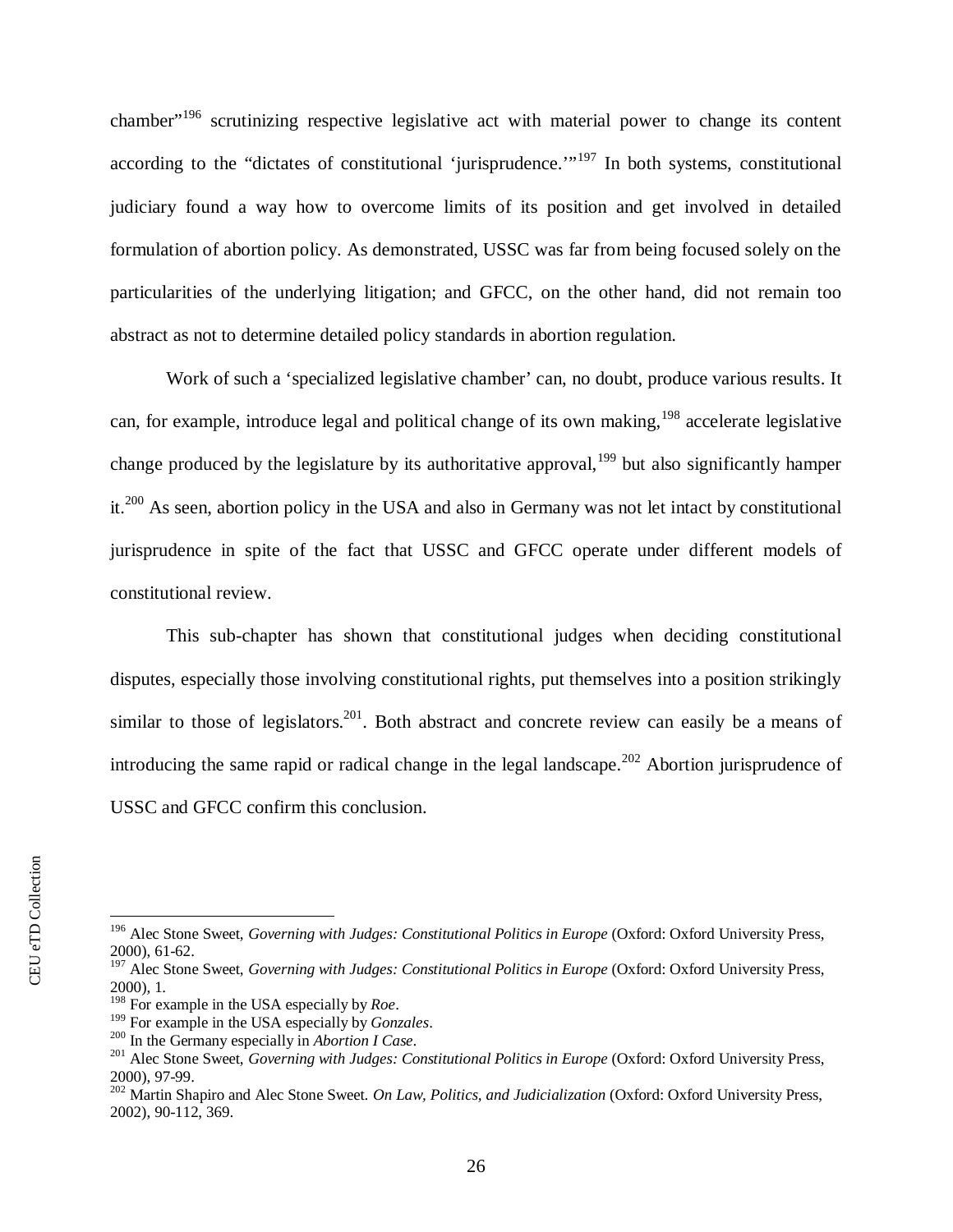## <span id="page-29-0"></span>**CHAPTER 2**

## **CONSTITUTIONAL JUDGES AND LEGISLATORS**

### <span id="page-29-1"></span>*2.1 Impact of the constitutional law-making on the legislature*

As clarified in the previous sub-chapters, both USSC under American model of constitutional review as well as GFCC under European model of constitutional review by making concrete review meaningfuly abstract and abstract review meaningfuly concrete further fabricate constitutional law, expand their supervisory powers over legislative processes, and get involved in law and thus also policy-making.<sup>[203](#page-29-2)</sup> Under both of these types of constitutional review judiciary can easily employ functions unambiguously legislative in their nature.<sup>[204](#page-29-3)</sup>

However, the relationship between constitutional courts and legislature is not limited to the legislative-like behaviour employed by the constitutional judges. Relationship between constitutional judges and legislature can be more accurately described as inter-dependent. It is so because 'judicialization of politics' not only places constitutional judge into the position of legislator[205](#page-29-4) as shown in the previous sub-chapters, but also *vice versa*, i.e., invites legislator to adopt constitutional judge-like mode of reasoning and behavior.<sup>[206](#page-29-5)</sup> Sweet Stone suggests the same when he notes that "'judicialization [of politics]' engenders new modes of legislative

<span id="page-29-2"></span><sup>203</sup> Alec Stone Sweet, "Constitutional Courts and Parliamentary Democracy (Special Issue on Delegation)," *West European Politics* 25 (2002): 77-100, 95.

<span id="page-29-3"></span><sup>&</sup>lt;sup>204</sup> Alec Stone Sweet, *Governing with Judges: Constitutional Politics in Europe* (Oxford: Oxford University Press, 2000), 91. Stone notes that especially in abstract review processes courts "employ techniques that are inherently prospective, not retrospective." However, he also admits that other modes of constitutional review do not differ in being "less legislative or prospective." See also Alec Stone Sweet, "Judicialization and the Construction of Governance," *Comparative Political Studies* 31 (1999): 147-184, 156 - 157.

<span id="page-29-4"></span><sup>205</sup> Martin Shapiro and Alec Stone Sweet. *On Law, Politics, and Judicialization* (Oxford: Oxford University Press, 2002), 184.

<span id="page-29-5"></span><sup>206</sup> Martin Shapiro and Alec Stone Sweet. *On Law, Politics, and Judicialization* (Oxford: Oxford University Press, 2002), 184.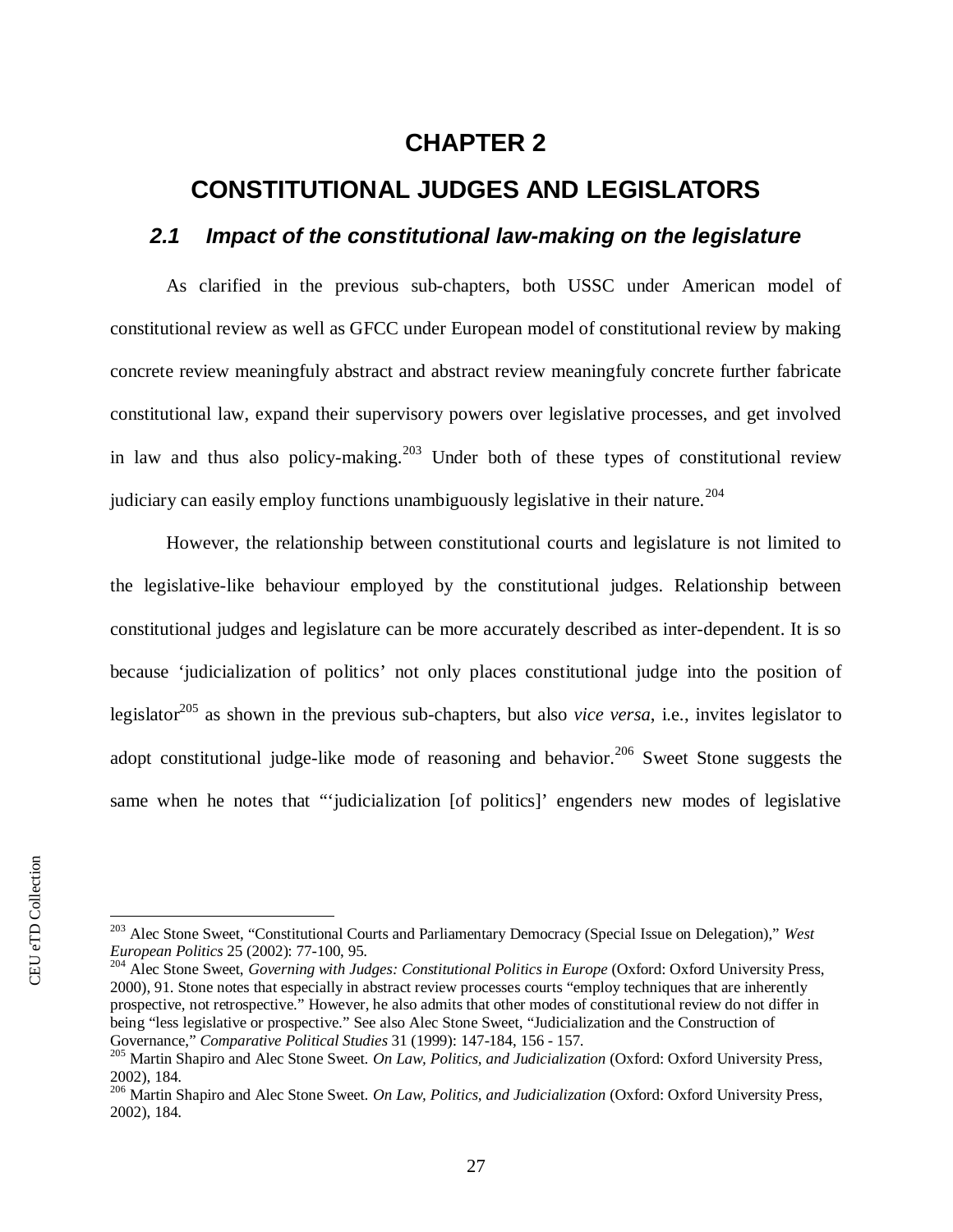discourse and practice."<sup>[207](#page-30-0)</sup> The phenomenon of mutual borrowing of methods of reasoning and action between constitutional judiciary and legislature can be also called "coordinate construction"[208](#page-30-1) described as "a condition in which both public policy and constitutional law are the products of sustained and intimate judicial-political interaction."<sup>[209](#page-30-2)</sup>

Presence of the 'coordinate construction' is obvious in the effects of constitutional jurisprudence on legislative procedures and results and can be classified as follows: (i) the "immediate, direct, or formal effects;"<sup>[210](#page-30-3)</sup> or (ii) the "pedagogical, indirect, or feedback effects."<sup>[211](#page-30-4)</sup> Direct impact of constitutional jurisprudence on legislation ranges from the most radical measures when legislation is proclaimed unconstitutional and subsequently annulled[,](#page-30-5) $^{212}$ through partial annulments when challenged law is relieved of what is considered unconstitutional,  $2^{13}$  to much softer measures when the constitutional judiciary rewrites unconstitutional provisions of the challenged law in such a manner as to save them from being otherwise contrary to the constitution.<sup>[214](#page-30-7)</sup> Supervisory and controlling position of the constitutional courts *vis-à-vis* legislature is further fostered by a wide range of indirect means of influence<sup>215</sup> ranging from "autolimitation"<sup>216</sup> when legislature adjusts itself to the constitutional

<span id="page-30-0"></span><sup>&</sup>lt;sup>207</sup> Alec Stone Sweet, *Governing with Judges: Constitutional Politics in Europe* (Oxford: Oxford University Press, 2000), 62.

<span id="page-30-1"></span><sup>208</sup> Martin Shapiro and Alec Stone Sweet. *On Law, Politics, and Judicialization* (Oxford: Oxford University Press, 2002), 184.

<span id="page-30-2"></span><sup>209</sup> Martin Shapiro and Alec Stone Sweet. *On Law, Politics, and Judicialization* (Oxford: Oxford University Press, 2002), 184.

<span id="page-30-3"></span><sup>210</sup> Alec Stone Sweet, *Governing with Judges: Constitutional Politics in Europe* (Oxford: Oxford University Press, 2000), 63.

<span id="page-30-4"></span><sup>&</sup>lt;sup>211</sup> Alec Stone Sweet, *Governing with Judges: Constitutional Politics in Europe* (Oxford: Oxford University Press, 2000), 63.

<span id="page-30-5"></span><sup>212</sup> Alec Stone Sweet, *Governing with Judges: Constitutional Politics in Europe* (Oxford: Oxford University Press, 2000), 66-70.

<span id="page-30-6"></span><sup>&</sup>lt;sup>213</sup> Alec Stone Sweet, *Governing with Judges: Constitutional Politics in Europe* (Oxford: Oxford University Press, 2000), 71.

<span id="page-30-7"></span><sup>&</sup>lt;sup>214</sup> Alec Stone Sweet, *Governing with Judges: Constitutional Politics in Europe* (Oxford: Oxford University Press, 2000), 71-73. Stone Sweet calls these interpretations 'binding interpretations.'

<sup>&</sup>lt;sup>215</sup> Alec Stone Sweet, *Governing with Judges: Constitutional Politics in Europe* (Oxford: Oxford University Press, 2000), 73-91.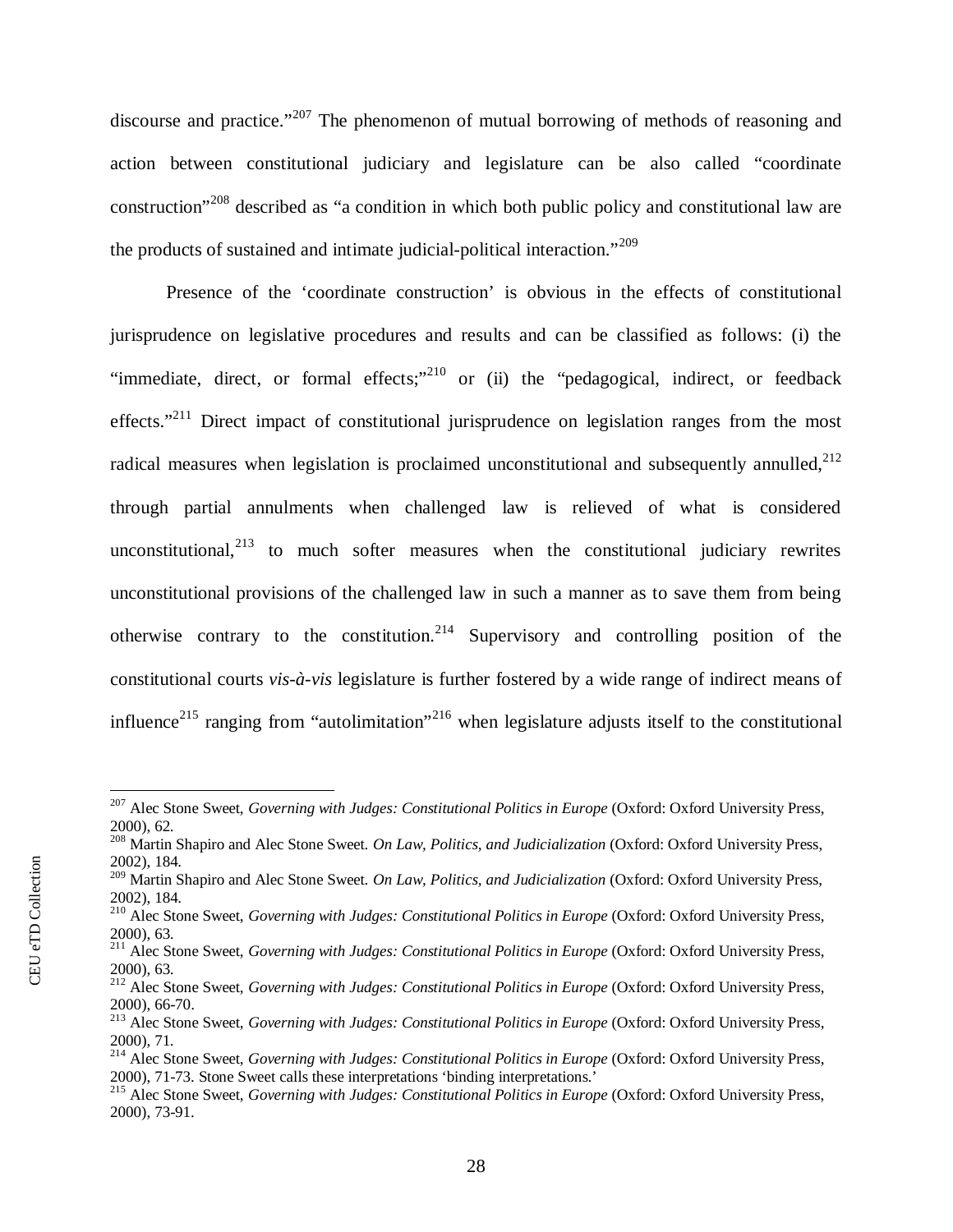constraints more or less anticipated,<sup>[217](#page-31-0)</sup> to "corrective revision,"<sup>[218](#page-31-1)</sup> when the legislature is given a constitutionally correct blueprint of how to legislate in a specific policy-area by the constitutional judges after the bill has been annulled.<sup>[219](#page-31-2)</sup>

Multiple forms of direct effect of constitutional jurisprudence on legislative processes and outcomes enable constitutional judges to behave as either negative<sup>[220](#page-31-3)</sup> or indeed very positive and thus active legislators.[221](#page-31-4) Here constitutional judiciary disposes of such direct supervisory and controlling powers over the legislature as to describe this constitutional judiciary - legislature relationship a "tutelage."<sup>[222](#page-31-5)</sup> The underlying assumption, which serves as a justification of such a 'tutelage' can be formulated as follows: "not only do [constitutional judges] make law, but … [they] make better law than do legislatures."<sup>[223](#page-31-6)</sup> By indirect forms of the effect of constitutional jurisprudence on legislative processes and outcomes, law-makers deliberately adopt methods of reasoning and action similar to those of constitutional judges.<sup>224</sup> As a result, legislators move

<sup>216</sup> Alec Stone Sweet, "Rules, Dispute Resolution, and Judicial Behavior: Reply to Vanberg," *Journal of Theoretical Politics* 10 (1998): 327-338, 329. See also Alec Stone Sweet, *Governing with Judges: Constitutional Politics in Europe* (Oxford: Oxford University Press, 2000), 75-79.

<span id="page-31-0"></span><sup>217</sup> Alec Stone Sweet, *Governing with Judges: Constitutional Politics in Europe* (Oxford: Oxford University Press, 2000), 75-79.

<span id="page-31-1"></span><sup>&</sup>lt;sup>218</sup> Alec Stone Sweet, *Governing with Judges: Constitutional Politics in Europe* (Oxford: Oxford University Press, 2000), 83.

<span id="page-31-2"></span><sup>219</sup> Alec Stone Sweet, "Constitutional Courts and Parliamentary Democracy (Special Issue on Delegation)," *West European Politics* 25 (2002): 77-100, 94-95. European Politics 25 (2002): 77-100, 94-95.<br><sup>220</sup> In case of entire annulments. Alec Stone Sweet, "Constitutional Courts and Parliamentary Democracy (Special

<span id="page-31-3"></span>Issue on Delegation)," *West European Politics* 25 (2002): 77-100, 93.

<span id="page-31-4"></span><sup>221</sup> In case of 'binding interpretations.' Alec Stone Sweet, *Governing with Judges: Constitutional Politics in Europe* (Oxford: Oxford University Press, 2000), 71-73.

<span id="page-31-5"></span><sup>222</sup> Alec Stone Sweet, "The Politics of Constitutional Review in France and Europe," *International Journal of Constitutional Law* 5 (2007): 69-92, 75.

<span id="page-31-6"></span><sup>223</sup> Alec Stone Sweet. *The Birth of Judicial Politics in France: the Constitutional Council in Comparative Perspective*. (New York: Oxford University Press, 1992), 253.

<sup>&</sup>lt;sup>224</sup> Alec Stone Sweet, *Governing with Judges: Constitutional Politics in Europe* (Oxford: Oxford University Press, 2000), 73.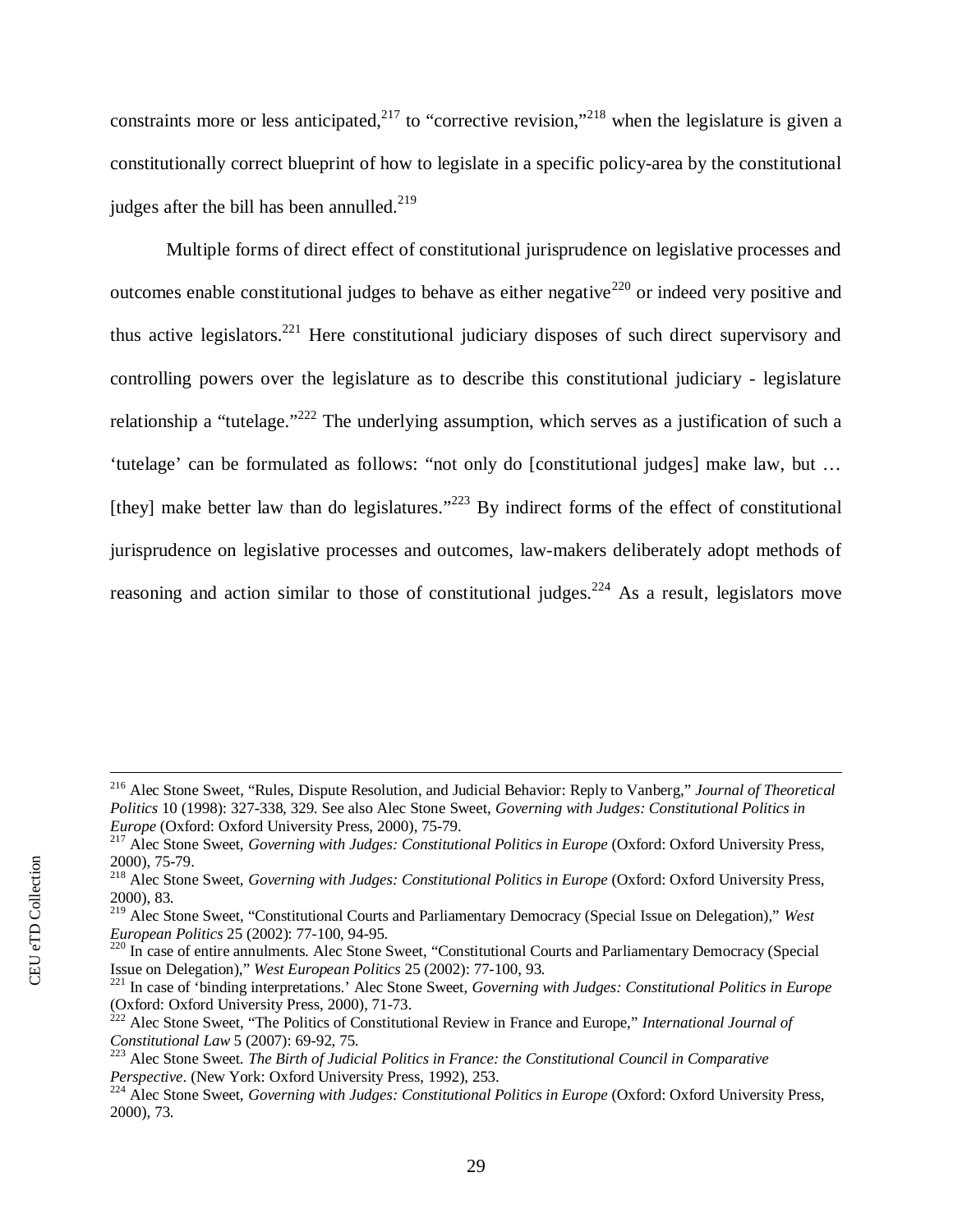within the boundaries set up by constitutional litigation<sup>[225](#page-32-0)</sup> or projected according to the already existing constitutional constraints.<sup>[226](#page-32-1)</sup>

Taking into account all that has been said about the relationship between constitutional courts and legislature[,](#page-32-2) and keeping in mind that judicial power is a delegated power, $227$ relationship between constitutional judges and legislature explained in terms of a principal and an agent, becomes so problematic<sup>[228](#page-32-3)</sup> as to be completely reversed. According to the original principal-agent scheme, principal, i.e., the legislature, controls the normative instruments, which are supreme, and agents, i.e., judges are delegated a power to enforce them.<sup>[229](#page-32-4)</sup> Judiciary is under the spell of the legislature because the conditions of performance of the judicial office are dictated by normative instruments and these can be changed anytime principal pleases.<sup>[230](#page-32-5)</sup> In the constitutional review of legislation, however, constitutional judges are in charge of controlling the normative instrument and their position is strengthened by the fact that this instrument is of a supreme nature.<sup>[231](#page-32-6)</sup> Hence, the legislature finds itself under the authority of the constitutional judges.<sup>232</sup> Moreover, since rules regulating constitutional revision or amendment processes are

<span id="page-32-0"></span><sup>&</sup>lt;sup>225</sup> Alec Stone Sweet, *Governing with Judges: Constitutional Politics in Europe* (Oxford: Oxford University Press, 2000), 62. See also Alec Stone Sweet, "Constitutionalism, Legal Pluralism, and International Regimes," *Indiana Journal of Global Legal Studies* 16.2 (2009): 621-645, 642.

<span id="page-32-1"></span><sup>&</sup>lt;sup>226</sup> Alec Stone Sweet, *Governing with Judges: Constitutional Politics in Europe* (Oxford: Oxford University Press, 2000), 75-79.

<span id="page-32-2"></span><sup>227</sup> Alec Stone Sweet and Mark Thatcher, "Theory and Practice of Delegation to Non-Majoritarian Institutions," *West European Politics* 25 (2002): 1-22.

<span id="page-32-3"></span><sup>228</sup> Alec Stone Sweet, "Constitutionalism, Rights, and Judicial Power," *Comparative Politics*. Ed. D. Caramani. Oxford: Oxford University Press (2008): 217-239, 227.

<span id="page-32-4"></span><sup>229</sup> Alec Stone Sweet, "Constitutionalism, Rights, and Judicial Power," *Comparative Politics*. Ed. D. Caramani. Oxford: Oxford University Press (2008): 217-239, 227.

<span id="page-32-5"></span><sup>&</sup>lt;sup>230</sup> Alec Stone Sweet, *Governing with Judges: Constitutional Politics in Europe* (Oxford: Oxford University Press, 2000), 24.

<span id="page-32-6"></span><sup>231</sup> Alec Stone Sweet, "Constitutional Courts and Parliamentary Democracy (Special Issue on Delegation)," *West European Politics* 25 (2002): 77-100, 89.

<sup>&</sup>lt;sup>232</sup> Alec Stone Sweet, *Governing with Judges: Constitutional Politics in Europe* (Oxford: Oxford University Press, 2000), 24.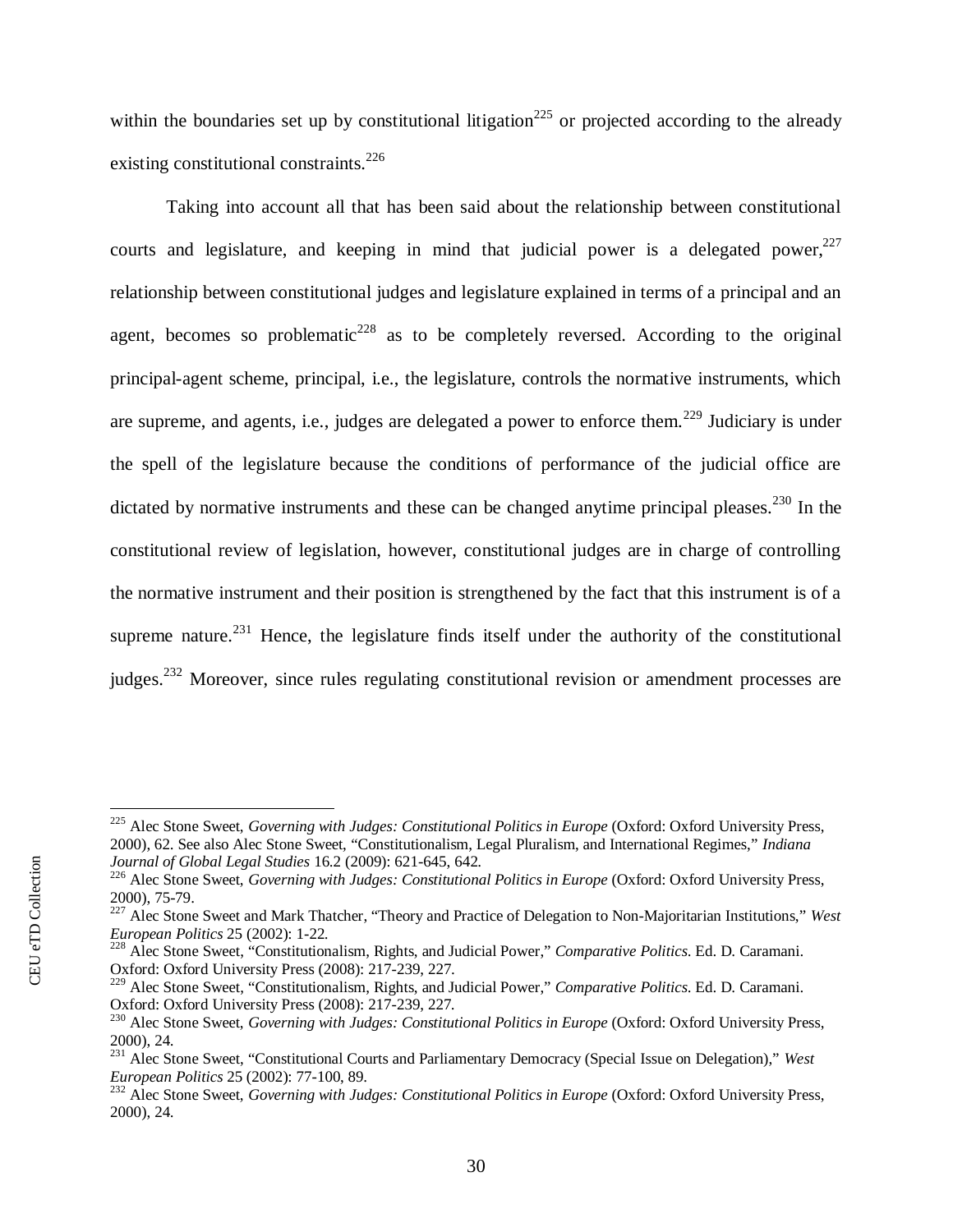usually rather restrictive,  $233$  "continuous dominance of constitutional judges over the interpretation of the constitutional law"<sup>[234](#page-33-1)</sup> is thus secured.

In the USA, effect of USSC's constitutional jurisprudence on abortion regulation policy is visible both in direct and indirect way. In *Roe*, USSC not only attached to "woman's decisions whether or not to terminate her pregnancy<sup> $235$ </sup> constitutional protection, but proclaimed its own abortion policy constitutional law.<sup>[236](#page-33-3)</sup> Subsequent abortion jurisprudence, in spite of amending constitutional framework established in *Roe*, [237](#page-33-4) was still very much preempted by it. Of course, state and federal legislation was directly influenced by being placed under the 'dictate' of USSC's jurisprudence in which USSC not only annulled challenged laws<sup>[238](#page-33-5)</sup> or parts thereof.<sup>239</sup> but actively replaced them by its own legislation.<sup>[240](#page-33-7)</sup>

Effect of USSC's abortion case-law on legislature is not limited to direct only. In *Casey*, USSC overtly admits that its jurisprudence has profound impact on legislative processes and its results when it acknowledges that "legislatures throughout the Union must have guidance as they seek to address [abortion regulation] in conformance with the Constitution."<sup>[241](#page-33-8)</sup> Needless to say, it is USSC who provides for such guidance. Indirect effect of USSC's constitutional jurisprudence on legislative processes and outcomes was also vividly demonstrated after *Stenberg*. Congress

<span id="page-33-0"></span><sup>&</sup>lt;sup>233</sup> Alec Stone Sweet, *Governing with Judges: Constitutional Politics in Europe* (Oxford: Oxford University Press, 2000), 24-25.

<span id="page-33-1"></span><sup>234</sup> Alec Stone Sweet, "Constitutional Courts and Parliamentary Democracy (Special Issue on Delegation)," *West European Politics* 25 (2002): 77-100, 89.

<span id="page-33-2"></span> $235$  410 U.S. 113, 93 S.Ct. 705, majority opinion.

<span id="page-33-3"></span> $^{236}$  By establishing the so-called 'trimester framework' and determining 'viability' a decisive factor in State's intervention into abortion regulation. 410 U.S. 113, 93 S.Ct. 705.

<span id="page-33-4"></span><sup>&</sup>lt;sup>237</sup> Especially *Casey* where 'trimester framework' was abandoned. Court also renounced State's interest in regulating abortion and protecting prenatal life. 505 U.S. 833, 112 S.Ct. 2791, plurality opinion.

<span id="page-33-5"></span><sup>238</sup> Like in *Roe* and *Stenberg*.

<span id="page-33-6"></span><sup>239</sup> Like in *Casey*.

<span id="page-33-7"></span><sup>&</sup>lt;sup>240</sup> Especially in *Roe* where 'trimester framework' was established (410 U.S. 113, 93 S.Ct. 705, majority opinion) and in *Casey* where 'trimester framework' was proclaimed "overtaken" and replaced by new framework based on 'viability.' (505 U.S. 833, 112 S.Ct. 2791, plurality opinion) In contrast to Germany, USSC's policy directives were proclaimed constitutional law right away. in Germany, Parliament had an option to decide whether it will 'ratify' GFCC's policy standards or not.

<span id="page-33-8"></span><sup>241</sup> 505 U.S. 833, 112 S.Ct. 2791, plurality opinion.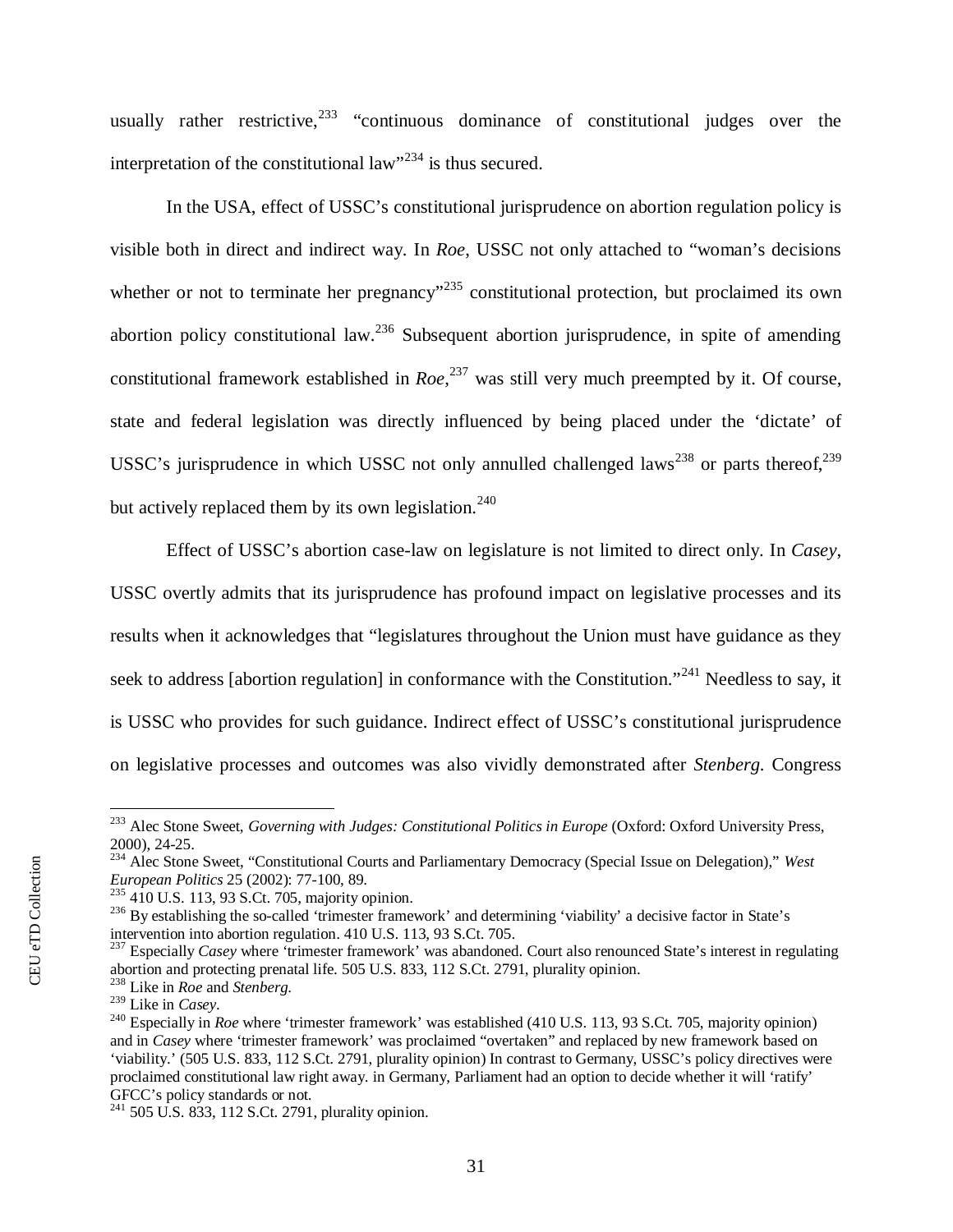"responded"<sup>[242](#page-34-0)</sup> to this USSC's ruling when preparing its new 'partial-birth abortion' ban policy.[243](#page-34-1) Congress thus "autolimited"[244](#page-34-2) itself according to existing judge-made constitutional law.

In Germany, both direct and indirect effect of constitutional jurisprudence on shaping abortion policy is visible. In *Abortion I Case*, GFCC not only annulled law liberalizing abortion,<sup>[245](#page-34-3)</sup> but induced direct impact on legislative outcomes by formulating its own policy solutions<sup>[246](#page-34-4)</sup> and recommendations.<sup>[247](#page-34-5)</sup> As a consequence, in spite of some opposition, government prepared new law by adding the most important parts of the Court's decision to the remains of the annulled law.<sup>[248](#page-34-6)</sup> German Parliament thus only "ratified"<sup>[249](#page-34-7)</sup> constitutionally safe solution proposed by GFCC.

GFCC's impact on legislative politics was also very visible during the lengthy and uneasy negations of the abortion regulation subsequent to re-unification of Germany.<sup>250</sup> Court's

<span id="page-34-0"></span> $242$  550 U.S. 124, 127 S.Ct. 1610, majority opinion.

<span id="page-34-1"></span><sup>&</sup>lt;sup>243</sup> USSC notes in this respect that Congress responded in its legislation to *Stenberg* in two ways: (i) "Congress made factual findings," and (ii) "Act's language" was selected cautiously as to avoid its potential 'overbreadth' or 'vagueness' and thus unconstitutionality. 550 U.S. 124, 127 S.Ct. 1610.

<span id="page-34-2"></span><sup>244</sup> Alec Stone Sweet, "Constitutional Courts and Parliamentary Democracy (Special Issue on Delegation)," *West European Politics* 25 (2002): 77-100, 94.

<span id="page-34-3"></span><sup>&</sup>lt;sup>245</sup> GFCC claimed that German post-Nazi experience makes formal decriminalization of abortion impossible. Donald P. Kommers. *The Constitutional Jurisprudence of the Federal Republic of Germany* (Durham, N.C.: Duke University Press, 2nd ed., rev. and expanded, 1997), 337. See also Alec Stone Sweet, *Governing with Judges: Constitutional Politics in Europe* (Oxford: Oxford University Press, 2000), 110.

<span id="page-34-4"></span><sup>246</sup> Although legalization of abortion was in principle impossible, GFCC proposed that it could still go unpunished under following conditions: (i) mandatory counseling; and (ii) presence of ground (i.e., indication) such as eugenic, medical, criminal or social hardship reasons. GFCC thus rejected legislative proposal and actively proposed its own solution. Donald P. Kommers. *The Constitutional Jurisprudence of the Federal Republic of Germany* (Durham, N.C.: Duke University Press, 2nd ed., rev. and expanded, 1997), 341. See also Sabine Michalowski and Lorna Woods. *German Constitutional Law: The Protection of Civil Liberties* (Aldershot, Hants, England: Ashgate, 1999), 140-142.

<span id="page-34-5"></span> $^{247}$  Such GFCC's proposal that criminal law is a means of effective protection of 'unborn life.' Donald P. Kommers. *The Constitutional Jurisprudence of the Federal Republic of Germany* (Durham, N.C.: Duke University Press, 2nd ed., rev. and expanded, 1997), 339-340.

<span id="page-34-6"></span><sup>&</sup>lt;sup>248</sup> Alec Stone Sweet, *Governing with Judges: Constitutional Politics in Europe* (Oxford: Oxford University Press, 2000), 110.

<span id="page-34-7"></span><sup>&</sup>lt;sup>249</sup> Alec Stone Sweet, *Governing with Judges: Constitutional Politics in Europe* (Oxford: Oxford University Press, 2000), 84, 113.

<sup>250</sup> Alec Stone Sweet, *Governing with Judges: Constitutional Politics in Europe* (Oxford: Oxford University Press, 2000), 78, 111.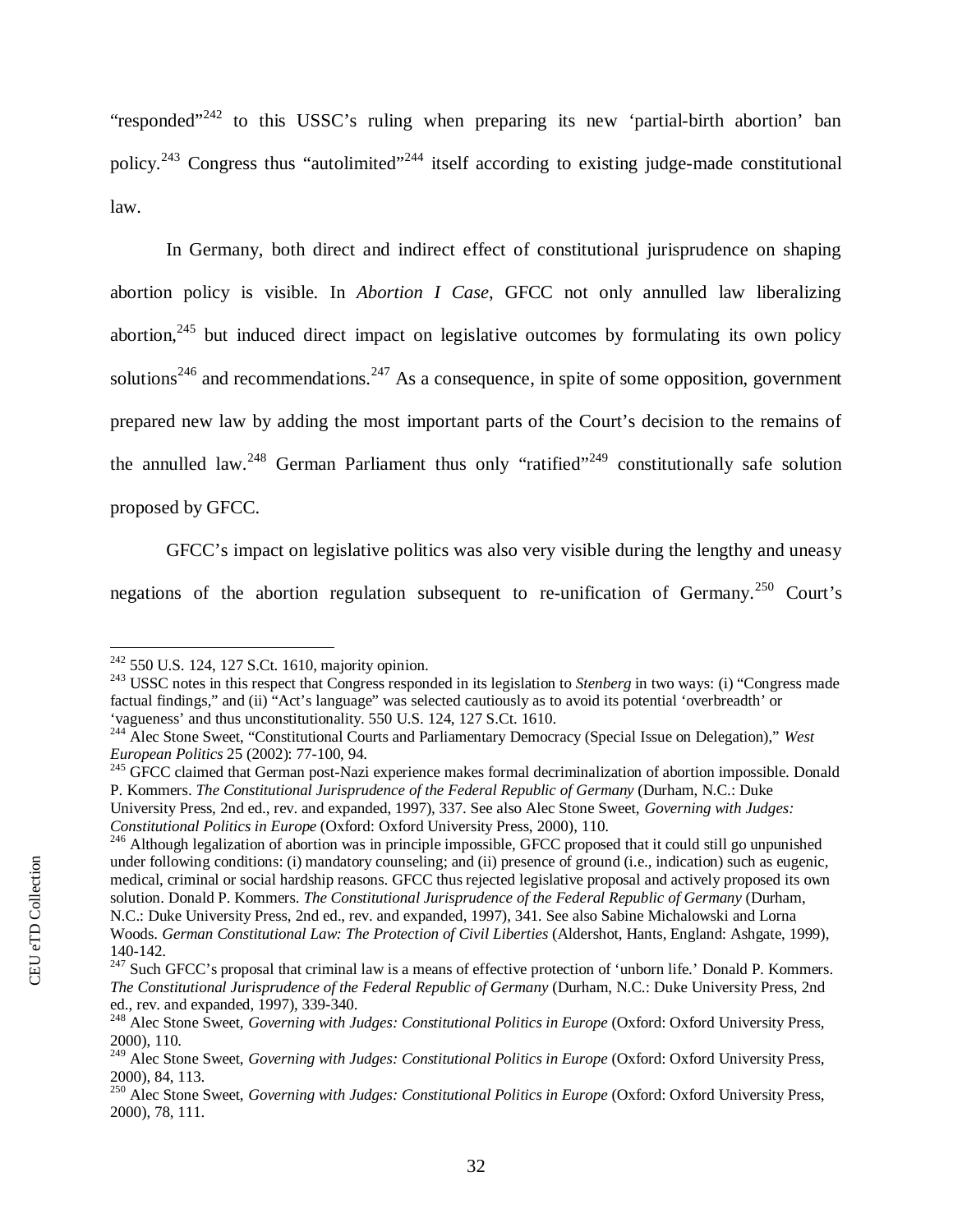jurisprudence thus shaped the form of a newly drafted bill even before it decided on this matter again.<sup>[251](#page-35-0)</sup> Although, not all of GFCC's previous policy directives were incorporated into the new bill, $^{252}$  $^{252}$  $^{252}$  its impact in shaping new policy was obvious.<sup>[253](#page-35-2)</sup>

In spite of this, GFCC in its *Abortion II Case* ruling annulled legalization of abortion again.<sup>[254](#page-35-3)</sup> Besides this negative legislating, GFCC acted as a positive legislator again when it reshaped<sup>[255](#page-35-4)</sup> and also introduced<sup>[256](#page-35-5)</sup> its own policy standards. Even though, legislature was praised for improving its policy, not all of it was accepted by  $\text{GFCC.}^{257}$  $\text{GFCC.}^{257}$  $\text{GFCC.}^{257}$  As a result, German Parliament reshaped the bill again, but omitted some of GFCC's directives.<sup>258</sup> In spite of that, probably due

<span id="page-35-0"></span><sup>&</sup>lt;sup>251</sup> Alec Stone Sweet, *Governing with Judges: Constitutional Politics in Europe* (Oxford: Oxford University Press, 2000), 78, 111. In *Abortion II Case* litigation State of Baden-Württemberg even contested that various aspect of newly drafted bill "do not satisfy the requirements of the Federal Constitutional Court's Judgment of February 25, 1975." (i.e., *Abortion I Case* decision) 88 BverfGE 203, at 111.

<span id="page-35-1"></span><sup>252</sup> Such as GFFC's insistence on criminalization of abortion at every stage of pregnancy in *Abortion I Case*. New bill incorporated 'stage of pregnancy' formula again and legalized abortion within first twelve weeks of pregnancy. Donald P. Kommers. *The Constitutional Jurisprudence of the Federal Republic of Germany* (Durham, N.C.: Duke University Press, 2nd ed., rev. and expanded, 1997), 348. See also Alec Stone Sweet, *Governing with Judges: Constitutional Politics in Europe* (Oxford: Oxford University Press, 2000), 111.

<span id="page-35-2"></span><sup>253</sup> German Parliament for example in line with GFCC's ruling in *Abortion I Case* focused in the new bill on counseling and improvement of woman's and broader social environment as a means of avoiding abortions. Donald P. Kommers. *The Constitutional Jurisprudence of the Federal Republic of Germany* (Durham, N.C.: Duke University Press, 2nd ed., rev. and expanded, 1997), 348. See also Alec Stone Sweet, *Governing with Judges: Constitutional Politics in Europe* (Oxford: Oxford University Press, 2000), 111.

<span id="page-35-3"></span><sup>254</sup> 88 BverfGE 203, at I., 1. See also Alec Stone Sweet, *Governing with Judges: Constitutional Politics in Europe* (Oxford: Oxford University Press, 2000), 112 and also Donald P. Kommers. *The Constitutional Jurisprudence of the Federal Republic of Germany* (Durham, N.C.: Duke University Press, 2nd ed., rev. and expanded, 1997), 349-356. <sup>255</sup> 'Social hardship' indication was narrowed and reshaped into 'unreasonable burden' or 'expectability' meaning

<span id="page-35-4"></span>that abortion will go unpunished if carrying fetus to term would 'force the woman to sacrifice her own existential values to a degree beyond that which can be expected of her." 88 BverfGE 203, at 160. See also Alec Stone Sweet, *Governing with Judges: Constitutional Politics in Europe* (Oxford: Oxford University Press, 2000), 112. Court also abandoned its insistence on criminal law as a proper means of protecting 'unborn.' 88 BverfGE 203, at 184 and following.

<span id="page-35-5"></span><sup>&</sup>lt;sup>256</sup> GFCC set down detailed blueprint of how obligatory counseling requirement should be redrafted. 88 BverfGE 20, at 225–238, 231–238, 239–256 and other. See also Alec Stone Sweet, *Governing with Judges: Constitutional Politics in Europe* (Oxford: Oxford University Press, 2000), 112.

<span id="page-35-6"></span><sup>&</sup>lt;sup>257</sup> GFCC did not approve of using public or private health insurance to cover abortions. 88 BverfGE 203, at 303 and following. See also Alec Stone Sweet, *Governing with Judges: Constitutional Politics in Europe* (Oxford: Oxford University Press, 2000), 112.

<sup>&</sup>lt;sup>258</sup> First of all, the bill provided for 'less vigorous pro-life counseling as [GFCC] had urged" and also narrowed [GFCC] holding that the state would be obligated to protect the pregnant woman against danger emanating from her friends and neighbors." Donald P. Kommers. *The Constitutional Jurisprudence of the Federal Republic of Germany* (Durham, N.C.: Duke University Press, 2nd ed., rev. and expanded, 1997), 355-356.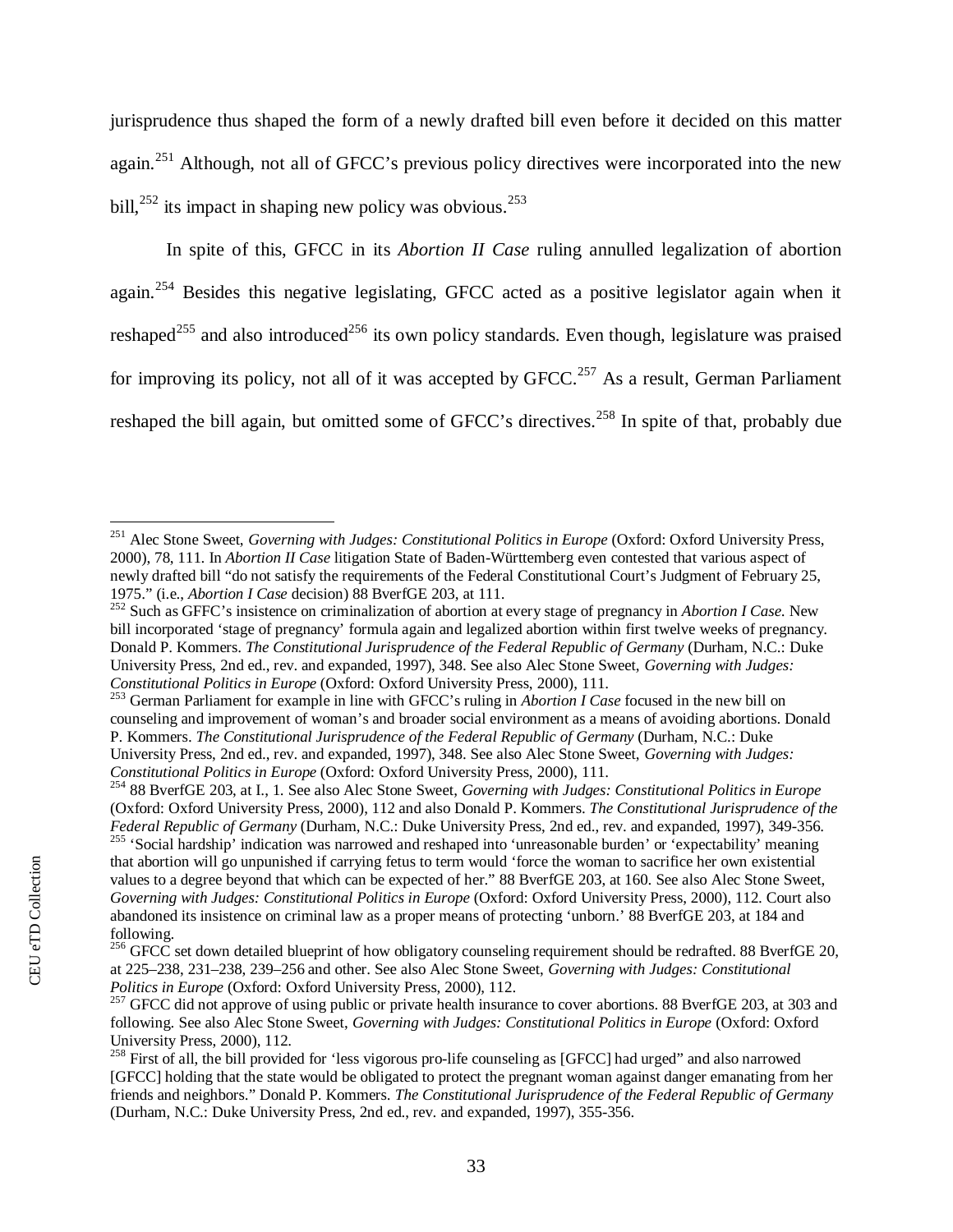to rather exhaustive history of shaping abortion policy in Germany, there was no political will to initiate another "constitutional reading"<sup>[259](#page-36-0)</sup> of it again.<sup>[260](#page-36-1)</sup>

As seen, German history of enacting abortion policy shows GFCC's involvement in its shaping both in very direct and indirect terms. However, German history also suggests that if GFCC requires from the legislature too much, not only with respect to the constitutionality of the legislative acts, but also with respect to their reasonableness and effectiveness, it can in the future be easily excluded from the debate all together. $^{261}$  $^{261}$  $^{261}$ 

In this sub-chapter we have identified forms in which "coordinate construction"<sup>[262](#page-36-3)</sup> takes place in legislating and policy-making processes. We have seen that legislators and constitutional judges interact in either direct and formal or in rather indirect and informal ways. Briefly discussing these modes of interaction and subsequently applying them to the relation of principal and agent, how the relationship between legislative and judicial branch of government is often described, we can conclude that the relationship between legislators and constitutional judges can be better described in terms of control and dominance of constitutional judiciary over legislature than in terms of mutual influence and interaction. Demonstrated USSC's as well GFCC's direct and indirect effect on legislative processes and results confirm this dominant position of constitutional courts.

<span id="page-36-2"></span><sup>261</sup> Alec Stone Sweet, *Governing with Judges: Constitutional Politics in Europe* (Oxford: Oxford University Press, 2000), 109-112. See also Donald P. Kommers. *The Constitutional Jurisprudence of the Federal Republic of Germany* (Durham, N.C.: Duke University Press, 2nd ed., rev. and expanded, 1997), 336, 346-349, 355-356.

<span id="page-36-0"></span><sup>&</sup>lt;sup>259</sup> Alec Stone Sweet, *Governing with Judges: Constitutional Politics in Europe* (Oxford: Oxford University Press, 2000), 50.

<span id="page-36-1"></span><sup>260</sup> Donald P. Kommers. *The Constitutional Jurisprudence of the Federal Republic of Germany* (Durham, N.C.: Duke University Press, 2nd ed., rev. and expanded, 1997), 356.

<span id="page-36-3"></span><sup>262</sup> Martin Shapiro and Alec Stone Sweet. *On Law, Politics, and Judicialization* (Oxford: Oxford University Press, 2002), 184.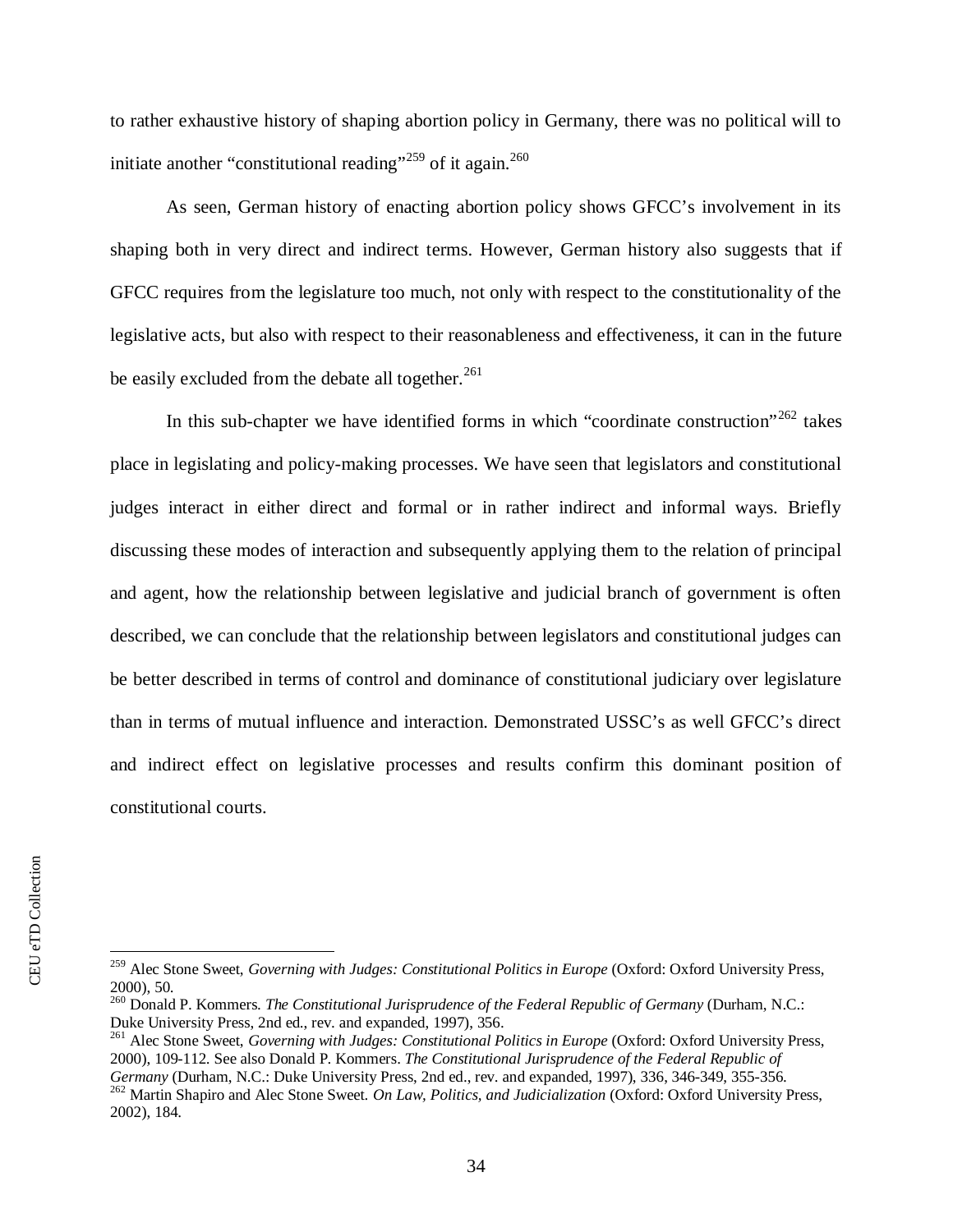#### <span id="page-37-0"></span>*2.2 Ambit of the constitutional law-making*

The previous sub-chapters have demonstrated that law-making is inherent to constitutional review<sup>[263](#page-37-1)</sup> and thus can not be avoided.<sup>[264](#page-37-2)</sup> It has been also shown that both abstract and concrete reviews invite constitutional judges to positions unambigiously legislative in their nature.<sup>[265](#page-37-3)</sup> In this sub-chapter ambit of constitutional law-making will be discussed in more detail. It will be claimed that although procedural constraints pose some limit to the constitutional lawmaking, substantial constraints are indeed missing.

Question of the limitation of the scope of constitutional law-making bears its relevance with respect to other political players, in particular *vis-á-vis* the legislature.<sup>[266](#page-37-4)</sup> Stone and Shapiro underscore its relevance as well as its pressing nature by noting the following:

If the [parliament] has chosen judicially enforceable rights as a device for curing [exercise of power] problem, there is no reason that [constitutional] judges should feel guilty about what courts institutionally do and must do to make such a device work: create a good deal of constitutional law of their own in the course of litigation. The real question is, as always, not 'yes' or 'no' but 'how much' $?^{267}$  $?^{267}$  $?^{267}$ 

Question of the scope of the constitutional law-making thus attains its relevance precisely because constitutional law-making as such is not a question of possibility, but of necessity.

One of the first substantial limitations of the judiciary, which have implications for its

law-making powers, are, first of all, the procedural constraints under which judiciary operates.<sup>268</sup>

<span id="page-37-1"></span><sup>&</sup>lt;sup>263</sup> Alec Stone Sweet, *Governing with Judges: Constitutional Politics in Europe* (Oxford: Oxford University Press, 2000), 31-90.

<span id="page-37-2"></span><sup>264</sup> Martin Shapiro and Alec Stone Sweet. *On Law, Politics, and Judicialization* (Oxford: Oxford University Press, 2002), 162-165.

<span id="page-37-3"></span><sup>265</sup> Martin Shapiro and Alec Stone Sweet. *On Law, Politics, and Judicialization* (Oxford: Oxford University Press, 2002), 184.

<span id="page-37-4"></span><sup>&</sup>lt;sup>266</sup> Alec Stone Sweet, *Governing with Judges: Constitutional Politics in Europe* (Oxford: Oxford University Press, 2000), 127, 130-133.

<span id="page-37-5"></span><sup>267</sup> Martin Shapiro and Alec Stone Sweet. *On Law, Politics, and Judicialization* (Oxford: Oxford University Press, 2002), 182.

<sup>268</sup> Carlo Guarnieri and Patrizia Pederzoli. *The Power of Judges: A Comparative Study of Courts and Democracy* (Oxford: Oxford University Press, 2002), 10.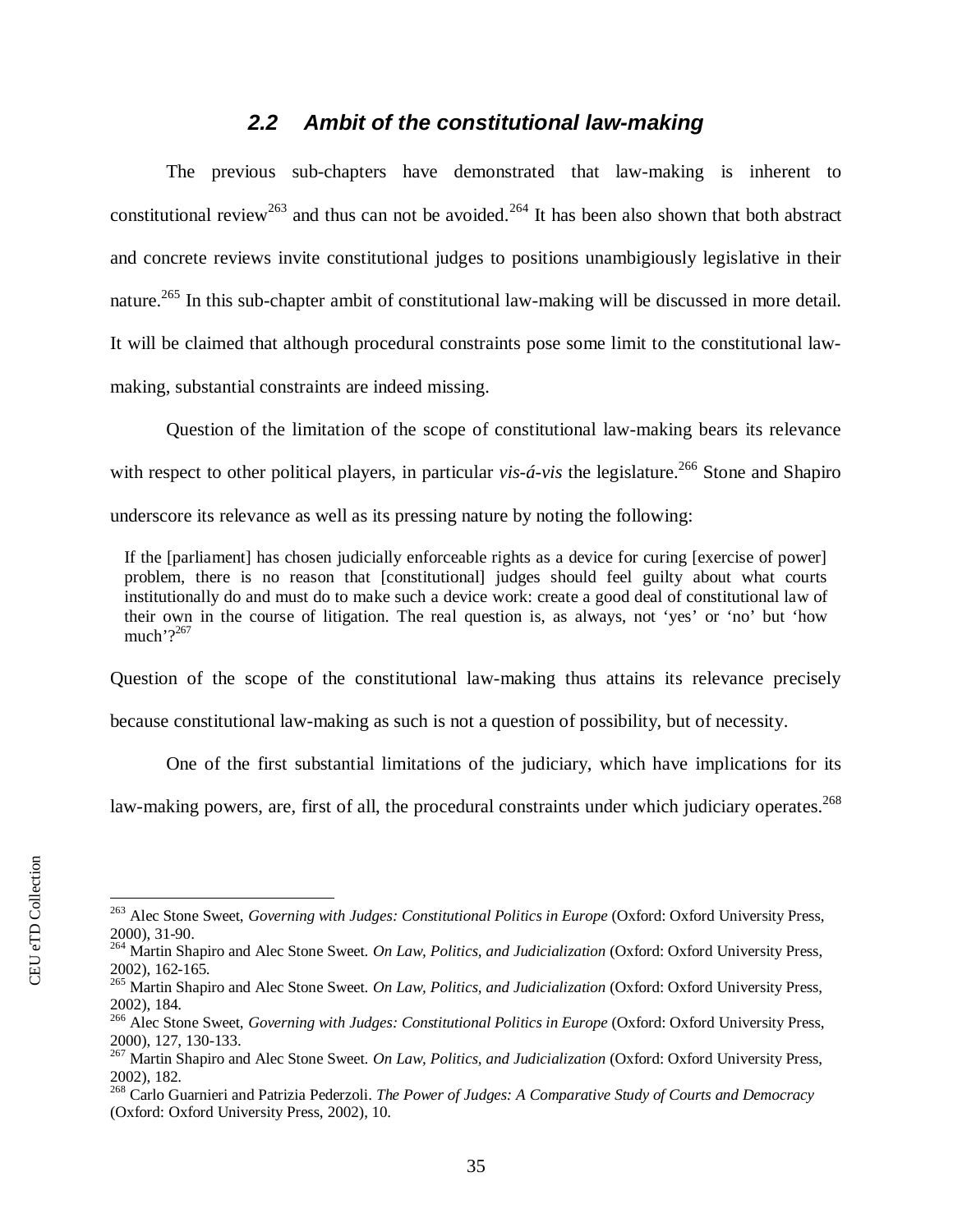Constitutional judiciary is, first of all, procedurally passive  $269$  meaning that unlike legislators who can make law anytime they please, constitutional judiciary needs to be activated by litigants first.<sup>[270](#page-38-1)</sup> There are also other procedural rules such as the adversary principle,<sup>[271](#page-38-2)</sup> which place some limits to what constitutional courts can do in legislative terms once being 'activated.'

Although the significance of these procedural constraints as to limit the law-making powers of constitutional judges ought not to be underestimated.<sup>[272](#page-38-3)</sup> these can not address the problem of the scope of constitutional law-making at its core. Discussion therefore turns to existence of substantial constraints. Hans Kelsen believed that there is indeed a substantial constraint to the legislative powers of the constitutional judges. He understood judicial law-making as "constrained power"<sup>[273](#page-38-4)</sup> precisely because judicial decision-making is and ought to be "absolutely determined by the constitution."<sup>[274](#page-38-5)</sup> Such understanding of legislative limits on judicial decision-making, including constitutional law-making, can be found in the principle of  $leqality.<sup>275</sup>$  $leqality.<sup>275</sup>$  $leqality.<sup>275</sup>$ 

Hans Kelsen, however, was very well aware of the fact that once constitutional judiciary is given a power to protect human rights<sup>276</sup> as enshrined in the constitutions, his famous

<span id="page-38-0"></span><sup>269</sup> Carlo Guarnieri and Patrizia Pederzoli. *The Power of Judges: A Comparative Study of Courts and Democracy* (Oxford: Oxford University Press, 2002), 11.

<span id="page-38-1"></span><sup>270</sup> Carlo Guarnieri and Patrizia Pederzoli. *The Power of Judges: A Comparative Study of Courts and Democracy* (Oxford: Oxford University Press, 2002), 10-11.

<span id="page-38-2"></span><sup>271</sup> Carlo Guarnieri and Patrizia Pederzoli. *The Power of Judges: A Comparative Study of Courts and Democracy* (Oxford: Oxford University Press, 2002), 11.

<span id="page-38-3"></span><sup>272</sup> Carlo Guarnieri and Patrizia Pederzoli. *The Power of Judges: A Comparative Study of Courts and Democracy* (Oxford: Oxford University Press, 2002), 10.

<span id="page-38-4"></span><sup>273</sup> Alec Stone Sweet. *The Birth of Judicial Politics in France: the Constitutional Council in Comparative Perspective* (New York: Oxford University Press, 1992), 229.

<span id="page-38-5"></span><sup>274</sup> Kelsen, H. 1928. *Revue du droit public* 44: 197 cited in Alec Stone Sweet. *The Birth of Judicial Politics in France: the Constitutional Council in Comparative Perspective* (New York: Oxford University Press, 1992), 229.

<span id="page-38-6"></span><sup>275</sup> Carlo Guarnieri and Patrizia Pederzoli. *The Power of Judges: A Comparative Study of Courts and Democracy* (Oxford: Oxford University Press, 2002), 11.

<sup>276</sup> Hans Kelsen called constitutional bill of rights "norms of natural law." Kelsen, H. 1928. *Revue du droit public* 44: 197 cited in Alec Stone Sweet. *The Birth of Judicial Politics in France: the Constitutional Council in Comparative Perspective* (New York: Oxford University Press, 1992), 229.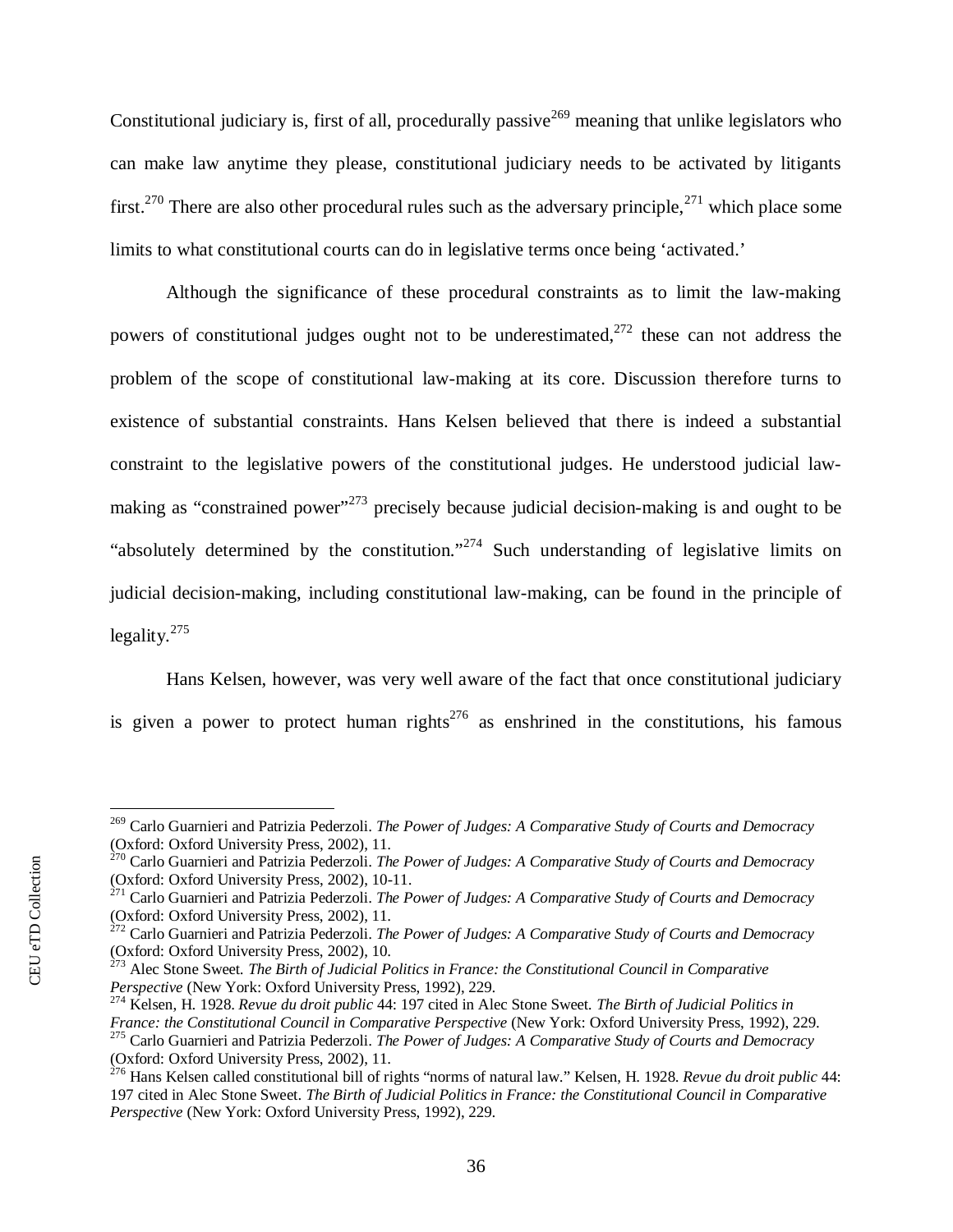distinction between "positive"<sup>[277](#page-39-0)</sup> and "negative"<sup>[278](#page-39-1)</sup> legislator will be gone.<sup>[279](#page-39-2)</sup> However, inclusion of human rights protection into constitutional agenda has broader implications than a mere fusion of 'positive' and 'negative' legislator. Stone rightly notes the following:

If in exercising review authority, the judges simply controlled the integrity of parliamentary procedures, and not the substance of legislation, the judges would be relatively minor policy makers, akin to Kelsen's 'negative legislator'. But the judges possess jurisdiction over rights that are, by definition, substantive constraints on law-making powers. The political parties thus transferred their own entirely unresolved problem – what is the nature and purpose of any given rights provision? and what is the normative relationship of that provision to the rest of the constitutional text? – to judges. This transfer constitutes a massive, virtually open-ended delegation of policy-making authority.<sup>[280](#page-39-3)</sup>

In this regard unlimited policy-making powers enjoyed by constitutional judges equate their unlimited law-making powers. In light of the above-mentioned, it is far from surprising that constitutional judiciary nowadays finds and declares human rights not even expressly mentioned in the constitutional instruments.<sup>[281](#page-39-4)</sup>

Abortion jurisprudence of both USSC and GFFC is an evidence of missing substantial constraints to law-making and thus also policy-making powers of constitutional judiciary. USSC's law-making powers are even more 'unconstrained' than those of GFCC since its very basis is a right that is not "explicitly mentioned"<sup>[282](#page-39-5)</sup> in the Constitution. Nonetheless, thorough elaborations of rules that are to govern regulation of termination of pregnancy are easily found in both jurisdictions.

<span id="page-39-2"></span><span id="page-39-1"></span>*France: the Constitutional Council in Comparative Perspective* (New York: Oxford University Press, 1992), 229. <sup>279</sup> Alec Stone Sweet. *The Birth of Judicial Politics in France: the Constitutional Council in Comparative Perspective* (New York: Oxford University Press, 1992), 229. See Alec Stone Sweet, *Governing with Judges: Constitutional Politics in Europe* (Oxford: Oxford University Press, 2000), 34-37 and also Martin Shapiro and Alec Stone Sweet. *On Law, Politics, and Judicialization* (Oxford: Oxford University Press, 2002), 147.

<span id="page-39-0"></span><sup>277</sup> Kelsen, H. 1928. *Revue du droit public* 44: 197 cited in Alec Stone Sweet. *The Birth of Judicial Politics in France: the Constitutional Council in Comparative Perspective* (New York: Oxford University Press, 1992), 229. <sup>278</sup> Kelsen, H. 1928. *Revue du droit public* 44: 197 cited in Alec Stone Sweet. *The Birth of Judicial Politics in*

<span id="page-39-3"></span><sup>280</sup> Alec Stone Sweet. *"Constitutional Courts and Parliamentary Democracy (Special Issue on Delegation)"* West European Politics *25* (2002): 77-100, p. 90.

<span id="page-39-4"></span><sup>&</sup>lt;sup>281</sup> Alec Stone Sweet, *Governing with Judges: Constitutional Politics in Europe* (Oxford: Oxford University Press, 2000), 99-100.

<span id="page-39-5"></span> $282\,410$  U.S. 113, 93 S.Ct. 705, majority opinion.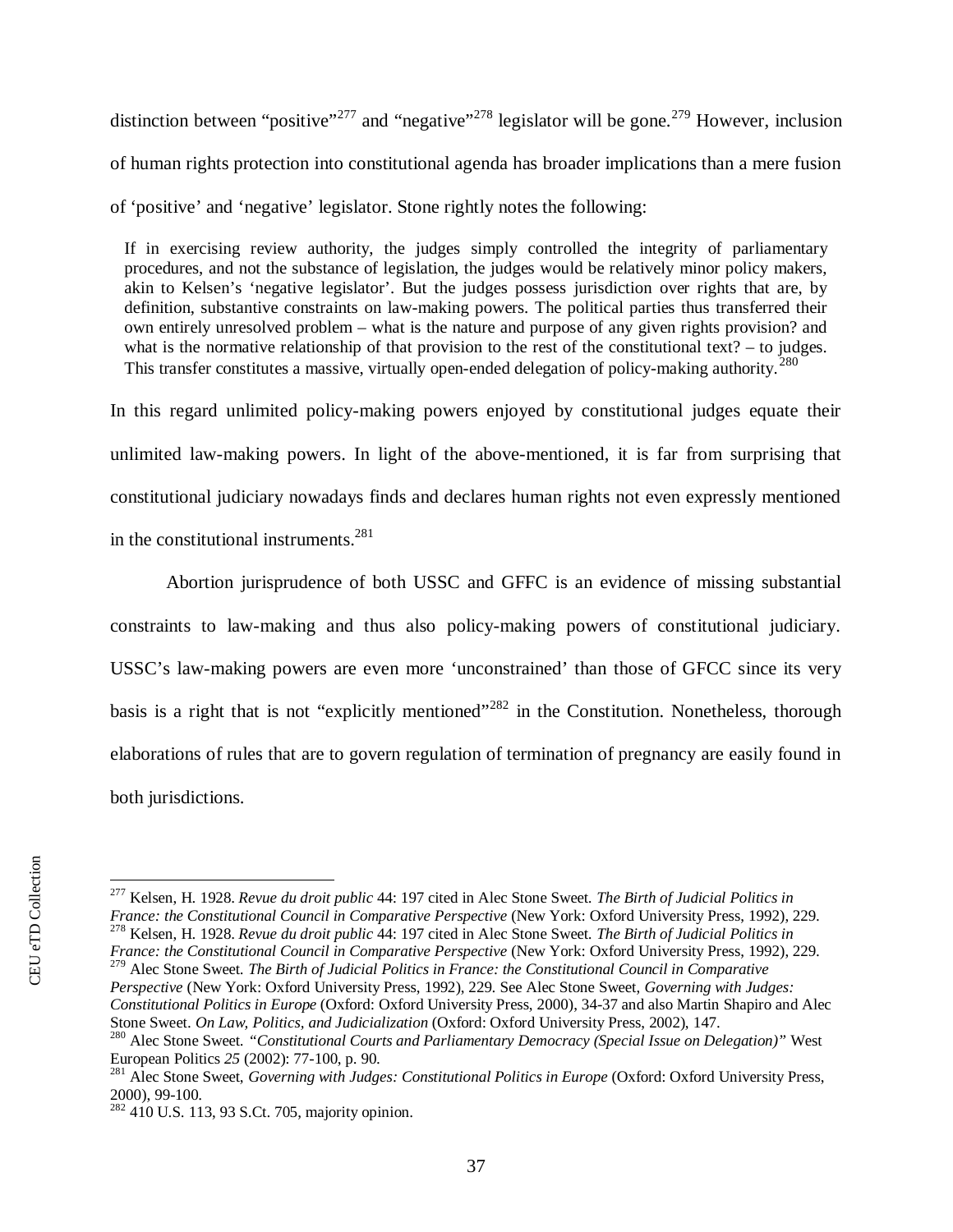Legislative activity of USSC is probably most visible in *Roe*, USSC on the basis of its finding that "the right of personal privacy"<sup>[283](#page-40-0)</sup> protected by the Constitution covers also "abortion" decision"<sup>[284](#page-40-1)</sup> and that the unborn does not enjoy the protection of the Forteenth Amendment, $285$ provides for a detailed 'trimester framework' how woman's and State's interest with regard to "the potentiality of human life"<sup>[286](#page-40-3)</sup> should be reconciled.<sup>[287](#page-40-4)</sup> In *Casey*, USSC again engaged in detailed law and policy-making when it after abandoning 'trimester framework' filled in the concept of the 'undue burden.'[288](#page-40-5) In *Stenberg* and *Gonzales*, USSC by applying its self-declared policy standards<sup>[289](#page-40-6)</sup> engages in unlimited deliberation closely resembling deliberations conducted by legislative bodies. However, USSC's deliberations in its abortion jurisprudence lack substantial constraints due to the very fact that it is USSC who sets its own legislative limits.<sup>290</sup>

<span id="page-40-0"></span><sup>283</sup> 410 U.S. 113, 93 S.Ct. 705, majority opinion.

<span id="page-40-1"></span><sup>284</sup> 410 U.S. 113, 93 S.Ct. 705, majority opinion.

<span id="page-40-2"></span><sup>&</sup>lt;sup>285</sup> This also presents an interesting contrast to German abortion jurisprudence. While American jurisprudence deprives unborn of a constitutional protection on the basis that "fetus is [not] a 'person' within the language and meaning of the Fourteenth Amendment," (410 U.S. 113, 93 S.Ct. 705), German abortion jurisprudence "[includes] … the unborn life in the protection granted by Art. 2(2)(1) BL." Sabine Michalowski and Lorna Woods. *German Constitutional Law: The Protection of Civil Liberties* (Aldershot, Hants, England: Ashgate, 1999), 137. <sup>286</sup> 410 U.S. 113, 93 S.Ct. 705, majority opinion.

<span id="page-40-4"></span><span id="page-40-3"></span><sup>&</sup>lt;sup>287</sup> This so-called trimester framework provides that: "(a) For the stage prior to approximately the end of the first trimester, the abortion decision and its effectuation must be left to the medical judgment of the pregnant woman's attending physician. (b) For the stage subsequent to approximately the end of the first trimester, the State, in promoting its interest in the health of the mother, may, if it chooses, regulate the abortion procedure in ways that are reasonably related to maternal health. (c) For the stage subsequent to viability, the State in promoting its interest in the potentiality of human life may, if it chooses, regulate, and even proscribe, abortion except where it is necessary, in appropriate medical judgment, for the preservation of the life or health of the mother." John Rehnquist in his dissenting opinion critizes legislative nature of this part of majority ruling: "The decision here to break pregnancy into three distinct terms and to outline the permissible restrictions the State may impose in each one, for example, partakes more of judicial legislation than it does of a determination of the intent of the drafters of the Fourteenth Amendment." 410 U.S. 113, 93 S.Ct. 705 and 410 U.S. 113, 93 S.Ct. 705. dissenting opinion of Justice Rehnquist. <sup>288</sup> 505 U.S. 833, 112 S.Ct. 2791.

<span id="page-40-6"></span><span id="page-40-5"></span> $^{289}$  Especially with regard to 'undue burden,' but also to 'health exception.' 530 U.S. 914, 120 S.Ct. 2597 and 550 U.S. 124, 127 S.Ct.

<sup>&</sup>lt;sup>290</sup> In this regard is the deliberation conducted by USSC broader than that one of Congress or respective State legislatures since they have to defer to the "dictates of constitutional 'jurisprudence.'" Alec Stone Sweet, *Governing with Judges: Constitutional Politics in Europe* (Oxford: Oxford University Press, 2000), 1.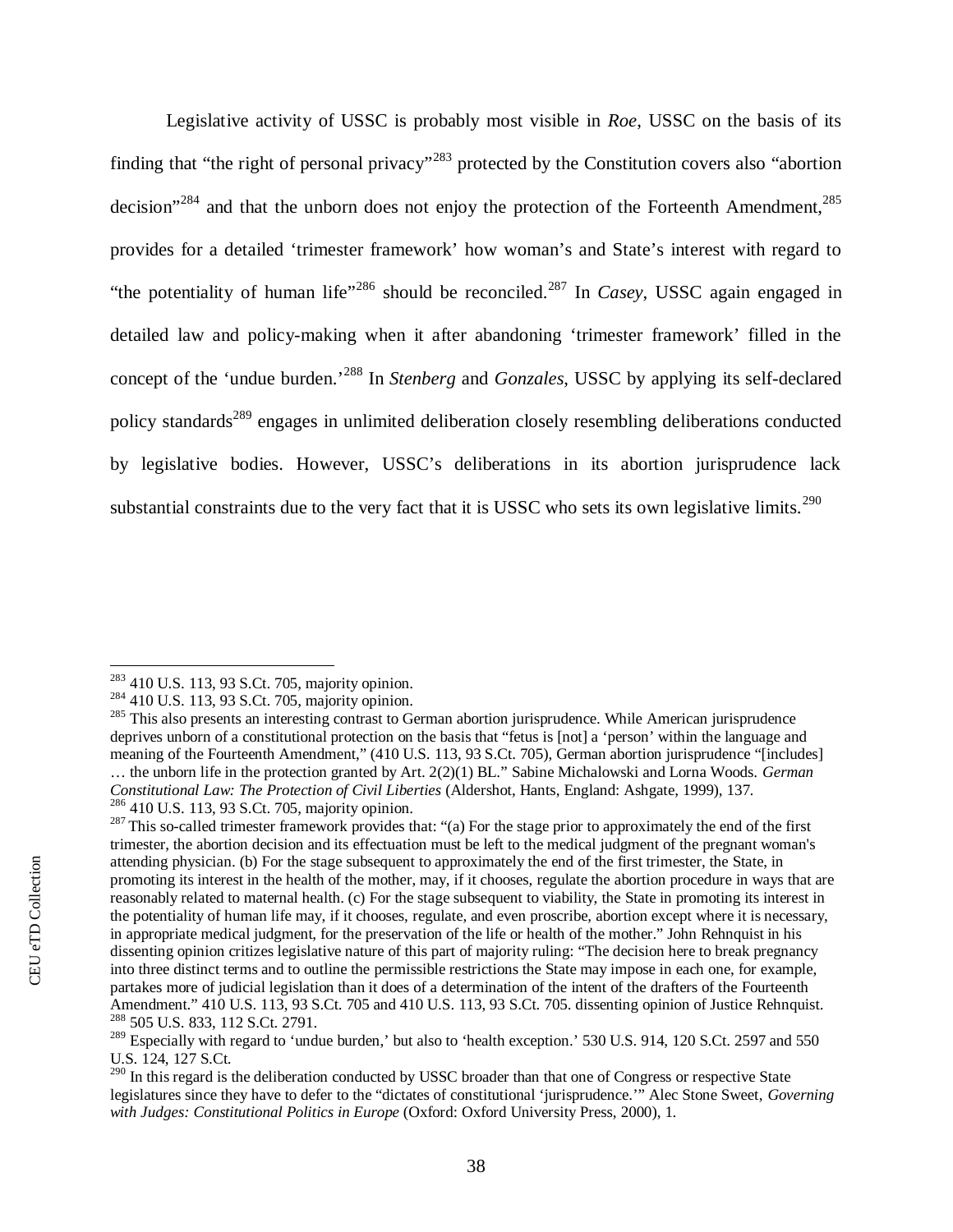Although GFCC, contrary to USSC, bases its law-making on a specified constitutional grounds,<sup>[291](#page-41-0)</sup> its deliberative position so overtly present in balancing the 'right to life' of the unborn and woman's constitutional rights in both *Abortion I* and *II Case* invites it to rather unlimited constitutional rule-making. This is clear from the results of this balancing. In *Abortion I Case*, GFCC rejects original legislative solution based on 'stage of pregnancy' formula, but proposes its own based on 'reasons.'<sup>[292](#page-41-1)</sup> These reasons are partially inspired by the original law<sup>[293](#page-41-2)</sup> and partially invented by the GFCC itself such as the "social reasons."<sup>[294](#page-41-3)</sup> GFCC's insistence on use of criminal law in order to protect the 'unborn' also clearly "interferes with the legislator's task, thus making the FCC a quasi-legislator."[295](#page-41-4) In *Abortion II Case*, GFCC marginally departed from its conclusions,<sup>[296](#page-41-5)</sup> but not from its clear deliberative method of decision-making.

As theoretically discussed and demonstrated on the American and German abortion jurisprudence, non-existence of substantial constraints to constitutional law-making might easily turn this power into a non-restricted one. This conclusion taken together with the conclusion of a

<span id="page-41-0"></span><sup>291</sup> Mainly the Article 2(2)(1) in conjunction with Article 1(1) of the German Basic Law. Donald P. Kommers. *The Constitutional Jurisprudence of the Federal Republic of Germany* (Durham, N.C.: Duke University Press, 2nd ed., rev. and expanded, 1997), 336, 350 – 351. See also 88 BverfGE 203, at I. 1-7.

<span id="page-41-1"></span><sup>292</sup> Donald P. Kommers. *The Constitutional Jurisprudence of the Federal Republic of Germany* (Durham, N.C.: Duke University Press, 2nd ed., rev. and expanded, 1997), 341. See also Alec Stone Sweet, *Governing with Judges: Constitutional Politics in Europe* (Oxford: Oxford University Press, 2000), 110.

<span id="page-41-2"></span><sup>&</sup>lt;sup>293</sup> Such as the "eugenic, ethical (criminological), and social [considerations]" and also reasons "based on urgent necessity." Donald P. Kommers. *The Constitutional Jurisprudence of the Federal Republic of Germany* (Durham, N.C.: Duke University Press, 2nd ed., rev. and expanded, 1997), 341.

<span id="page-41-3"></span><sup>&</sup>lt;sup>294</sup> GFCC invents this "social hardship" reason by stating the following: "The legislature may also add [termination of pregnancy] for reasons of general necessity (social reasons) to this [list of reasons]. Donald P. Kommers. *The Constitutional Jurisprudence of the Federal Republic of Germany* (Durham, N.C.: Duke University Press, 2nd ed., rev. and expanded, 1997), 341. See also Alec Stone Sweet, *Governing with Judges: Constitutional Politics in Europe* (Oxford: Oxford University Press, 2000), 110.

<span id="page-41-4"></span><sup>295</sup> Sabine Michalowski and Lorna Woods. *German Constitutional Law: The Protection of Civil Liberties* (Aldershot, Hants, England: Ashgate, 1999), 141.

<span id="page-41-5"></span><sup>296</sup> GFCC retained core of its *Abortion I Case* ruling, but no longer insisted on the use of criminal law to provide for an effective protection of the fetus's right to life. Donald P. Kommers. *The Constitutional Jurisprudence of the Federal Republic of Germany* (Durham, N.C.: Duke University Press, 2nd ed., rev. and expanded, 1997), 349. See also Sabine Michalowski and Lorna Woods. *German Constitutional Law: The Protection of Civil Liberties* (Aldershot, Hants, England: Ashgate, 1999), 145. See also 88 BverfGE 203, at 184 and following.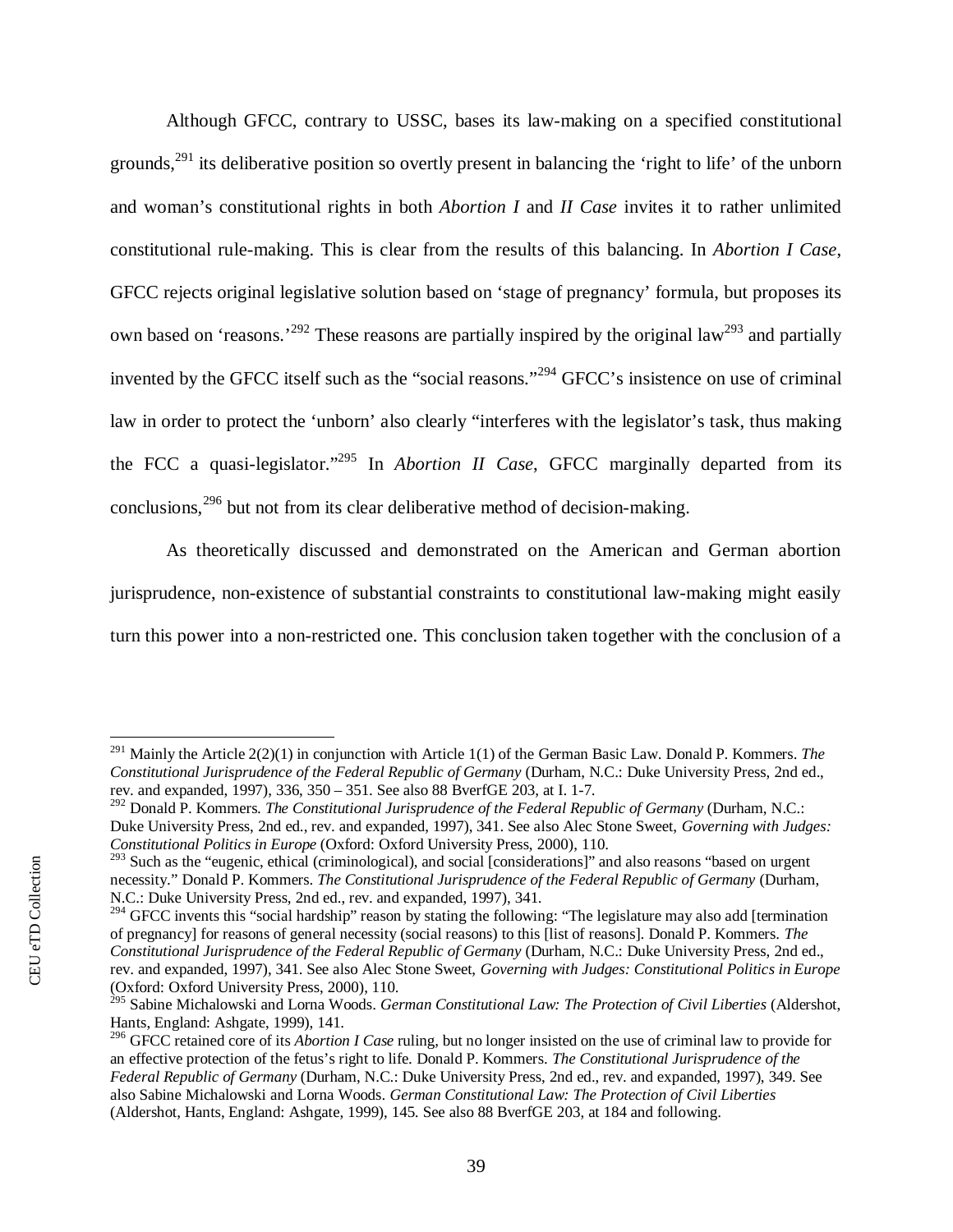secured "continuous dominance"<sup>[297](#page-42-0)</sup> of the constitutional judiciary *vis-á-vis* legislature has broad implications with respect to execution of political power and policy-making in modern democracies. These issues will be subject of a further discussion in the following sub-chapters.

<span id="page-42-0"></span><sup>297</sup> Alec Stone Sweet, "Constitutional Courts and Parliamentary Democracy (Special Issue on Delegation)," *West European Politics* 25 (2002): 77-100, 89.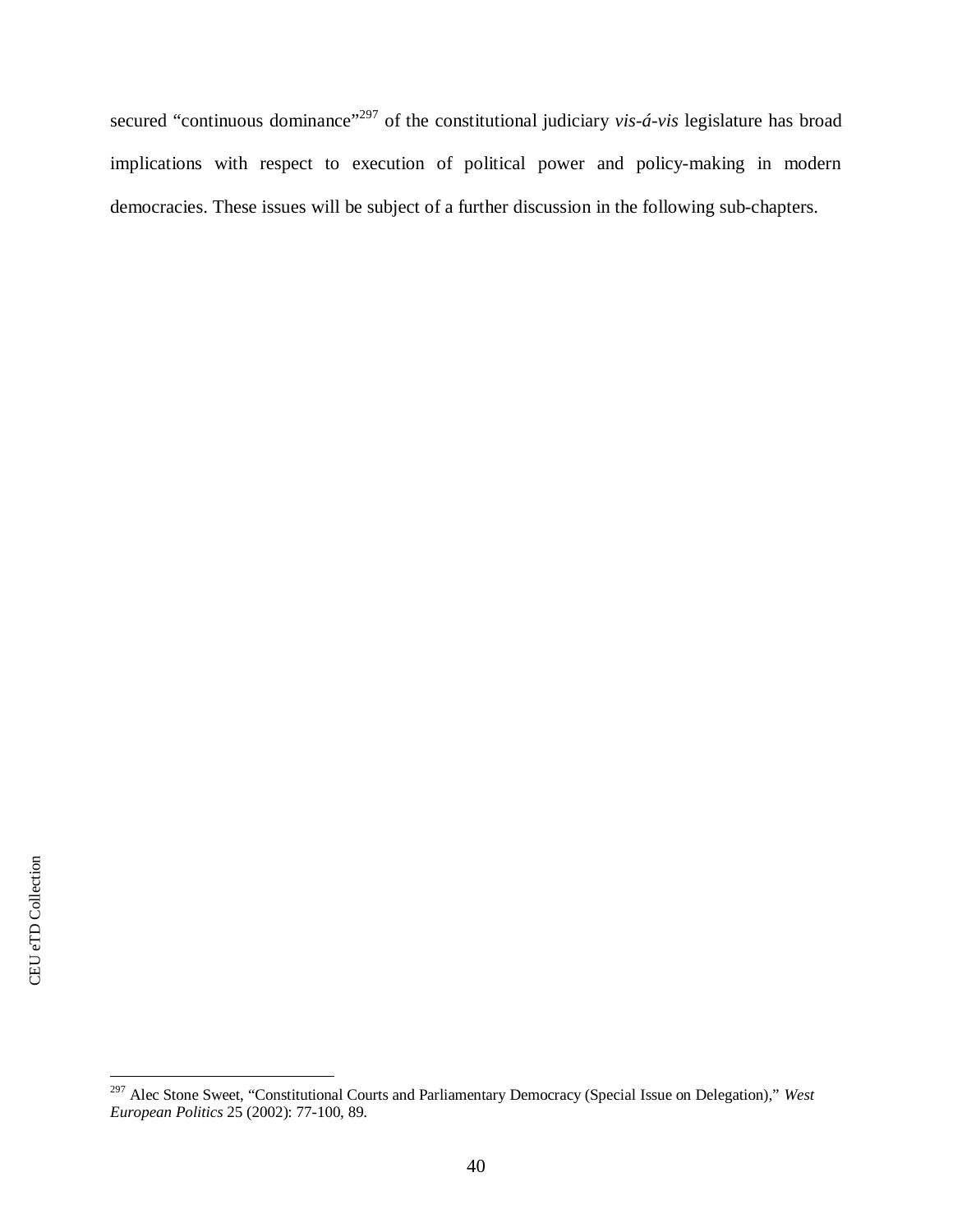## <span id="page-43-0"></span>**CHAPTER 3**

## **CONSTITUTIONAL POLICY-MAKING**

#### <span id="page-43-1"></span>*3.1 Impact of the constitutional law-making on politics*

As we have seen in the preceding sub-chapters, constitutional review has turned courts deciding constitutional disputes into important and influential policy-makers. By means of constitutional review, which profoundly influences legislature and legislative processes,  $298$ constitutional judges exercise a political function too.<sup>[299](#page-43-3)</sup> If legislative politics is to be understood as "the process through which competing choices over public policy are made,"<sup>[300](#page-43-4)</sup> then, constitutional law is, no doubt, also "constitutional politics."<sup>[301](#page-43-5)</sup> The influence of constitutional jurisprudence on legislative politics does not limit itself to the mere existence of constitutional law-making and its impact on legislature or legislative processes. As will be demonstrated in this sub-chapter, constitutional law-making has induced profound changes to broader realm of politics.

It has become a commonplace to acknowledge that the province of judicial activity, including activity of the constitutional judges has profoundly expanded in Western democracies, $302$  however, it would be mistaken to see this expansion as a mere quantitative

<span id="page-43-2"></span><sup>298</sup> Alec Stone Sweet, "Constitutional Courts and Parliamentary Democracy (Special Issue on Delegation)," *West European Politics* 25 (2002): 77-100, 89.

<span id="page-43-3"></span><sup>&</sup>lt;sup>299</sup> Alec Stone Sweet, *Governing with Judges: Constitutional Politics in Europe* (Oxford: Oxford University Press, 2000), 21-22.

<span id="page-43-4"></span><sup>300</sup> R. Hodder-Williams. *Six notions of 'Political' and the United States Supreme Court*, 22 BRIT. J. POL. SCI. 1 (1992), 3 cited in Alec Stone Sweet, "The Politics of Constitutional Review in France and Europe," *International Journal of Constitutional Law* 5 (2007): 69-92, 72.

<span id="page-43-5"></span><sup>301</sup> Alec Stone Sweet, "The Politics of Constitutional Review in France and Europe," *International Journal of Constitutional Law* 5 (2007): 69-92, 72.

<sup>302</sup> Carlo Guarnieri and Patrizia Pederzoli, *The Power of Judges: A Comparative Study of Courts and Democracy* (Oxford: Oxford University Press, 2002), 1-13. However, it is important to keep in mind that this expansion of judicial activity, including constitutional judicial activity, did not occur by itself as an independent phenomenon, but rather as a consequence of expansion of governmental activity. Donald L.Horowitz. *The Courts and Social Policy* (Washington: Brookings Institution, 1977), 4-9.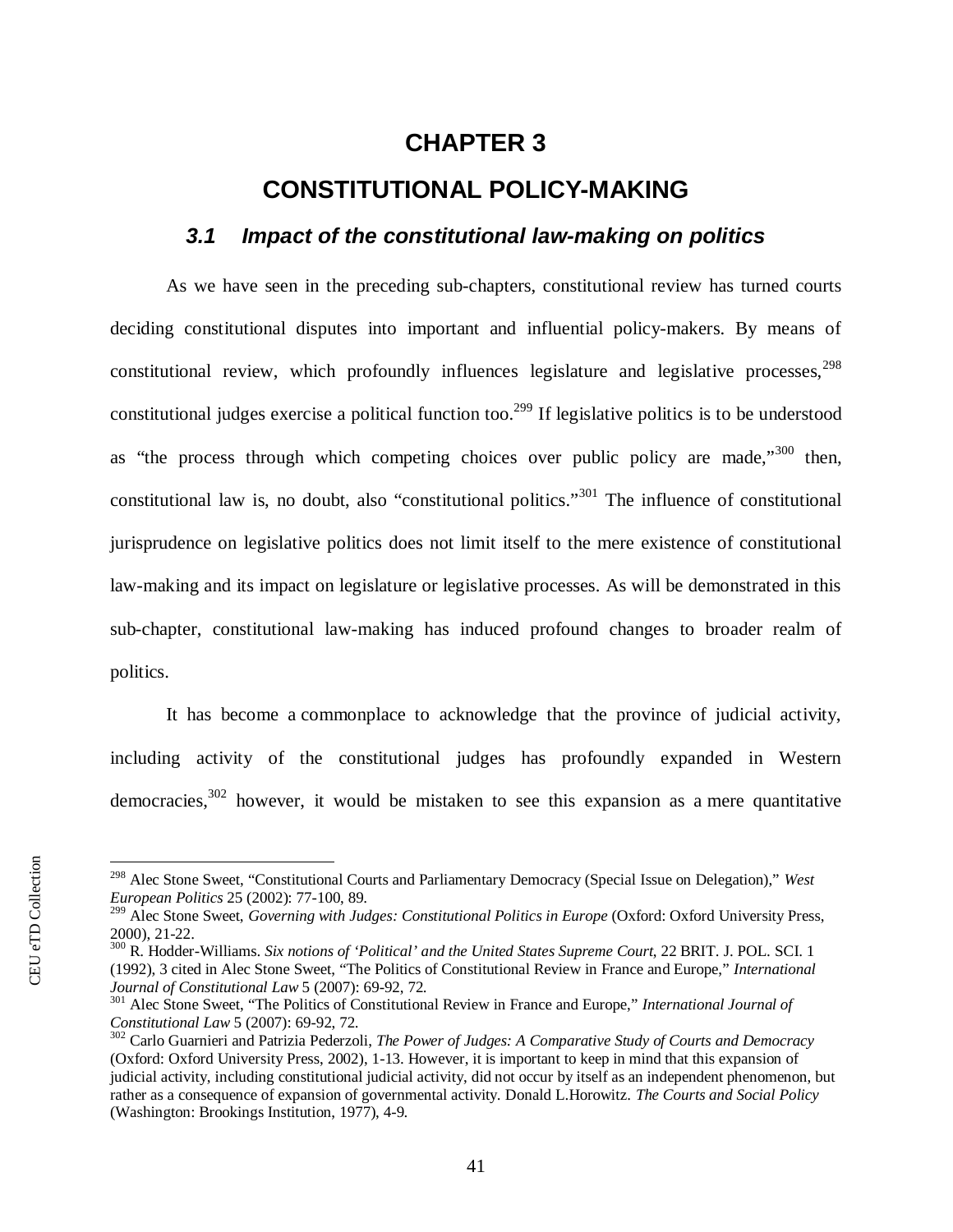phenomenon.[303](#page-44-0) The expansion of constitutional adjudication to new legal and political domains[304](#page-44-1) brings about deep changes including *inter alia* (i) shift of the political responsibility<sup>[305](#page-44-2)</sup> and accountability<sup>[306](#page-44-3)</sup> from the legislature; (ii) change of understanding of the function of the law and constitutional litigation as well as transformation of processes of pursuining legislative changes.<sup>[307](#page-44-4)</sup> All of these changes are nonetheless an open list of the consequences of the 'judicialization of politics' and as the consequences of the same phenomenon are closely inter-related.

As solving specific constitutional disputes has become subordinated to broader judicial policy-making in order to administer justice in general without its limitation to a specific case.<sup>308</sup> so did judicial responsibility grow as as to "overlap the responsibilities of other governmental institutions."[309](#page-44-6) Constitutional courts do not only produce political solutions when they legislate, but sometimes do so also in order to tackle unsatisfactory solutions produced by other governmental players, including the legislature.<sup>310</sup> Thus, "primary responsibility for adressing

<span id="page-44-2"></span><sup>305</sup> Donald L.Horowitz. *The Courts and Social Policy* (Washington: Brookings Institution, 1977), 6. See also Alexander M. Bickel. *The Supreme Court and the Idea of Progress* (New Haven: Yale University Press, 1978), 114- 116, 134. Some justify 'judicial activism' on the following grounds: "the myth that legislature act effectively to the furtherance of the body politic's both general and individual interests' has proven unreal, because the reality is frequently characterised by *inertia* of the political branches." H. Rasmussen, *On Law and Policy in the European Court of Justice: A Comparative Study in Judicial Policymaking.* (1986), 62-64 cited in Mauro Cappelletti. *The Judicial Process in Comparative Perspective* (Oxford: Clarendon Press, 1991), 385.

<span id="page-44-0"></span><sup>303</sup> Carlo Guarnieri and Patrizia Pederzoli, *The Power of Judges: A Comparative Study of Courts and Democracy* (Oxford: Oxford University Press, 2002), 7.

<span id="page-44-1"></span><sup>&</sup>lt;sup>304</sup> Alec Stone Sweet, *Governing with Judges: Constitutional Politics in Europe* (Oxford: Oxford University Press, 2000), 1.

<span id="page-44-3"></span><sup>306</sup> John Hart Ely. *Democracy and Distrust: A Theory of Judicial Review* (Cambridge: Harvard University Press, 1980), 134.

<span id="page-44-4"></span><sup>&</sup>lt;sup>307</sup> Alec Stone Sweet, *Governing with Judges: Constitutional Politics in Europe* (Oxford: Oxford University Press, 2000), 3-5, 25. See also Carlo Guarnieri and Patrizia Pederzoli, *The Power of Judges: A Comparative Study of Courts and Democracy* (Oxford: Oxford University Press, 2002), 12.

<span id="page-44-5"></span><sup>308</sup> Donald L.Horowitz. *The Courts and Social Policy* (Washington: Brookings Institution, 1977), 8-9. See also Carlo Guarnieri and Patrizia Pederzoli, *The Power of Judges: A Comparative Study of Courts and Democracy* (Oxford: Oxford University Press, 2002), 1-13.

<span id="page-44-6"></span><sup>309</sup> Donald L.Horowitz. *The Courts and Social Policy* (Washington: Brookings Institution, 1977), 9.

<sup>310</sup> Donald L.Horowitz. *The Courts and Social Policy* (Washington: Brookings Institution, 1977), 6. See also Alexander M. Bickel. *The Supreme Court and the Idea of Progress* (New Haven: Yale University Press, 1978), 114- 116, 134. Some justify 'judicial activism' on the following grounds: "the myth that legislature act effectively to the furtherance of the body politic's both general and individual interests' has proven unreal, because the reality is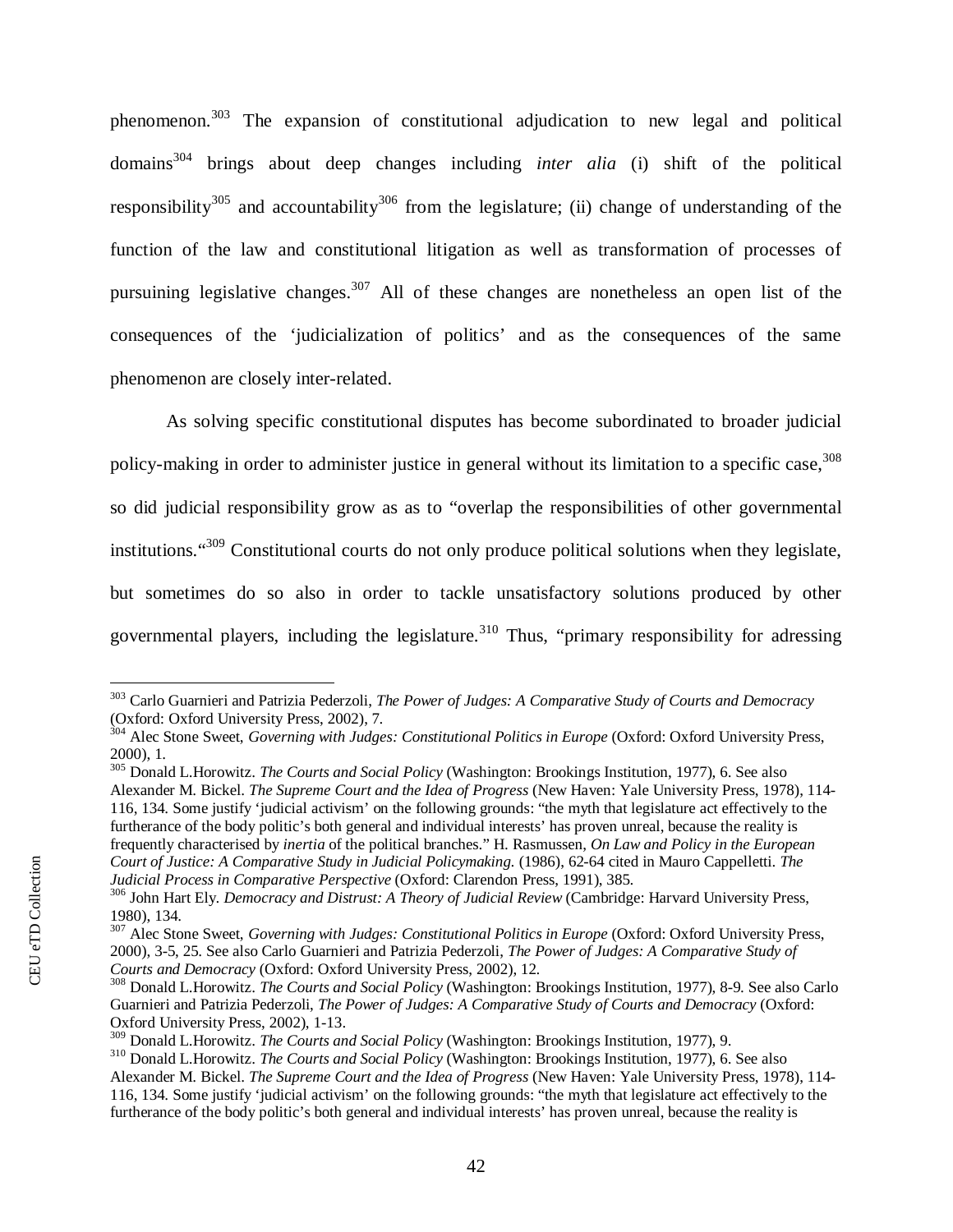societal change<sup>"[311](#page-45-0)</sup> of legislature is eroded; and if not properly exercised, subsequently reshaped and supplemented by the constitutional judiciary.  $312$  Of course, such loss of political responsibility has implications also for political accountability.<sup>[313](#page-45-2)</sup> 'Tutelage'<sup>[314](#page-45-3)</sup> by constitutional courts therefore goes hand in hand with

propensity [of legislature] not to make politically controversial decisions – to leave them instead on others, most often others who are not elected or effectively controlled by those who are.<sup>[315](#page-45-4)</sup>

Moreover, since constitutional judges acquired public and self-reception of "problem solvers  $\ldots$  charged with a duty to act when majoritarian institutions do not,"<sup>[316](#page-45-5)</sup> understanding of the law and constitutional litigation has not been left intact. Law is seen as a promotional device in pursuing societal and political change.<sup>[317](#page-45-6)</sup> Constitutional litigation then has become a channel of policy change,  $318$  even more so when pursuing political change by means of constitutional litigation has its practical, as well strategic advantages.<sup>[319](#page-45-8)</sup> No wonder then that Sweet Stone goes even as far as to call constitutional courts "privileged strategic sites for lawmaking."<sup>[320](#page-45-9)</sup> In another place Sweet Stone explains:

frequently characterised by *inertia* of the political branches." H. Rasmussen, *On Law and Policy in the European Court of Justice: A Comparative Study in Judicial Policymaking.* (1986), 62-64 cited in Mauro Cappelletti. *The Judicial Process in Comparative Perspective* (Oxford: Clarendon Press, 1991), 385.

<span id="page-45-0"></span><sup>&</sup>lt;sup>311</sup> William Gangi. *Saving the Constitution from the Courts* (Norman: University of Oklahoma Press, 1995), 265. Gangi refers to W. Hurst in this regard. W. Hurst. 1982. *Dealing with Statutes*.

<span id="page-45-1"></span><sup>312</sup> Alexander M. Bickel. *The Supreme Court and the Idea of Progress* (New Haven: Yale University Press, 1978),114-116.

<span id="page-45-2"></span><sup>313</sup> Carlo Guarnieri and Patrizia Pederzoli. *The Power of Judges: A Comparative Study of Courts and Democracy* (Oxford: Oxford University Press, 2002), 186-187.

<span id="page-45-3"></span><sup>&</sup>lt;sup>314</sup> Alec Stone Sweet, *Governing with Judges: Constitutional Politics in Europe* (Oxford: Oxford University Press, 2000), 1.

<span id="page-45-4"></span><sup>315</sup> John Hart Ely. *Democracy and Distrust: A Theory of Judicial Review* (Cambridge: Harvard University Press, 1980), 134.

<span id="page-45-5"></span><sup>316</sup> Alexander M. Bickel. *The Supreme Court and the Idea of Progress* (New Haven: Yale University Press, 1978), 134.

<span id="page-45-6"></span><sup>317</sup> Carlo Guarnieri and Patrizia Pederzoli, *The Power of Judges: A Comparative Study of Courts and Democracy* (Oxford: Oxford University Press, 2002), 7.

<span id="page-45-7"></span><sup>&</sup>lt;sup>318</sup> Alec Stone Sweet, *Governing with Judges: Constitutional Politics in Europe* (Oxford: Oxford University Press, 2000), 25.

<span id="page-45-8"></span><sup>319</sup> Carlo Guarnieri and Patrizia Pederzoli, *The Power of Judges: A Comparative Study of Courts and Democracy* (Oxford: Oxford University Press, 2002), 12.

<span id="page-45-9"></span><sup>320</sup> Alec Stone Sweet, "The Politics of Constitutional Review in France and Europe," *International Journal of Constitutional Law* 5 (2007): 69-92, 75.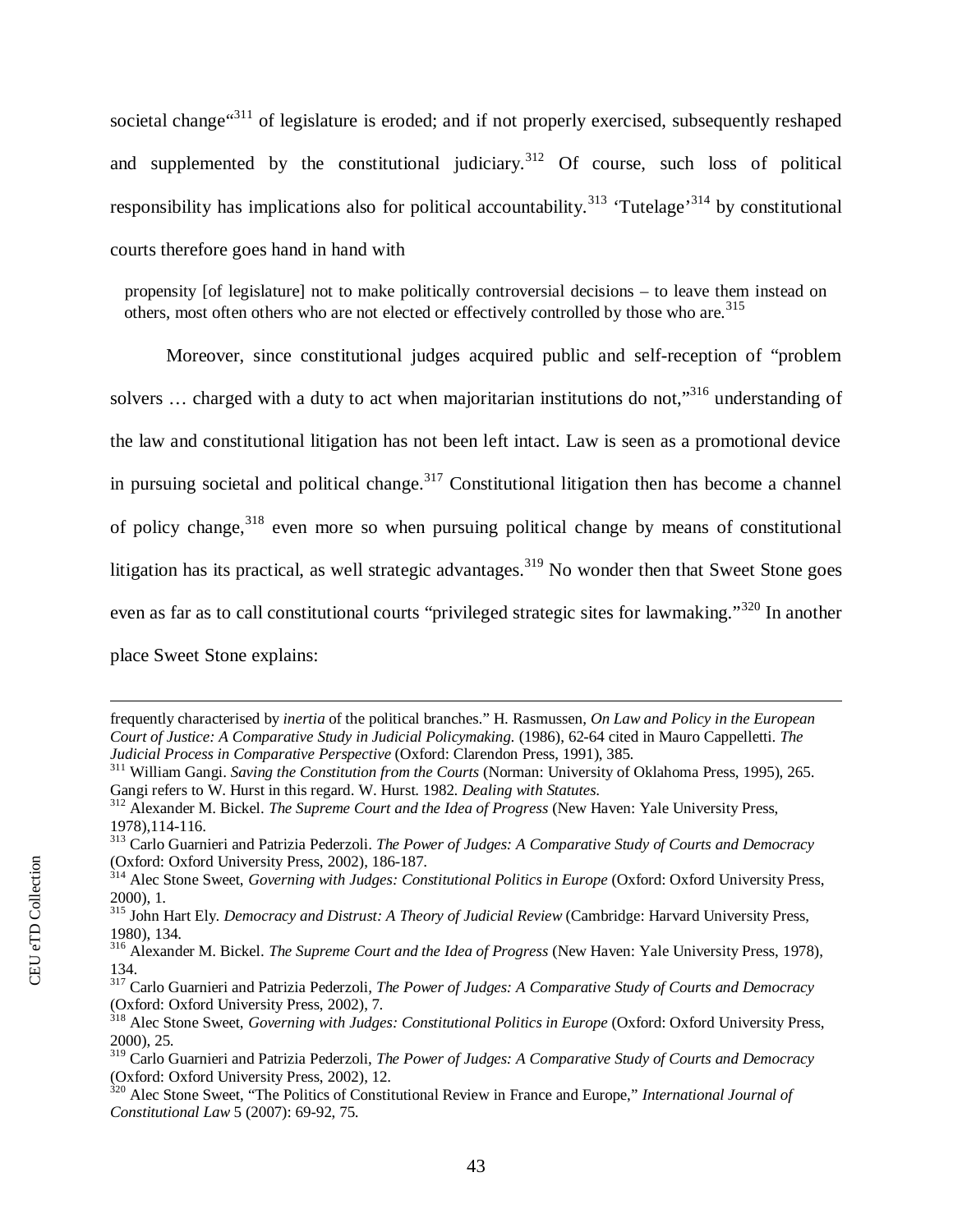… in any polity, [where] rules of jurisdiction are relatively extensive, rules of standing are relatively permissive, and rights provisions are relatively comprehensive, there is no a priori reason to think that constitutional adjudication will not incrementally extend its influence to all important arenas of policy-making. $321$ 

All in all, one of the very reasons why constitutional review was assigned to the courts so as to prevent certain fundamental values of the society and fundamental rights of the individuals not to be compromised by the politics<sup>[322](#page-46-1)</sup> appears unfulfilled. Fundamental societal values and fundamental individual rights remained subject to the political battle, only the arena for the political battle has changed.<sup>[323](#page-46-2)</sup> The by-product of this change of the battle field for legislative change is substantial limitation of those who can have a say in the policy-making process of the constitutional judges.<sup>324</sup> In political fights fought in front of the constitutional judges, only some are recognized

as autonomous reasoners who are entitled to an equal status as potential sources of argument and reasonable information.<sup>[325](#page-46-3)</sup>

Thus, it is not only that one of the promises of "[placing] rights beyond politics"<sup>[326](#page-46-4)</sup> in modern constitutional polities remains unfulfilled, but also that the processes where legislative and thus also political changes could be addressed in a much more transparent, potentially equal and accountable way are frustrated.

However, the above-mentioned discussion on the profound change constitutional courts introduced in the politics ought to be understood in the broader perspective. It would be incorrect

<span id="page-46-0"></span><sup>321</sup> Martin Shapiro and Alec Stone Sweet. *On Law, Politics, and Judicialization* (Oxford : Oxford University Press, 2002), 144.

<span id="page-46-1"></span><sup>322</sup> Ronald Dworkin, "Constitutionalism and Democracy," *European Journal of Philosophy* 3 (1995): 1-11, 2.

<span id="page-46-2"></span><sup>&</sup>lt;sup>323</sup> Similar argument with respect to EU's Independent Agencies is made by Matthew Flinders. Matthew Flinders, "Distributed public governance in the European Union," *Journal of European Public Policy* 11:3, (2004): 520-544, 537-539.

<sup>324</sup> Richard Bellamy. *Political Constitutionalism: A Republican Defence of the Constitutionality of Democracy* (Cambridge: Cambridge University Press, 2007), 218-221.

<span id="page-46-3"></span><sup>325</sup> Richard Bellamy. *Political Constitutionalism: A Republican Defence of the Constitutionality of Democracy* (Cambridge: Cambridge University Press, 2007), 146.

<span id="page-46-4"></span><sup>326</sup> Richard Bellamy. *Political Constitutionalism: A Republican Defence of the Constitutionality of Democracy* (Cambridge: Cambridge University Press, 2007), 146.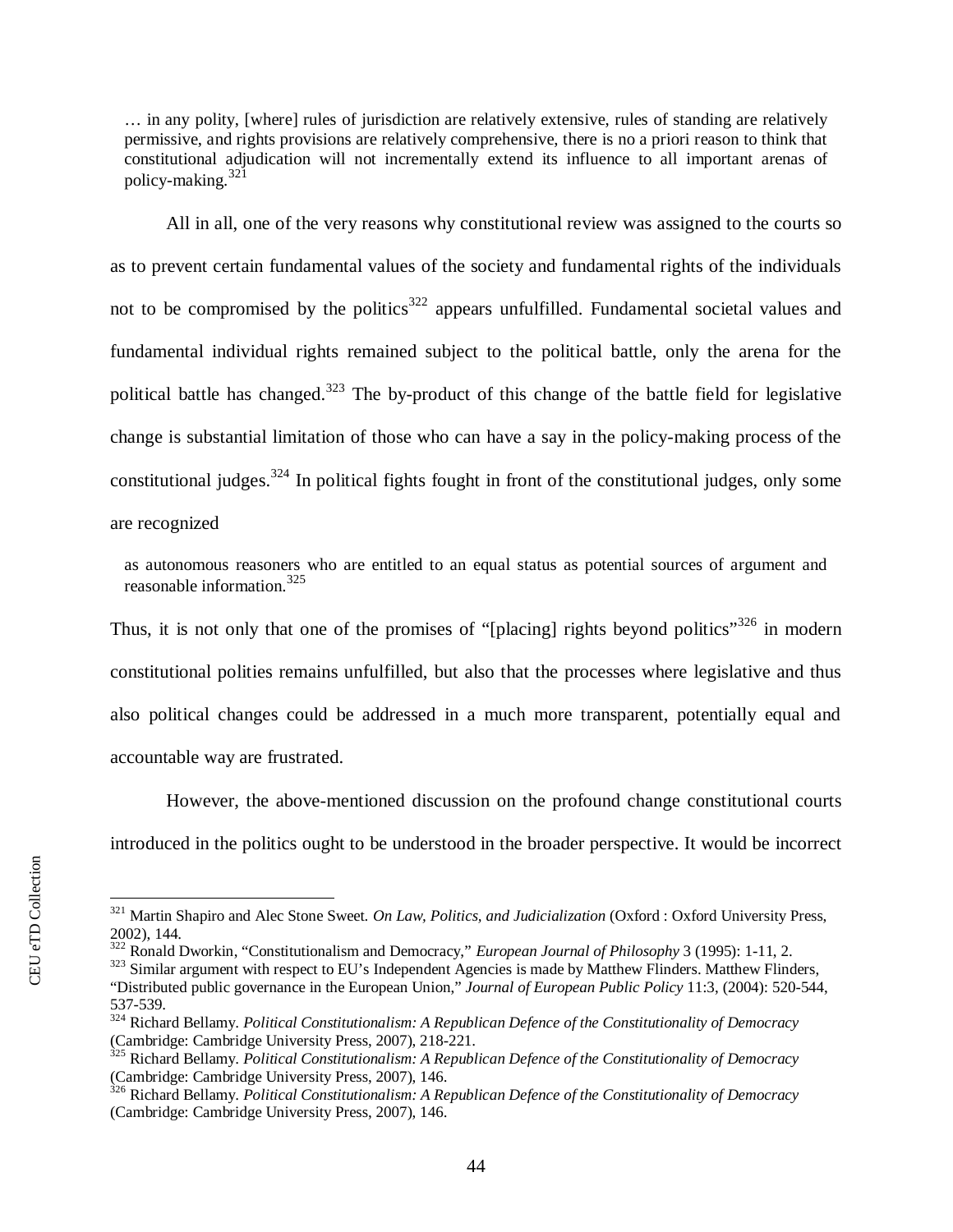to think that convergence in the business of constitutional judges and legislators $327$  and the effect this convergence had in turn on politics is due to complete arbitrary usurpation of policy-making powers by constitutional judiciary. Legislative institutions have also often failed to properly fulfill their law and policy-making competencies.<sup>[328](#page-47-1)</sup> Also, constitutional jurisprudence might serve as a comfortable refuge from political accountability,  $329$  especially for those political decisions which are politically sensitive and socially controversial.

In light of the American history of abortion regulation bears the question of loss of political accountability of legislature special relevance. USSC's activist legislative approach in abortion policy, most vividly seen in *Roe* completely frustrated legislative processes, on State and also federal level, and as a consequence moved political accountability for policy-making in this area almost entirely from the legislature to the courts. Although in *Casey*, USSC affirmed that

Roe v. Wade speaks with clarity in establishing not only the woman's liberty but also the State's 'important and legitimate interest in potential life [and] that portion of the decision in Roe was given too little acknowledgment and implementation by the Court in its subsequent cases,  $330$ 

legislature is still only allowed to move within the area crafted out by USSC in its abortion policy. As much the legislature has to conform to USSC's abortion policy-making, that much political responsibility and accountability of legislature is removed from it.

Concrete constitutional review in the USA goes hand in hand with the ability of ordinary members of the polity to have profound impact on politics.<sup>331</sup> Although it lies within

<span id="page-47-0"></span><sup>327</sup> Donald L.Horowitz. *The Courts and Social Policy* (Washington: Brookings Institution, 1977), 20.

<span id="page-47-1"></span><sup>328</sup> Stephen P. Powers and Stanley Rothman. *The Least Dangerous Branch?: Consequences of Judicial Activism* (Westport, Conn.: Praeger, 2002), 9.

<span id="page-47-2"></span><sup>&</sup>lt;sup>329</sup> John Hart Ely. *Democracy and Distrust: A Theory of Judicial Review* (Cambridge: Harvard University Press, 1980), 134.

<span id="page-47-3"></span><sup>330</sup> 505 U.S. 833, 112 S.Ct. 2791, plurality opinion.

<sup>&</sup>lt;sup>331</sup> Such is very obvious in *Roe* where a class action brought by "a pregnant single woman" with pseudonym Roe induced such a material change to abortion regulation not on State, but directly on federal level. 410 U.S. 113, 93 S.Ct. 705, majority opinion.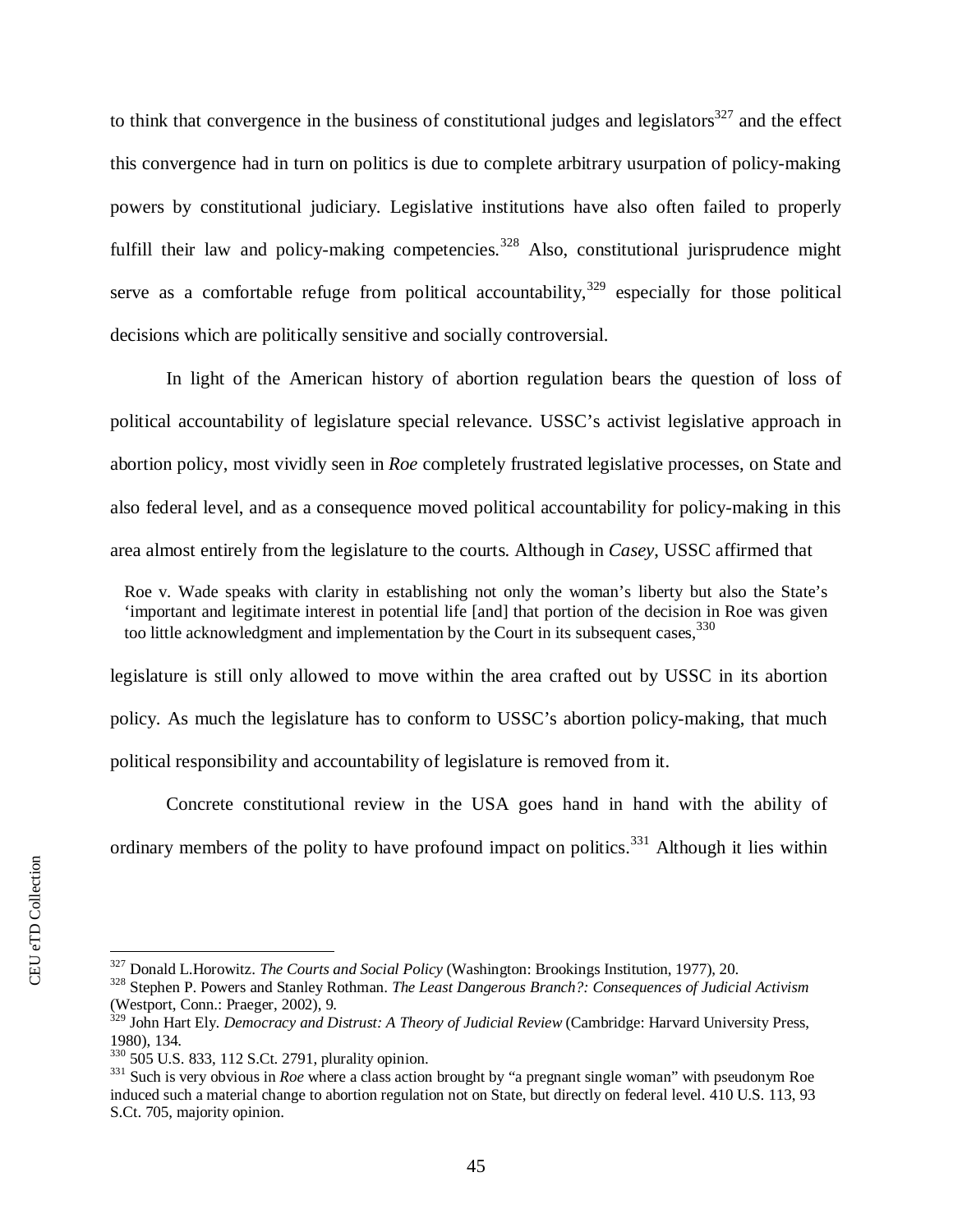the very province of US judiciary<sup>[332](#page-48-0)</sup> to decide how far-reaching such efforts can be, their impact ought not to be underestimated. $333$ 

Various forms of impact of constitutional jurisprudence on abortion policy are also not absent in Germany. First of all, GFCC's detailed corrective revisions<sup>[334](#page-48-2)</sup> in both *Abortion I* and *II Case* not only "enshrined [GFCC's] preffered policy,"<sup>[335](#page-48-3)</sup> but more importantly underscore GFCC's skepticism towards the ability of the legislature to determine proper policy standards with respect to abortion. No doubt, such can be also said with respect to policy standards introduced by USSC in American abortion jurisprudence.

Another result of German give-and-take politics in abortion regulation between GFCC and legislature is a rather blurred accountability. GFCC's moderation of abortion liberalization in Germany[336](#page-48-4) together with a lengthy political battle preceding and following both *Abortion I* and *II Case*<sup>337</sup> but mostly the mixture of accepted and omitted GFCC's policy recommendations in

<span id="page-48-2"></span><sup>334</sup> Including its various policy recommendations such as GFCC's insistence on use of criminal law for effective protection of 'unborn life' in *Abortion I Case* P. Donald Kommers. 1997. *The constitutional jurisprudence of the Federal Republic of Germany.* Durham, N.C. : Duke University Press, 2nd ed., rev. and expanded, p. 340, 343. Or also GFCC's specification of grounds (i.e., indications) for legal abortion or provision of counseling in *Abortion I Case*. Donald P. Kommers. *The Constitutional Jurisprudence of the Federal Republic of Germany* (Durham, N.C.: Duke University Press, 2nd ed., rev. and expanded, 1997), 336-342. See also Alec Stone Sweet, *Governing with Judges: Constitutional Politics in Europe* (Oxford: Oxford University Press, 2000), 110. GFCC formulated also very specific policy recommendations in *Abortion II Case*. See 88 BverfGE 20, at 225 – 238, 231 – 238, 239 – 256 and other. See also Alec Stone Sweet, *Governing with Judges: Constitutional Politics in Europe* (Oxford: Oxford University Press, 2000), 112.

<span id="page-48-0"></span> $332$  American model of constitutional review is decentralized, constitutional litigation and possible policy change can be therefore obtained at any US court.

<span id="page-48-1"></span><sup>333</sup> As Justice Kenedy and Chief Justice in *Stenberg* say: "Requiring Nebraska to defer to Dr. Carhart's judgment is no different from forbidding Nebraska from enacting a ban at all; for it is now Dr. Leroy Carhart who sets abortion policy for the State of Nebraska, not the legislature or the people." 530 U.S. 914, 120 S.Ct. 2597, dissenting opinion of Justice Kennedy and the Chief Justice.

<span id="page-48-3"></span><sup>&</sup>lt;sup>335</sup> Alec Stone Sweet, *Governing with Judges: Constitutional Politics in Europe* (Oxford: Oxford University Press, 2000), 112.

<span id="page-48-4"></span><sup>336</sup> Donald P. Kommers. *The Constitutional Jurisprudence of the Federal Republic of Germany* (Durham, N.C.: Duke University Press, 2nd ed., rev. and expanded, 1997), 336-356.

<sup>&</sup>lt;sup>337</sup> Alec Stone Sweet, *Governing with Judges: Constitutional Politics in Europe* (Oxford: Oxford University Press, 2000), 109-112. See also Donald P. Kommers. *The Constitutional Jurisprudence of the Federal Republic of Germany* (Durham, N.C.: Duke University Press, 2nd ed., rev. and expanded, 1997), 336-356.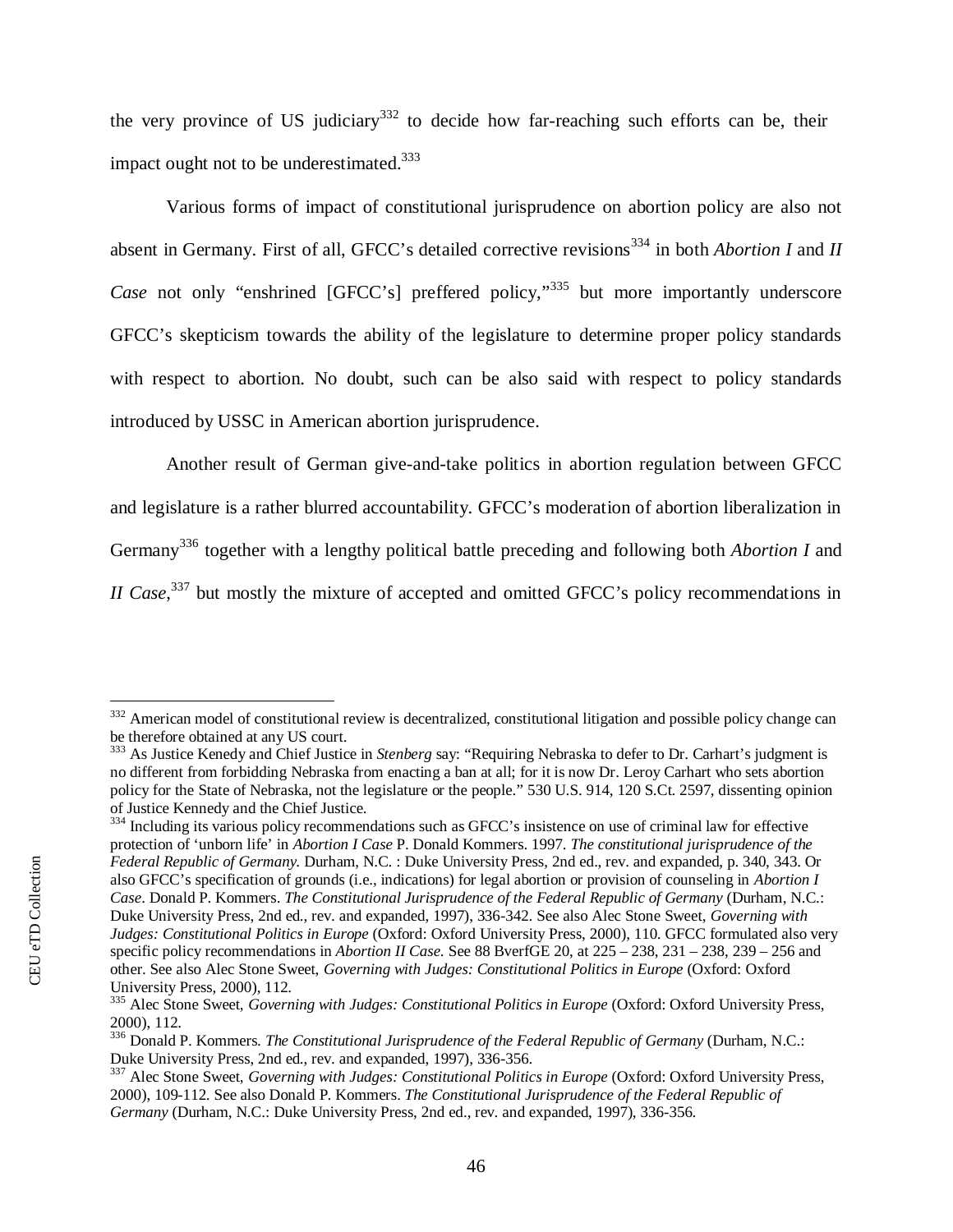the subsequent legislative outcomes,  $338$  make assignment of political responsibility for abortion regulation in general as well as in specific aspects almost impossible.

Probably due to the very polarizing nature of the issue of abortion, both proponents as well opponents of abortion in Germany used litigation, including constitutional litigation, as a means of obtaining policy change.<sup>[339](#page-49-1)</sup> Situation culminated after GFCC's ruling in *Abortion I* Case was ratified by the Parliament.<sup>[340](#page-49-2)</sup> By 1990, GFCC got number of cases challenging regulation of abortion.<sup>[341](#page-49-3)</sup> This fact together with the fact that both abstract reviews of amended abortion regulation in Germany were to a large extent used in order to extend political battle,  $342$ but also taking into account political arguments GFCC employed in both *Abortion I* and *II Case*<sup>[343](#page-49-5)</sup> rulings point to the very fact that constitutional litigation in Germany can be indeed very political.

This sub-chapter has shown that constitutional review has profoundly altered the dynamics of the politics in a number of ways. The primacy of legislatures to introduce political

<span id="page-49-0"></span><sup>&</sup>lt;sup>338</sup> Alec Stone Sweet, *Governing with Judges: Constitutional Politics in Europe* (Oxford: Oxford University Press, 2000), 109-112. See also Donald P. Kommers. *The Constitutional Jurisprudence of the Federal Republic of Germany* (Durham, N.C.: Duke University Press, 2nd ed., rev. and expanded, 1997), 336–356 and also Sabine Michalowski and Lorna Woods. 1999. *German Constitutional Law: The Protection of Civil Liberties* (Aldershot, Hants, England: Ashgate, 1999), 135-148.

<span id="page-49-1"></span><sup>&</sup>lt;sup>339</sup> Alec Stone Sweet, *Governing with Judges: Constitutional Politics in Europe* (Oxford: Oxford University Press, 2000), 111.

<span id="page-49-2"></span><sup>340</sup> Alec Stone Sweet, *Governing with Judges: Constitutional Politics in Europe* (Oxford: Oxford University Press, 2000), 111.

<span id="page-49-3"></span><sup>341</sup> Alec Stone Sweet, *Governing with Judges: Constitutional Politics in Europe* (Oxford: Oxford University Press, 2000), 111.

<span id="page-49-4"></span><sup>342</sup> Donald P. Kommers. *The Constitutional Jurisprudence of the Federal Republic of Germany* (Durham, N.C.: Duke University Press, 2nd ed., rev. and expanded, 1997), 336, 356.

<span id="page-49-5"></span> $343$  Including its various policy recommendations such as GFCC's insistence on use of criminal law for effective protection of 'unborn life' in *Abortion I Case* P. Donald Kommers. 1997. *The constitutional jurisprudence of the Federal Republic of Germany.* Durham, N.C. : Duke University Press, 2nd ed., rev. and expanded, p. 340, 343. Or also GFCC's specification of grounds (i.e., indications) for legal abortion or provision of counseling in *Abortion I Case*. Donald P. Kommers. *The Constitutional Jurisprudence of the Federal Republic of Germany* (Durham, N.C.: Duke University Press, 2nd ed., rev. and expanded, 1997), 336-342. See also Alec Stone Sweet, *Governing with Judges: Constitutional Politics in Europe* (Oxford: Oxford University Press, 2000), 110. GFCC formulated also very specific policy recommendations in *Abortion II Case*. See 88 BverfGE 20, at 225 – 238, 231 – 238, 239 – 256 and other. See also Alec Stone Sweet, *Governing with Judges: Constitutional Politics in Europe* (Oxford: Oxford University Press, 2000), 112.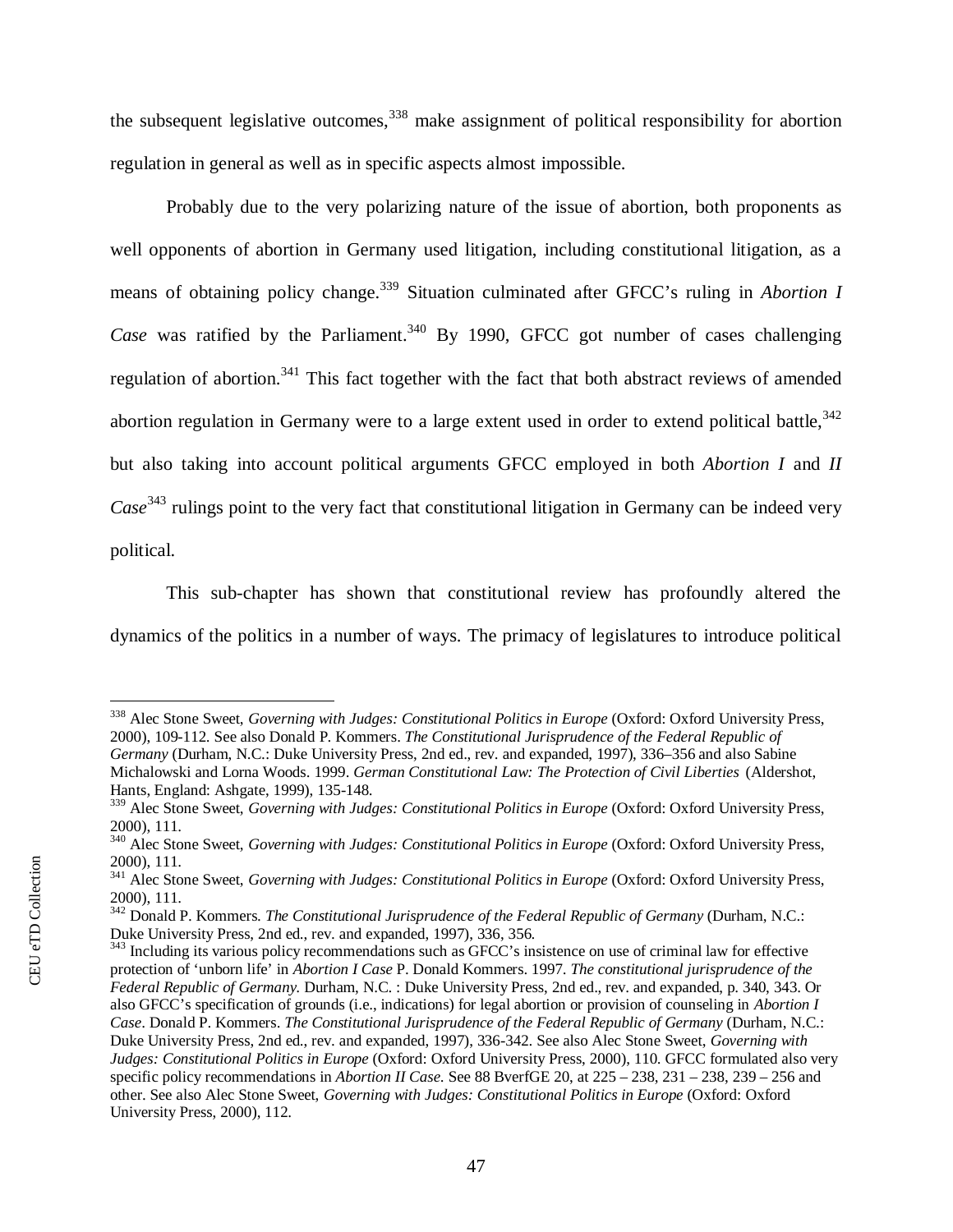changes, hold responsibility for political decision as well as take political accountability for them has been eroded by quantitative and qualitative growth of judicial powers of the constitutional judiciary in the area of politics. However, the recentness of these developments,  $344$  the incremental nature of the constitutional policy-making, $345$  and various political reasons lying behind the impact of constitutional jurisprudence on politics, shall not diminish its meaning and potential for triggering substantial structural changes in division of political power.<sup>[346](#page-50-3)</sup> It is precisely at this point when discussion on the capacity of constitutional judiciary to adopt policy decisions bears most relevance. It is also for these reasons that these issues are addressed in more detail in the following sub-chapter.

## <span id="page-50-0"></span>*3.2 Policy-making capacity of the constitutional judges*

The previous sub-chapters have demonstrated that there is a substantial convergence between constitutional courts and legislature in exercising their law-making and thus also policy-making powers.<sup>[347](#page-50-4)</sup> Sovereignty<sup>[348](#page-50-5)</sup> and primacy<sup>[349](#page-50-6)</sup> of the legislature to respond to the various needs of the people by introducing policy solutions has been eroded by direct and indirect impact of constitutional jurisprudence on legislative politics.<sup>[350](#page-50-7)</sup> As a consequence, it is no longer fully up to the legislature to decide how, when and whether at all respective issue will be given legislative solution.<sup>351</sup> Constitutional judges due to their obligation not to deny justice<sup>352</sup> might easily find

<span id="page-50-1"></span><sup>344</sup> Donald L.Horowitz. *The Courts and Social Policy* (Washington: Brookings Institution, 1977), 20.

<span id="page-50-2"></span><sup>345</sup> Martin Shapiro and Alec Stone Sweet. *On Law, Politics, and Judicialization* (Oxford : Oxford University Press, 2002), 170.

<span id="page-50-3"></span><sup>346</sup> Donald L.Horowitz. *The Courts and Social Policy* (Washington: Brookings Institution, 1977), 20.

<span id="page-50-4"></span><sup>347</sup> Donald L.Horowitz. *The Courts and Social Policy* (Washington: Brookings Institution, 1977), 20.

<span id="page-50-5"></span><sup>&</sup>lt;sup>348</sup> Alec Stone Sweet, *Governing with Judges: Constitutional Politics in Europe* (Oxford: Oxford University Press, 2000), 1.

<span id="page-50-6"></span><sup>349</sup> William Gangi. *Saving the Constitution from the Courts* (Norman: University of Oklahoma Press, 1995), 265.

<span id="page-50-7"></span><sup>350</sup> Alec Stone Sweet, "Constitutional Courts and Parliamentary Democracy (Special Issue on Delegation)," *West European Politics* 25 (2002): 77-100, 93-95.

<sup>&</sup>lt;sup>351</sup> Alec Stone Sweet, *Governing with Judges: Constitutional Politics in Europe* (Oxford: Oxford University Press, 2000), 129.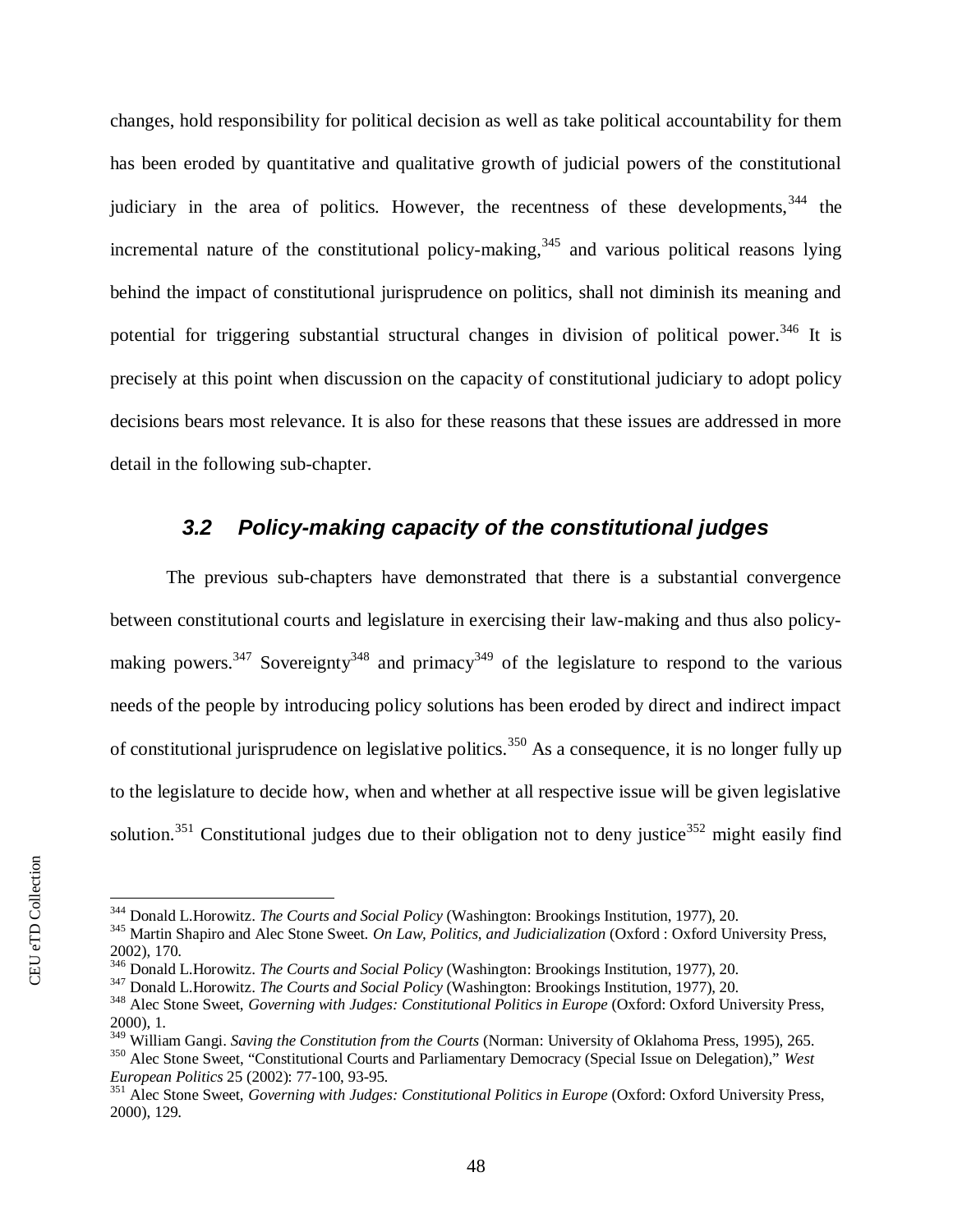themselves formulating specific policies as first<sup>[353](#page-51-0)</sup> or if already being formulated by the legislature, reshaping it according to the dictates of the constitutional law.<sup>[354](#page-51-1)</sup>

However, to say that there is indeed an overlap between the business of the constitutional judges and legislators is not to say that it does not matter who decides the issue.<sup>[355](#page-51-2)</sup> Just the opposite, it matters a lot, because different branches of government "are differently composed and organized."[356](#page-51-3) Moreover,

if the separation of powers reflects a division of labor according to expertise, then relative institutional capacity becomes relevant to defining spheres of power and particular exercises of power.<sup>[357](#page-51-4)</sup>

Horowitz suggests not only that delineation of competencies matters because various branches of government are differently equipped to perform tasks inherent to their area of specialization, but also that borrowing and adopting functions or methods of decision-making from other branches of the government may simply not prove very functional.<sup>[358](#page-51-5)</sup>

Constitutional decision-making bears some specific institutional qualities, which have implications for policy-making capacity of constitutional judiciary. These institutional features such as (i) narrow focus of the adjudication;<sup>[359](#page-51-6)</sup> (ii) limited range of the applicable remedies;<sup>[360](#page-51-7)</sup> (iii) incremental nature of the decision-making;<sup>361</sup> (iv) limited potential for reversibility of

<sup>352</sup> Carlo Guarnieri and Patrizia Pederzoli. *The Power of Judges: A Comparative Study of Courts and Democracy* (Oxford: Oxford University Press, 2002), 12. See also Donald L.Horowitz. *The Courts and Social Policy* (Washington: Brookings Institution, 1977), 22.

<span id="page-51-0"></span><sup>353</sup> Donald L.Horowitz. *The Courts and Social Policy* (Washington: Brookings Institution, 1977), 24.

<span id="page-51-1"></span><sup>354</sup> Alec Stone Sweet, "Constitutional Courts and Parliamentary Democracy (Special Issue on Delegation)," *West European Politics* 25 (2002): 77-100, 93-95.

<span id="page-51-2"></span><sup>355</sup> Donald L.Horowitz. *The Courts and Social Policy* (Washington: Brookings Institution, 1977), 20.

<span id="page-51-3"></span><sup>356</sup> Donald L.Horowitz. *The Courts and Social Policy* (Washington: Brookings Institution, 1977), 20.

<span id="page-51-4"></span><sup>357</sup> Donald L.Horowitz. *The Courts and Social Policy* (Washington: Brookings Institution, 1977), 19.

<span id="page-51-5"></span><sup>358</sup> Donald L.Horowitz. *The Courts and Social Policy* (Washington: Brookings Institution, 1977), 21.

<span id="page-51-6"></span><sup>359</sup> Donald L.Horowitz. *The Courts and Social Policy* (Washington: Brookings Institution, 1977), 34-35. See also Mauro Cappelletti. *The Judicial Process in Comparative Perspective* (Oxford: Clarendon Press, 1991), 7-8.

<span id="page-51-7"></span><sup>360</sup> Donald L.Horowitz. *The Courts and Social Policy* (Washington: Brookings Institution, 1977), 34-35. See also Mauro Cappelletti. *The Judicial Process in Comparative Perspective* (Oxford: Clarendon Press, 1991), 37-38. <sup>361</sup> Martin Shapiro and Alec Stone Sweet. *On Law, Politics, and Judicialization* (Oxford : Oxford University Press, 2002), 170. See also Donald L.Horowitz. *The Courts and Social Policy* (Washington: Brookings Institution, 1977), 35-39. See also Mauro Cappelletti. *The Judicial Process in Comparative Perspective* (Oxford: Clarendon Press, 1991), 7-8.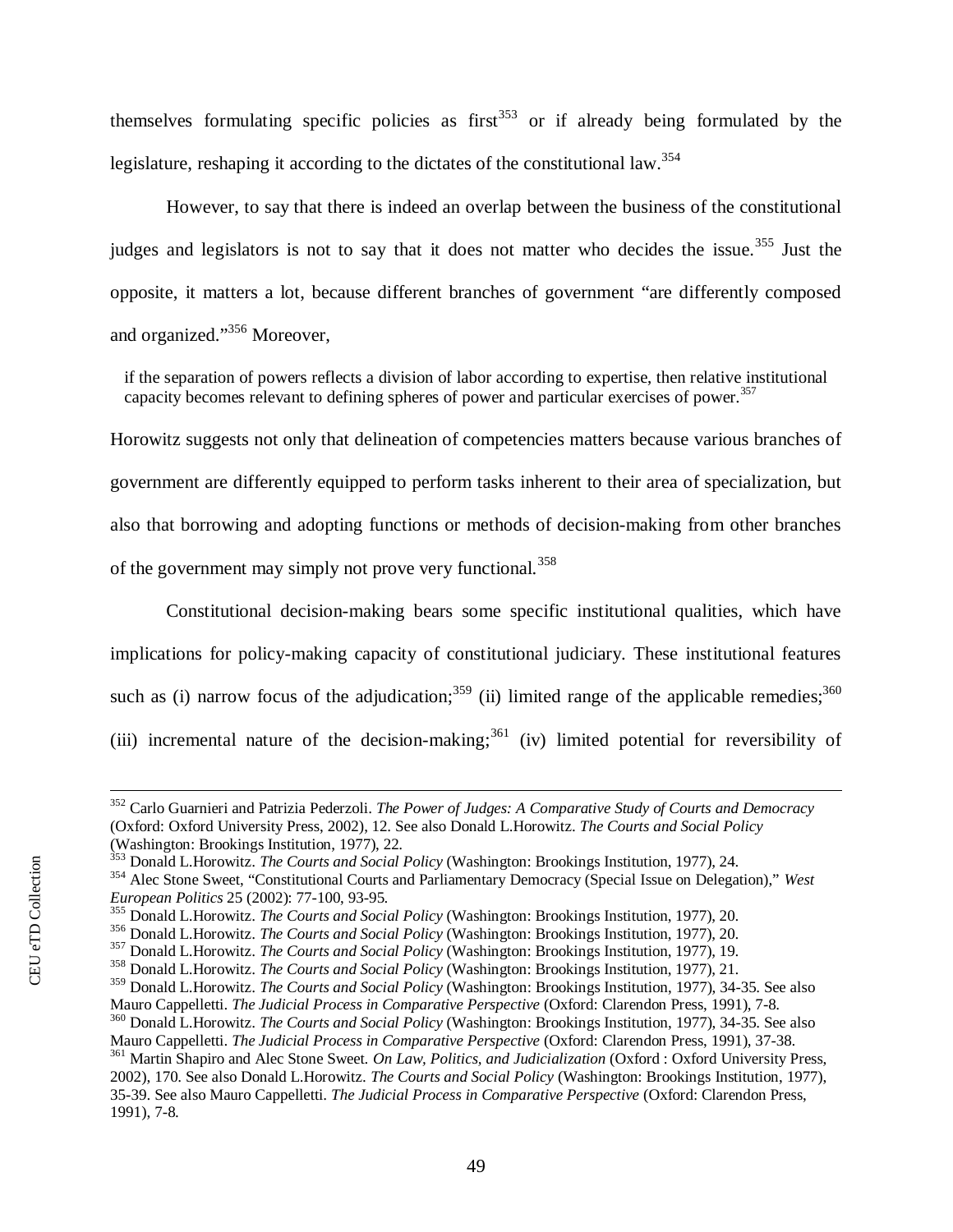previous decisions<sup>[362](#page-52-0)</sup> due to the existence of formally acknowledged<sup>[363](#page-52-1)</sup> or informally present<sup>[364](#page-52-2)</sup> *stare decisis*; (v) non-representative nature of the litigants and the disputes;<sup>[365](#page-52-3)</sup> (vi) non-suitability of judicial fact-finding for ascertainment of facts and information upon which policy-decisions should be based; $366$  or (vii) disconnection of judiciary from social and political environment frustrating possible assessment of the consequences of respective decisions on social life;  $367$  make constitutional adjudication, including constitutional review of legislation, very well suited for resolving specific controversies, but prove not only inappropriate or insufficient for addressing broader questions of public policy, but, more importantly are indeed very likely to lead to incorrect public policy decisions.<sup>[368](#page-52-6)</sup>

Non-suitability of the constitutional adjudication, including constitutional review of legislation, to address broader issues of social life can be to some degree mitigated by means of involvement of experts or third parties through *amicus briefs* in the proceedings.<sup>[369](#page-52-7)</sup> However, its main disadvantage in terms of its suitability for formulating broader public policy decisions,

<span id="page-52-0"></span><sup>362</sup> Donald L.Horowitz. *The Courts and Social Policy* (Washington: Brookings Institution, 1977), 36.

<span id="page-52-1"></span><sup>363</sup> Martin Shapiro. *Courts: A Comparative and Political Analysis* (Chicago: University of Chicago Press, 1981), 135-136. Sweet Stone notes with respect to constitutional law-making that it is treated as "possessing precedential authority." Alec Stone Sweet, "The Politics of Constitutional Review in France and Europe," *International Journal of Constitutional Law* 5 (2007): 69-92, 72.

<span id="page-52-2"></span><sup>364</sup> Martin Shapiro. *Courts: A Comparative and Political Analysis* (Chicago: University of Chicago Press, 1981), 135-136. Sweet Stone notes with respect to constitutional law-making that it is treated as "possessing precedential authority." Alec Stone Sweet, "The Politics of Constitutional Review in France and Europe," *International Journal of Constitutional Law* 5 (2007): 69-92, 72.

<span id="page-52-3"></span><sup>365</sup> Carlo Guarnieri and Patrizia Pederzoli. *The Power of Judges: A Comparative Study of Courts and Democracy* (Oxford: Oxford University Press, 2002), 12. See also Donald L.Horowitz. *The Courts and Social Policy* (Washington: Brookings Institution, 1977), 38-45.

<span id="page-52-4"></span><sup>366</sup> Donald L.Horowitz. *The Courts and Social Policy* (Washington: Brookings Institution, 1977), 45-51. See also Mauro Cappelletti. *The Judicial Process in Comparative Perspective* (Oxford: Clarendon Press, 1991), 37-38.

<span id="page-52-5"></span><sup>367</sup> Donald L.Horowitz. *The Courts and Social Policy* (Washington: Brookings Institution, 1977), 51-56. <sup>368</sup> Donald L.Horowitz. *The Courts and Social Policy* (Washington: Brookings Institution, 1977), 33-56. See also

<span id="page-52-6"></span>Mauro Cappelletti. *The Judicial Process in Comparative Perspective* (Oxford: Clarendon Press, 1991), 35-40.

<span id="page-52-7"></span><sup>369</sup> Mauro Cappelletti. *The Judicial Process in Comparative Perspective* (Oxford: Clarendon Press, 1991), 38.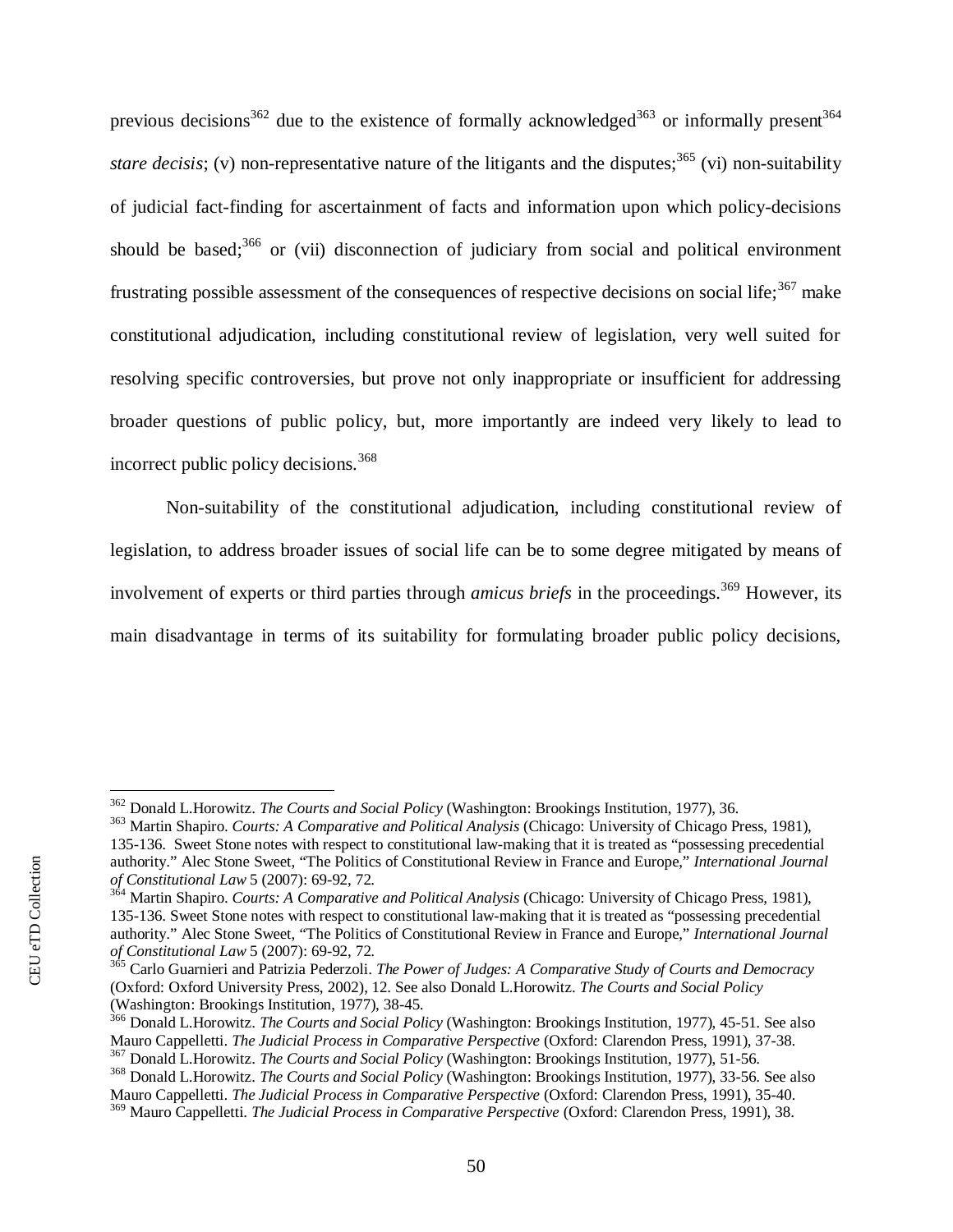which is the exclusion of the issue from a broader public debate where all concerned can have a meaningful say and can be heard, $370$  remains.

It is beyond doubt that both constitutional judges in the USA as well as in Germany were subject to same limitations with respect to their capacity to address broader policy concerns in abortion regulation. Both of these institutions tackle these limits by: (i) relying on vast bulk of medical $371$  or social $372$  evidence; (ii) substantial involvement of experts and third parties through *amicus briefs* in the litigations;<sup>[373](#page-53-3)</sup> and also (iii) by taking into account underlying moral considerations.<sup>374</sup> Nonetheless, both USSC and GFCC admit that legislatures are better off to find

<span id="page-53-0"></span><sup>370</sup> Richard Bellamy. *Political Constitutionalism: A Republican Defence of the Constitutionality of Democracy*. (Cambridge: Cambridge University Press, 2007), 212-214.

<span id="page-53-1"></span> $371$  Due to the nature of the issue of abortion, it is not surprising that medical evidence plays an important role in the litigation. In the USA, in *Roe* USSC says that it "have inquired into … medical and medical-legal history " in order to resolve how people thought about abortion and thus to build its conclusions on the basis of authoritative evidence. 410 U.S. 113, 93 S.Ct. 705. In *Stenberg* USSC relied on medical evidence obtained from medical "expert witnesses" or even medical literature. 530 U.S. 914, 120 S.Ct. 2597. Medical evidence plays also very special role in *Gonzeales* where its reliability of the medical evidence upon which Congressional legislation is based is seriously questionned especially by dissenters – Justice Ginsburg, Justice Stevens, Justice Souter and Justice Breyer. 550 U.S. 124, 127 S.Ct. 1610. In majority of these decisions, especially in *Roe*, *Stenberg* and *Gonzales* forms the medical evidence the very basis of USSC rulings. In Germany, in *Abortion I Case* GFCC bases its conclusion that even "yet unborn human being" possesses 'right to life' on "established biological-physiological findings." Donald P. Kommers. *The Constitutional Jurisprudence of the Federal Republic of Germany* (Durham, N.C.: Duke University Press, 2nd ed., rev. and expanded, 1997), 337-338. In *Abortion II Case*

<span id="page-53-2"></span><sup>&</sup>lt;sup>372</sup> In USA, in *Casey* USSC's reliance on social evidence forms the basis why woman's statutory obligation to "[notify her] husband about an abortion" was declared unconstitutional. 505 U.S. 833, 112 S.Ct. 2791. In Germany, in *Abortion II Case,* GFCC heard "evidence on issues of counseling and social assistance practice" and subsequently based its conclusions upon it. 88 BverfGE 203, at V. and also at 141-144.

<span id="page-53-3"></span><sup>373</sup> In the USA very much present in all discussed cases. In Germany, very much present in *Abortion II Case*. <sup>374</sup> In the USA, USSC repeatedly acknowledges the moral, emotional and even religious aspect of the abortion controversy. Moral considerations play important role also in USSC's reasoning, very vividly seen in all discussed cases. Mandating and imposing own moral code on the people is a repeated theme in dissenting opinions – for example concurring and dissenting in part opinion of Justice Scalia, Chief Justice, Justice White and Justice Thomas in *Casey* and dissenting opinion of Justice Ginsburg, Justice Stevens, Justice Souter and Justice Breyer in *Gonzales.* In Germany, GFCC's moral considerations form the very basis of balancing right to life of the unborn and woman's constitutional rights. Sabine Michalowski and Lorna Woods. *German Constitutional Law: The Protection of Civil Liberties* (Aldershot, Hants, England: Ashgate, 1999), 143.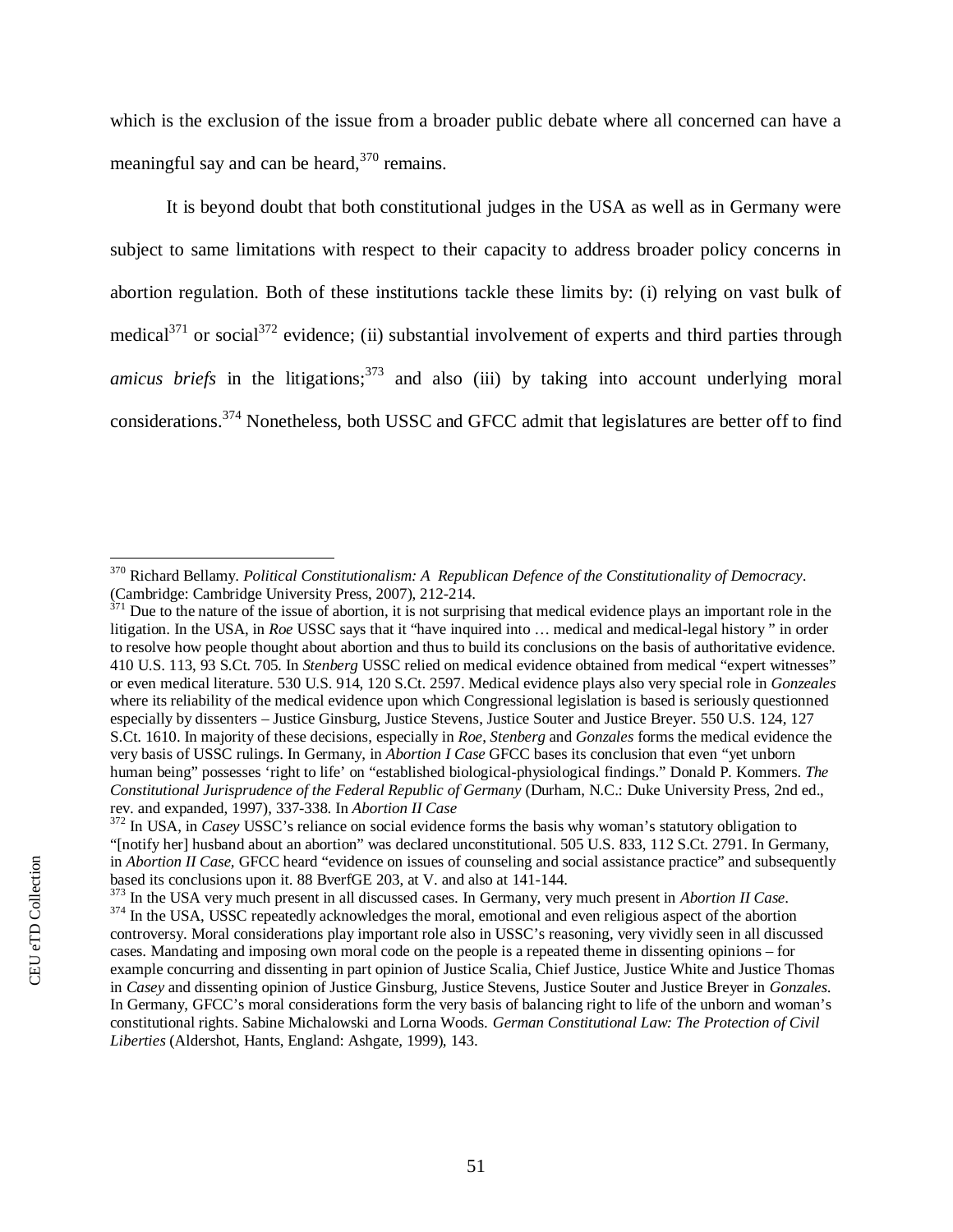and ascertain relevant facts and related policy considerations.<sup>[375](#page-54-0)</sup> It is therefore surprising that USSC as well as GFCC still don't hesitate to engage in formulating detailed policy standards.<sup>[376](#page-54-1)</sup>

German experience also points to the limited scope of arguments and participants involved in constitutional policy-making. Lengthy and uneasy negotiations in the German Parliament<sup>[377](#page-54-2)</sup> underscore how complex and broad the issue of abortion is. GFCC's ability to tackle the issue in a more timely manner in both *Abortion I* and *II Case*<sup>[378](#page-54-3)</sup> than the German Parliament supports the conclusion that there is indeed a limited scope of arguments and participants involved in constitutional policy-making.

This sub-chapter has shown in the words of James Q. Wilson that "there are certain things courts are good at and some things they are not so good at."<sup>[379](#page-54-4)</sup> Policy-making of constitutional judiciary does not work well because of its institutional limits. Both USSC and GFCC verbally declare their limits to find and assess relevant facts and policy considerations, however, both still formulate detailed policy standards in abortion regulation. Next sub-chapter will show that this

<span id="page-54-0"></span><sup>&</sup>lt;sup>375</sup> In the USA, in *Stenberg* for example, USSC overtly admits that "Courts are ill-equipped to evaluate the relative worth of particular surgical procedures. The legislatures of the several States have superior factfinding capabilities in this regard*.*" 530 U.S. 914, 120 S.Ct. 2597. In Germany, GFCC implies such in *Abortion II Case*. 88 BverfGE 203, at 154, 181 and following.

<span id="page-54-1"></span><sup>&</sup>lt;sup>376</sup> Please refer to sub-chapter 1.2 and 2.2.

<span id="page-54-2"></span> $377$  It took two intense years of negotiations until first legislative solution liberalizing abortion in Germany was reached. After GFCC's ruling in *Abortion I Case*, bill was amended rather fast compared to the length of other negotiations in the abortion regulation. In 1992, it took again almost two years of debate until new wording of abortion regulation was negotiated in the German Parliament. After GFCC's ruling in *Abortion II Case,* "it would take parliament almost two years to agree on amendments to the 1992 [abortion] statute." Alec Stone Sweet, *Governing with Judges: Constitutional Politics in Europe* (Oxford: Oxford University Press, 2000), 110, 111. See also Donald P. Kommers. *The Constitutional Jurisprudence of the Federal Republic of Germany* (Durham, N.C.: Duke University Press, 2nd ed., rev. and expanded, 1997), 355.

<span id="page-54-3"></span><sup>378</sup> *Abortion I Case* was presumably initiated in 1973 and decided in 1975. *Abortion II Case* was initiated in July 1992 and decided in May 1993. Alec Stone Sweet, *Governing with Judges: Constitutional Politics in Europe* (Oxford: Oxford University Press, 2000), 110. See also Donald P. Kommers. *The Constitutional Jurisprudence of the Federal Republic of Germany* (Durham, N.C.: Duke University Press, 2nd ed., rev. and expanded, 1997), 349 and 88 BverfGE 203.

<span id="page-54-4"></span><sup>379</sup> J. Q. Wilson. *Bureaucracy: What Government Agencies Do and Why They Do It* (New York: Basic Books, 1989), 290.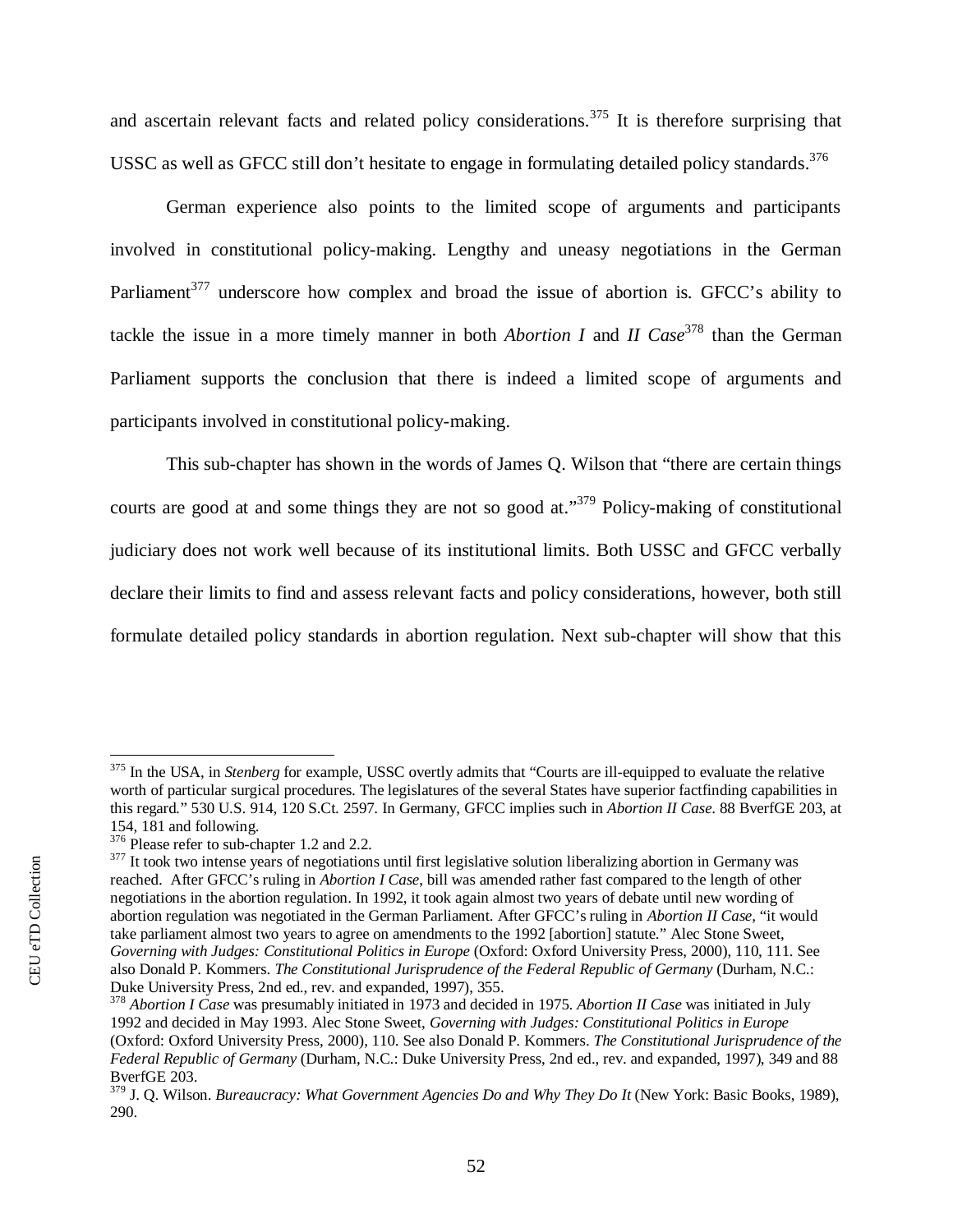"purposive"<sup>[380](#page-55-1)</sup> separation of powers pursuant to institutional capacity and competence of various branches of the government is not a mere description, but also has ["](#page-55-2)normative connotation."<sup>381</sup> On that basis, reasons for placing the centre of law and policy-making within legislature will be provided.

## <span id="page-55-0"></span>*3.3 Restoring law and policy-making primacy of legislature*

Previous sub-chapter has shown that constitutional adjudication is not only inappropriate or insufficient for addressing broader questions of law and public policy, but more importantly is indeed very likely to prove malfunctioning.<sup>[382](#page-55-3)</sup> This sub-chapter will shift the discussion of the capacity and competence of the branches of the government into normative context and will subsequently give reasons for placing the centre of law and policy-making within the legislature.

Separation of powers according to the capacity and competences of various branches of the government in law and policy-making points to its 'purposive'[383](#page-55-4) nature. So understood, separation of powers ceases to be a mere description and gains normative content.<sup>[384](#page-55-5)</sup> M.J.C. Vile argues that the 'purposive' understanding of separation of powers within the government is crucial because:

… it [is] concerned more with the desire, by delimiting certain functional areas, to be able to restrict the ruler to a particular aspect of government and so to exercise limits on power.<sup>[385](#page-55-6)</sup>

He then continues:

<span id="page-55-1"></span><sup>380</sup> Peter A. Gerangelos. *Separation of Powers and Legislative Interference In Judicial Process: Constitutional Principles and Limitations* (Oxford: Hart, 2009), 29. See also M. J. C. Vile. *Constitutionalism and the Separation of Powers* (Oxford: Clarendon Press, 1969), 316.

<span id="page-55-2"></span><sup>381</sup> M. J. C. Vile. *Constitutionalism and the Separation of Powers* (Oxford: Clarendon Press, 1969), 316-317. <sup>382</sup> Donald L.Horowitz. *The Courts and Social Policy* (Washington: Brookings Institution, 1977), 33-56. See also

<span id="page-55-4"></span><span id="page-55-3"></span>Mauro Cappelletti. *The Judicial Process in Comparative Perspective* (Oxford: Clarendon Press, 1991), 35-40. <sup>383</sup> Peter A. Gerangelos. *Separation of Powers and Legislative Interference In Judicial Process: Constitutional Principles and Limitations* (Oxford: Hart, 2009), 29. See also M. J. C. Vile. *Constitutionalism and the Separation of*

*Powers* (Oxford: Clarendon Press, 1969), 316.

<span id="page-55-5"></span><sup>384</sup> M. J. C. Vile. *Constitutionalism and the Separation of Powers* (Oxford: Clarendon Press, 1969), 317.

<span id="page-55-6"></span><sup>385</sup> M. J. C. Vile. *Constitutionalism and the Separation of Powers* (Oxford: Clarendon Press, 1969), 316-317.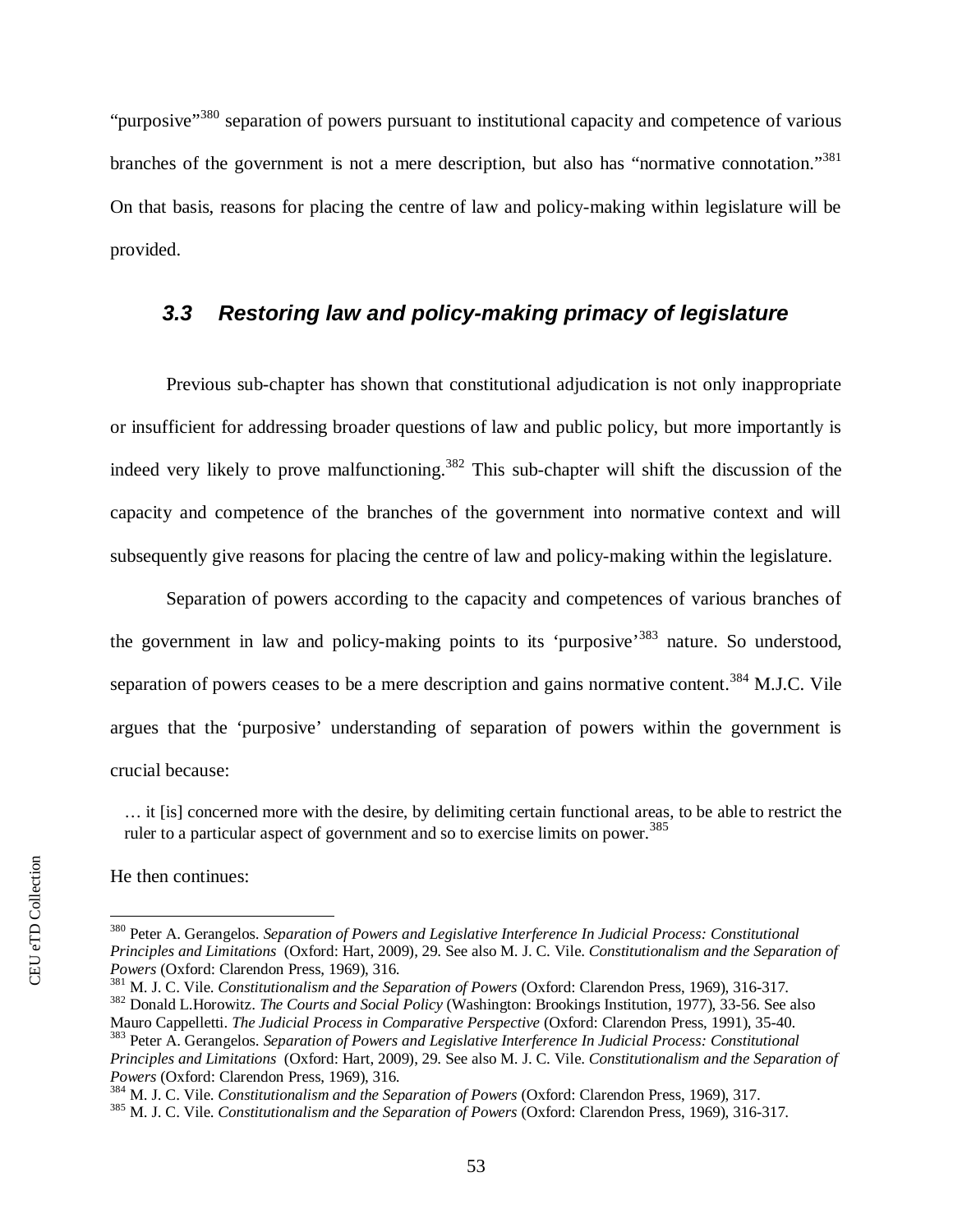This 'purposive' quality of the traditional classification of government is important, for it makes the discussion of functional analysis much more than simply an attempt at description; it inevitably carries a normative connotation as well.[386](#page-56-0)

This 'purposive' or functional separation of powers bears normative connotation precisely because it enables control of the exercise of law and policy-making power.<sup>[387](#page-56-1)</sup> In general, if one branch of the government is to exercise effective control over the other, it does it best by maintaining their functional differences, not by obscuring them. Control of law and policymaking power of legislature is disabled when the other branch of the government adopts its functions or frustrates their exercise by its own activity.

Policy-making capacity of constitutional judges is therefore problematic not only because constitutional judiciary is not well equipped to perform it properly as demonstrated in the previous sub-chapter, but more importantly because law and policy-making of constitutional judiciary might easily frustrate control of constitutionality of the legislative processes and outcomes. If constitutional courts control policy solutions of legislature by replacing them by their own, not controlling, but rather substitutive or supplementary powers are exercised. Control over legislative processes and outcomes should be maintained especially when a lack of competence in law and policy-making is far from being solely a judicial prerogative[.](#page-56-2)<sup>388</sup> Malfunctioning of legislative law and policy-making and incompetence of the legislature should be addressed not by replacing it with another, possibly malfunctioning, law and policy-making process or possible incompetence, but precisely by calling it into question and putting a stop to it when necessary.

<span id="page-56-0"></span><sup>386</sup> M. J. C. Vile. *Constitutionalism and the Separation of Powers* (Oxford: Clarendon Press, 1969), 316-317.

<span id="page-56-1"></span><sup>387</sup> M. J. C. Vile. *Constitutionalism and the Separation of Powers* (Oxford: Clarendon Press, 1969), 316-350.

<span id="page-56-2"></span><sup>388</sup> Mauro Cappelletti. *The Judicial Process in Comparative Perspective* (Oxford: Clarendon Press, 1991), 38.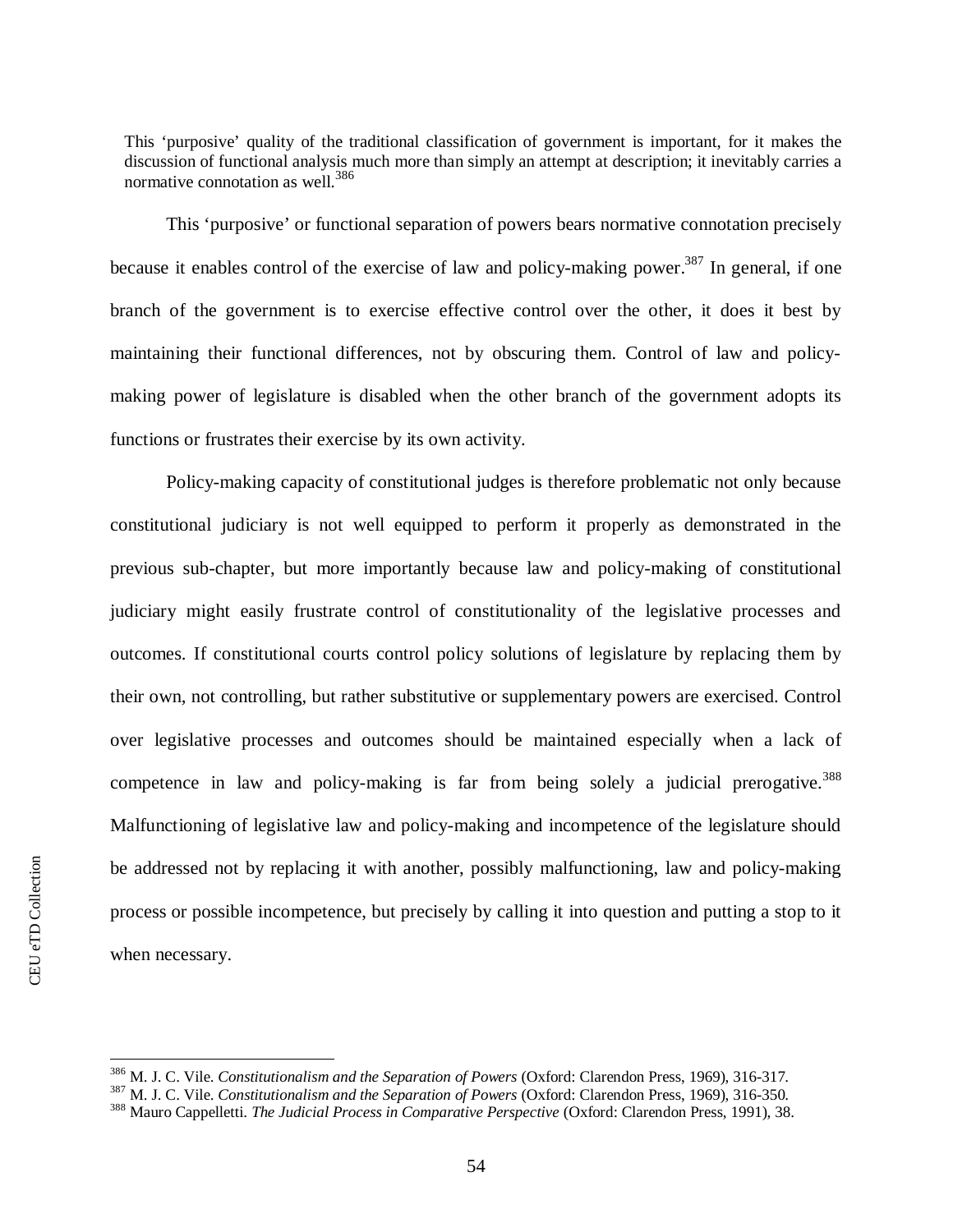Another strong reason to maintain functional differences in policy-making between constitutional judiciary and legislature is the integrity of exercise of law and policy-making power with political responsibility<sup>[389](#page-57-0)</sup> and accountability.<sup>[390](#page-57-1)</sup> If exercise of law and policy-making power is not to be completely divorced from political accountability and transparency of law and policy-making processes, its centre of gravity should be shifted there, where it can possibly maintain such characteristics, i.e., to the legislature.<sup>[391](#page-57-2)</sup> By doing so, constitutional judiciary becomes also more "[responsive] to the wider community."<sup>[392](#page-57-3)</sup> Political 'responsiveness' of judiciary therefore lies in placing the centre of the political power to those, who are not detached from their political and social environment,  $393$  and who can be held accountable for their political decisions.[394](#page-57-5)

Moreover, placing the centre of the law and policy-making power within the legislature solves the problem of convergence in the business of constitutional judiciary and legislature by maintaining the delicate structure of the government.<sup>[395](#page-57-6)</sup> As M. J. C. Vile suggests:

Although it is impossible to develop a thoroughgoing separation of functions of the kind that the pure doctrine of the separation of powers demanded (and if it were possible it would be undesirable), this does not mean that there is no importance in the attempt to assign the primary or dominant concern with the performance of a particular function to one agency of government rather than another. The whole history of the doctrine of separation of powers and its related constitutional theories is indicative of the fact that neither a complete separation nor a complete fusion of the functions of the government, nor of

<span id="page-57-0"></span><sup>389</sup> Carlo Guarnieri and Patrizia Pederzoli. *The Power of Judges: A Comparative Study of Courts and Democracy* (Oxford: Oxford University Press, 2002), 186-187.

<span id="page-57-1"></span><sup>390</sup> John Hart Ely. *Democracy and Distrust: A Theory of Judicial Review* (Cambridge: Harvard University Press, 1980), 131-134.

<span id="page-57-2"></span><sup>&</sup>lt;sup>391</sup> Although some might contend that once judiciary exercises political powers, it should be transformed "into a representative body accountable to public," I do agree with Aharon Barak that "such a pure "political" model of adjudication leads to its destruction, for it eliminates the independence, neutrality, and impartiality of adjudication." Thus, once the underlying proposition is that judiciary ought not to be made politically responsible and accountable, policy-making power shall be exercised there, where it can be held accountable. Aharon Barak. *Judicial Discretion* (New Haven: Yale University Press, 1989), 194-195. See also Carlo Guarnieri and Patrizia Pederzoli. *The Power of Judges: A Comparative Study of Courts and Democracy* (Oxford: Oxford University Press, 2002), 186-187. <sup>392</sup> Carlo Guarnieri and Patrizia Pederzoli. *The Power of Judges: A Comparative Study of Courts and Democracy*

<span id="page-57-3"></span><sup>(</sup>Oxford: Oxford University Press, 2002), 187.

<span id="page-57-4"></span><sup>393</sup> Donald L.Horowitz. *The Courts and Social Policy* (Washington: Brookings Institution, 1977), 45.

<span id="page-57-5"></span><sup>394</sup> John Hart Ely. *Democracy and Distrust: A Theory of Judicial Review* (Cambridge: Harvard University Press, 1980), 131-134.

<span id="page-57-6"></span><sup>395</sup> M. J. C. Vile. *Constitutionalism and the separation of powers*. (Oxford: Clarendon Press, 1969), 316-318.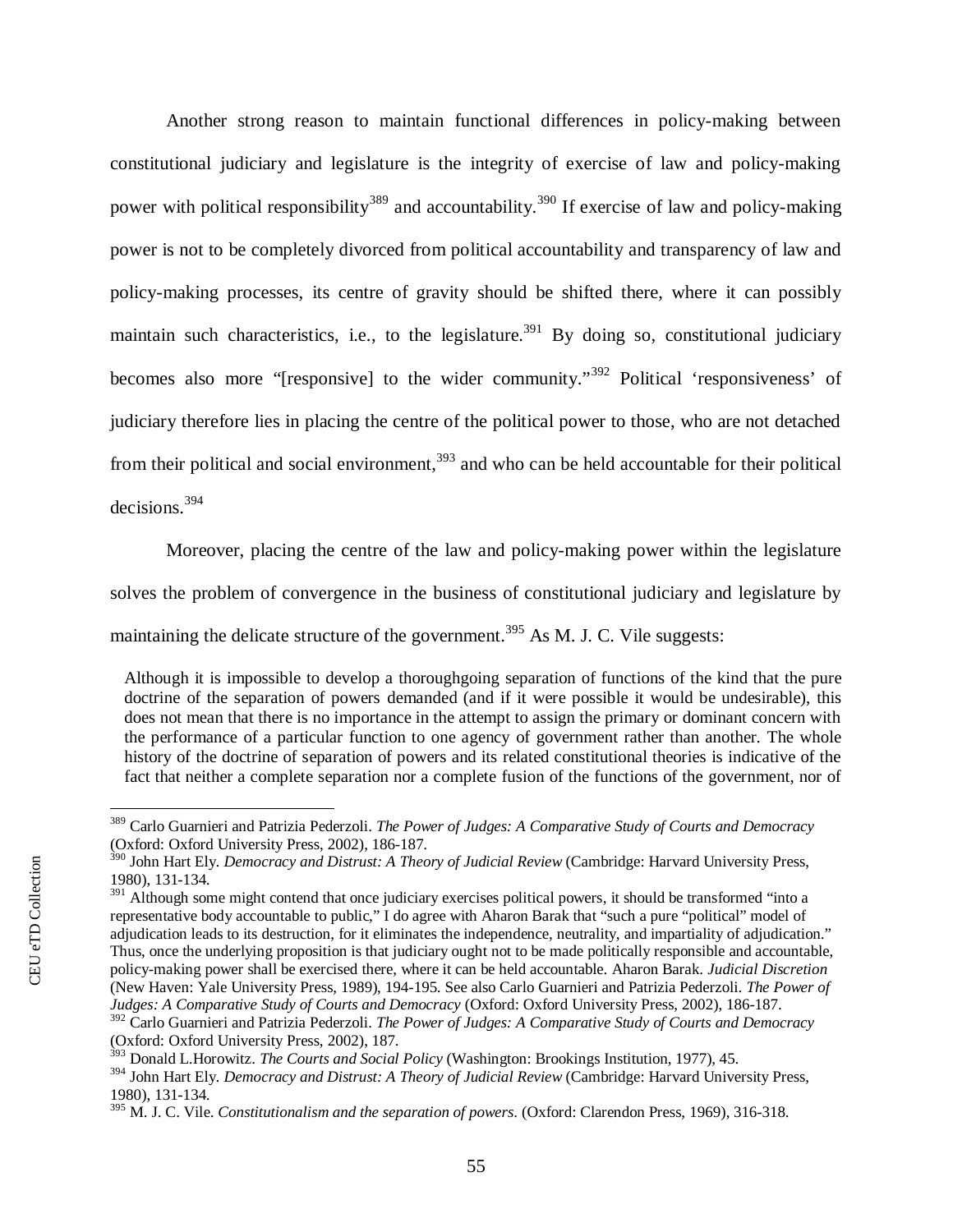the procedures which are used to implement these functions, is acceptable to men who wish to see an effective yet controlled use of the power of governments.<sup>[396](#page-58-0)</sup>

Assigning primacy of law and policy-making to legislature is therefore not only a matter of governmental structure, but appears to be inherent to the very idea of avoiding unlimited outbreak of law and policy-making power. If law and policy-making power is to be subjected to reasonable limits, structural boundaries placed upon legislature as well constitutional judiciary must be respected.[397](#page-58-1)

Maintaining primacy of legislature in the area of law and policy-making furthermore

helps to preserve the values embodied in the legislative processes. As M. J. C. Vile notes:

The fact that a particular task of government is regulated by 'legislation' rather than by some other procedure reflects the determination that certain values shall predominate in the ordering of society rather than others.[398](#page-58-2)

Richard Bellamy talks about the absence of arbitrary rule and non-domination,<sup>[399](#page-58-3)</sup> and "equality of

concern"[400](#page-58-4) towards various members of the polity in this regard. As Richard Bellamy rightly

explains: there is

… the need to adopt a procedural, or input, rather than a substantive, or output, approach to equality of concern and respect to meet the challenge of the 'circumstances of politics' – the condition of having to make necessary collective decisions where there is disagreement about their scope and content. … Having experts decide such matters might still raise the worry of enlightened despotism, where the potential for domination exists and citizens lose self-respect through their views counting for less than others. There is also the prudential fear that once appointed these guardians might abuse their position. Yet, these worries might be met by creating fair and open contestatory or consultative mechanisms rather than through giving all an equal share in the authoring decisions.  $401$ 

Thus, issues of law and public policy, especially those, which are subject to principled

disagreement, ought to be rather resolved in legislative processes than in constitutional

<span id="page-58-0"></span><sup>396</sup> M. J. C. Vile. *Constitutionalism and the separation of powers*. (Oxford: Clarendon Press, 1969), 329.

<span id="page-58-1"></span><sup>397</sup> M. J. C. Vile. *Constitutionalism and the separation of powers*. (Oxford: Clarendon Press, 1969), 315-350.

<span id="page-58-2"></span><sup>398</sup> M. J. C. Vile. *Constitutionalism and the separation of powers*. (Oxford: Clarendon Press, 1969), 317-318.

<span id="page-58-3"></span><sup>399</sup> Richard Bellamy. *Political Constitutionalism: A Republican Defence of the Constitutionality of Democracy*. (Cambridge: Cambridge University Press, 2007), 147-154.

<span id="page-58-4"></span><sup>400</sup> Richard Bellamy. *Political Constitutionalism: A Republican Defence of the Constitutionality of Democracy*. (Cambridge: Cambridge University Press, 2007), 212.

<span id="page-58-5"></span><sup>401</sup> Richard Bellamy. *Political Constitutionalism: A Republican Defence of the Constitutionality of Democracy*. (Cambridge: Cambridge University Press, 2007), 212.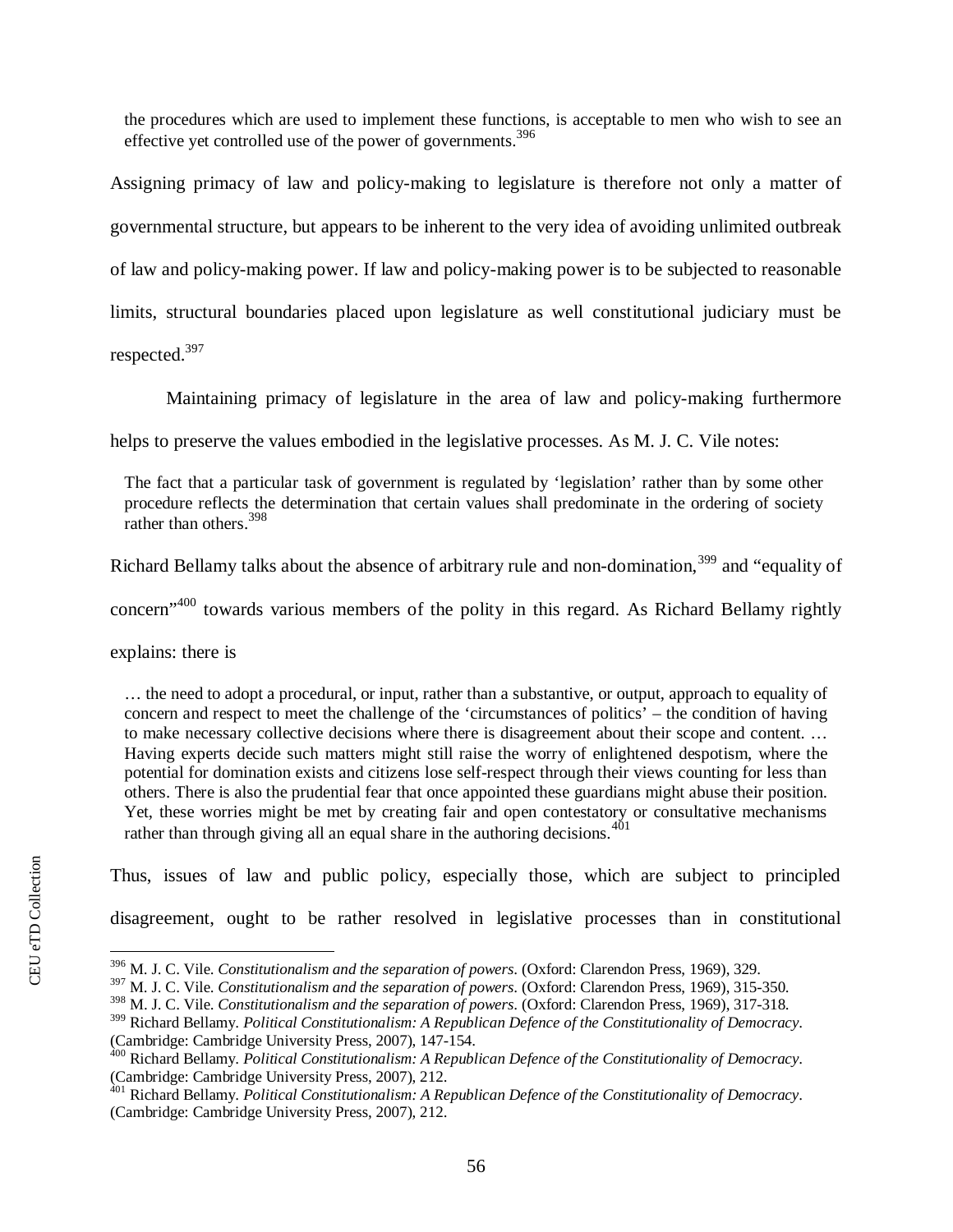adjudication for the very reasons Richard Bellamy pointed out. Abortion, no doubt, belongs to such issues.

This sub-chapter has demonstrated that besides the non-capacity of constitutional judiciary to address broader issues of law and public policy, there are indeed strong reasons to place the primacy for law and policy-making within legislature. As discussed, primacy of legislature in the law and policy-making area (i) enables its effective control; (ii) integrates law and policy-making with political accountability; (iii) maintains delicate structure of the government; (iv) prevents unlimited outbreak of law and policy-making power; and also (iv) preserves values embodied in the legislative processes. Nonetheless, restoration of law and policy-making primacy of legislature is only possible if these processes are not frustrated by law and policy-making of constitutional courts. Previous discussion on abortion jurisprudence both in the USA as well as in Germany shows, however, that law and policy-making of legislature is easily supplemented or replaced by that of constitutional judges.<sup>[402](#page-59-0)</sup> This in turn frustrates all of the advantages of 'purposive' delineation of powers between legislators and constitutional judges discussed in detail above. It is precisely in this context that the "passive devices"<sup>[403](#page-59-1)</sup> constitutional courts dispose of should be employed.

Taking into account sensitive and divisive nature of abortion, all of the outlined reasons bear even more relevance. Very presence of the controversy over abortion till today underscores the need to subject it to more transparent, potentially equal and open debate, which is enabled in legislative processes. Nonetheless, subjection of issue of abortion to legislative processes can not and will not eradicate its divisive and sensitive nature. To the contrary, once the floor will be opened for more participants and more arguments, it is quite likely that divisive and sensitive

<span id="page-59-0"></span><sup>&</sup>lt;sup>402</sup> Please refer to sub-chapters 1.2, 2.2 and 3.1.

<span id="page-59-1"></span><sup>403</sup> Alexander M. Bickel. *The Least Dangerous Branch: The Supreme Court at the Bar of Politics* (New Haven: Yale University Press, 1986). See especially 205-207.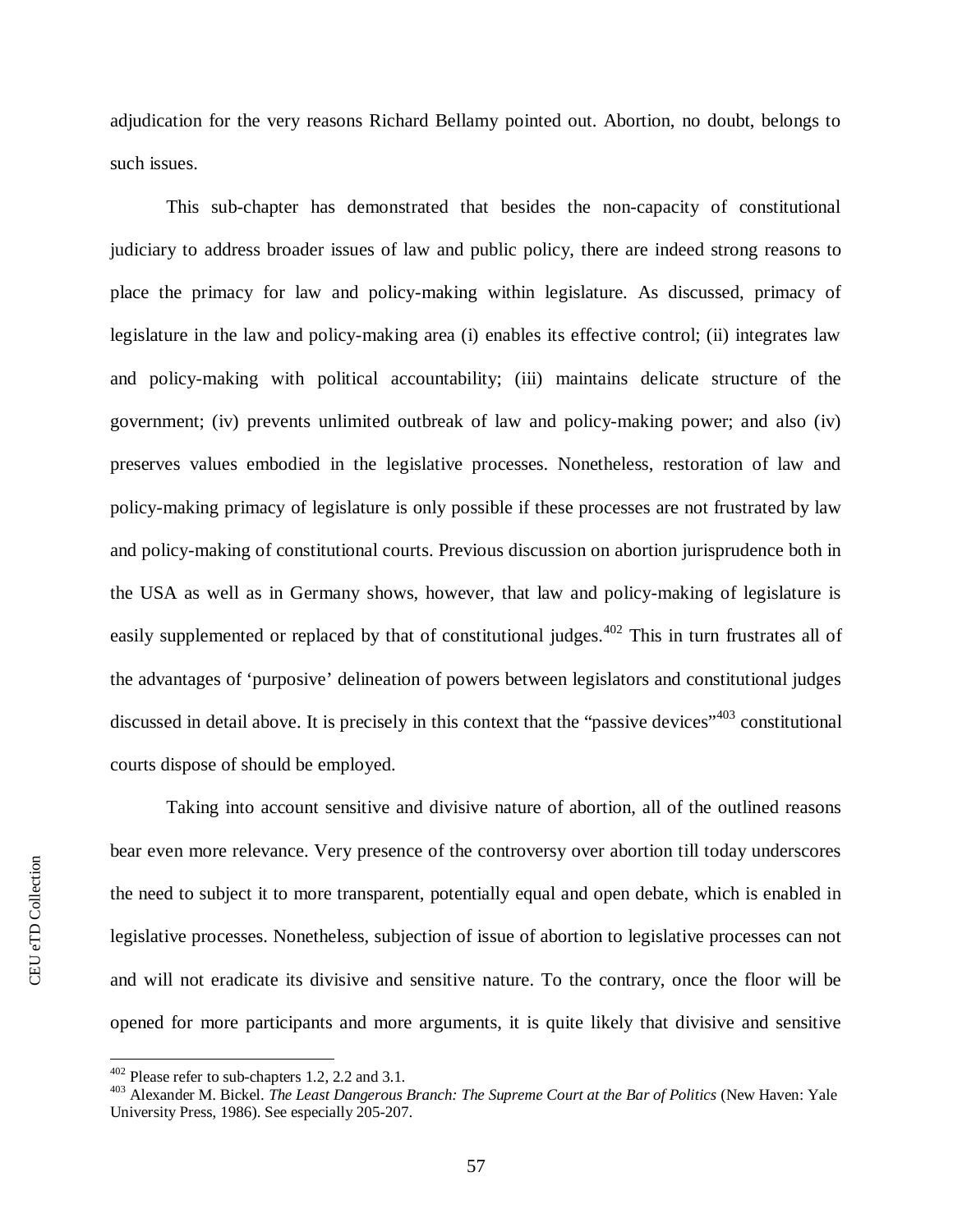nature of the abortion controversy will grow. However, uneasy circumstances of legislative policy-making ought not to obscure its normative meaning.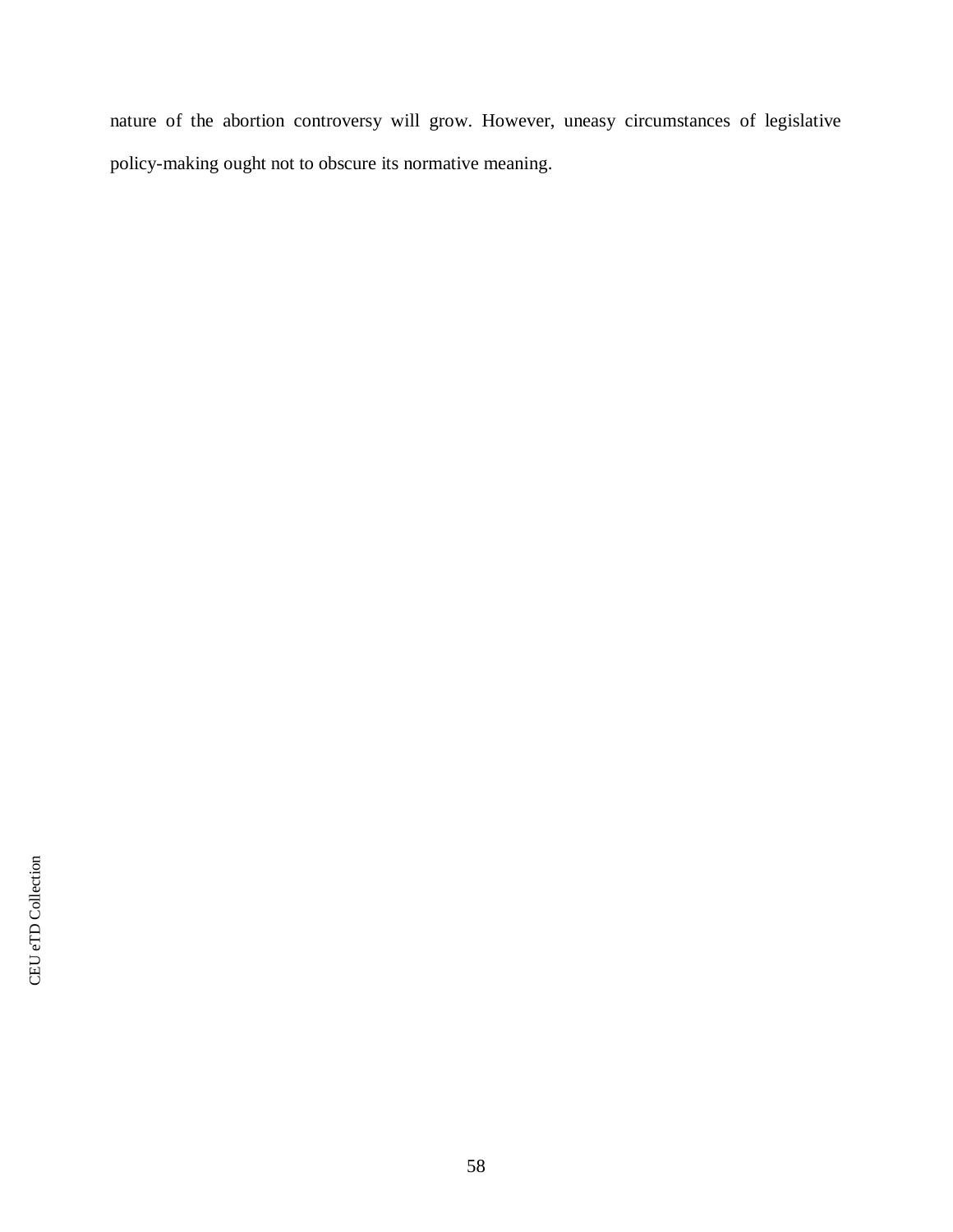# <span id="page-61-0"></span>**CONCLUSION**

Constitutional review of legislation has set in motion a quantitative, but also a qualitative growth of constitutional law and policy-making.<sup>[404](#page-61-1)</sup> This in turn, has of course, induced profound change in the relation between legislators and constitutional judges.<sup>[405](#page-61-2)</sup> In qualitative terms, this change can be easily described as 'continuous dominance' of constitutional judges over legislators.<sup>[406](#page-61-3)</sup> Quantitative aspect of this change demonstrates itself in a convergence of the province of legislators and constitutional judges.<sup>[407](#page-61-4)</sup> Hence, law and policy-making processes and outcomes have been gradually 'judicialized.' However, such profound changes in legal and political landscape can not happen without altering the equilibrium between governmental institutions.<sup>[408](#page-61-5)</sup> As a result, some declare traditional doctrine of separation of powers obsolete.<sup>[409](#page-61-6)</sup>

'Judicialization' of law and policy-making has substantially altered the process and outcome of shaping abortion policy in the USA and Germany. Preceding discussion on the role of USSC and GFCC in shaping abortion policy in their jurisdictions demonstrates that 'judicialization' of law and politics, in spite of various differences between these jurisdictions, cuts across the borders. Abortion policy done by legislators in both of these countries has been not only materially altered, but sometimes even replaced by law and policy-making of USSC and

### GFCC.

<span id="page-61-1"></span><sup>&</sup>lt;sup>404</sup> Alec Stone Sweet, *Governing with Judges: Constitutional Politics in Europe* (Oxford: Oxford University Press, 2000). See also Donald L.Horowitz. *The Courts and Social Policy* (Washington: Brookings Institution, 1977), 1-21 and also Carlo Guarnieri and Patrizia Pederzoli. *The Power of Judges: A Comparative Study of Courts and Democracy* (Oxford: Oxford University Press, 2002), 7.

<span id="page-61-2"></span><sup>&</sup>lt;sup>405</sup> Alec Stone Sweet, *Governing with Judges: Constitutional Politics in Europe* (Oxford: Oxford University Press, 2000), 61-90. See also Alec Stone Sweet, "Constitutional Courts and Parliamentary Democracy (Special Issue on Delegation)," *West European Politics* 25 (2002): 77-100.

<span id="page-61-3"></span><sup>406</sup> Alec Stone Sweet, "Constitutional Courts and Parliamentary Democracy (Special Issue on Delegation)," *West European Politics* 25 (2002): 77-100, 89.

<span id="page-61-4"></span><sup>407</sup> Donald L.Horowitz. *The Courts and Social Policy* (Washington: Brookings Institution, 1977), 20.

<span id="page-61-5"></span><sup>408</sup> Carlo Guarnieri and Patrizia Pederzoli. *The Power of Judges: A Comparative Study of Courts and Democracy* (Oxford: Oxford University Press, 2002), 1-13.

<span id="page-61-6"></span><sup>&</sup>lt;sup>409</sup> Alec Stone Sweet, *Governing with Judges: Constitutional Politics in Europe* (Oxford: Oxford University Press, 2000), 127-150.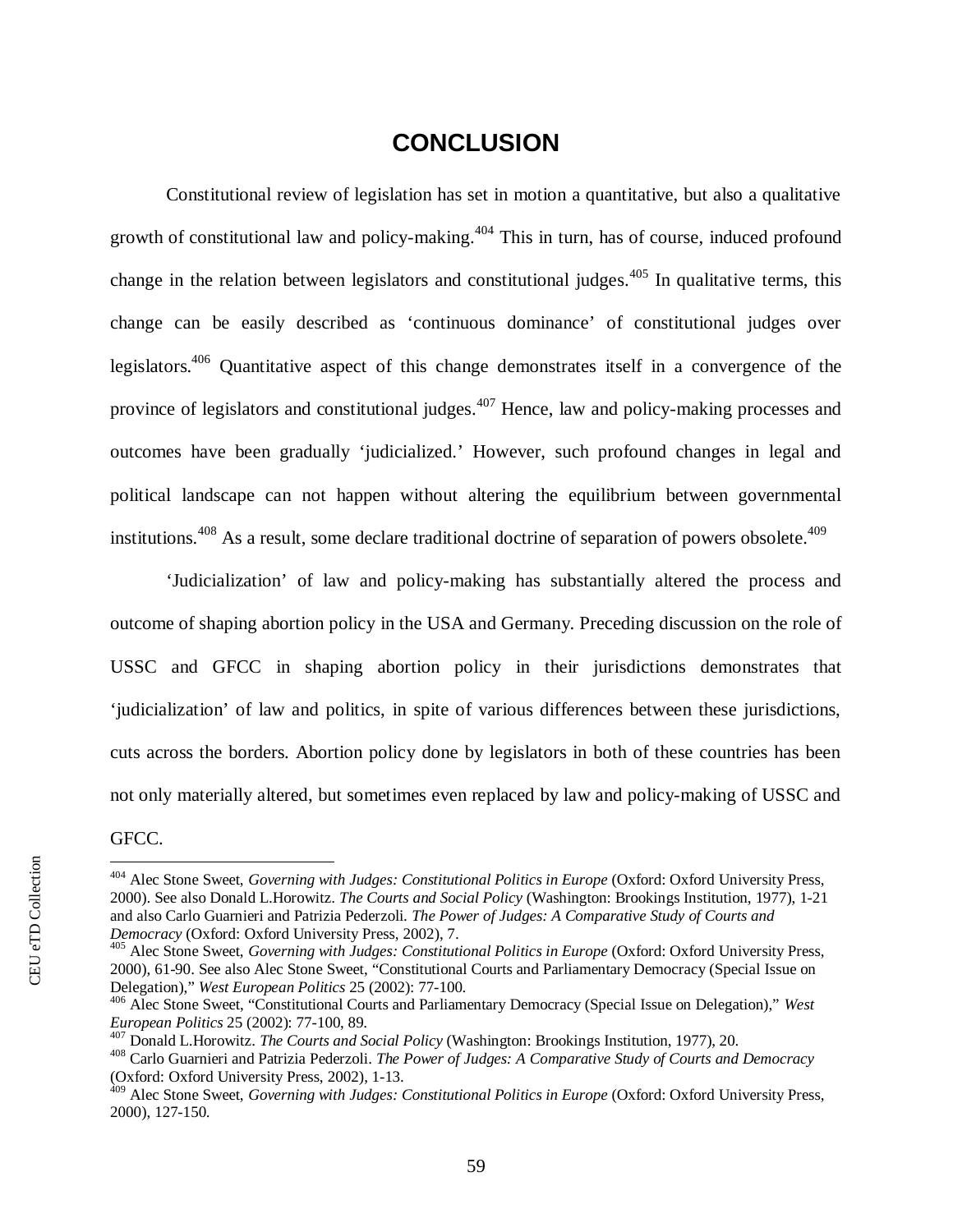Nonetheless, 'purposive' understanding of separation of powers between legislators and constitutional judges provides a sound response to challenges brought about by 'judicialization' of law and policy-making. The response lies in the restoration of law and policy-making primacy of legislature. Such will in turn promote competent governing,<sup>[410](#page-62-0)</sup> enable effective control and political accountability for law and policy-making of legislature,  $411$  preserve delicate governmental structure,<sup>[412](#page-62-2)</sup> prevent unlimited growth of policy-making power of legislature,<sup>[413](#page-62-3)</sup> and also sustain values pertaining to the legislative processes,  $4^{14}$  where legal and political decisions are made. Restoration of law and policy-making primacy of legislature is, however, only enabled if it is not to be substantially supplemented or replaced by law and policy-making of constitutional judges.

This paper, however, challenged 'judicialization' of law and policy-making by discussing, in particular, its consequences. Relevance of the statement that law and policy-making primacy should be maintained within the legislature and should not be substantially supplemented or replaced by law and policy-making of constitutional judges was demonstrated by analysis of the effects and results of such a development. Nonetheless, relevant and pressing nature of this claim points to the need of a further in-depth research of not only the consequences of 'judicialization' of law and policy-making, but especially of its causes. It is precisely the ignorance of the causes of these developments that enables further advancement of 'judicialization' of law and policymaking.

<span id="page-62-0"></span><sup>410</sup> As discussed in sub-chapter 3.1.

<span id="page-62-1"></span><sup>411</sup> Carlo Guarnieri and Patrizia Pederzoli. *The Power of Judges: A Comparative Study of Courts and Democracy* (Oxford: Oxford University Press, 2002), 186-187. See also John Hart Ely. *Democracy and Distrust: A Theory of Judicial Review* (Cambridge: Harvard University Press, 1980), 131-134 and also M. J. C. Vile. *Constitutionalism and the separation of powers*. (Oxford: Clarendon Press, 1969), 315-351.

<span id="page-62-2"></span><sup>412</sup> M. J. C. Vile. *Constitutionalism and the separation of powers*. (Oxford: Clarendon Press, 1969), 316-318.

<span id="page-62-3"></span><sup>413</sup> M. J. C. Vile. *Constitutionalism and the separation of powers*. (Oxford: Clarendon Press, 1969), 329.

<span id="page-62-4"></span><sup>414</sup> M. J. C. Vile. *Constitutionalism and the separation of powers*. (Oxford: Clarendon Press, 1969), 317-318. See also Richard Bellamy. *Political Constitutionalism: A Republican Defence of the Constitutionality of Democracy*. (Cambridge: Cambridge University Press, 2007), 209-214. For further discussion see 143-260.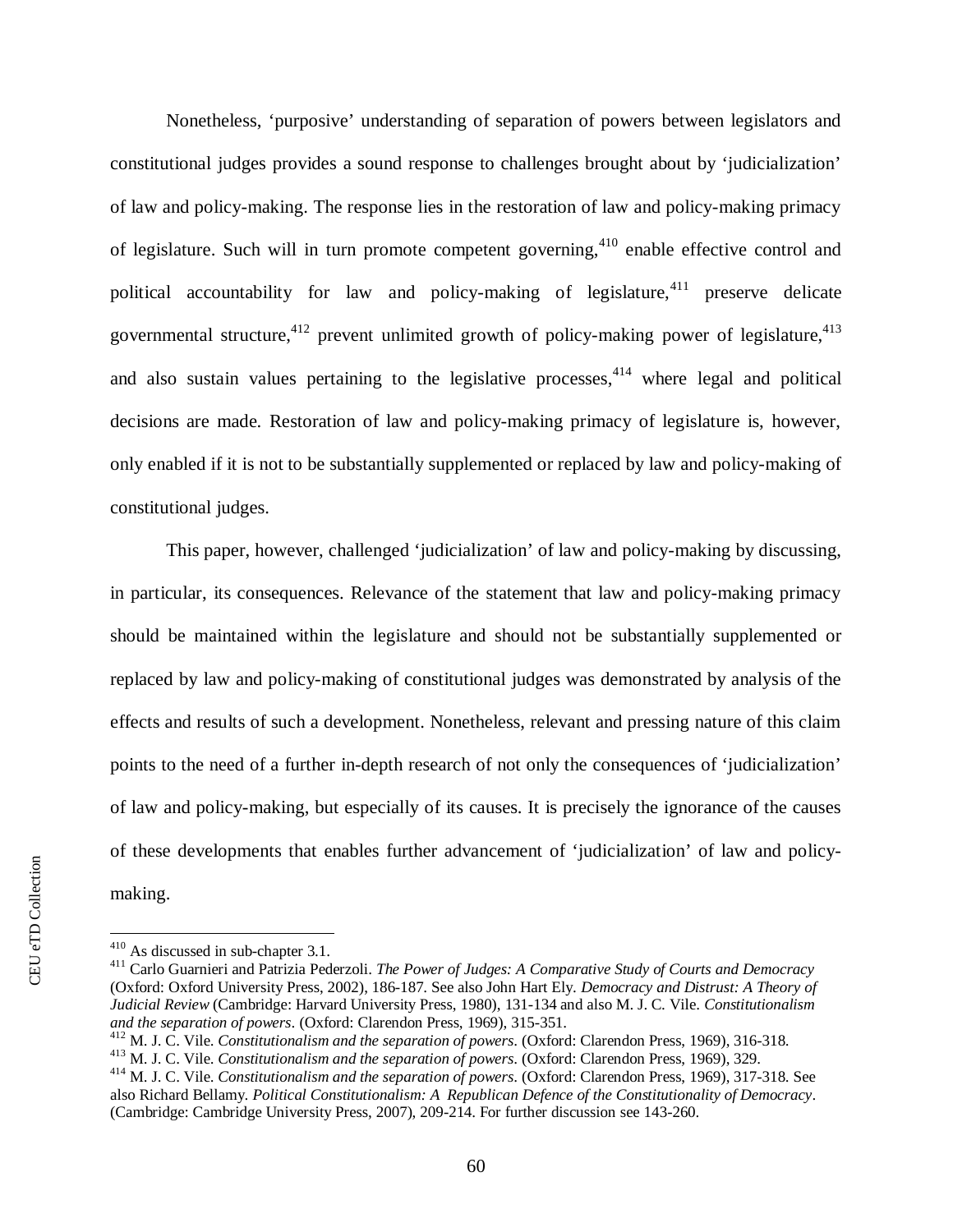# **BIBLIOGRAPHY**

#### **Primary sources:**

#### **Legislation:**

The United States Constitution (1787) as amended and supplemented

The Basic Law (Grundgesetz): The Constitution of the Federal Republic of Germany (May 23rd, 1949) as amended and supplemented

#### **Cases:**

*Roe v. Wade*, 410 U.S. 113, 93 S.Ct. 705

*Planned Parenthood of Southeastern Pennsylvania v. Casey*, 505 U.S. 833, 112 S.Ct. 2791

*Stenberg v. Carhart*, 530 U.S. 914, 120 S.Ct. 2597

*Gonzales v. Carhart*, 550 U.S. 124, 127 S.Ct. 1610

39 BverfGE I

88 BverfGE 203

#### **Secondary sources:**

#### **Books:**

Barak, Aharon. *Judicial Discretion*. New Haven: Yale University Press, 1989.

Bellamy, Richard. *Political Constitutionalism: A Republican Defence of the Constitutionality of Democracy*. Cambridge: Cambridge University Press, 2007.

<span id="page-63-0"></span>Bickel, Alexander M. *The Least Dangerous Branch: The Supreme Court at the Bar of Politics*. New Haven: Yale University Press, 1986.

Bickel, Alexander M. *The Supreme Court and the Idea of Progress*. New Haven: Yale University Press, 1978.

Cappelletti, Mauro. *The Judicial Process in Comparative Perspective*. Oxford: Clarendon Press, 1991.

Dorsen, Norman and others, eds. *Comparative Constitutionalism: Cases and Materials*. St. Paul, Minn.: West Group, 2003.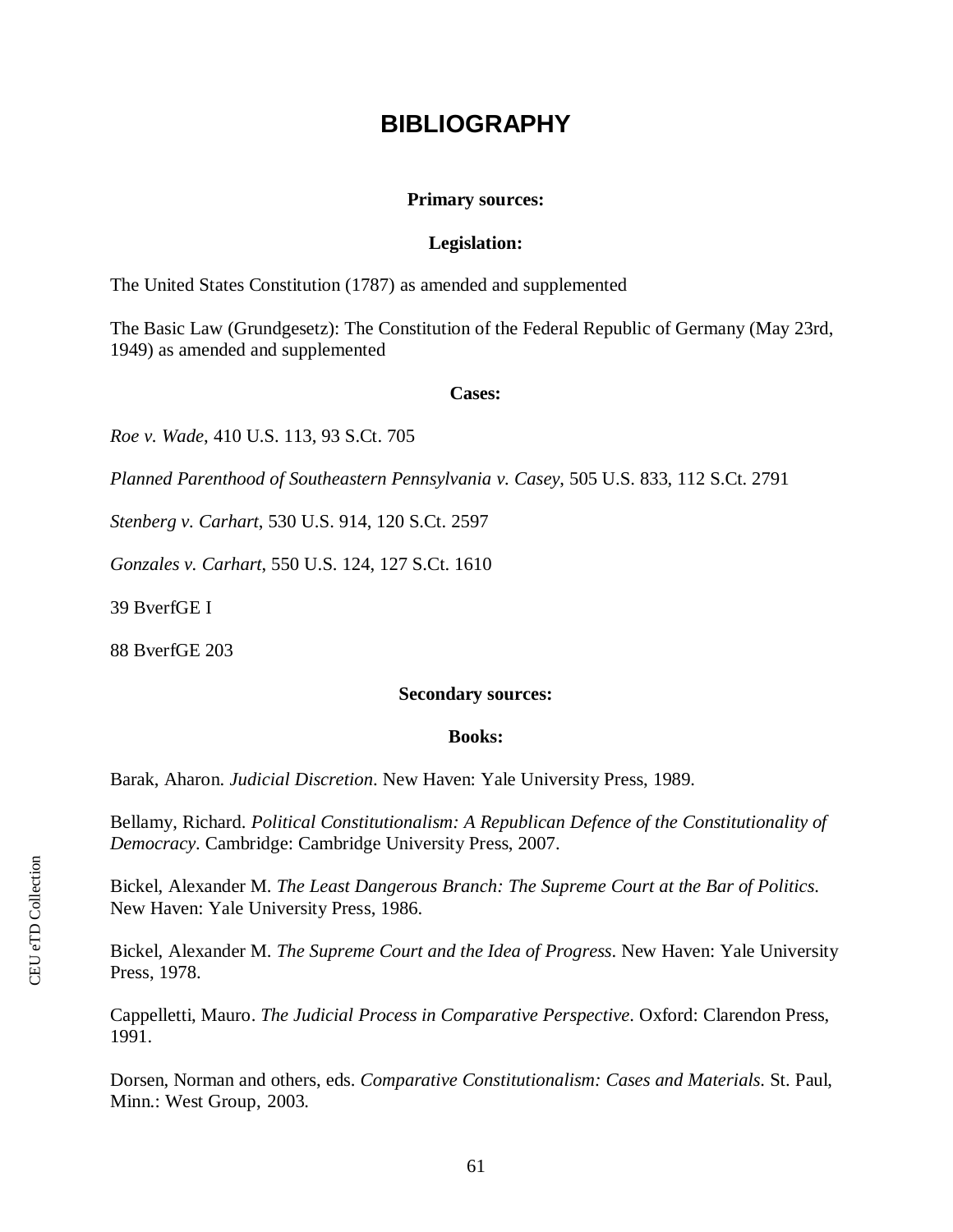Ely, John Hart. *Democracy and Distrust: A Theory of Judicial Review*. Cambridge: Harvard University Press, 1980.

Gangi, William. *Saving the Constitution from the Courts*. Norman: University of Oklahoma Press, 1995.

[Gerangelos, Peter A.](http://goya.ceu.hu/search~S0?/aGerangelos%2C+Peter+A./agerangelos+peter+a/-3,-1,0,B/browse) *Separation of Powers and Legislative Interference In Judicial Process: Constitutional Principles and Limitations*. Oxford: Hart, 2009.

Glendon, Marry Ann. *Abortion and Divorce in Western Law*. Cambridge, Mass.: Harvard University Press, 1987.

Guarnieri, Carlo and Patrizia Pederzoli. *The Power of Judges: a Comparative Study of Courts and Democracy*. Oxford: Oxford University Press, 2002.

Higgins, Thomas J. *Judicial Review Unmasked*. West Hanover, Mass: Christopher Publishing House, 1981.

Horowitz, Donald L. *The Courts and Social Policy*. Washington: Brookings Institution, 1977.

[Kommers, Donald P.](http://goya.ceu.hu/search~S0?/aKommers%2C+Donald+P./akommers+donald+p/-3,-1,0,B/browse) *The Constitutional Jurisprudence of the Federal Republic of Germany*. Durham, N.C.: Duke University Press, 2nd ed., rev. and expanded, 1997.

[Michalowski, S](http://goya.ceu.hu/search~S0?/aMichalowski%2C+Sabine/amichalowski+sabine/-3,-1,0,B/browse)abine and Lorna [Woods.](http://goya.ceu.hu/search~S0?/aWoods%2C+Lorna/awoods+lorna/-3,-1,0,B/browse) *German Constitutional Law: The Protection of Civil Liberties*. Aldershot, Hants, England: Ashgate, 1999.

Machteld Nijsten. *Abortion and Constitutional Law*: *A Comparative European-American Study*. Florence: European University Institute, 1990.

Powers, Stephen P. and Stanley Rothman. *The Least Dangerous Branch?: Consequences of Judicial Activism*. Westport, Conn.: Praeger, 2002.

Shapiro, Martin. *Courts: A Comparative and Political Analysis*. Chicago: University of Chicago Press, 1981.

Shapiro, Martin and Alec Stone Sweet. *On Law, Politics, and Judicialization*. Oxford : Oxford University Press, 2002.

Stone, Geoffrey and others, eds. *Constitutional law*: *5th ed*. Boston: Aspen Publishers, 5th ed., 2005.

Sweet, Alec Stone. *Governing with Judges: Constitutional Politics in Europe*. Oxford: Oxford University Press, 2000.

Sweet, Alec Stone. *The Birth of Judicial Politics in France: the Constitutional Council in Comparative Perspective*. New York: Oxford University Press, 1992.